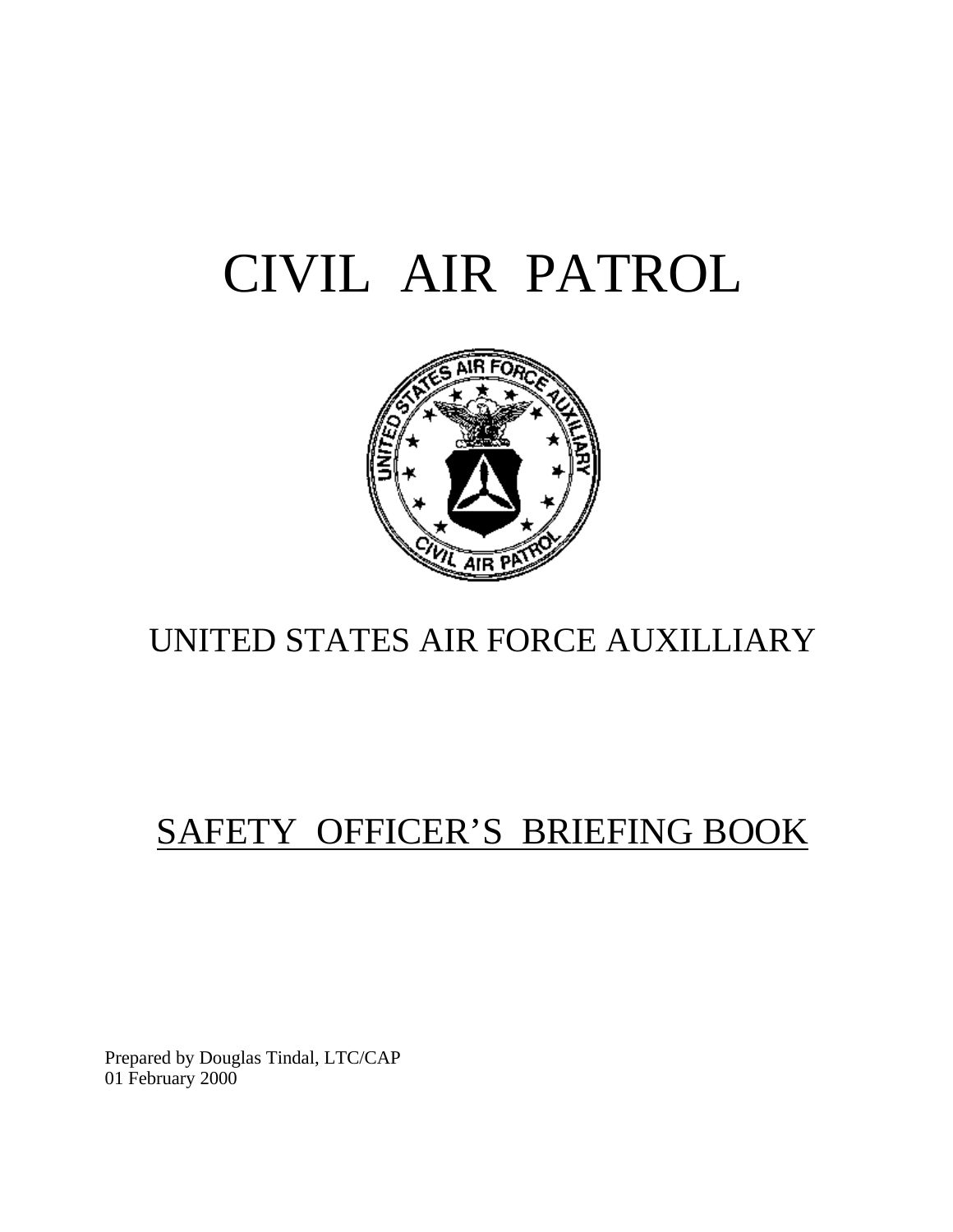This Page Intentionally Left Blank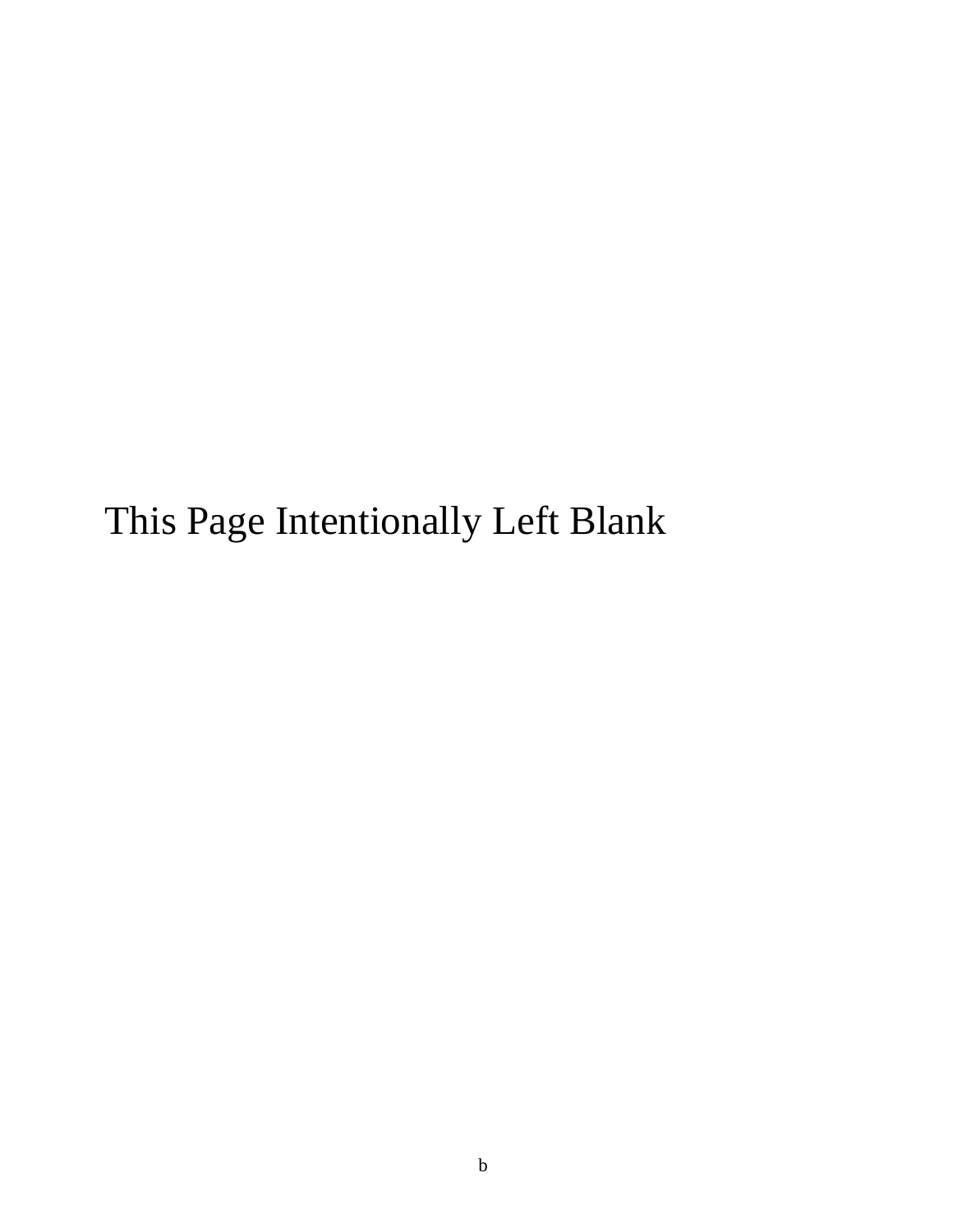| PROTECTION FROM DUST<br>34 |  |
|----------------------------|--|
|                            |  |
|                            |  |
|                            |  |
|                            |  |
|                            |  |
|                            |  |
|                            |  |
|                            |  |
|                            |  |
|                            |  |
|                            |  |
|                            |  |
|                            |  |
|                            |  |
|                            |  |
|                            |  |
|                            |  |

#### **TABLE OF CONTENTS**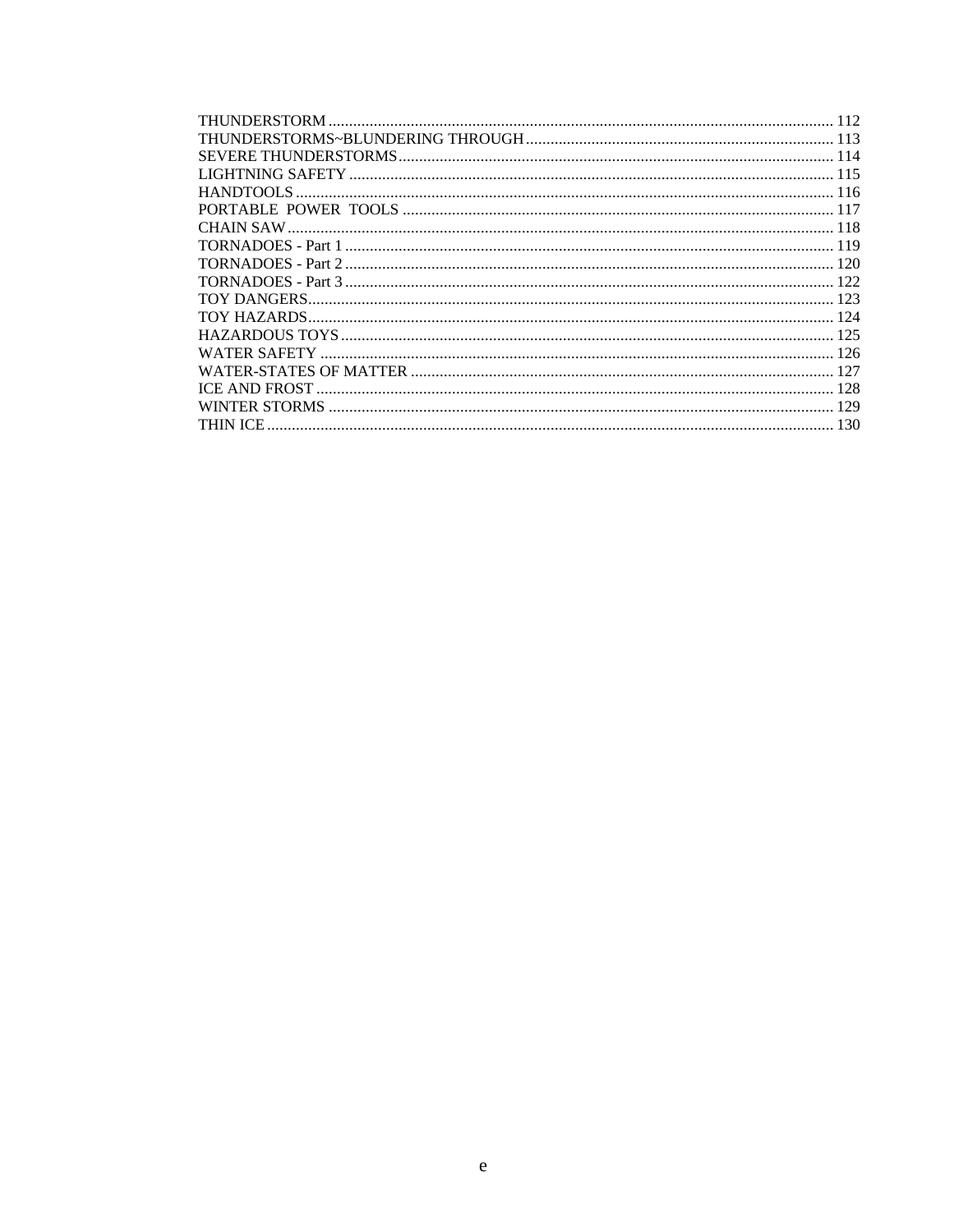# **FOREWORD**

CIVIL AIR PATROL unit commanders must establish and maintain a viable accident prevention program within their units (CAPR 62-1). The staff Safety Officer assists the commander in preparing and presenting safety education programs (CAP Manual 20-1).

Safety Briefings should be presented at least once a month, either at unit meetings, or at scheduled safety meetings. To present an appropriate safety briefing at least twelve times a year can become very time-consuming, in terms of organizing the available material, and in preparing a summary or outline for distribution and posting. An outline should always be prepared and distributed to your audience before the briefing so that the presentation can have more impact. Remember that we retain more of what we hear if it can be reinforced visually. Additionally an outline is essential to document a given safety briefing, and to make your key points available to members who could not attend the briefing itself. The outline can be posted on the Safety Bulletin Board, or placed in a Reading File for this purpose.

Following are a number of Safety Briefing outlines which can be used just as they are, or (ideally) supplemented by your own material. Feel free to copy these pages as desired, for C.A.P. purposes. And remember that visual materials, (films, videotapes, slides, overheads, or chalkboard) will allow your audience to retain much more, much longer. A given briefing will be better received if it is in a discussion format, as compared to a straight lecture.

The author first published a safety briefing book in 1994. Since then additional material has been added. But like the first volume, this work continues to be far from complete. And the author welcomes your contributions and suggestions, so that this collection can be more helpful to all of us in promoting the safest possible Civil Air Patrol. The author can be contacted as follows: Douglas Tindal, 305 West Main Street, Washington, Iowa 52353. Telephone 319-653-2159 or FAX 319-653-5435.

#### **01 February 00**

Douglas L. Tindal LTC, CAP--East Iowa Cadet Squadron Cedar Rapids, Iowa

*This work is dedicated to the memory of Laura E. Tindal, T. Sgt/CAP, who died April 6, 1993, at age 15.*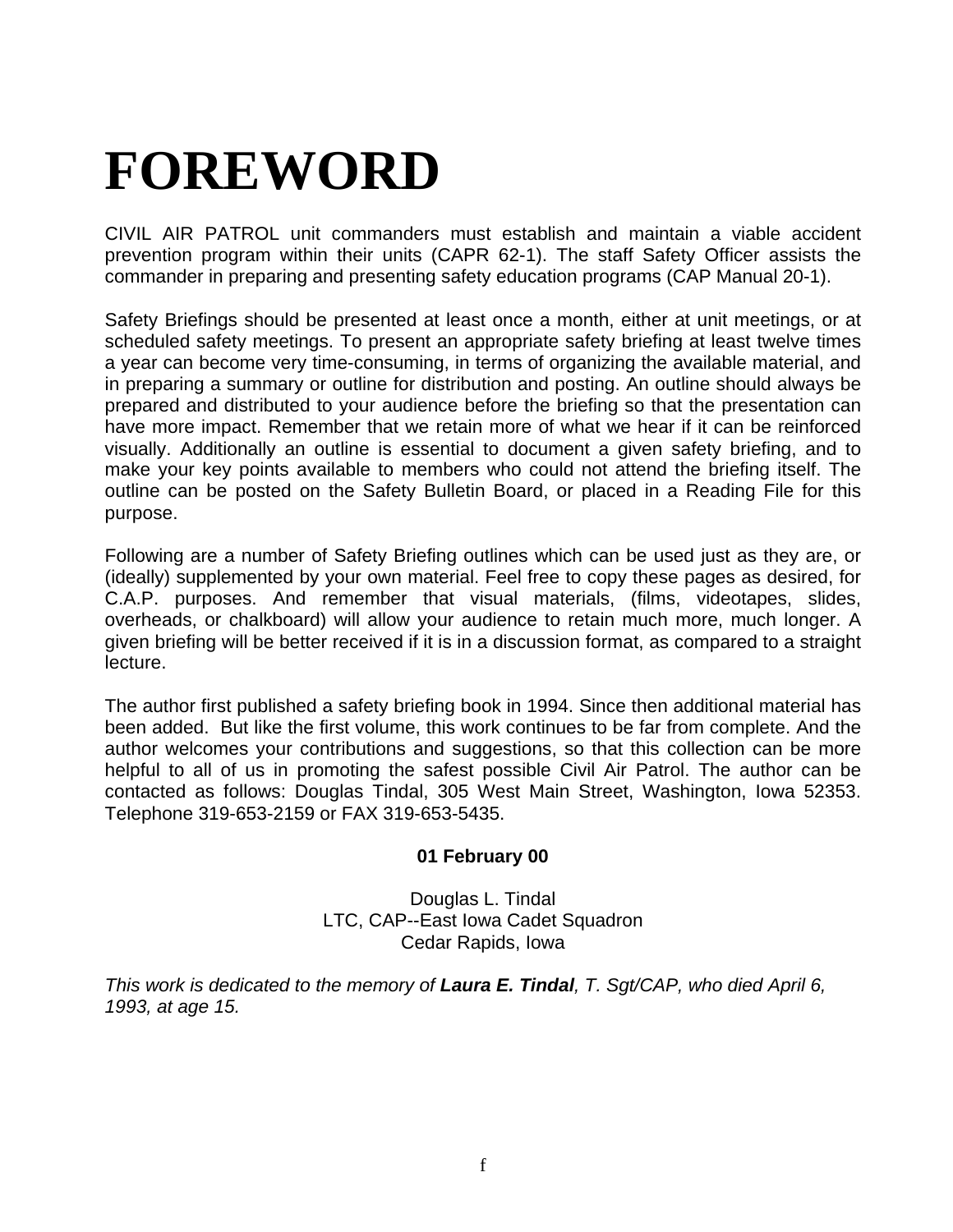# **WARNING**

This collection has been prepared for the exclusive use of *CIVIL AIR PATROL* members, in the interest of encouraging better discussion and implementation of safety practices, and also to promote improved documentation of safety briefings. These materials are not necessarily complete, nor is any part of this book intended to be relied upon by anyone who may be making a decision that affects their own or someone else's health, safety, or well-being. Users of these materials are encouraged to utilize them for ideas, and then to do their own independent research and modification to satisfy individual needs. All users of this collection should always consult their own physician with respect to specific medical advice.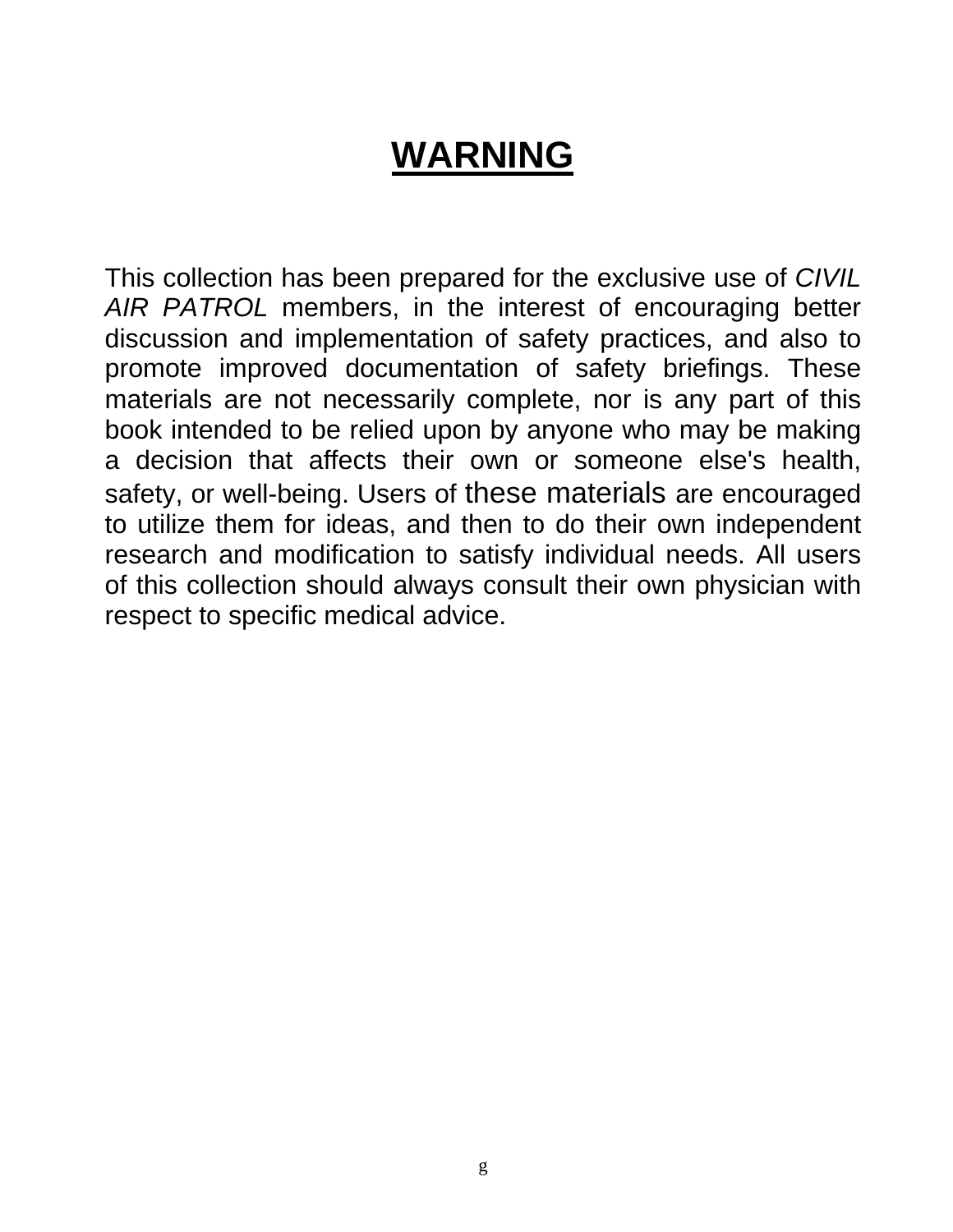# DUTIES OF SAFETY OFFICER

The Civil Air Patrol *Commanders Guide* (CAPP 50-1) lists the following duties for the Safety Officer:

1. Assist and advise the commander in developing the overall accident prevention program.

2. Direct safety inspections and surveys of the safety function associated with hazardous areas and operations.

3. Direct accident investigations and prepare safety reports.

4. Plan safety training programs to acquaint all personnel with the responsibility for applying safe practices.

5. Make supervisory staff visits to subordinate units, and assist units in solving safety problems.

6. Review and analyze accident reports for findings, trends, and other accident prevention information.

7. Prepare training guides, articles, and literature, and arrange for publicity of safety program through such media as bulletin boards, newspapers and billboards.

8. Conduct safety studies and recommend corrective action.

9. Be familiar with CAP directives in the 62 series.

#### **But remember that safety is everyone's job.**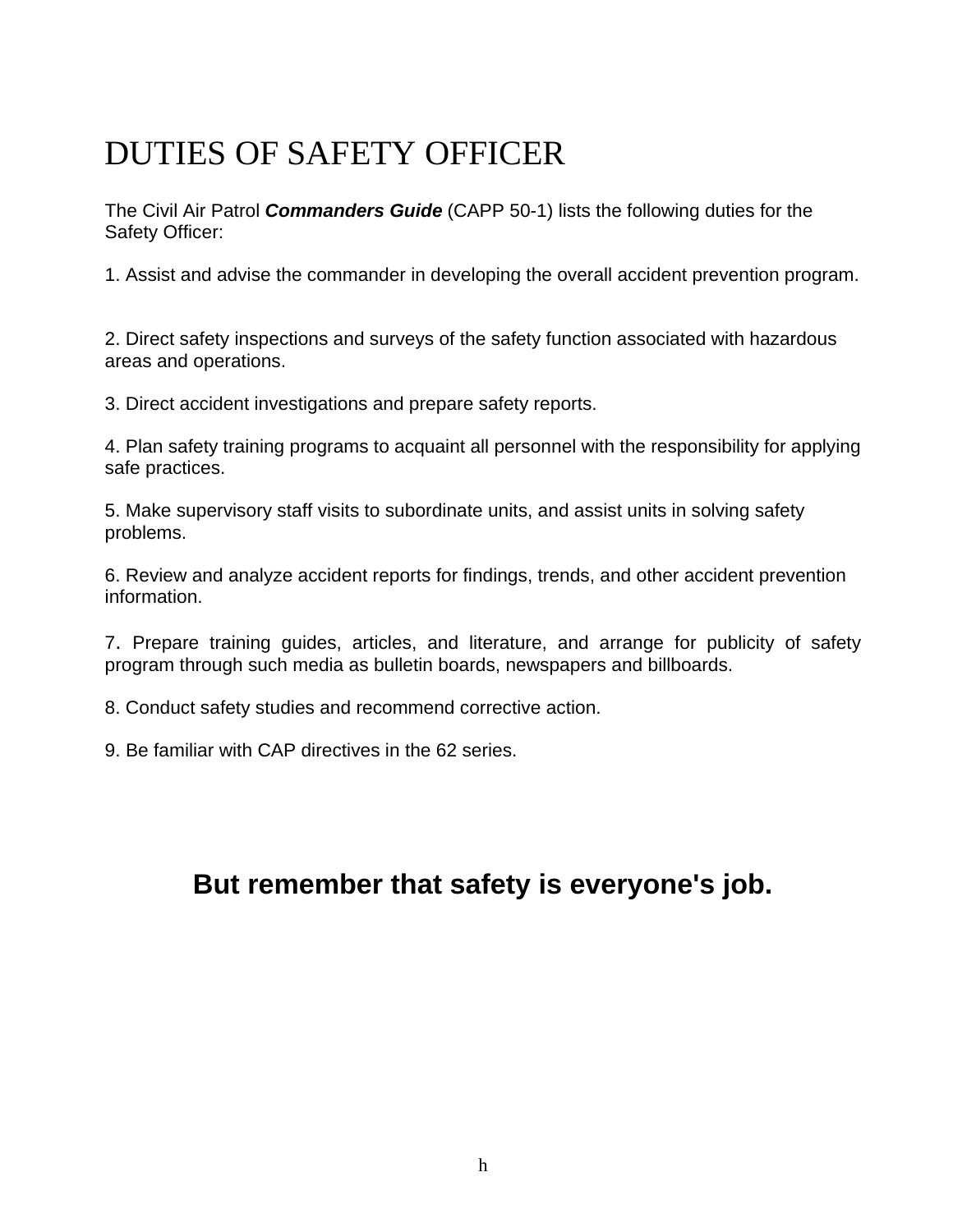#### **CIVIL AIR PATROL UNITED STATES AIR FORCE AUXILIARY Squadron No. \_\_\_\_\_\_\_\_\_\_\_\_\_\_\_\_\_\_\_\_\_**

#### **SAFETY MEETING MINUTES**

**TOPIC**:\_\_\_\_\_\_\_\_\_\_\_\_\_\_\_\_\_\_\_\_\_\_\_\_\_\_\_\_\_\_\_\_\_\_\_\_\_\_\_\_\_\_\_\_\_\_\_\_\_\_\_\_\_\_\_\_\_

**PRESENTER**:\_\_\_\_\_\_\_\_\_\_\_\_\_\_\_\_\_\_\_\_\_\_\_\_\_\_\_\_\_\_\_\_\_\_\_\_\_\_\_\_\_\_\_\_\_\_\_\_\_\_\_\_

**DATE**:\_\_\_\_\_\_\_\_\_\_\_\_\_\_\_\_\_\_\_\_

SAFETY OFFICER or UNIT COMMANDER signature:\_\_\_\_\_\_\_\_\_\_\_\_\_\_\_\_\_\_\_\_\_\_\_\_\_\_\_\_\_\_\_\_\_\_\_

The following members were in attendance at the safety briefing:.

| <b>NAME</b>              | CAP SERIAL. NO. | <b>GRADE</b> |
|--------------------------|-----------------|--------------|
| 1                        |                 |              |
| $\overline{2}$           |                 |              |
| $\overline{3}$           |                 |              |
| $\overline{\mathcal{A}}$ |                 |              |
| $\overline{5}$           |                 |              |
| 6                        |                 |              |
| $\overline{7}$           |                 |              |
| 8                        |                 |              |
| $\overline{9}$           |                 |              |
| 10                       |                 |              |
| 11                       |                 |              |
| 12                       |                 |              |
| 13                       |                 |              |
| 14                       |                 |              |
| 15                       |                 |              |
| 16                       |                 |              |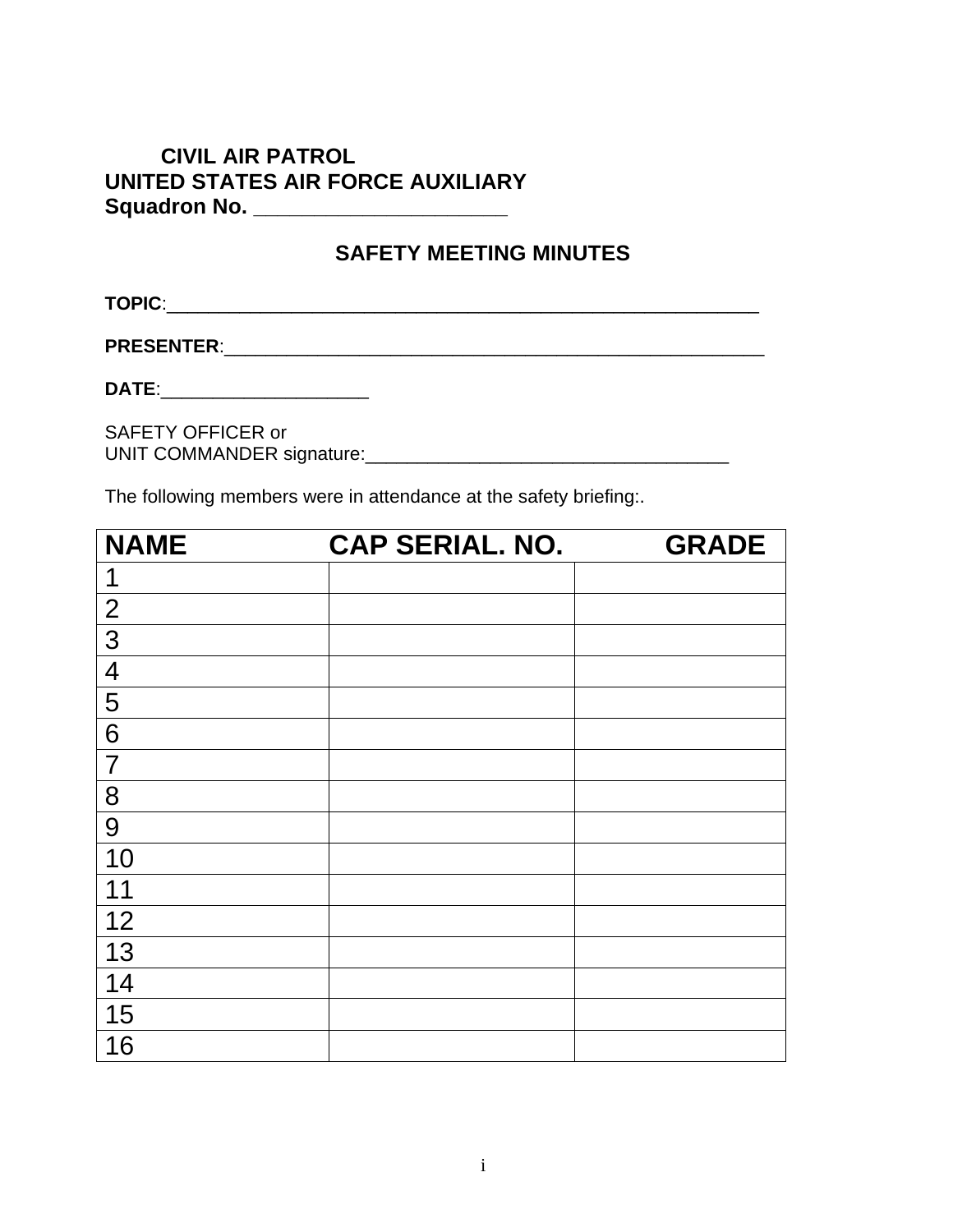For your convenience use the following table to record the safety briefings used.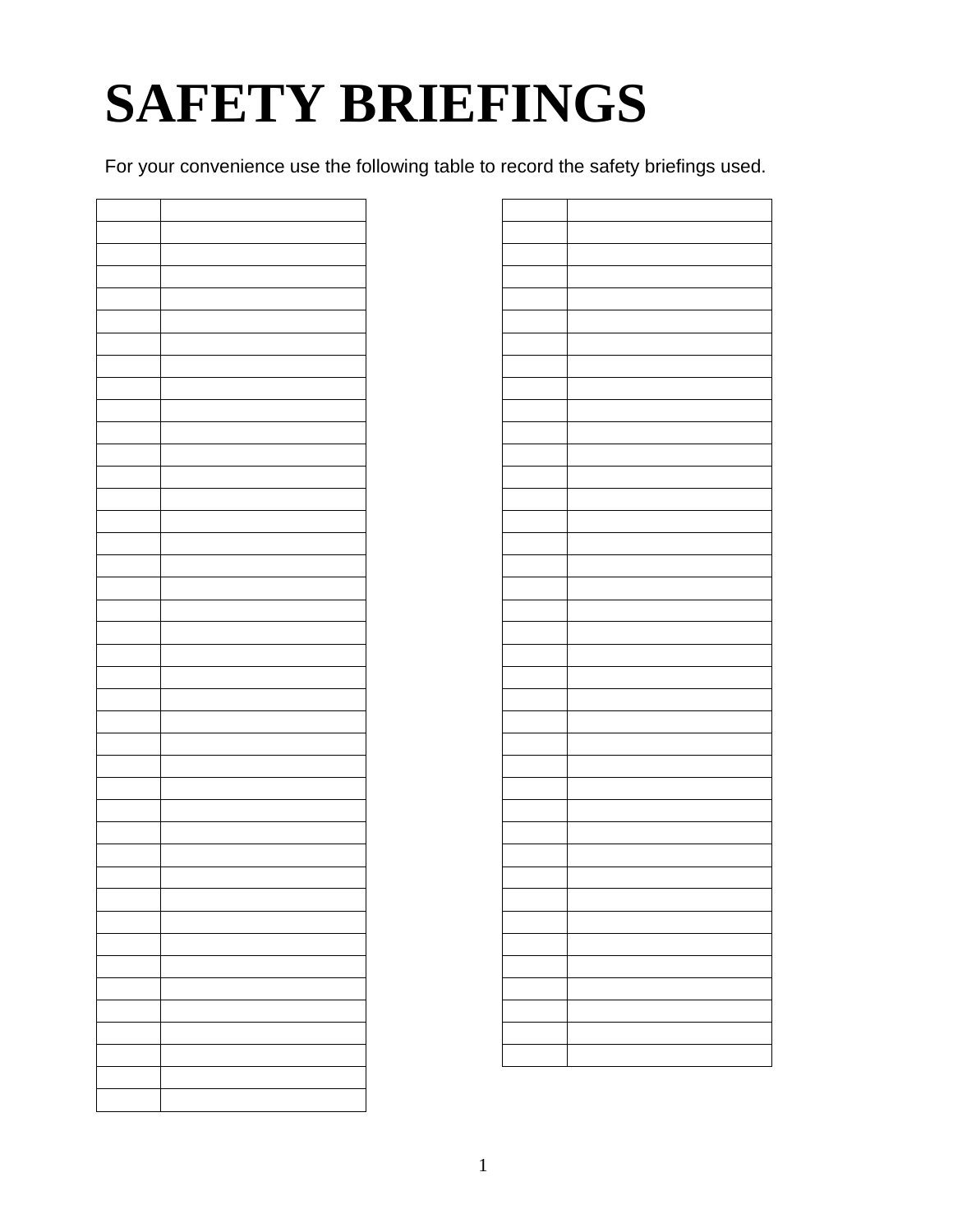## **RELATIONSHIP ABUSE**

Because abuse, both physical and emotional, within relationships is much too common, and because it can have serious consequences for our Civil Air Patrol members, the following is a list of characteristics often associated with abuse and abusers. Having a more complete understanding of this unfortunate phenomenon can also make us better friends and confidantes to victims in and out of C.A.P. Use this list as a discussion tool.

1. Verbal abuse. For example waking victim up to say cruel things.

2. Abuser has sudden mood swings, and unpredictable behavior.

- 3. History of battering and other abusive behaviors.
- 4. Threats of violence.
- 5. Breaking or striking objects in fits of anger.
- 6. Using force during arguments--holding victim down, etc.
- 7. Cruelty to animals and/or children.

8. Hypersensitivity. Becoming easily upset when asked to do chores, interrupt favorite activities (TV, bull session with "the boys", etc.).

9. Blames others for all his/her problems. "It's all your fault ...... "

10. Controlling the victim. Keeps money, important property, time on phone, etc. under the abuser's dictatorial control.

11. Jealousy. Of victim's time with friends and family, etc.

12. Isolation. The abuser often isolates the victim, and this is usually connected to most of the above factors.

Many abusers grew up in abusive families, where they learned these destructive responses first-hand. Abusers need help too. If you observe these responses in an acquaintance consider suggesting a counselor, in an appropriate manner. And if you recognize an abuse victim (or you are one) then make a call to a crisis center to get help. Untreated abusers just never change.

Discuss how abusive relationships can affect Civil Air Patrol activities.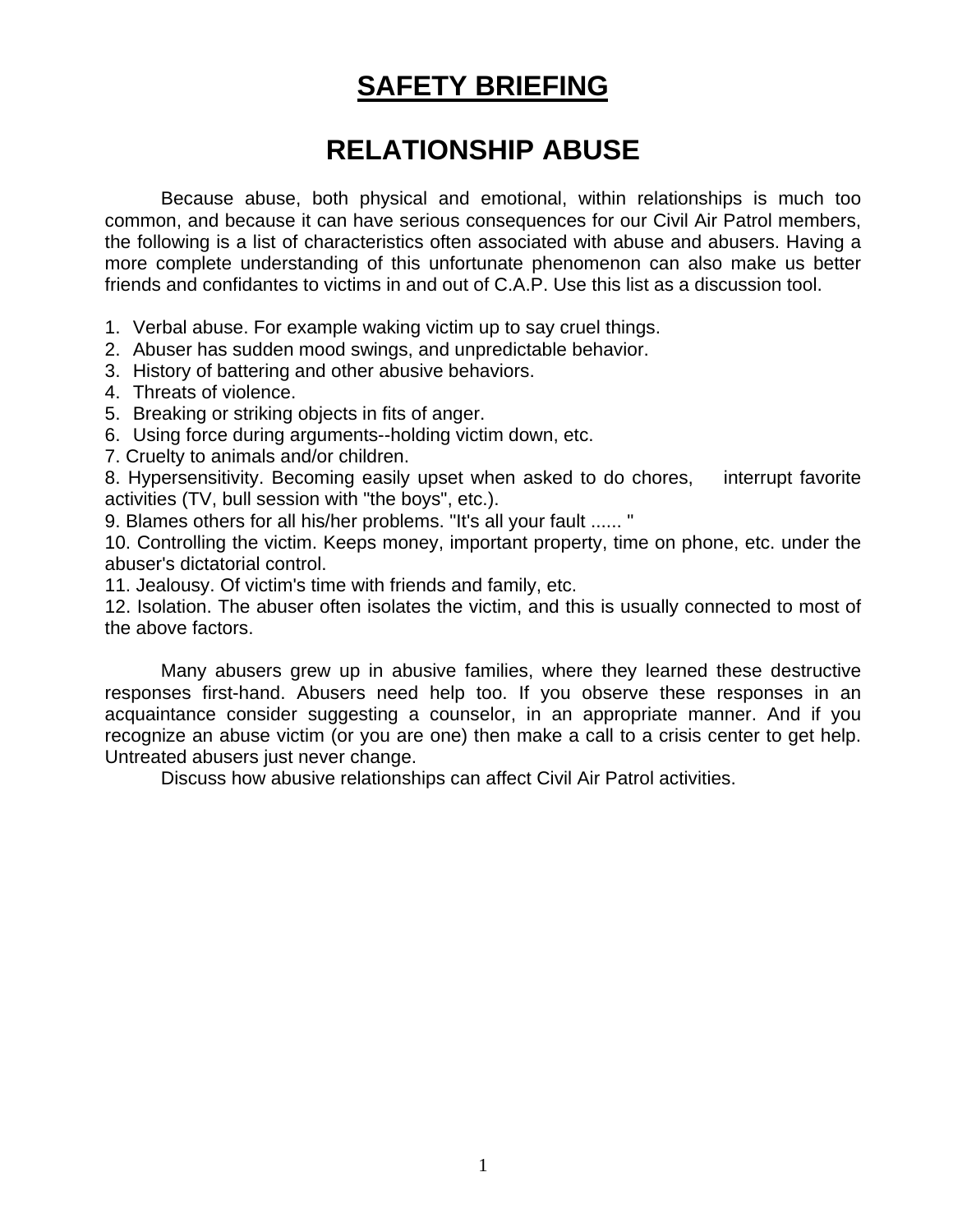# **ALCOHOL**

Alcohol is an EQUAL OPPORTUNITY TROUBLEMAKER. Aside from obeying the law here are a number of reasons that you should take drinking seriously. Use this list as a framework for open discussion.

- 1. Highway death and injury.
- 2. Drowning.
- 3.Violence and propensity to commit crimes.
- 4. Burns.
- 5. Unwanted Pregnancy.
- 6. Sexually transmitted diseases.
- 7. Alcoholism.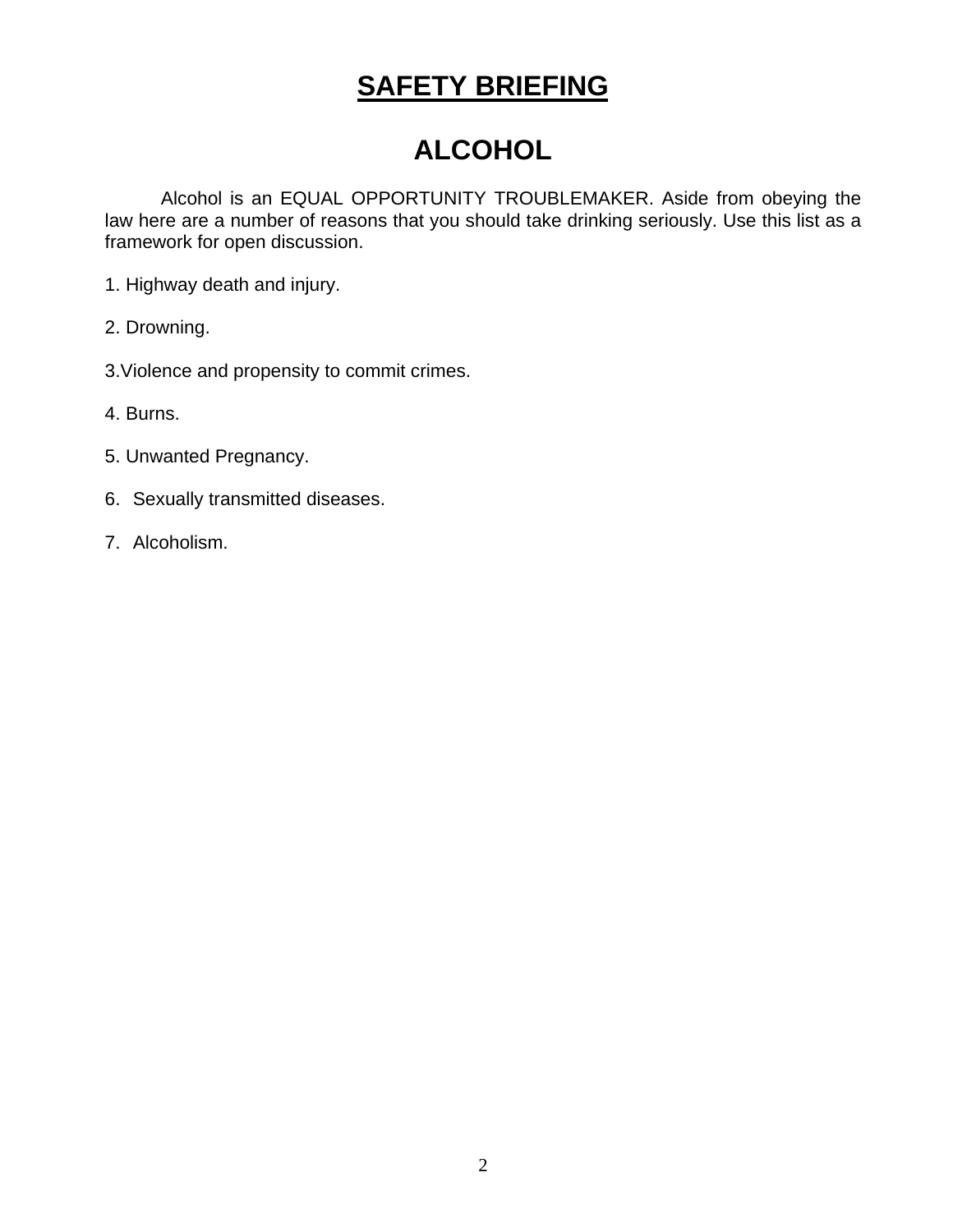#### **ANHYDROUS AMMONIA**

A common fertilizer on modern farms is anhydrous ammonia, which is popular because it is an inexpensive and very effective form of nitrogen, a nutrient that causes many farm crops to grow much more vigorously. Unfortunately this form of nitrogen (NH<sub>3</sub>) is extremely volatile and hazardous. Typically one will see anhydrous ammonia being applied in the late spring (though fall application is common too), from large white tanks (very similar in appearance to LP gas fuel tanks) that are either pulled behind the applicator tractor, or are parked at the edge of a field as "nurse" or storage tanks. When this form of fertilizer is applied it is knifed into the ground, and a bit of "steam" appears to emerge into the air behind the applicator knives. The  $NH<sub>3</sub>$  is in the tanks under high pressure, and becomes a gas at normal atmospheric pressures, which is what causes the appearance of "steam."

The anhydrous ammonia can escape suddenly and dangerously if a break in a rubber hose or valve occurs, or when there is a handling error. A break can result in a spray of caustic chemical more forceful than if it were from a fire hydrant.

NH3 is a *hydroscopic* compound, which means that it aggressively seeks out and combines quickly with water, absorbing it. If this substance hits your body it will almost instantly dry out your eyes, lungs, and skin which destroys tissue much like a burn. Most deaths from  $NH<sub>3</sub>$  are caused by severe damage to the throat and lungs from a direct blast to the face. The throat can swell shut, and cause suffocation. The eyes can be badly burned, resulting in blindness. The chemical freezes on contact at room temperature, and "burns" much more severely than dry ice.

If you must be in the vicinity of anhydrous ammonia, the best ways to reduce risk of serious injury are to wear protective equipment and to know what to do in an emergency. Ventless goggles or full-face shield, plus rubber gloves with a long cuff and heavy clothing covering the rest of the body are necessary. NEVER wear contact lenses. At least 5 gallons of water must be accessible within several seconds. Prompt flushing with water for 15 minutes after exposure is a must. If water is not available any non-toxic liquid (even cold coffee) should be used to flush the affected tissues. And cold mildly acidic liquids like orange juice can help neutralize the NH<sub>3</sub>. Do not apply oils or ointments. DO seek professional medical help quickly.

Rescuers must be equipped with self-contained breathing gear and protective clothing to minimize risk to themselves. Can you describe a hypothetical event that might involve C.A.P. personnel being in the vicinity of an anhydrous ammonia leak? And what should they do about it?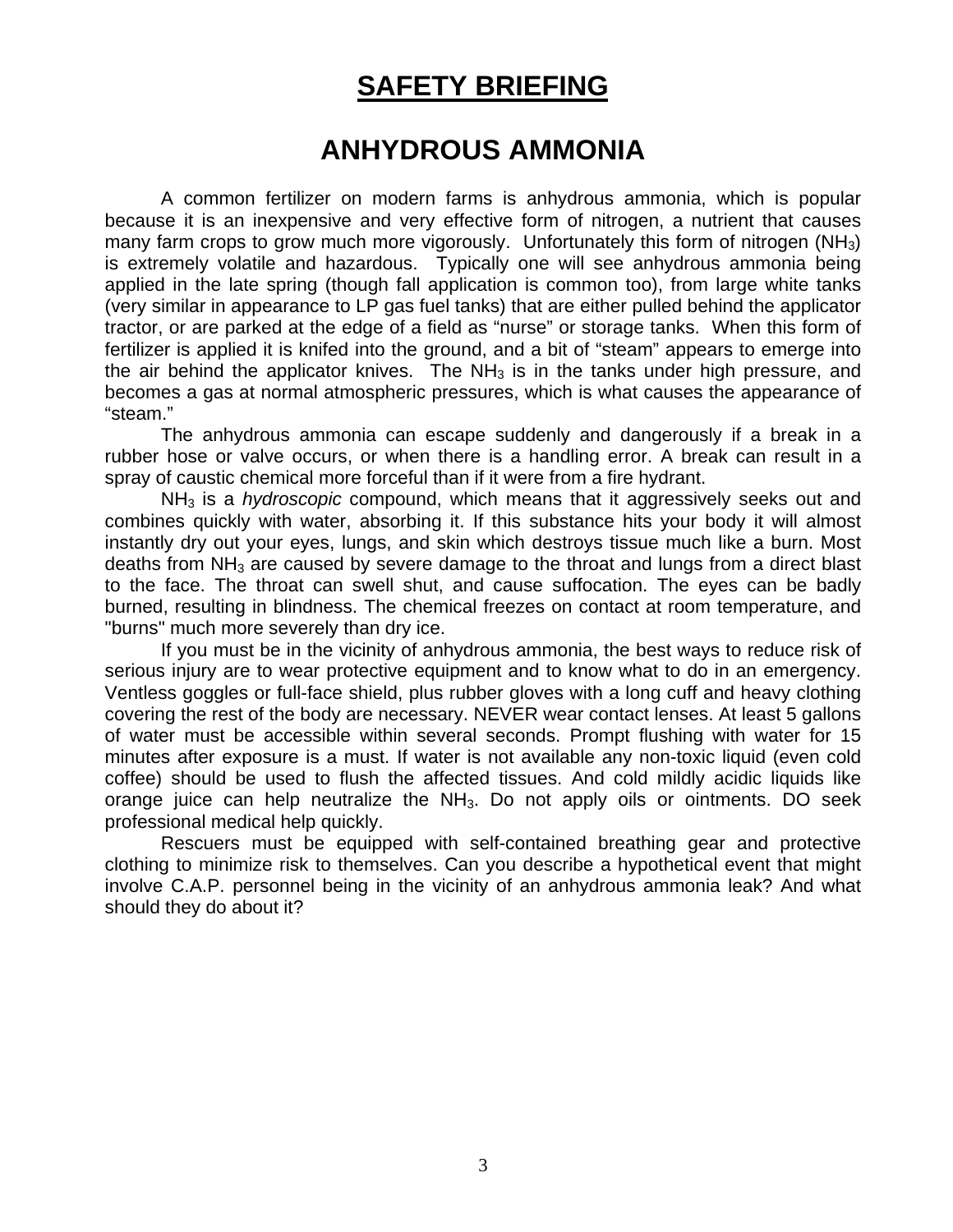#### **AVOID RISK of ASSAULT**

Adults and young people need to be aware of certain risk factors that can lead to personal assault. Following are some suggestions that you can follow to minimize your risk of being a victim.

#### **IN VEHICLES**:

1. Your car needs to be in good working order, and have ample fuel.

2. As you return to your car have your key ready, get in promptly, and lock all doors. Do not open windows. Before getting back into your car check the back seat area for someone hiding there.

3. Park only in well-lighted areas, as close to areas frequented by many people as you can. 4. If your car breaks down on the road, tie a white rag on the door handle or antenna. Then

stay in your locked car until police arrive.

#### **OUT OF DOORS**:

I. Avoid deserted areas, and walk close to the curb, facing oncoming traffic.

2. Stay in well-lighted areas.

3. Do not walk through a group of men. Cross the street and go around.

4. Never hitchhike, or pick up hitchhikers.

5. As you approach your front door have your key ready and enter promptly.

6. Avoid overloading with packages. Keep yourself as free as possible to use your arms, and to run. Don't hesitate to drop your packages and run, if you sense you are in danger.

7. Stay alert for suspicious people and activity. Stay aware of your surroundings, and especially nearby footsteps, voices, and cars that may keep passing you, or are parked in a suspicious manner.

8. If followed ring the nearest doorbell. If you need to escape and cannot get anyone to come to the door, think about breaking a window to cause the occupants to call the police. It's better to pay for a window than to search in vain for help.

9. Wear sensible clothing and shoes, so that you can run if you must.

10. If you must consume alcohol drink sensibly. When intoxicated you are a target.

#### **IN AN ELEVATOR:**

1. Take another elevator to avoid being with a lone man who looks in any way suspicious.

2. Stand near the control buttons. If someone bothers you push as many as you can, including the alarm button.

3. Pay attention to the direction the elevator is going. Do not ride down to the basement if your destination is up.

#### **AT HOME:**

1. Light your entrances.

2. Keep doors and windows locked with effective locks. Do not rely on chain locks. Install a usable peephole, and use it before opening your door.

3. When you move into a new dwelling, have all locks changed.

4. Never tell anyone, except those you absolutely trust, that you live alone.

5. Keep shades and drapes pulled at night.

6. Never hide your key under the doormat, or in any conventional place.

7. Use only your last name on the mailbox.

8. If you suspect someone may have broken into your dwelling, do not enter it. Call the police from the nearest telephone.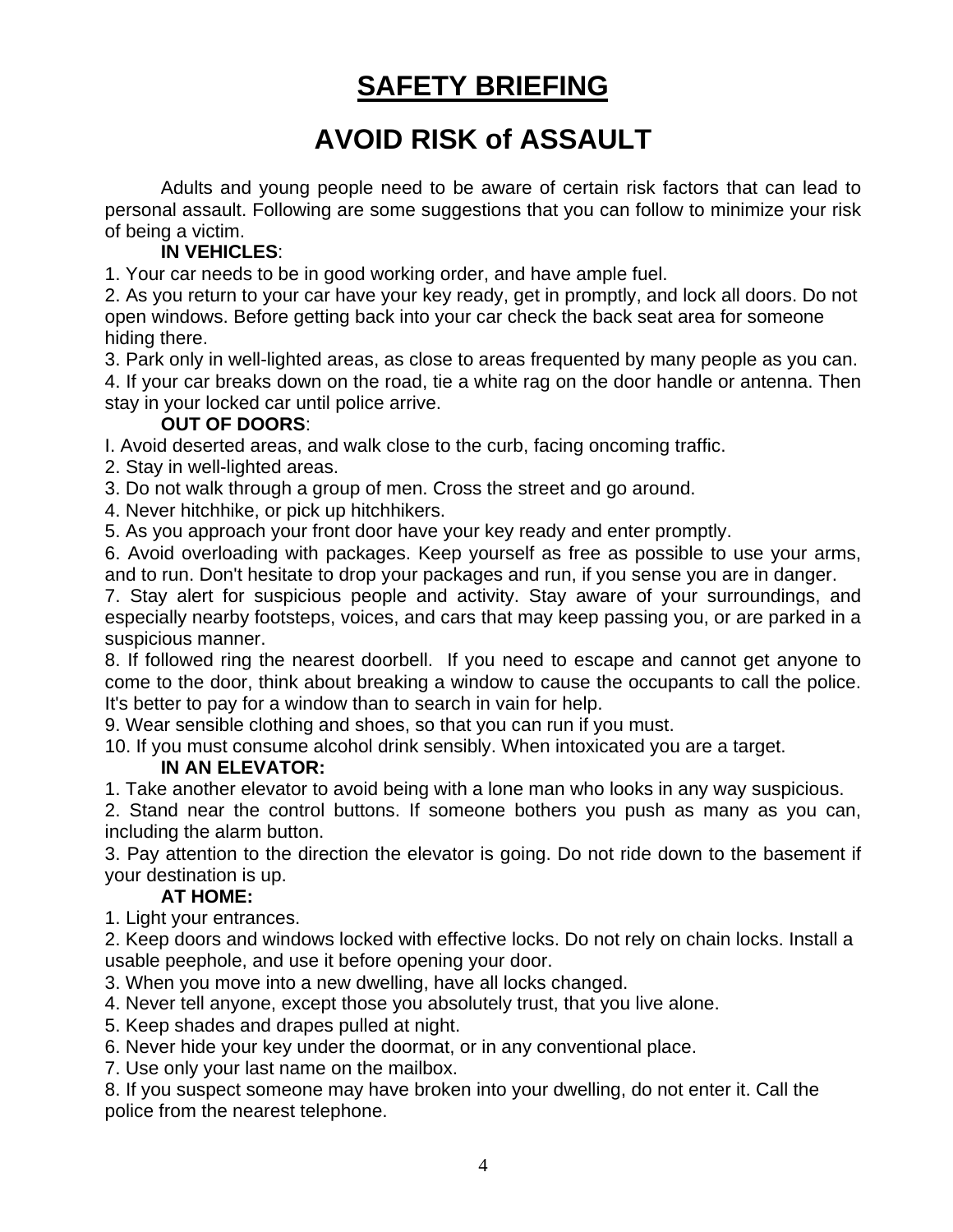## **PROTECTING your BACK**

A strong healthy back is essential for a good quality of life. It can be strengthened and protected by a program of sensible exercise and by avoiding careless stresses. Posture, nutrition, and sleep habits also play an important part in keeping your back strong and healthy. For example, if you sleep on your side, bend your knees upward to reduce the strain on your back. However the following points focus on proper lifting.

- <sup>q</sup> Before exerting yourself complete some warm-up exercises. Include gentle stretching movements.
- <sup>q</sup> Wear appropriate footwear. A sudden slip or trip can strain your back, or cause injury from the impact of a fall.
- <sup>q</sup> Size up the intended load, and get help if it looks beyond your safe capability.
- □ Check for nails, splinters, rough strapping or edges.
- □ Make sure your footing is secure.
- <sup>q</sup> Make sure your route is free of hazards.
- <sup>q</sup> Keep your back straight, with no curving or slouching.
- <sup>q</sup> Center you body over your feet, get a good grip, and pull the object close to you.
- <sup>q</sup> Move your feet if you need to turn with the load. Do NOT twist your back.
- <sup>q</sup> If the load requires more than one person, work together as a team. Let one person direct the work for all. Make sure the other person has a firm grip before you hand off a load.
- □ Do all the work with your arms and legs, not your back.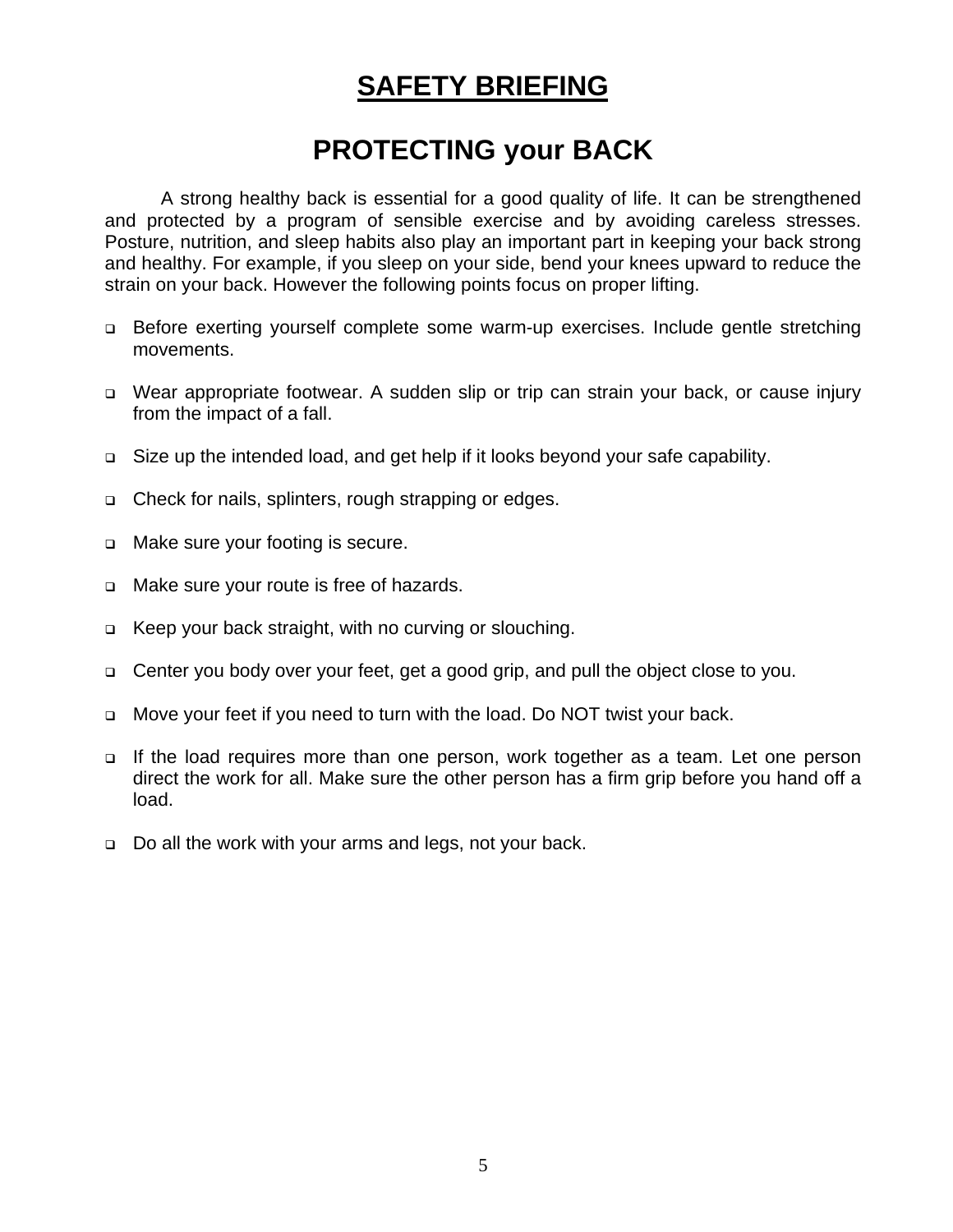#### **ORGANIZE YOUR BACKPACK**

On C.A.P. ground exercises a sturdy, light backpack is essential. But a poorly packed and unorganized pack will leave you frustrated, unnecessarily tired, and less prepared to complete the mission. Following are some ideas to alleviate problems.

1. Put the heaviest items at the top of the pack, if you will be walking on smooth trails, where an upright stance is more important than a top-heavy pack. Put heavy items in the middle while hiking over rougher terrain, since balance is more important than comfort. Packing a sleeping bag underneath the heavy items will fill the bottom with something light and soft.

2. Women should organize their packs somewhat differently than men do. Women generally have a lower center of gravity than men do, and should therefore pack their heaviest items slightly lower than where a man would.

3. Keep the items that you will use often close at hand. These would include: compass, map, sunglasses, sunscreen, flashlight, and rain gear.

4. Messy items like fuel bottles should be packed in side pockets. Such items should be put into plastic "zip-lock" bags before they are put into the pack.

5. Make sure all items are secure so they do not bounce around. And the pack itself must be adjusted to you, to minimize chafing and bouncing around as you walk.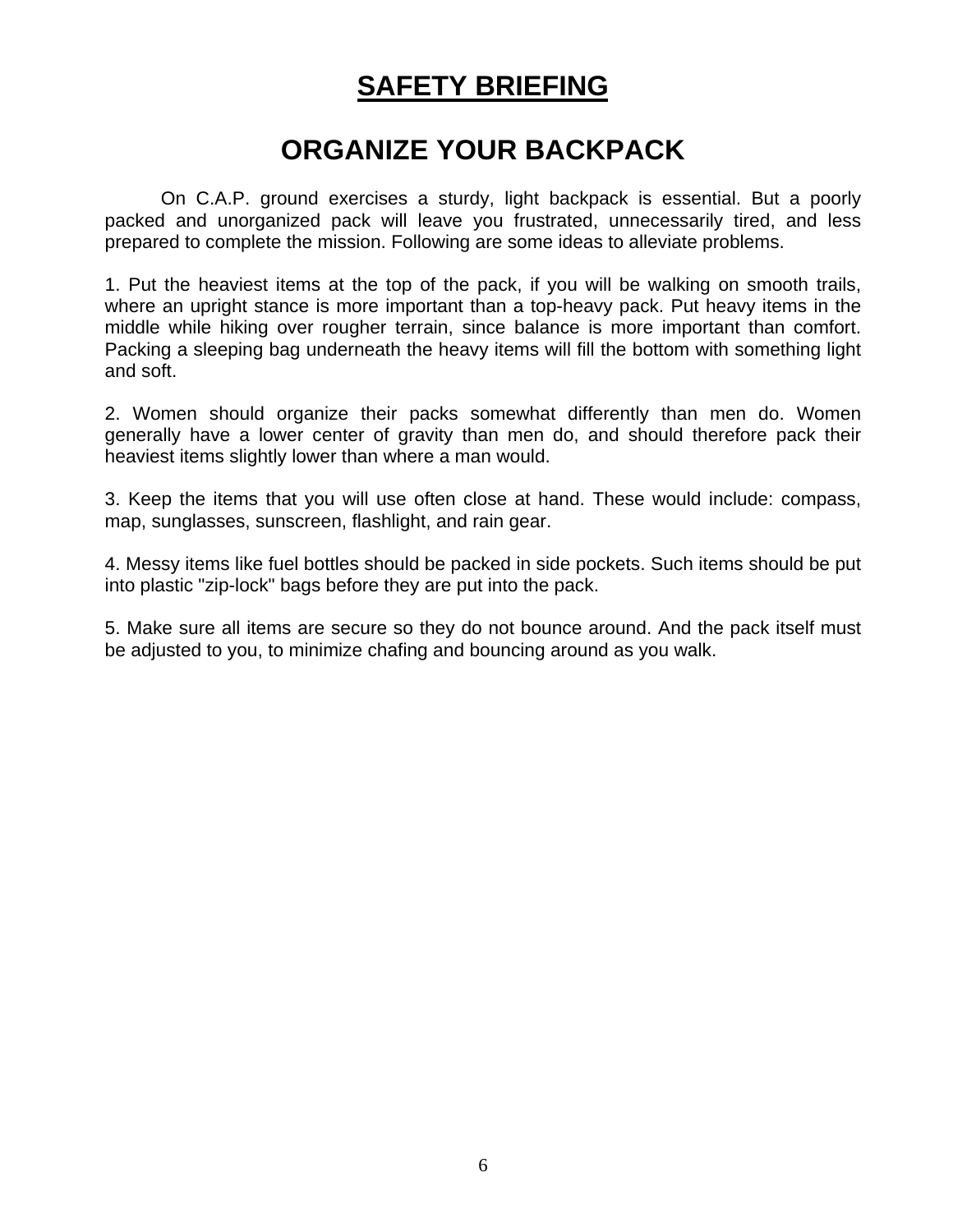## **EMERGENCY PACK**

In Civil Air Patrol we never know when we might receive a telephone call to promptly begin a mission. Pilots should have their charts, plotters, flight computer, gridded chart, flashlight, etc. ready in a brief case or flight bag. But ground team members also need an emergency pack already prepared and ready to pick up at a moment's notice, which will fill the member's basic needs in the field. There usually isn't adequate time just before a real SAR or DR to think about what might be needed, and then locate these items in an organized fashion. The following list may prove helpful as a starting point, in filling your ground team emergency pack, so that it is ready when you need it.

| <b>ITEM</b>                                                                      | <b>ITEM</b>                     |  |
|----------------------------------------------------------------------------------|---------------------------------|--|
|                                                                                  |                                 |  |
| Canteen (fill when called for mission)                                           | Knife                           |  |
| <b>First Aid Kit</b>                                                             | Extra socks, underwear          |  |
| Compass                                                                          | String, cord                    |  |
| Raincoat/poncho                                                                  | Sleeping blanket                |  |
| Whistle (plastic best in winter)<br>Toilet paper (also great for marking trails; |                                 |  |
|                                                                                  | laying out signals to aircraft) |  |
| Flashlight (store batteries in reverse)                                          |                                 |  |
| Matches/lighter<br>Fire starting devices                                         |                                 |  |
| Rations (MRE's, dry soup, granola bars)                                          | Survival manual                 |  |
| Can opener                                                                       | Aspirin, Tylenol, etc.          |  |
| Insect repellent/sun screen                                                      | Sterno (canned heat)            |  |
| Signal mirror                                                                    | Water purifier                  |  |
| Candle                                                                           | <b>Flares</b>                   |  |
| Finger saw                                                                       | Mosquito net                    |  |
| Hatchet                                                                          | <b>Extra batteries</b>          |  |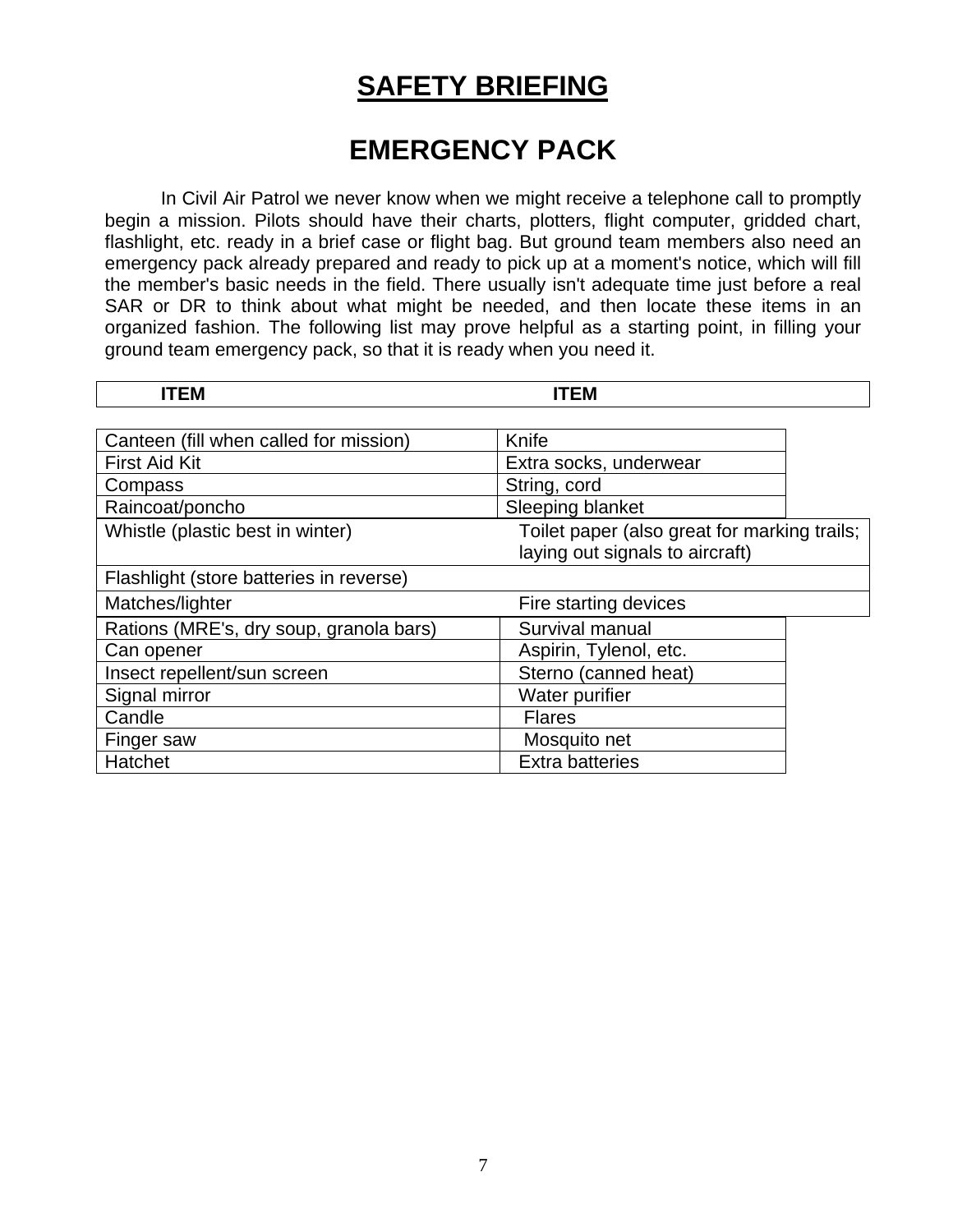## **BICYCLE SAFETY TIPS**

More than 75 million Americans ride bicycles, and at least 900 riders are killed annually in this country. Over 640,000 riders are treated in emergency rooms for bicycle related injuries each year. The League of American Bicyclists has suggested these safety ideas for your more healthful bicycling.

1. Wear a helmet designed for bicycling every time you ride. The helmet should be approved by ANSI or SNELL. Helmets reduce the risk of brain injury by 88%. A good helmet distributes and absorbs the energy of impact.

2. Stop, look, and listen at the end of the driveway. Frequently cars and bikes collide when youngsters ride into the street from a driveway or across a driveway while riding on a sidewalk.

3. Always ride on the right side of the roadway, with traffic. Remember

that motor vehicles are involved in about 90% of all bicycle fatalities.

4. Obey all traffic signs. Your bike is a vehicle and you must follow the rules of the road, just like auto drivers must.

5. Be predictable. Do not make clowning, surprising, swerving moves.

6. Always signal when you make a turn.

7. Be visible. Wear light-colored clothes and a bright helmet. At night, use reflectors and lights.

8. Leave at least three feet between you and parked cars (because a door could open suddenly), and watch for cars pulling into your path.

9. Yield the right-of-way. Let walkers go first. Keep your speed slow on paths, trails, and sidewalks. Call out to warn the next person you are going to pass.

10. Never hitch a ride with a moving car.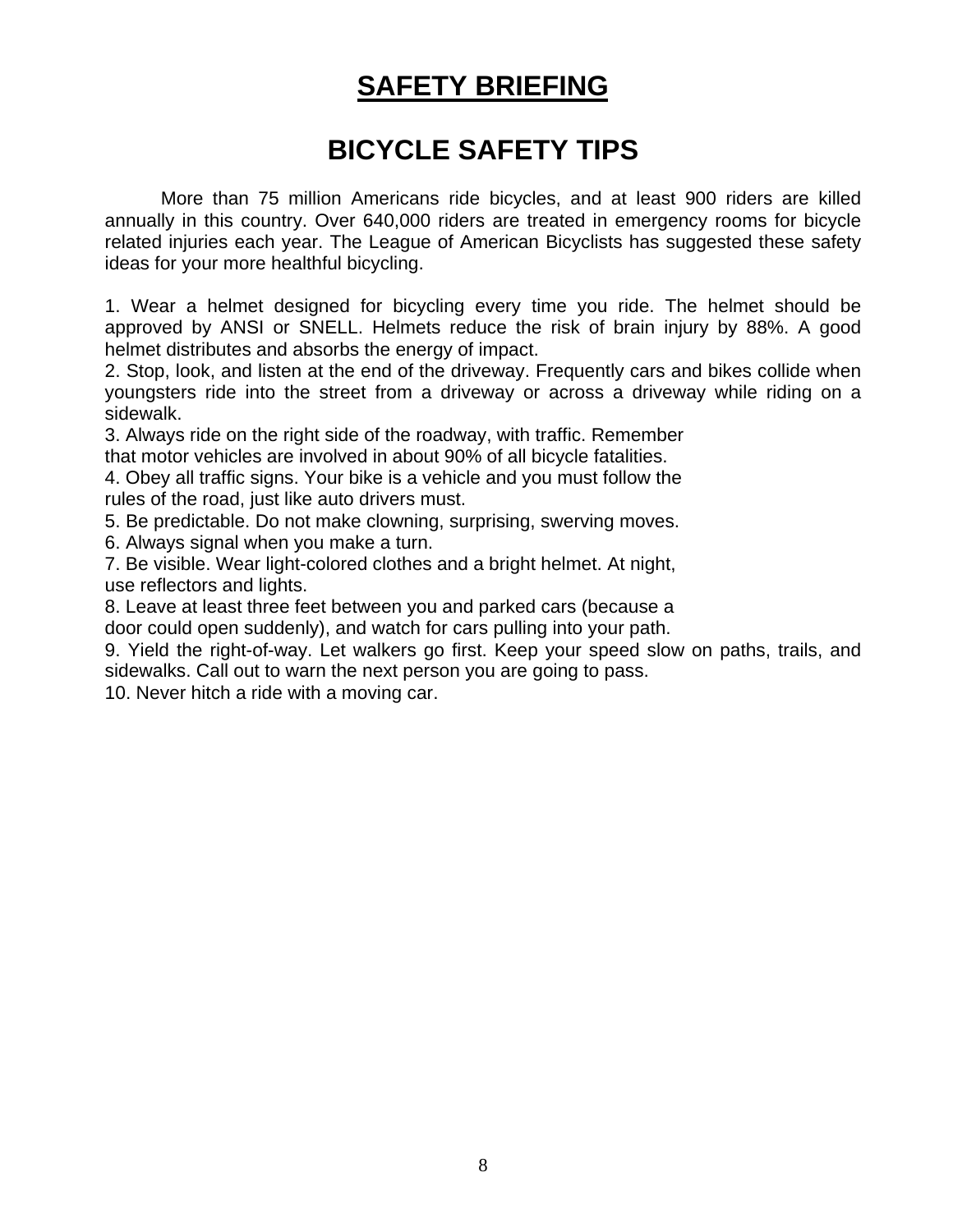#### **COMMON BITES and STINGS**

Any bite or sting can lead to infection, so you must always clean the wound thoroughly. Warm water and soap is the best cleanser. Rinse the wound in clear water, and apply an antiseptic. Then cover the clean wound with a dry, sterile dressing or handkerchief. If there is increased pain or inflammation over the next couple of days you should see a doctor.

| <b>SOURCE</b>    | <b>PREVENTION</b>                                                                            | <b>FIRST AID</b>                                                                                                                              | <b>LATER</b><br><b>TREATMENT</b>                                        |
|------------------|----------------------------------------------------------------------------------------------|-----------------------------------------------------------------------------------------------------------------------------------------------|-------------------------------------------------------------------------|
| Dog Bite         | Avoid strange dogs                                                                           | Wash & dress wound                                                                                                                            | Possible stiches &<br>anti-tetanus treatment<br>under a doctor's care   |
| Mosquito         | Proper clothing, <not<br>dark&gt;. Avoid stagnant<br/>water.<br/>take antihistamine</not<br> | Apply antihistamine                                                                                                                           | Avoid scratching;<br>cream, or cold water<br>under a doctor's care      |
| Ants             | Use insect repellent.<br>Do not sit on grass or<br>disturb ant nests                         | Apply baking soda                                                                                                                             | Same as for mosquito                                                    |
| <b>Ticks</b>     | Do not sit on grass<br>used by livestock.<br>Avoid strange dogs &<br>cats.                   | Remove tick carefully<br>with tweezers; if it<br>becomes embedded, use<br>Petroleum jelly, oil,<br>alcohol to remove<br>remainder of tick.    | Use calamine lotion;<br>if area becomes<br>infected see your<br>doctor. |
| Lice             | Do not lend or<br>Borrow combs                                                               | Use recommended<br>soaps and<br>shampoo; clean clothes<br>& bedding.                                                                          | Continue treatment<br>untill all lice and nits<br>(eggs) have vanished. |
| <b>Bee Sting</b> | Stay away from.                                                                              | Remove any embedded<br>sting; clean wound with<br>baking soda; use lemon<br>juice (or vinegar for wasp<br>sting, as this venom is<br>alkali.) | See a doctor if signs of<br>infection or if shock<br>sets in.           |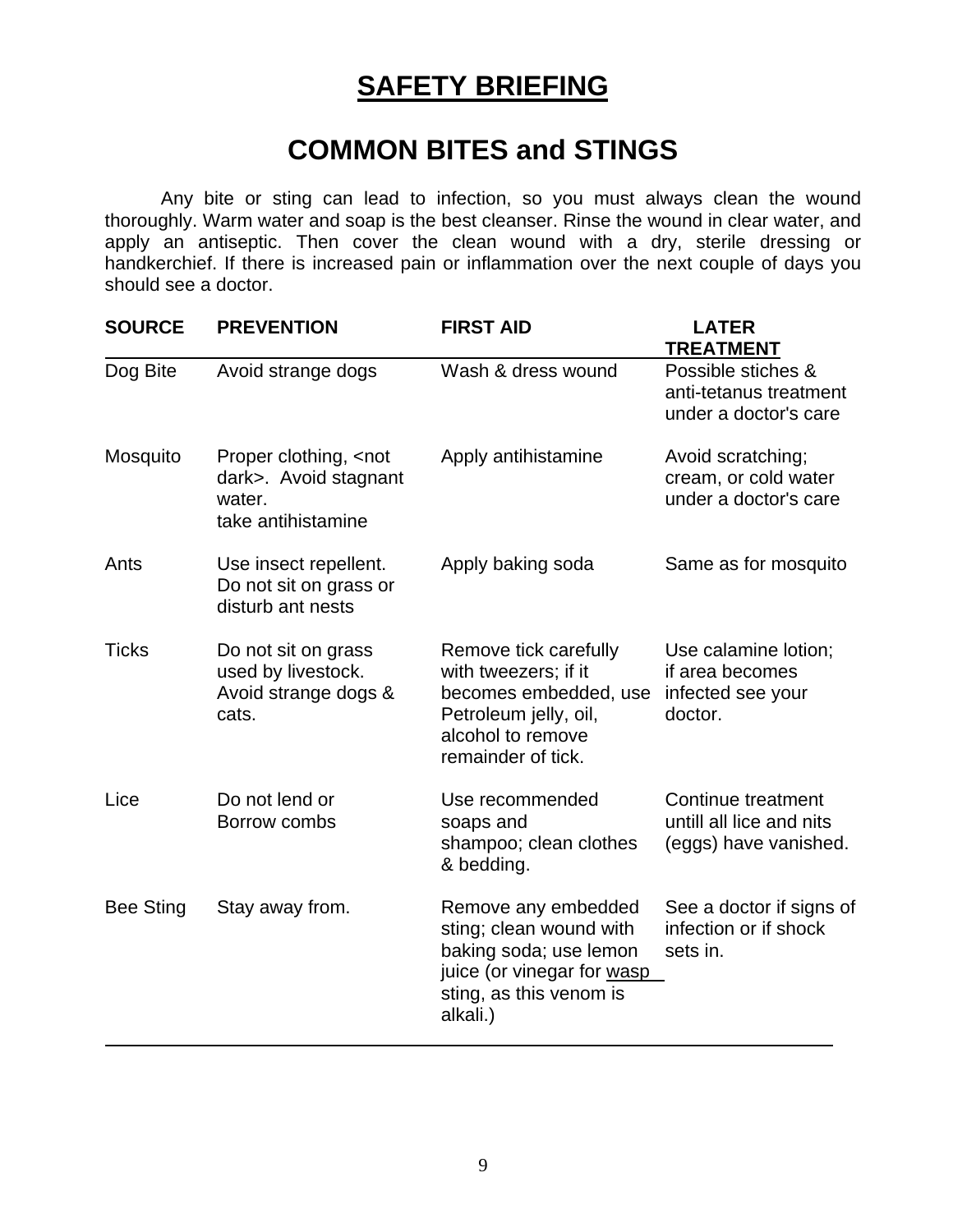#### **BURNS**

Many people die or are severely injured every day from burns. The main cause is fire. But burns also result from touching hot objects, or are caused by scalding, harsh friction (e.g. sliding down rope), electric shock, or contact with corrosive chemicals.

A burn is classified according to the depth that it reaches into the skin. The three types are: first, second, and third degree burns.

| <b>DEGREE</b> | <b>PART DESTROYED</b>                 | <b>CHARACTERIZED</b>                                        | <b>TREATMENT</b>                            |
|---------------|---------------------------------------|-------------------------------------------------------------|---------------------------------------------|
| <b>First</b>  | outer layer                           | hair follicles, sweat<br>glands are intact                  | cover with<br>clean, dry<br>cloth; let heal |
| <b>Second</b> | all but deepest<br>layer is destroyed | hair follicles & sweat<br>glands are destroyed              | medical<br>attention                        |
| <b>Third</b>  | skin completely<br>destroyed          | nearly pain-free due<br>to nerve endings being<br>destroyed | medical<br>attention                        |

The first treatment for every burn is to cool it off, ideally with water. In the case of chemical burns contaminated clothing must be removed at once, but you need to avoid touching it yourself. Then flood the area with water for at least 10 minutes. Burns cause the following serious problems to the body: Shock (caused by lack of body fluid--plasma), stress on heart (from blood becoming concentrated due to loss of plasma), infection (as protective layer of skin is destroyed), damage to other organs (even far from burn) due to reduced blood supply caused by shock.

| <b>DO</b> |  |  | remove anything that constricts burned area (e.g. rings, bracelets) |
|-----------|--|--|---------------------------------------------------------------------|
|-----------|--|--|---------------------------------------------------------------------|

- **DO** keep a burned limb elevated to reduce swelling
- **DON'T** apply creams, ointments, butter, or oil to burn (causes infection)
- **DON'T** attempt to pull away anything stuck to the burn

**DON'T** roll victim around on the floor or ground to extinguish flames (just apply pressure to the area with carpet, blanket,, etc. to smother flames)

#### **SEND FOR AMBULANCE IMMEDIATELY FOR 2nd & 3rd DEGREE BURNS REMEMBER: C.A.P. PROHIBITS CONTACT WITH BODY FLUIDS**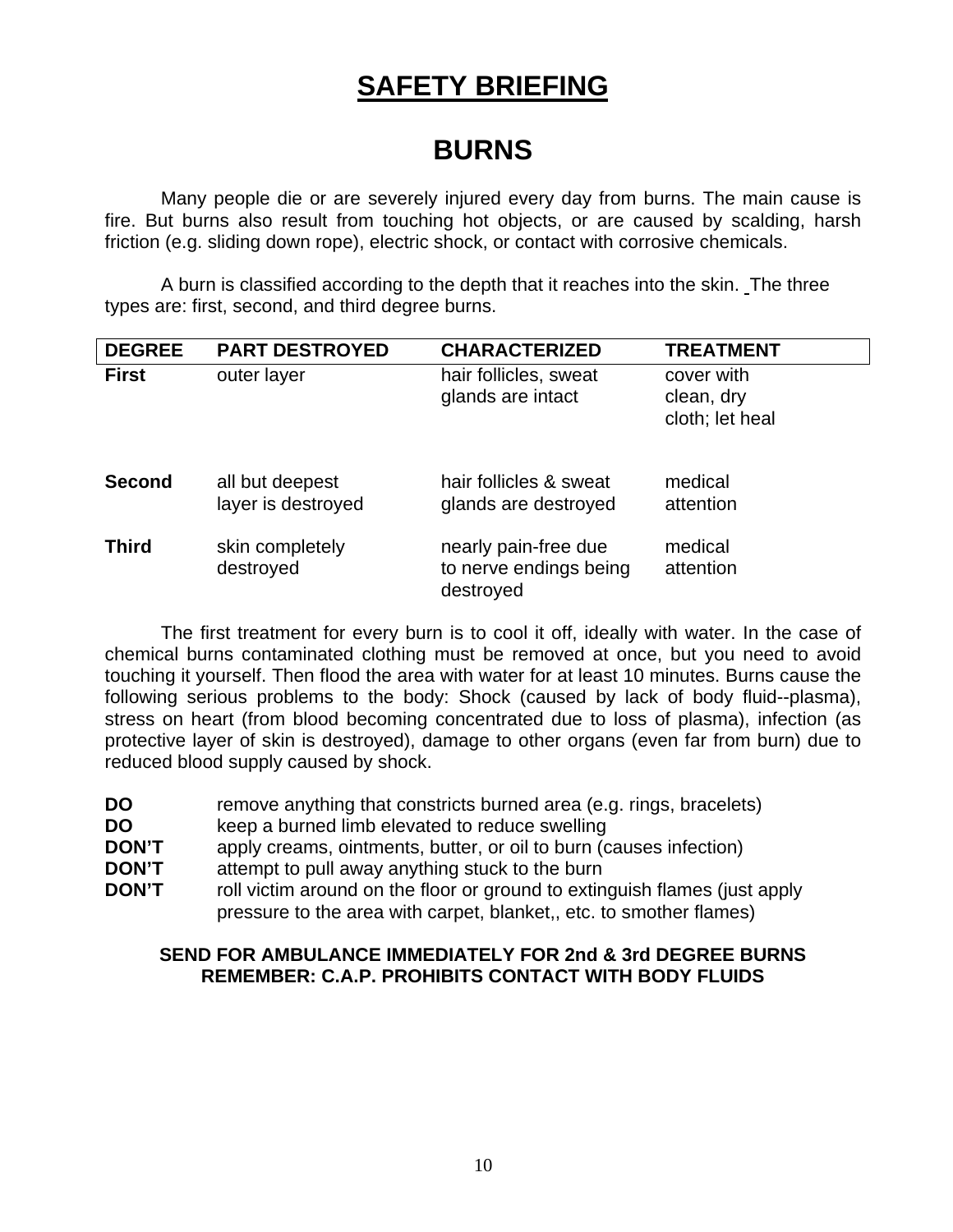#### **SAFETY AND CHEMICALS**

We are so used to living around powerful chemicals that we tend to just take them for granted. We pump gallons of gasoline into our vehicles and lawn mowers with barely a thought about the explosive potential. We use pesticides and fertilizers with scarcely a grasp of their toxic and/or volatile natures. And most of us are totally ignorant of the dangers of MIXING some of these chemicals together. Sometimes two chemicals accidentally corning into contact with one another can lead to a violent reaction.

The five broad categories of chemicals include acids, bases, reactives, inerts, and organics. If you mix an acid and a base, you can expect to get excessive heat. Mixing acids and organics or organics and oxidizers often causes fires or explosions. When mixing acid and water remember the phrase, "do what you *oughta*-pour acid into water." If you do it the other way you risk an explosion.

One way to avoid problems is to store chemicals correctly. For instance store acids only with other acids. Organlcs must be stored with organics, etc. Some chemicals are corrosive (like battery acid) and must be stored in special containers. Make sure that labels are intact on containers, and that all lids are tight and in place.

*The Material Safety Data Sheet* (MSDS) can be checked for any questionable chemical to tell you the chemical's potential for fire, explosion, and reactions with other chemicals.

When you transfer chemicals from one container to another, and when you clean up, do not mix incompatible chemicals. Read and follow directions.

Keep disposal waste streams separate. Put each different class of disposable material in a separate container, so you reduce the likelihood of incompatible chemicals coming into contact with one another.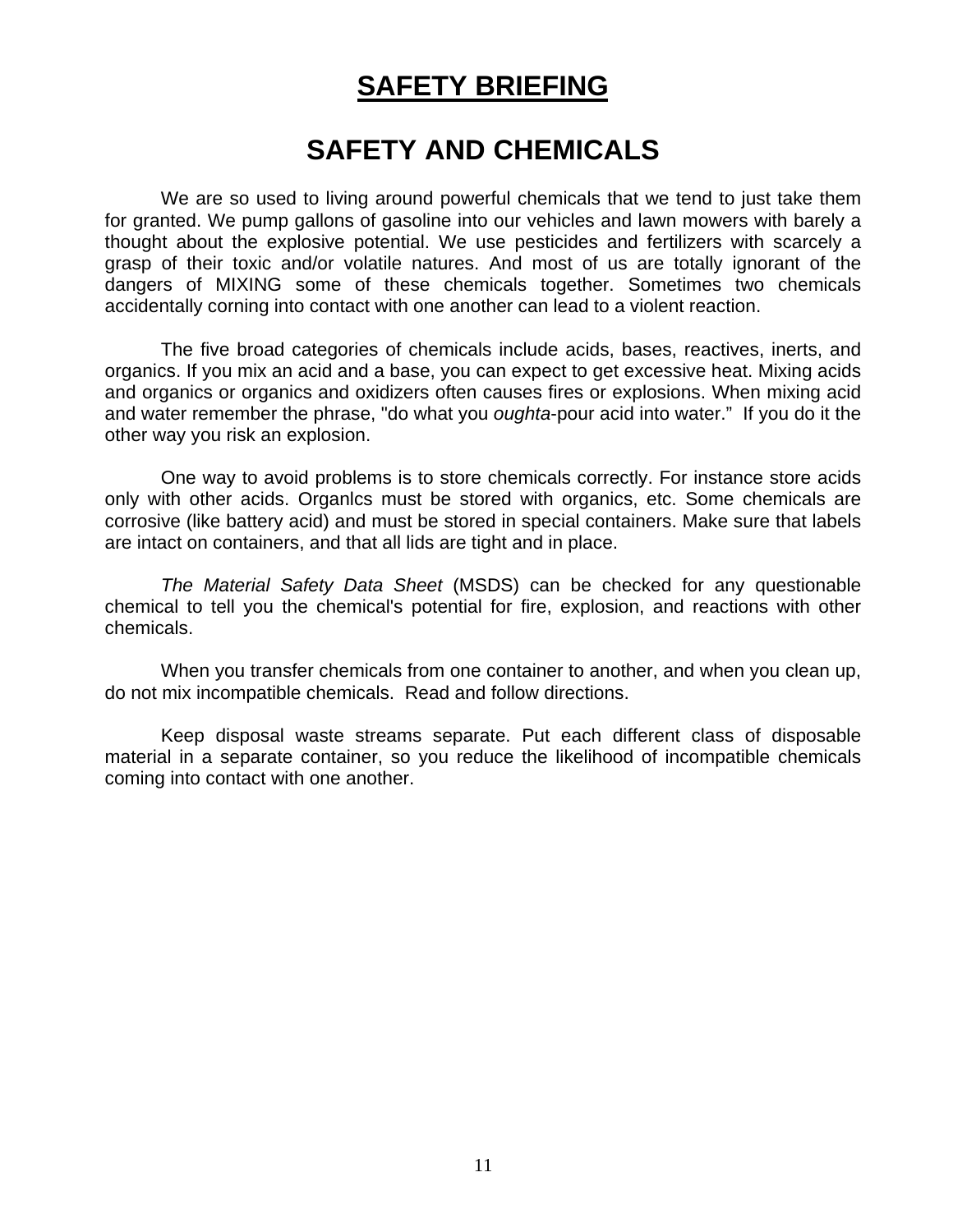## **CIGARETTES**

Health care professionals (except those who are employed by the tobacco industry) are in general agreement that smoking cigarettes is associated with a wide variety of illnesses in this country. For example it is estimated that cigarette smoking causes about 30% of all cancer among American citizens. Consider and discuss your experience and reading about the various risks of smoking. Below are some possible areas of discussion, but there are bound to be more.

- 1. Cancer.
- 2. Heart disease.
- 3. Emphysema and other pulmonary problems.
- 4. Eye problems.
- 5. Fire risks.
- 6. Distraction-caused car accidents.
- 7. Second-hand smoke problems.
- 8. Economic losses (what if everyone took as many breaks during the workday?)
- 9. What is the minimum age in your state at which you can buy them?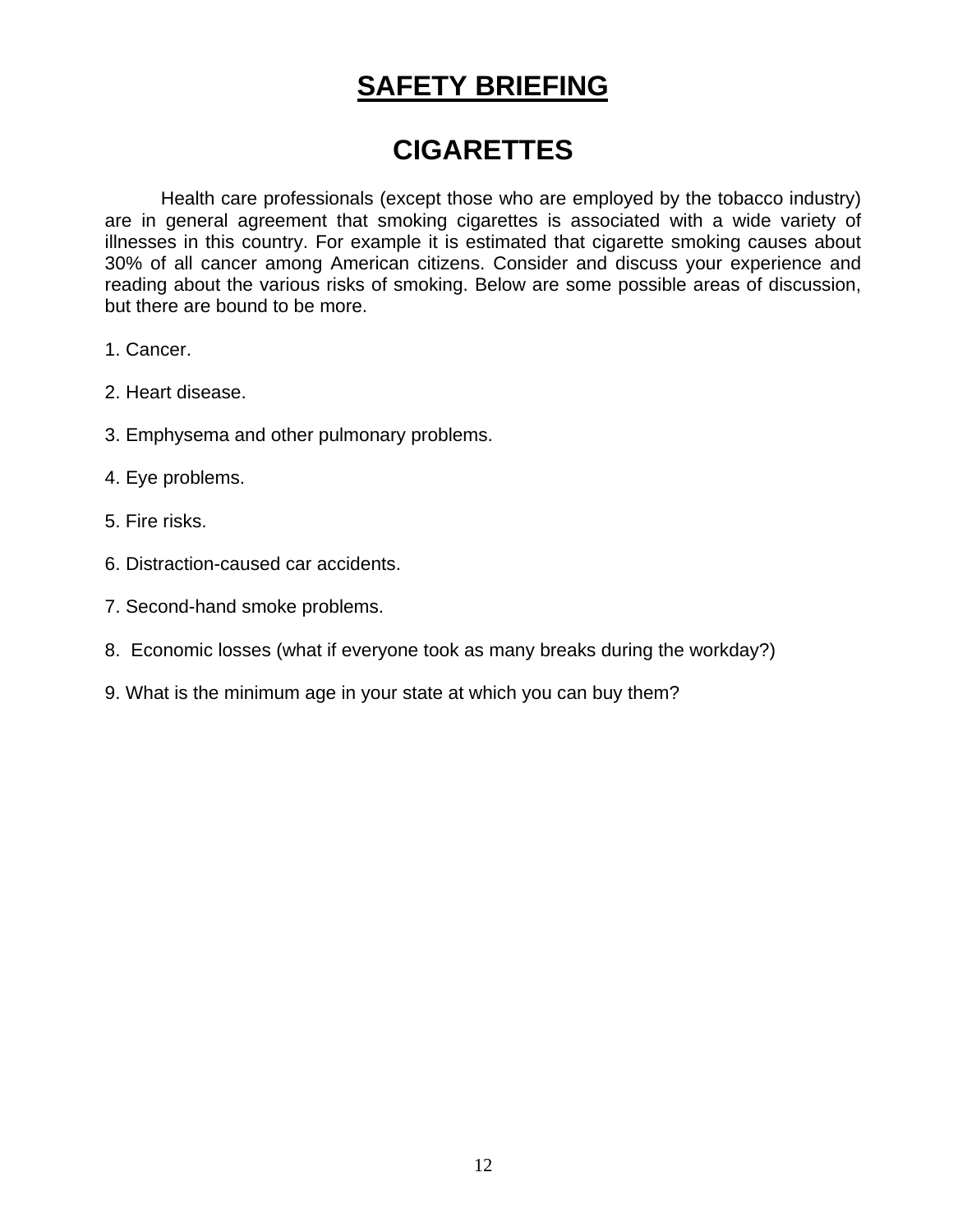#### **COMMON SENSE and the COMMON COLD**

The common cold, and its cousin the flu bug, can make life miserable for several days. These diseases are so normal and widespread that we frequently don't give prevention much thought. Though most people take for granted the fact that they probably will have to endure the symptoms a couple of times a year, it cannot do any harm for us to be more alert so we don't contract the "bug" so often, and spread it to others. Consider at least the following common sense responsibility items.

1. Eat right, get enough sleep, and wear appropriate clothing.

2. Stay home, if you can, for the first couple of days, so you are less likely to spread the "bug" to others.

3. Try medications that suppress the symptoms. This will reduce the amount of airborne droplets you send into someone else's air.

4. Use the telephone to communicate with others when you are most symptomatic, to keep from spreading your problem.

- 5. Do not shake hands. Your explanation will be appreciated more than your germs.
- 6. Wash your hands often.
- 7. Always cover your face when coughing or sneezing.
- 8. See your doctor if symptoms seem odd or last too long.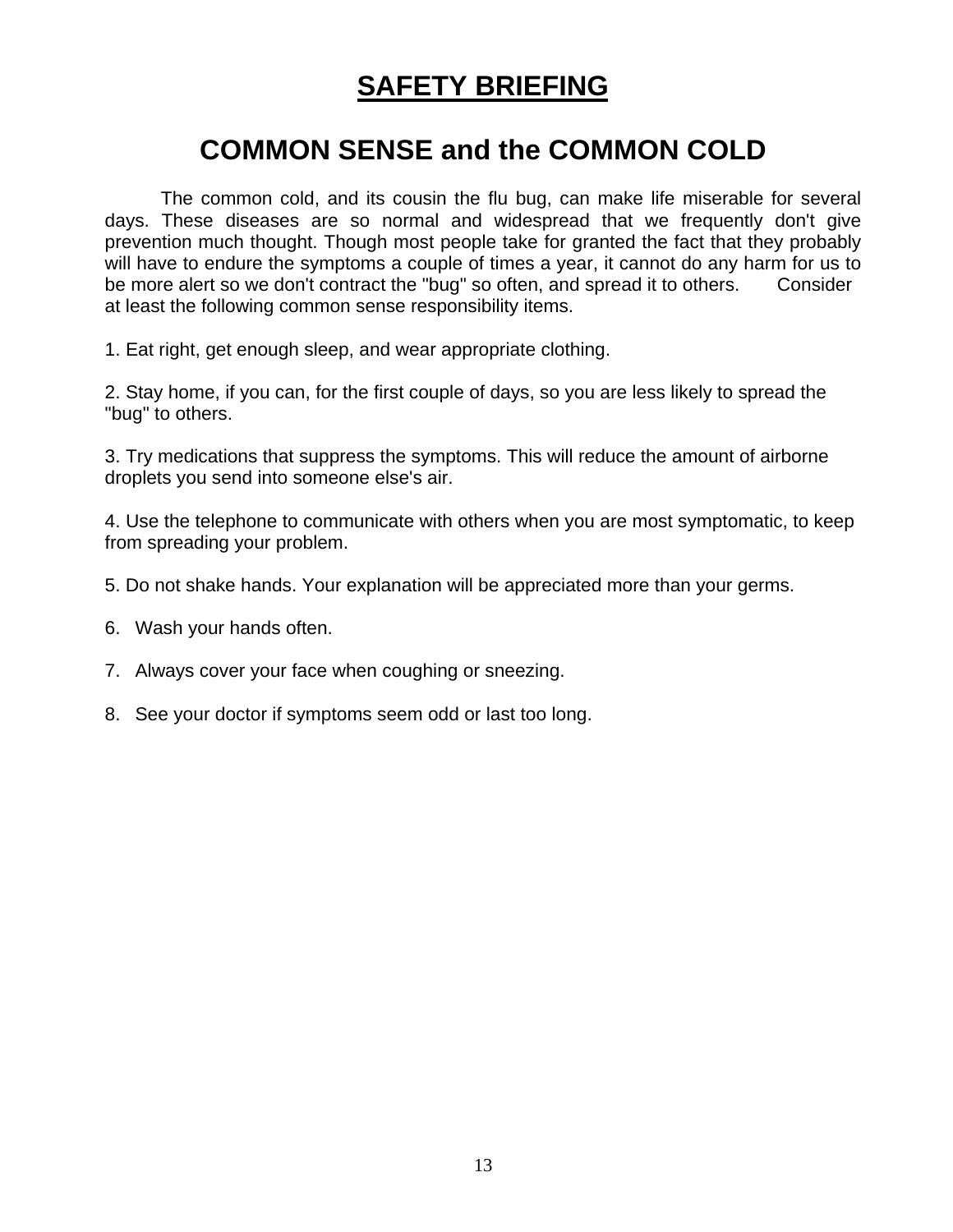#### **EXPOSURE and COLD**

**EXPOSURE:** Symptoms of exposure include physical and mental slowing down; decrease in reasoning power, change in mood, slurred speech, shivering and cramp, followed by possible collapse.

**FROSTBITE:** If subjected to intense cold, the tissues under the skin may freeze. This is caused by the formation of tiny ice particles and disruption of the blood supply brought on by clumps of red blood cells which in turn block the vessels. Where frostbite (numb white tissue) is suspected, remove wet clothing and constricting objects (such as a ring) from the affected part. Apply a dry, protective cover after gently dabbing away any moisture. Let the frostbite area warm up gradually. **DO NOT HEAT IT IN ANYWAY**. And do not rub it.

**HYPOTHERMIA:** Here the victim is extremely cold all over, with a puffy skin, which is white or blue (except for a child, who looks pink). The heartbeat will be slow and weak. When hypothermia occurs keep the victim in bed in the recovery position. Cover him/her with blankets, but keep them loose. Do **NOT use hot water bottles or an electric blanket.** Excessive heat may further injure the victim. If the victim is conscious give warm drinks.

**GENERAL PREVENTION**: To prevent the problems caused by extreme cold, restrict the loss of body heat from the extremities (head and feet and hands) with dry, insulative clothing. On long trips take along-high energy foods (chocolate, glucose, fat) and plenty of hot beverages. Remember that both the young and the elderly are particularly vulnerable to low temperatures. **NEVER DRINK ALCOHOL**, as this causes the body to lose heat, rather than retain it.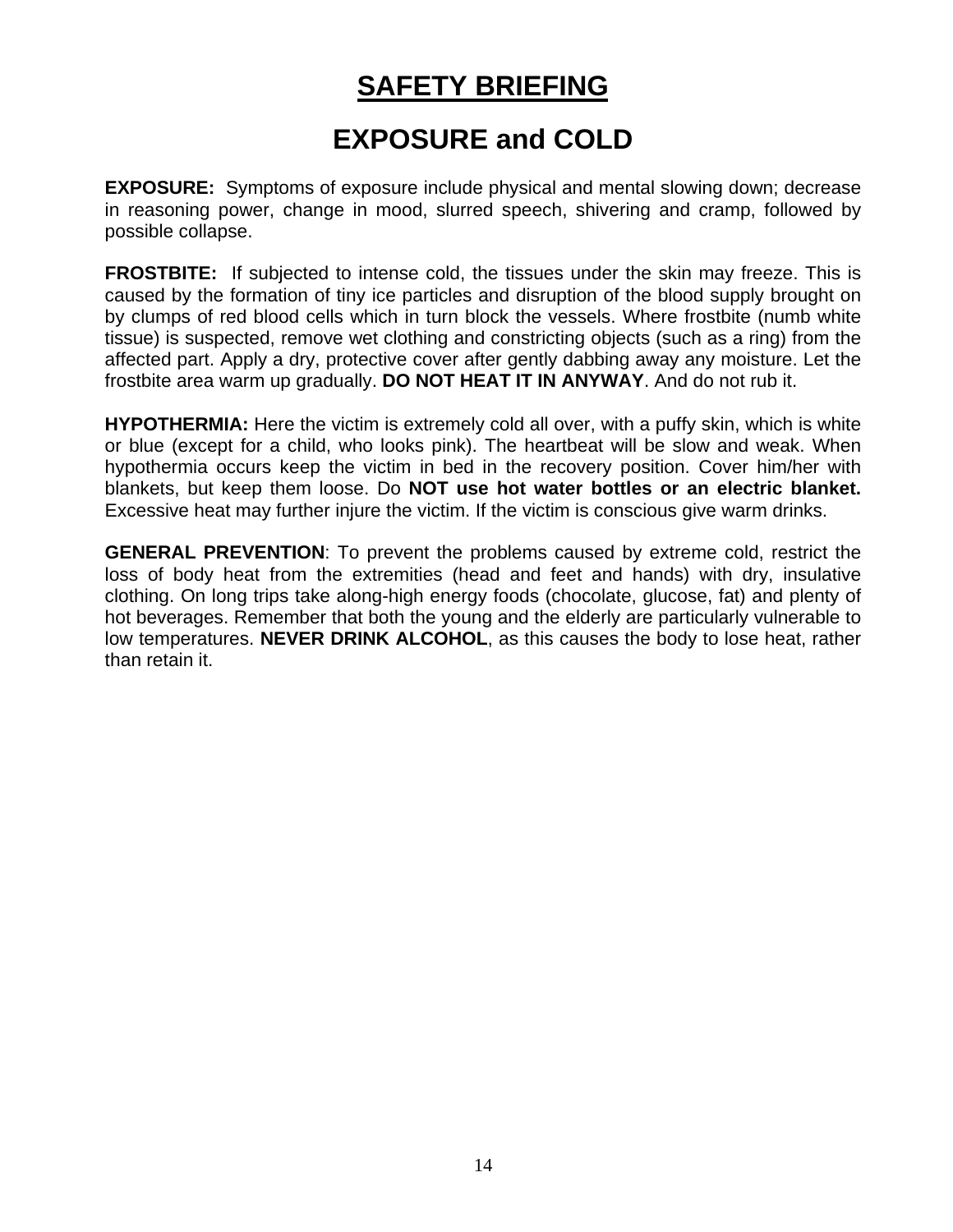#### **CORROSION**

Since 1989, 57 aviation mishaps have been directly caused by corrosion. Corrosion is the silent killer of airplanes. Once started it is often difficult to detect and harder to get rid of. As with cancer, once started, the rate of corrosion growth increases, and the blight spreads. If it grows unchecked, corrosion weakens airplane components to the point of failure.

Aircraft must be strong, but light in weight. This means they are not "overbuilt" to allow for loss to corrosion "wear". Modern aircraft use lightweight metals like aluminum that are very vulnerable to corrosion.

Essentially corrosion is an effort by *"Mother Nature" to* take metal back to its natural state. The most readily corroded metals are those that are not found free in nature. The least corrosion-prone common metals (copper, silver, and gold) are found free in nature about like we find them in aircraft components. Aluminum and magnesium, by contrast are not found in the same free form in nature. And they are extremely vulnerable to corrosion. The generally accepted explanation for how corrosion works is that it is a **chemical change coupled with the production of electrical energy. Four conditions** are required for this corrosive electrochemical activity (the elimination of any one of which will stop corrosion):

- 1. something that corrodes (has higher electrical potential)
- 2. something that has lower electrical potential
- 3. a continuous liquid path (electrolyte, like salt or soil)
- 4. conductor (usually metal to metal contact like rivets, bolts, welds) to carry flow of electrons from #1 (anode) to #2 (cathode)

#### **Corrosion "enhancers" include:**

- 1. oxygen
- 2. higher temperature (promotes faster chemical reactions)
- 3. carbon dioxide (becomes slightly acidic when combined with water contaminants)
- 4. hydrogen sulfide (from exhaust emissions) combines with water & forms acid
- 5. chlorine (common tap water is acidic)
- 6. miscellaneous acids
- 7. miscellaneous alkaline environments
- 8. salts (increase electrical conductivity of water)
- 9. microorganisms (bacteria and fungus break down substances in water, and create acids; or the area where they die and decompose becomes acidic)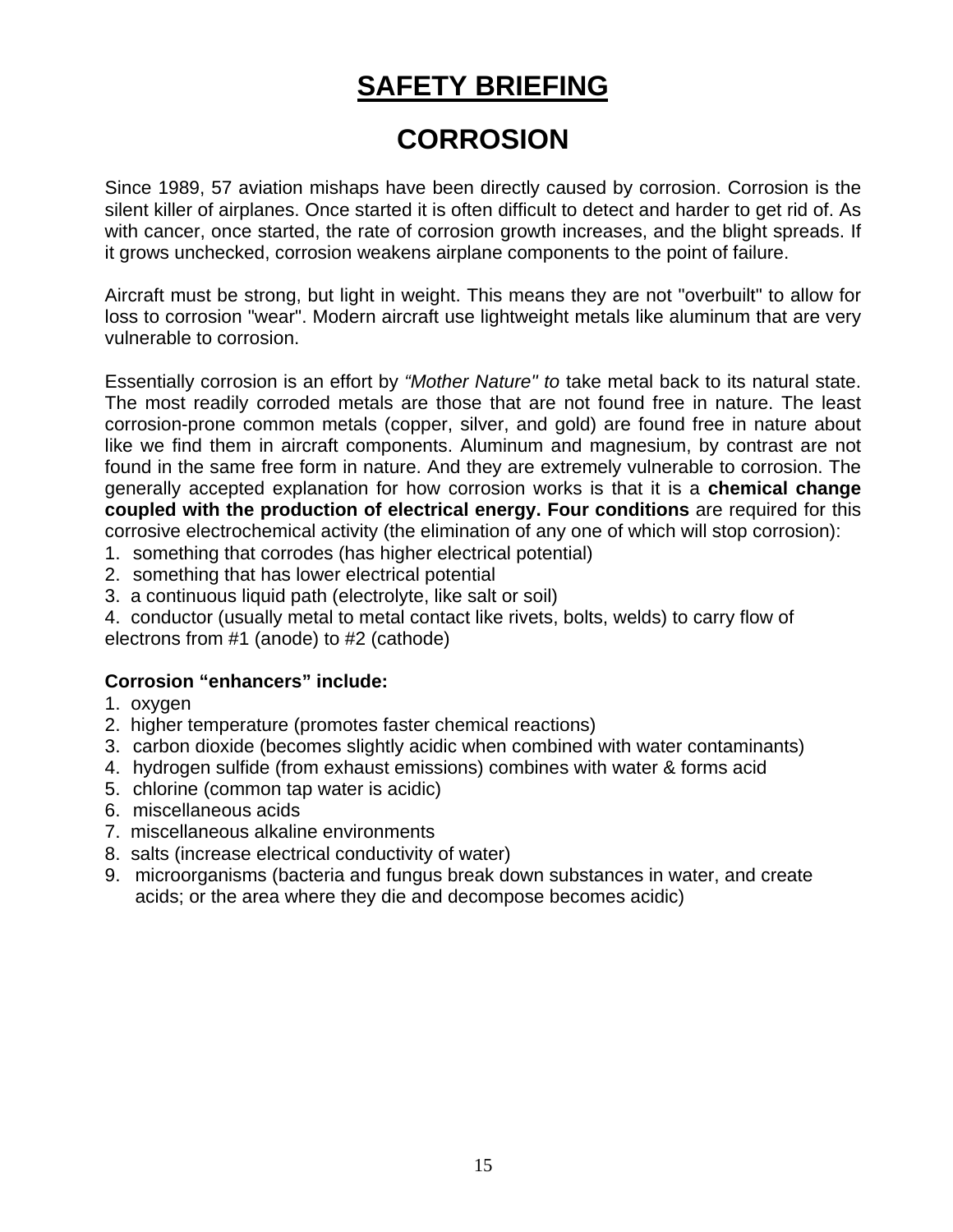#### **CORROSION (Continued)**

There are nine common types of corrosion:

- 1. Uniform etch (direct chemical attack from urine, battery acid or water-compound acids)
- 2. Pitting (localized chemical attack)
- 3. Intergranular (selective attack along metal's grain boundaries). Even corrosion-resistant metals can break down when their individual component metals are attacked.
- 4. Exfoliation (visible form of intergranular corrosion, usually found on extruded metals)
- 5. Galvanic (where two dissimilar metals come together)
- 6. Concentration cell (when the amount of oxygen getting to the electrolyte varies along the corrosive region, for example where two sheets of metal overlap)
- 7. Stress (where tensile stress has been applied to a metal in a corrosive environment; for example where metal has been bent or where rivets have been driven)
- 8. Fatigue (stress applied in cycles)
- 9. Filiform (forms under painted surfaces, where water and oxygen have penetrated)

**PREVENTION:** [] Moisture is the common denominator in any corrosion reaction. The electrolyte comes from the atmosphere, spilled soft drinks, batteries, mud, bathroom areas, etc. Get rid of these contaminants promptly. The easiest way to get rid of atmospheric contaminants in engines and instruments is to run them up to temperature frequently, causing them to evaporate.

[] Moisture collects in insulation, in low spots, and at joints between metals. Keep drain holes clear, and air out the plane's interior. Plug leaks that allow rainwater into the interior. Vacuum the interior to remove moisture-retaining dirt. Check for battery leakage, and repair any faulty containers or drain lines.

[] Park away from corrosive environments. Store the plane out of the weather if possible. Wash the plane often with clean water, and then wax it (wax acts as a barrier to water, and should only be applied to a clean surface). Ensure that nesting creatures don't inhabit the plane. Lubricate appropriate points frequently. Clear drain holes. At least annually open inspection ports and inspect carefully with flashlight and mirror.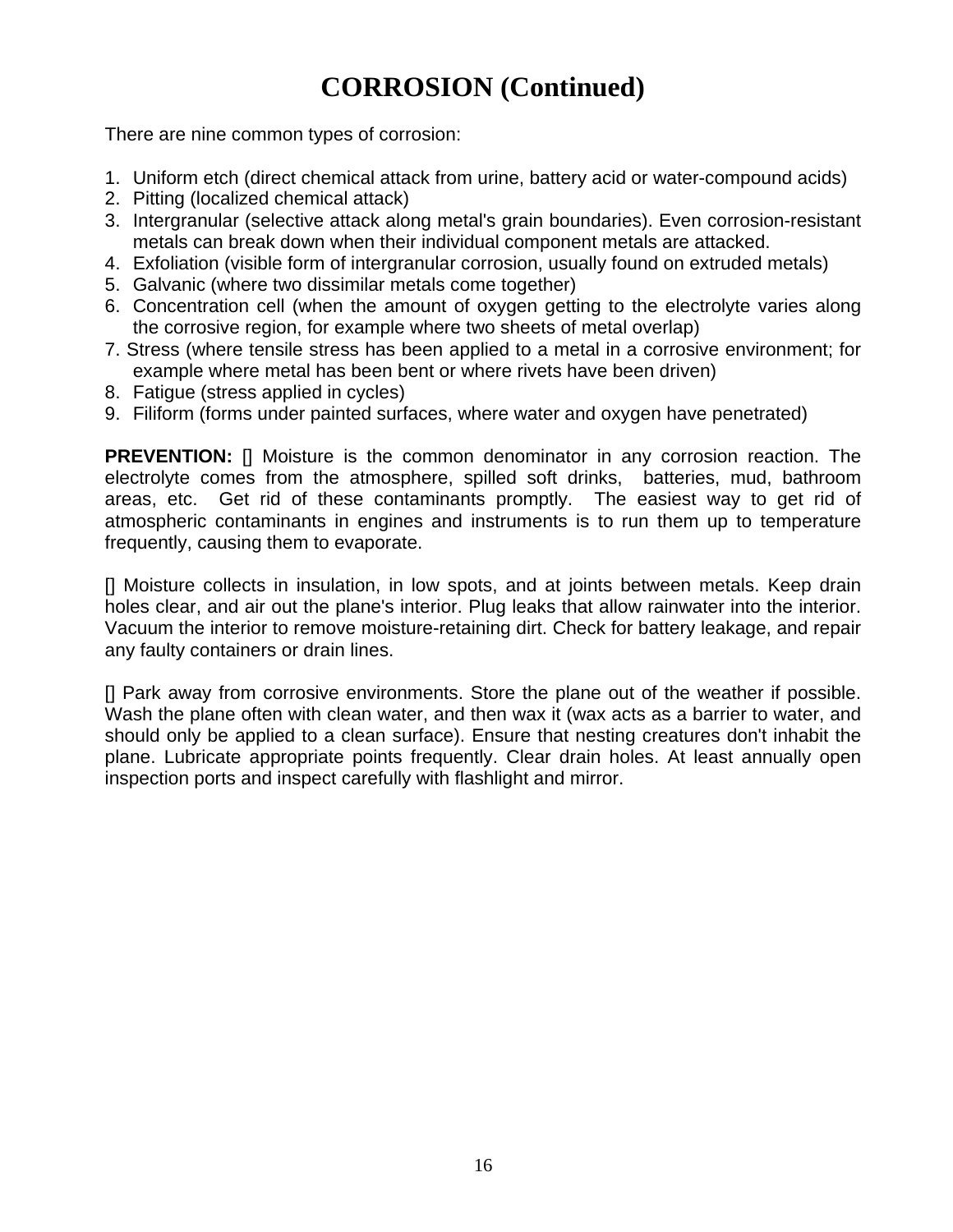#### **DEHYDRATION**

Dehydration is a pronounced lack of body fluids, caused most commonly by sweating, excessive vomiting, diarrhea, or evaporation of fluids from the lungs. Signs of dehydration include extreme thirst, dark yellow to brownish orange urine, headache, dizziness, very dry "cottonmouth", difficulty in speaking coherently, fatigue, loss of appetite, nausea, drowsiness, and fever.

Treatment for dehydration includes avoidance of energy loss and replacement of fluids and salt. Get the victim out of a hot environment, and urge him/her to drink fluids. Individuals who are suffering from serious dehydration must have professional medical attention.

Methods of conserving energy and preventing dehydration include:

- 1. Drink all the water you need, and always when thirsty.
- 2. Drink water at regular intervals.
- 3. Drink water while eating. Do not skip meals. Eat light even if you are not hungry.
- 4. In a survival mode nibble food continuously.
- 5. Drink warm liquids in cold environments. What about eating snow?
- 6. Be in as good a physical condition as you can before starting an extensive trip.
- 7. Wear proper clothing for the environment. Discuss various options.
- 8. Keep dry, carry lighter loads, and avoid excessive perspiration.
- 9. Do not smoke or drink alcoholic beverages.
- 9. When endurance is going to be a problem cut down on unnecessary talking. Ration your water.

Discuss what would be a source of emergency water that is relatively safe to drink in your area of travel. Why is ocean water never to be used for drinking?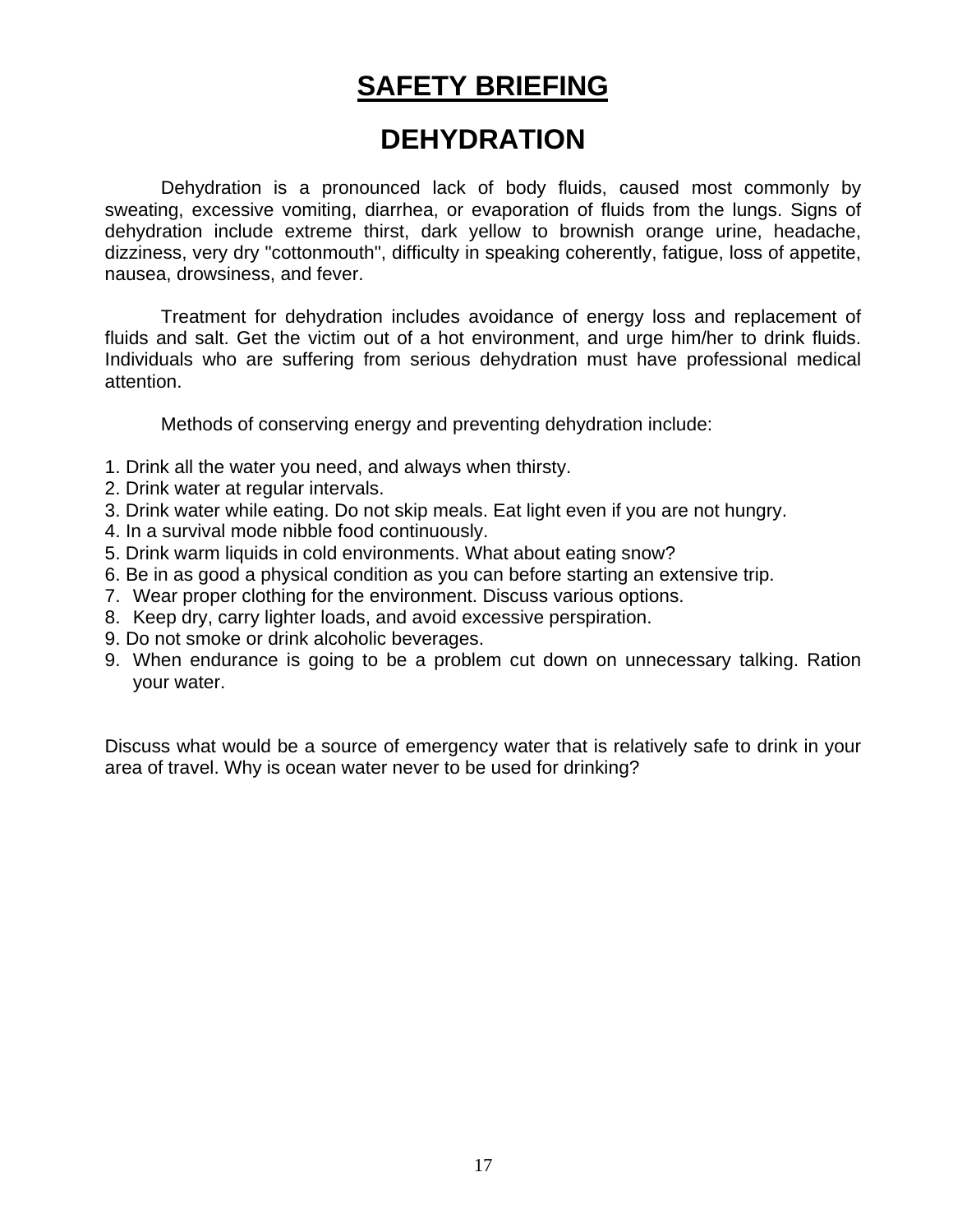#### **DIABETES**

Nearly 14 million Americans have diabetes, and about half of them don't know it. Diabetes is a serious disease that can lead to blindness, heart attack, stroke, kidney failure, and amputations. It is the 4th leading cause of death by disease in the United States, killing more than 160,000 people annually.

The following are associated with higher risk for having diabetes.

- 1. Being African-American, Hispanic, or Native American.
- 2. Being significantly over-weight.
- 3. Being over 65 years of age.
- 4. Being a woman who has had a baby weighing more than nine pounds at birth.
- 5. Having a close relative with diabetes.

Maintaining a healthy weight and regular exercise can help you reduce your risk. Only a doctor can determine if you have diabetes. If you are at risk or exhibit symptoms, see your doctor and find out for sure. Symptoms include:

- 1. Extreme thirst.
- 2. Blurry vision from time to time.
- 3. Frequent urination.
- 4. Unusual tiredness or drowsiness.
- 5. Unexplained weight loss.

For more information on diabetes you can call the American Diabetes Association at **1-800-DIABETES (1-800-342-2383).**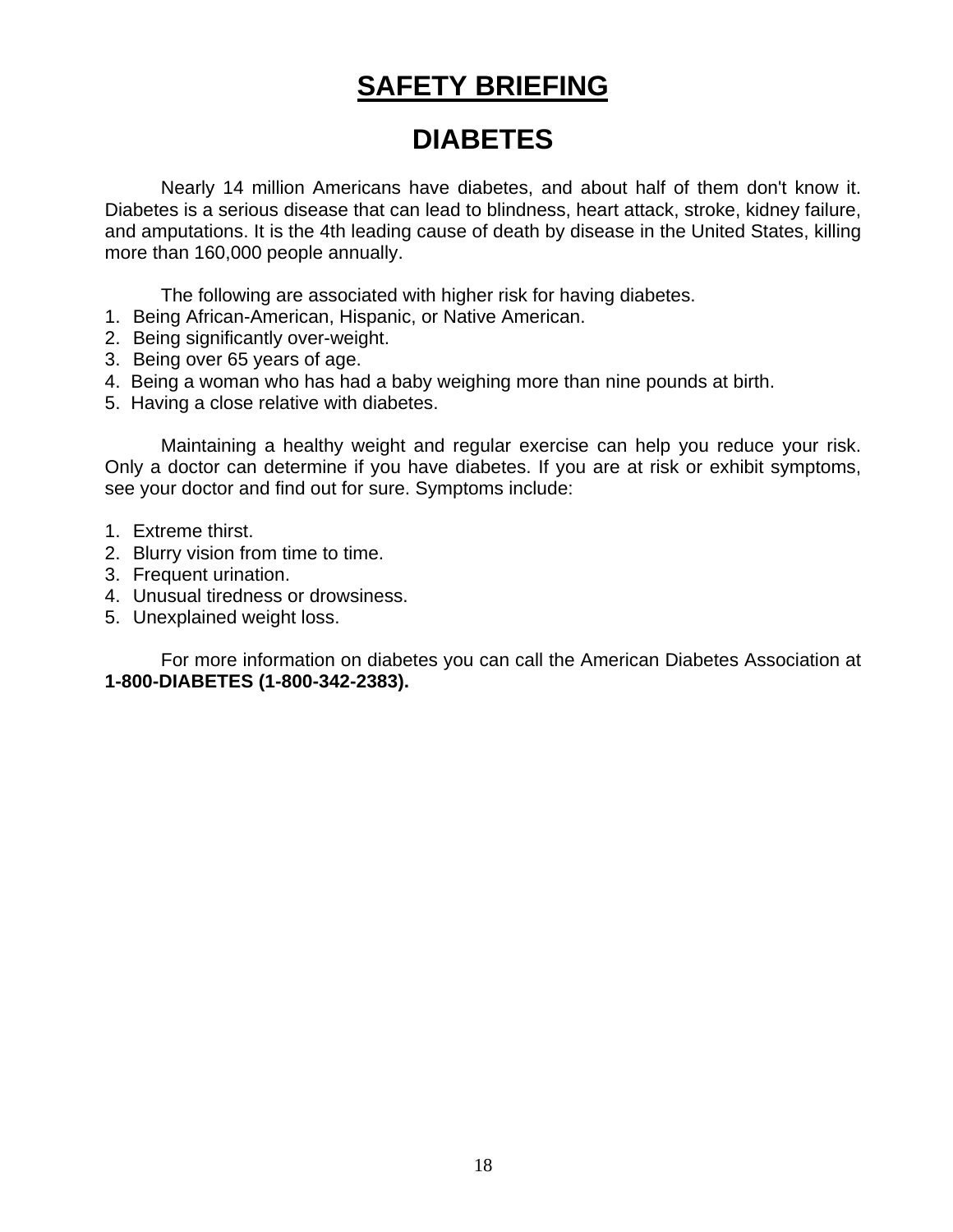#### **DIABETIC REACTION**

You may have worked alongside people with diabetes many times, and not even realized it, because in modern times this condition is generally well-controlled. The person with diabetes has a pancreas that does not work completely, and cannot process blood sugar (glucose) normally.

Occasionally a diabetic will fail to control their diet, or be subjected to something outside of their special routine, and may suffer diabetic or insulin shock. Signs of this condition include: **incoherence, confusion, unexplained combativeness, collapse, or seizures**.

First, look for a *medic alert* bracelet on the victim which should identify the condition causing the symptoms, whether diabetes or something else. When diabetic reaction is suspected, immediately give the victim sugar-rich foods and/or beverages (candy bar, regular soft drink, fruit juice, etc.).

Call for ambulance, and keep the victim safe. If the victim is indeed suffering from diabetic shock then they should improve within about 10 minutes of receiving sugar-rich food or beverage. If they do not, then you can be fairly certain that they are suffering from some other cause.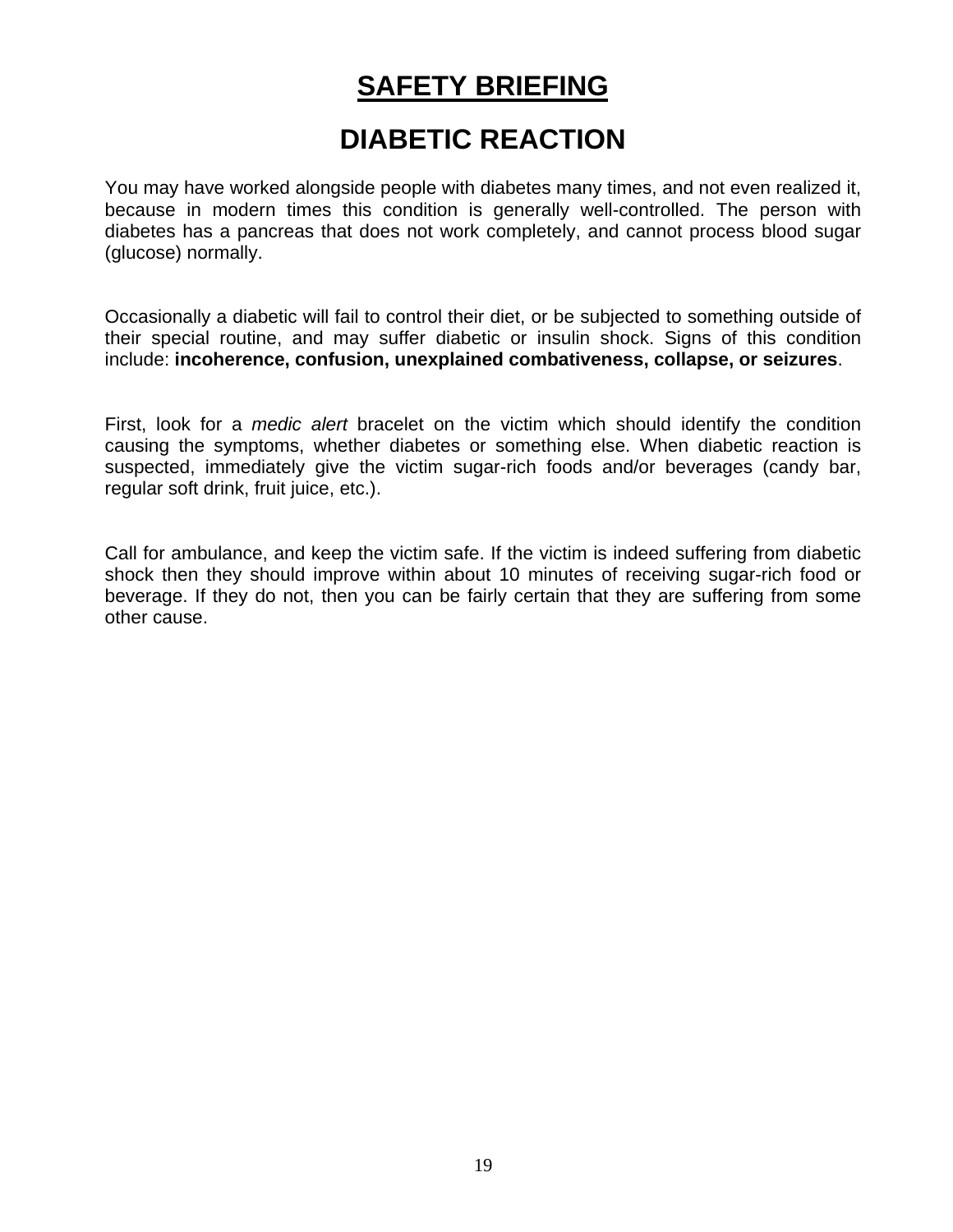#### **RESOURCES FOR DISASTER PLANNING**

When disaster strikes it is a time of high stress for most people involved. In Civil Air Patrol we want to make ourselves available to serve our community as best we can. One thing that most squadrons could do is have a ready library of resource materials available for the general public, that focuses on problems that crop up in disasters. Following is a short summary of current resources that you may want to supply to your squadron library, before they become necessary.

1*. Disaster Recovery Yellow Pages.* This is a 200-page reference to help users locate crucial but difficult-to-find recovery services around the country. Write: Systems Audit Group, Inc., 25 Ellison Road, Newton, Mass. 02159 (telephone: 617-332-3496)

2*. Back From Disaster.* This booklet deals with emotional stresses and mental-health issues that are spawned by disaster. Write: Health Ink Publishing Group, one Executive Drive, Moorestown, NJ 08057 (telephone: 800-524-1176),

3*. Disaster Recovery Journal.* This is a quarterly magazine about managing, preparing, or supervising contingency planning. Write: Disaster Recovery Journal, P.O. Box 510110, St. Louis, MO 63151 (telephone: 314-846-1001).

4*. Disaster Mitigation Guide for Business and Industry.* A 312-page book about insurance coverage for business owners. Write: Publications, The Insurance Information Institute, 110 William St., N.Y., NY 10038 (telephone: 212-669-9200).

5. *Disaster Survival Planning*. A 216-page book about developing recovery plans. Write: Disaster Survival Planning Inc., 669 Pacific Cove Drive, Port Hueneme, CA 93041 (telephone: 805-984-9547).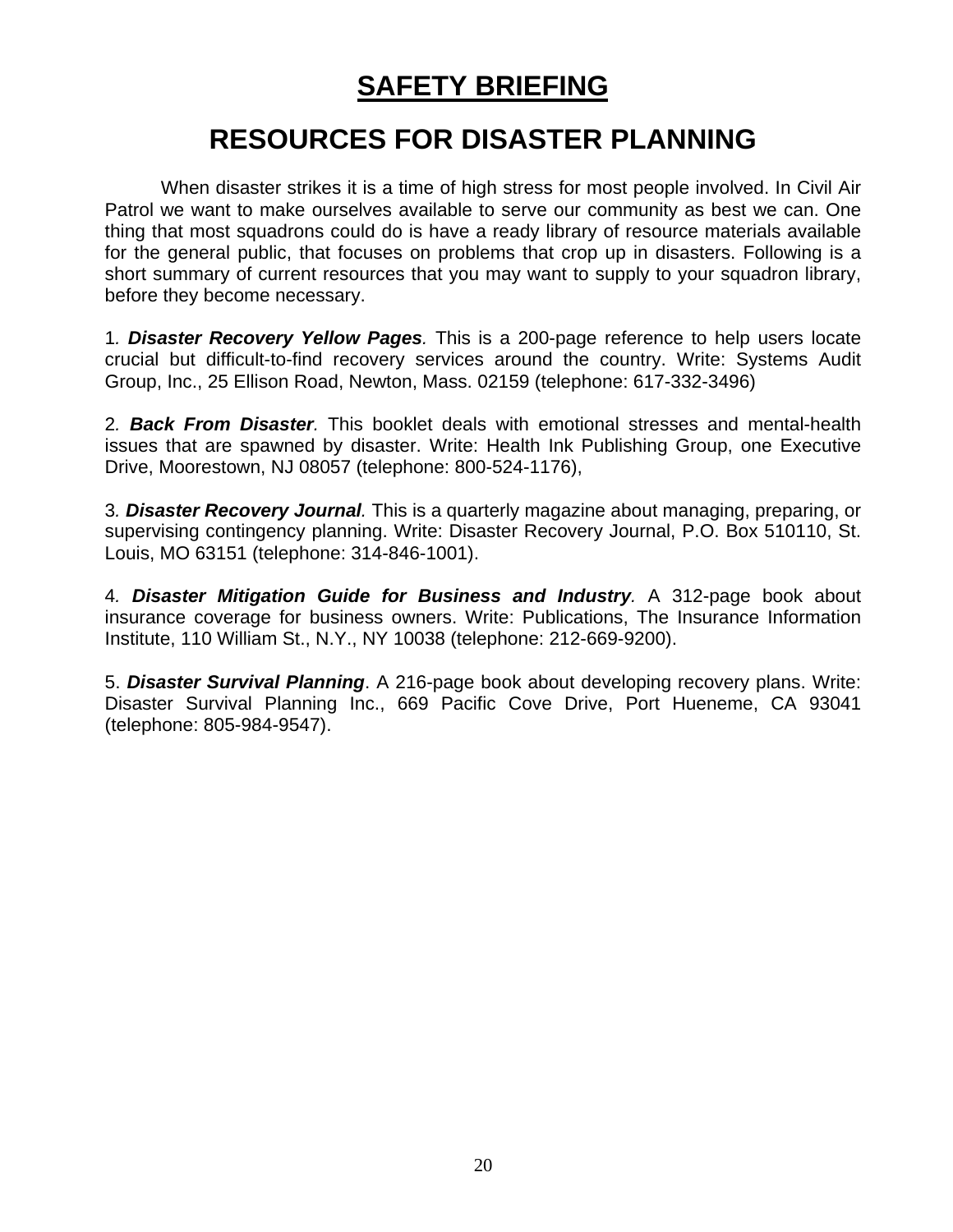#### **DOG BITES**

More than 2 million dog bites are reported each year in the United States.

#### **How to avoid being bitten:**

Don't run past a dog. The dog's natural instinct is to chase and catch prey.

If a dog threatens you, don't scream. Avoid eye contact; try to remain motionless until the dog leaves; then back away slowly until the dog is out of sight.

Don't approach a strange dog, especially one that is tied or confined.

Always let a dog see and sniff you before you pet it.

#### **How to be a responsible dog owner:**

Spay or neuter your dog, as un-neutered dogs are more likely to bite!

When visitors come to your home keep your dog inside and away from the door in another room or on a leash.

Watch a child in the dog's family. Remember that the dog's instinct is to protect "its" child and the rest of "its" family.

Obedience training can teach your dog proper behavior, and help you control your dog in most situations.

For additional information about dog bite prevention and responsible pet ownership write to: The Humane Society of the United States, Dept. D., 2100 L Street N-W, Washington DC 2037-1525.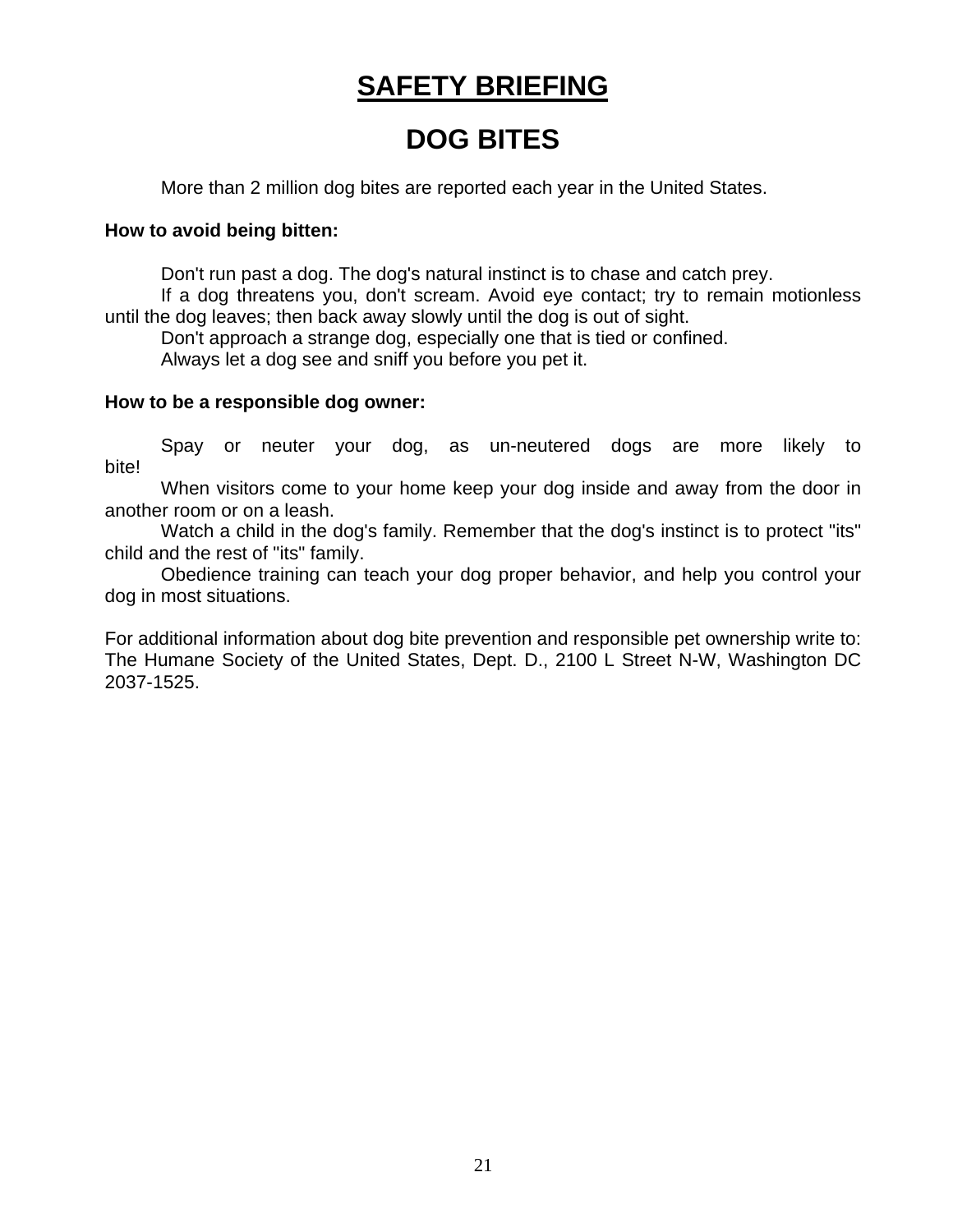#### **DRIVING DUMB**

Following is a list of dumb things which traffic professionals see every day on the roadways in this country. Have you been guilty of any of these?

- 1. Putting on makeup while driving.
- 2. Talking on the telephone while driving.
- 3. Reading maps, newspapers, or magazines while steering with knees.
- 4. Following the next vehicle too closely.
- 5. Driving slowly in the "fast" lane.
- 6. Eating, drinking, smoking while driving.
- 7. Chasing emergency vehicles.
- 8. Letting kids ride in the back of a pickup truck.
- 9. Slowing or stopping on the "on-ramp".
- 10. Kids riding with their feet out of the window.
- 11. Cutting someone off.
- 12. Holding young child while driving. Not using safety seat.

**The common thread running through these irritants is the selfish attitude of the driver. How many more of these careless, thoughtless acts have you observed on the road?**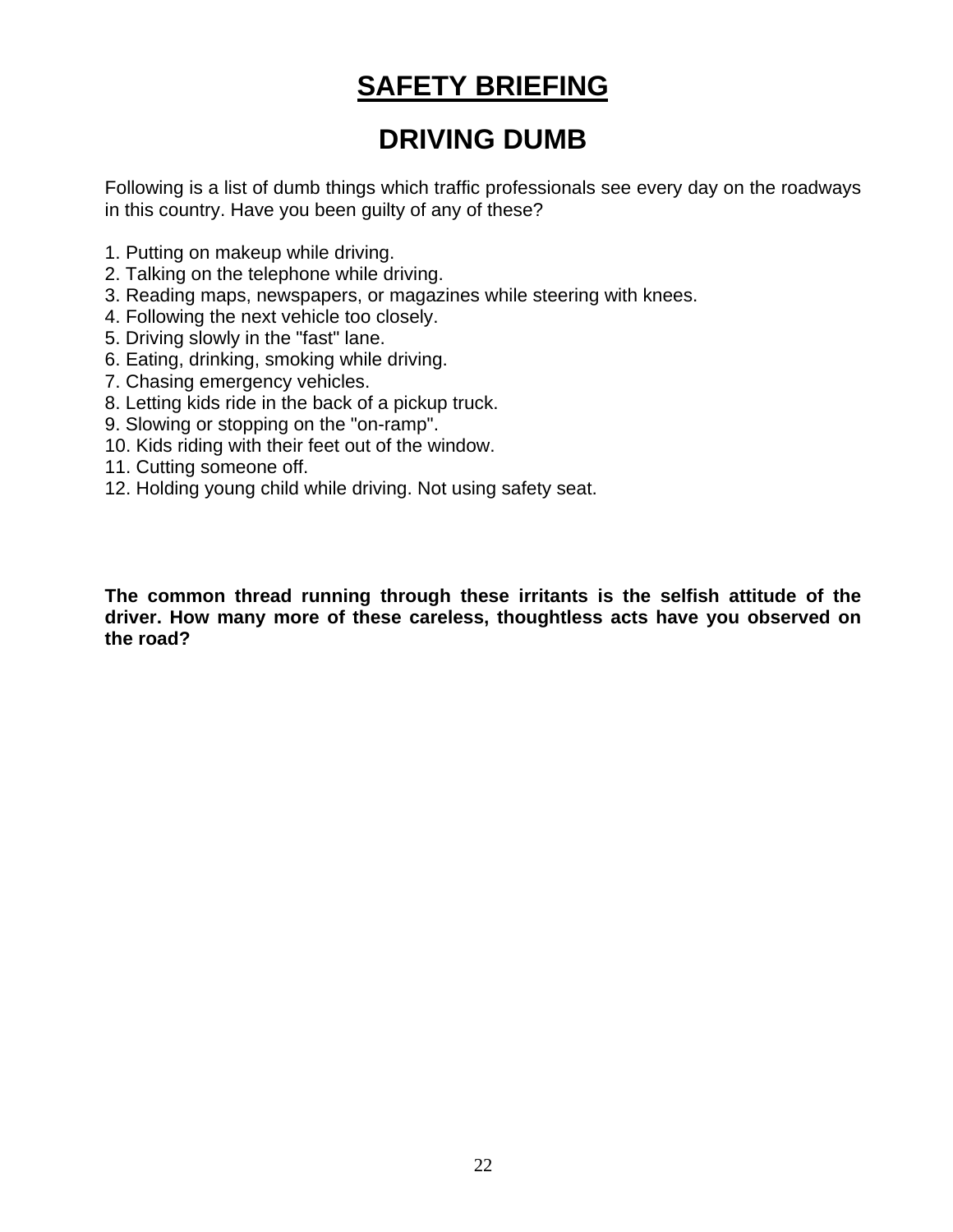#### **DETECTING DRUNK DRIVERS AT NIGHT**

A significant proportion of drivers late at night are impaired by alcohol and other substances. Out of self-defense you should know some of the driving characteristics of drunks who are behind the wheel. They include:

- 1. Weaving and/or swerving, drifting
- 2. Nearly striking object or another vehicle
- 3. Wide radius turns
- 4. Straddling lane center marker
- 5. Driving off the designated roadway
- 6. Driving more than 10 miles per hour below the speed limit.
- 7. Stopping without cause in the turning lane, or slow to leave after red light changes
- 8. Following too closely
- 9. Braking erratically
- 10. Signaling not appropriate to driving actions
- 11. Turning abruptly or illegally
- 12. Headlights off, or fails to dim lights for oncoming traffic.
- 13. Accelerating or decelerating rapidly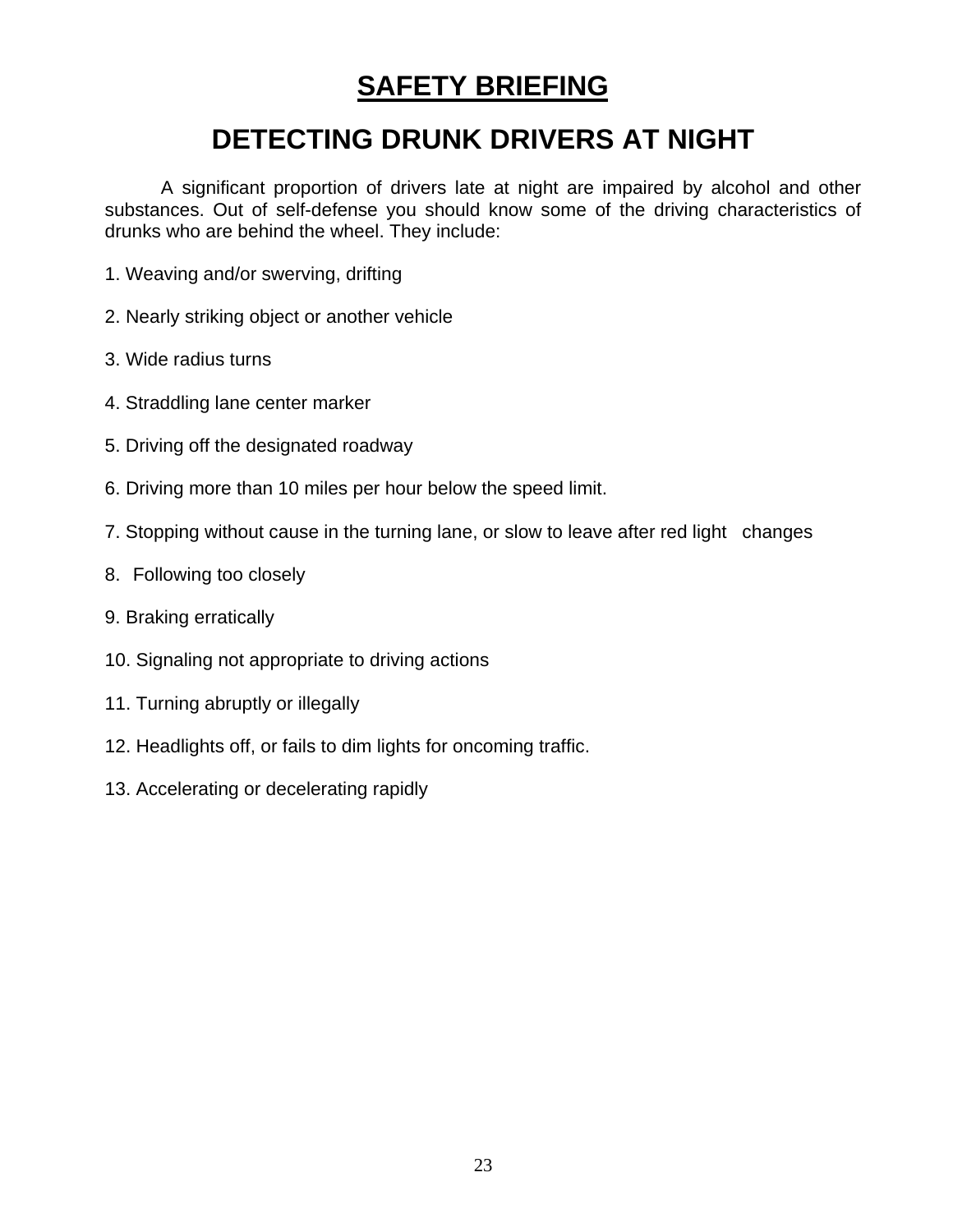#### **ROAD ACCIDENTS**

When you come upon a road accident (**and subject to the C.A.P. prohibition against coming into contact with another's body fluids**):

1. Stop your vehicle a short distance away and park well into the side of the road. Turn on your hazard flashers (and headlights if visibility is a problem) because you do not want to be the cause of another mishap. Do not allow anyone to smoke around the disabled vehicle, as fuel can be ignited.

**2**. If you can do it safely, extinguish any smoke coming from the victim's vehicle. But leave the victim(s) in position unless fire is a risk. Prevent further damage by immobilizing the vehicle. The vehicle should be made safer, by turning off the ignition, applying brakes (and possibly putting vehicle into gear or "park"). In some cases it may be advisable to block wheels with large rocks, the spare tire from your own trunk, etc.

**3**. Look for victim who may have been thrown clear of the vehicle (e.g. into ditches or over fences).

**4.** Treat victims in order of priority. Deal with breathing, bleeding, and unconsciousness in that order. Move victim(s) as little as possible. You must avoid causing increased injury by unnecessarily moving the victim. Cover victim(s) with a blanket, carpets, your own clothing, etc.

**5**. Set up a red warning triangle about 200 yards from the accident site. Ask any onlookers to control traffic.

**6**. Send the first available person to call an ambulance, giving appropriate information about location, number of vehicles involved, number of victims, and their type(s) of injuries.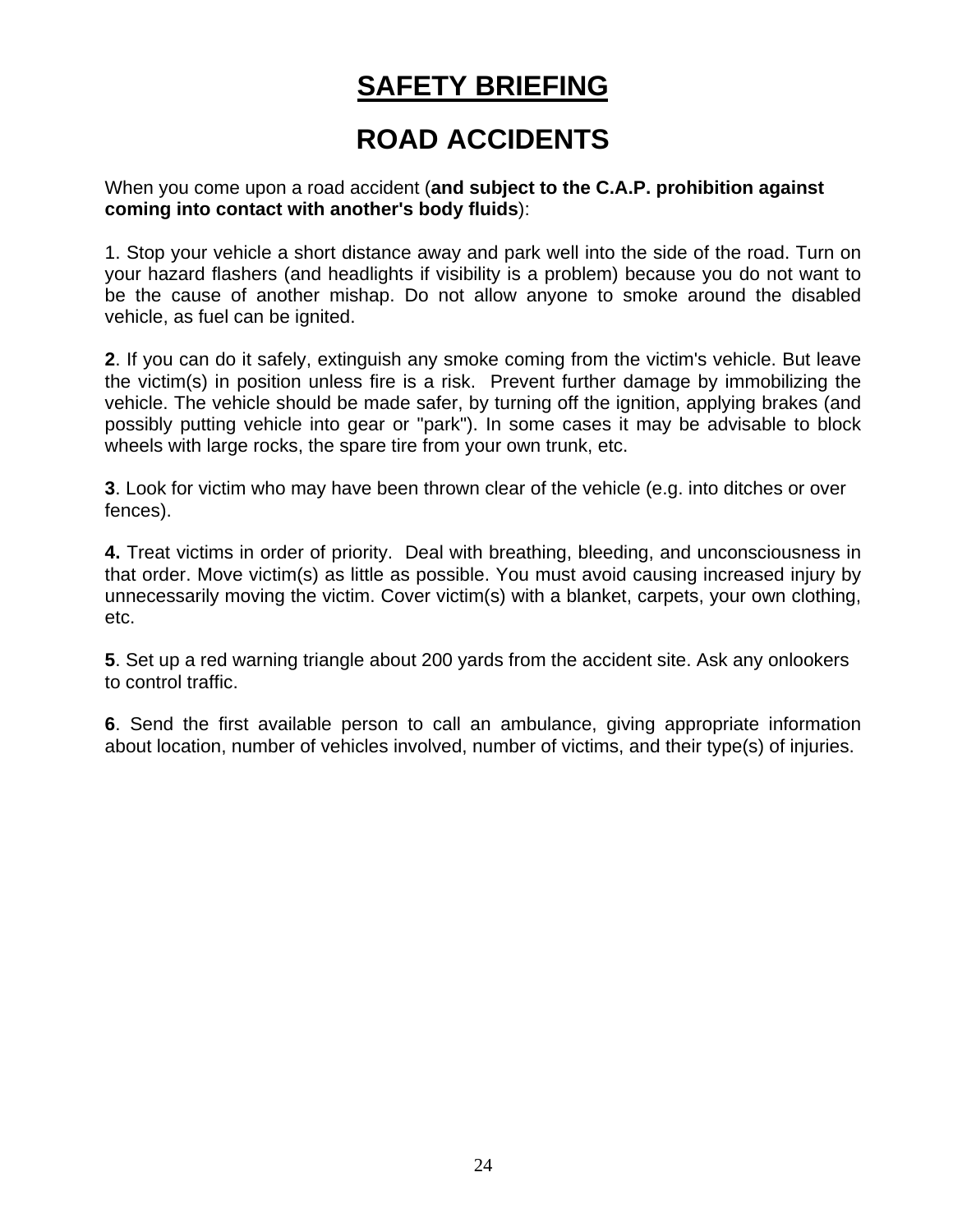#### **WINTER VEHICLE AWARENESS**

Vehicle accidents take a heavy toll in the winter. When cold weather hits, vehicles need extra attention, and drivers need to be especially vigilant and alert for the conditions they will face. Keep the following especially in mind:

**1.** Tire chains perform best in snow and mud. They tend to slip on ice and packed snow. Chains that are improperly installed can damage tires, and create their own hazard.

**2.** Mud and snow tires are less effective on icy roads than tires with commercial tread.

**3.** Anytime there is fresh snow you should suspect that there is ice underneath.

4. Bridges and overpasses tend to freeze before the rest of the highway.

**5.** In poor visibility and fog, drivers need to turn on low-beam headlights, even in the daytime. Keep in mind that all moving C.A.P. vehicles are supposed to have their headlights on at all times.

**6.** Ice or snow on pavement increases stopping distance 3 to 11 times.

**7.** In adverse conditions **SLOW DOWN**. It is easy to underestimate stopping distances in the winter.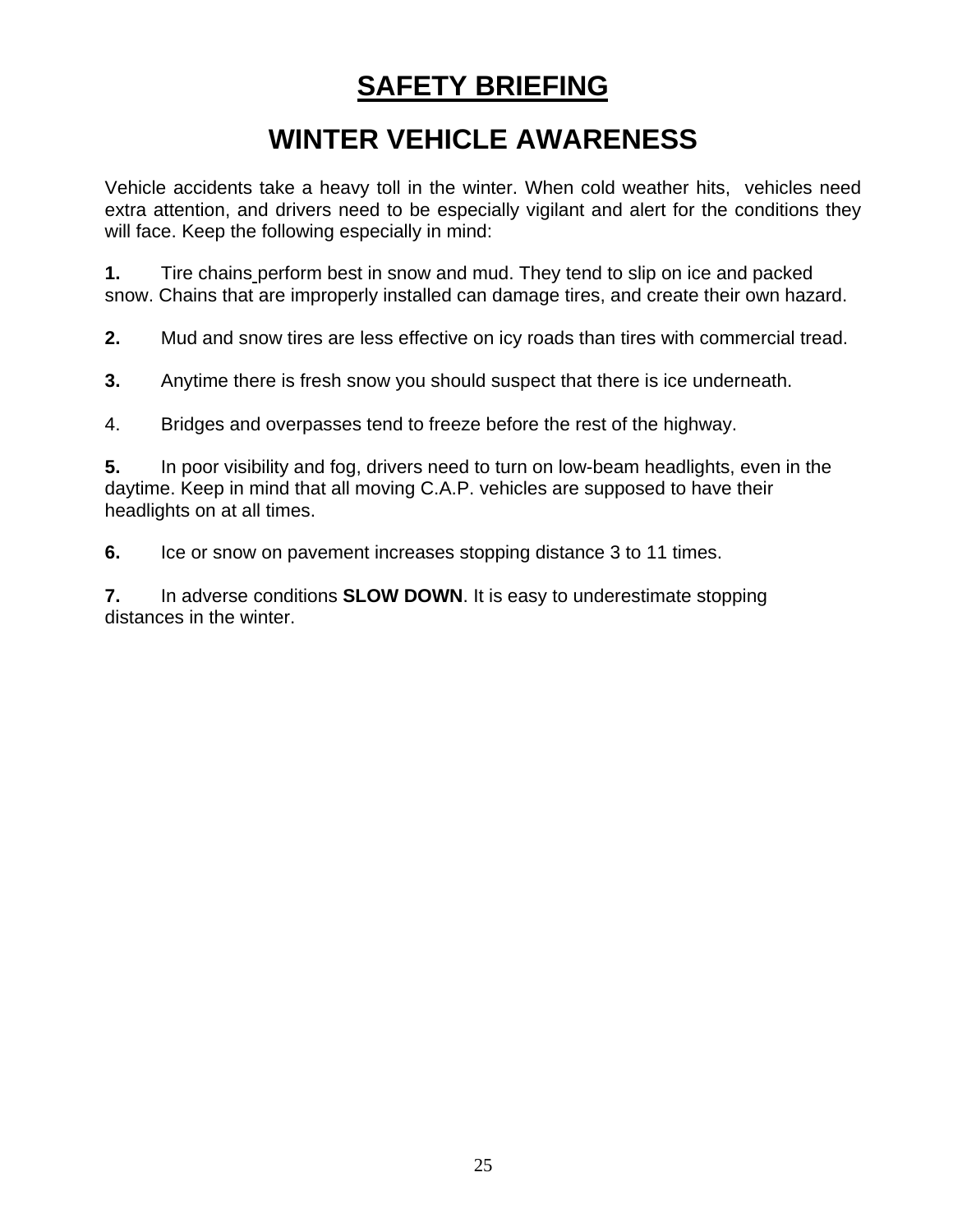#### **DRIVING FATIGUE**

The National Safety Council says that most people really do not realize that they are becoming too tired to continue driving. Fatigue leads to many injuries and deaths on our roads and highways. Fatigue causes judgment to be impaired, reaction time to be slowed, and reckless behavior.

When you find yourself staring blankly, driving at varying speeds despite the conditions, driving back and forth across lanes, it is time to stop and get some sleep. Following are some tips to minimize the effects of fatigue on your driving.

1. When you feel the need for caffeinated drinks, or other stimulants to stay awake, you are too tired to continue driving.

**2**. Avoid long drives at night. The glare of oncoming lights, plus the steady passing of dashed pavement marking, increases the danger of "highway hypnosis".

**3**. When drowsy, stop in a safe place and take a "cat nap". But do not stop on the shoulder of the road.

**4**. Adjust your car temperature and ventilation so that it is not too comfortable. Keep it cool, turn up the radio volume, and avoid soft, relaxing music.

**5**. Do not use cruise control when you are tired. Keep your body actively involved in the driving.

**6**. Watch your posture. Drive with your head up, shoulders back and legs flexed at about a 45-degree angle.

**7**. Take a break at least every couple of hours, and move around enough to boost your heart rate. It will help improve your alertness.

**8**. Do not let your eyes become fixed straight ahead. Scan the area ahead from side to side, and blink frequently.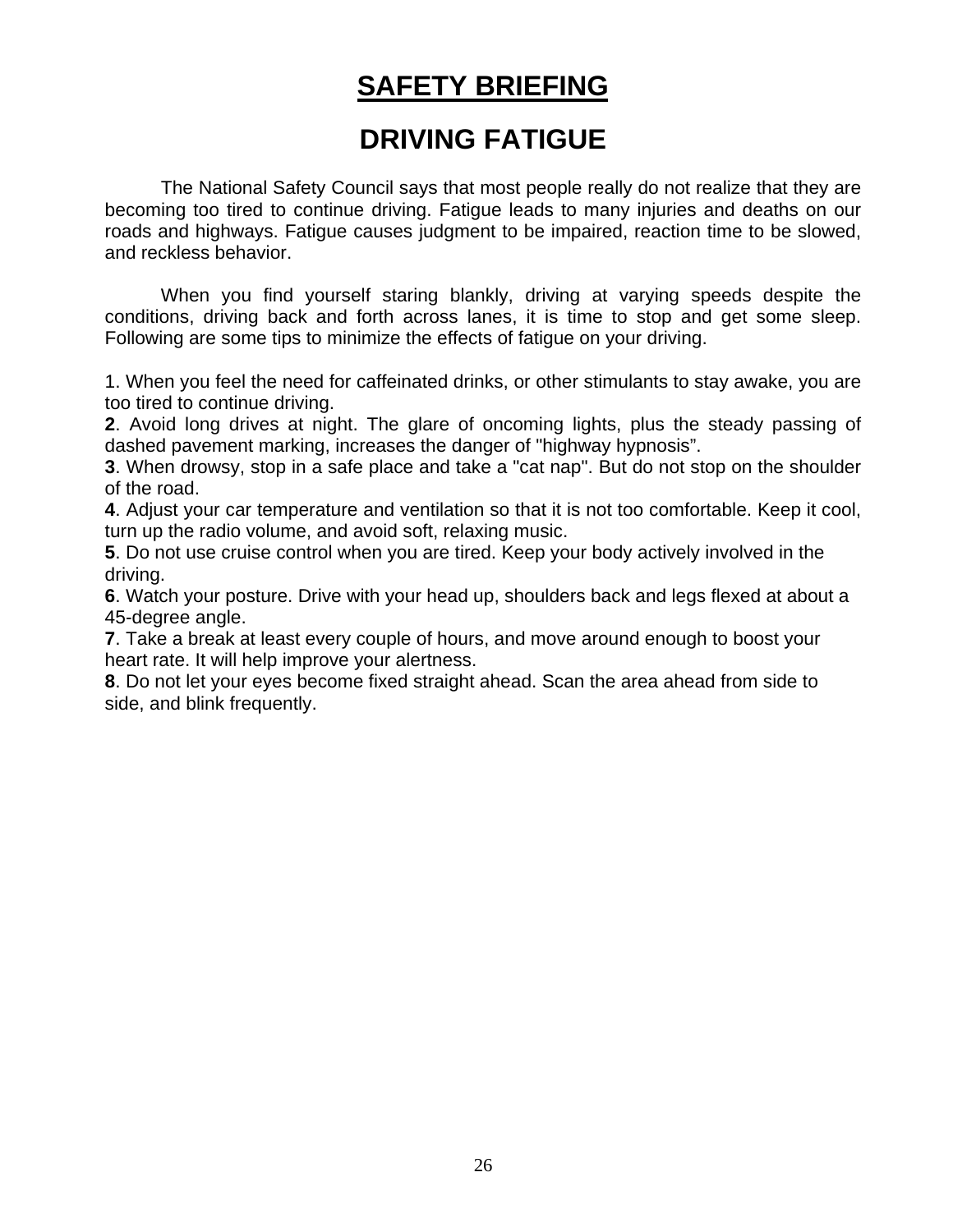### **DRIVING IN FOG**

Driving in thick fog is dangerous. If you have a choice the best advice is DON'T. But if you find yourself in the "soup" think about the following tips:

**1. Slow down gradually**. If you slow down too fast, the driver behind you may not be able to stop in time. And if you do not slow down at all you risk hitting the slower driver ahead of you. Be especially alert for those taillights that will pop up suddenly ahead of you.

**2. Try not to tailgate.** It is easy to become mesmerized by the comforting red taillights just ahead of you. But do not follow too closely, because the driver just ahead may need to stop or turn suddenly as something looms up suddenly for him or her, and you will not have the necessary margin of safety you need to avoid a collision.

**3. Turn on your low beams**. Your high beams will just be reflected back into your eyes by the water droplets that make up the fog.

**4. Roll down your window and turn off the radio.** Listen carefully for the sounds of the traffic around you. Your peripheral vision will improve and you will be better able to see the edge of the road, without the window being in the way.

**5. Be conservative**. Avoid tricky maneuvers and unnecessary passing. If the fog is especially thick or the traffic very heavy you should consider pulling off the roadway until visibility improves. Pull off as far as possible (into a driveway or small side-road is best) And put on your emergency flashers.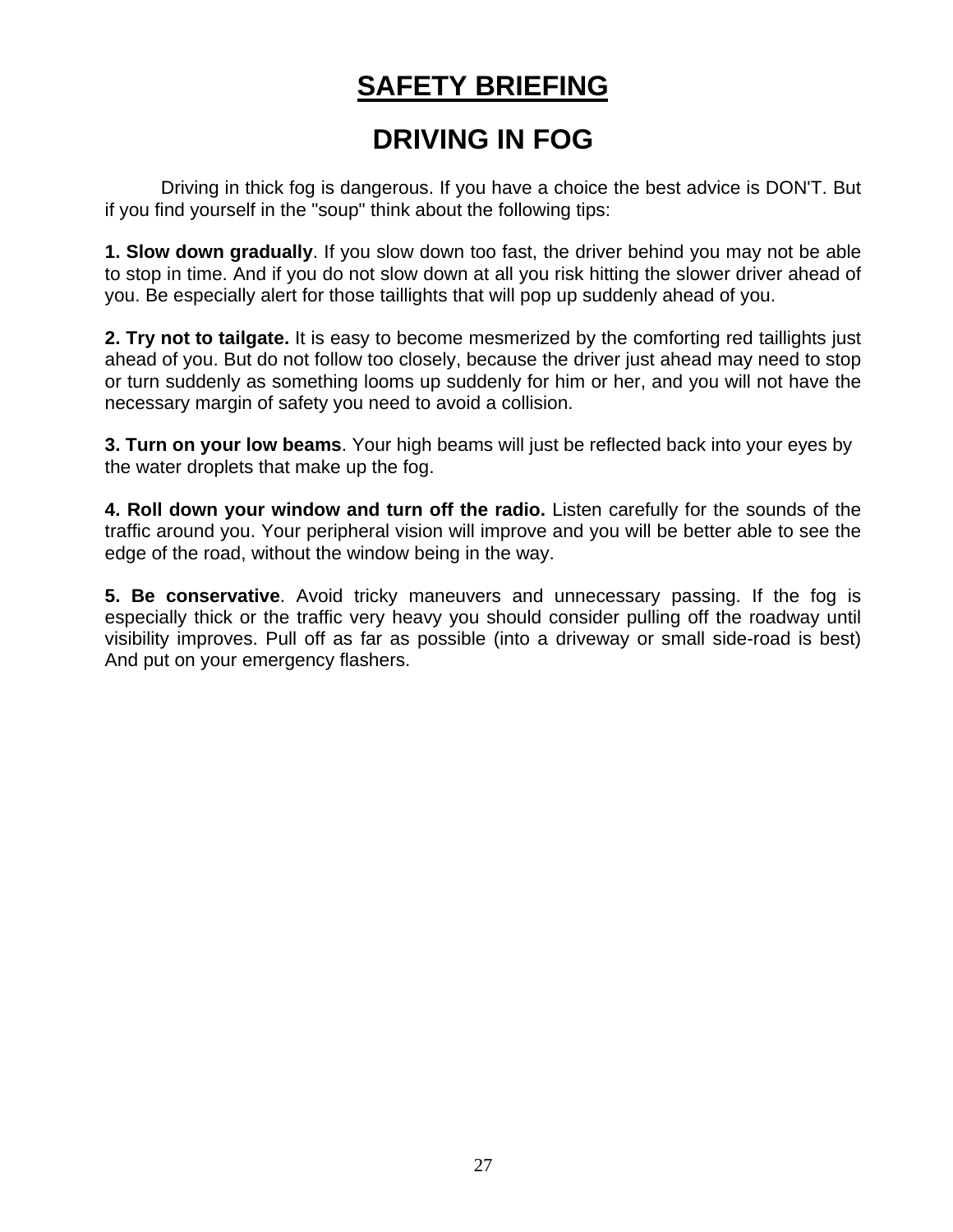#### **SLOW MOVING VEHICLES**

When we travel about to accomplish our missions in Civil Air Patrol, we are very likely to encounter slow moving vehicles. Early identification of a slow-moving vehicle (SMV) will allow the driver to avoid a collision. Typically these SMV's will be farm machinery. About one-fourth of all tractor fatalities in Iowa involve another vehicle. Related problems occur when vehicles traveling at higher speeds try to pass the tractor, or the farm operator pulls onto a soft shoulder to allow a car to pass.

But from the driver's seat of the fast-moving vehicle the greatest danger is generally a rear-end collision with the SMV. It can be very difficult to appreciate the danger of approaching the SMV at highway speeds, until it is too late. For example, a car traveling at 50 miles per hour approaches a tractor moving in the same direction at 20 miles per hour. Even if the car is still 400 feet (can you compare this distance with something familiar in your life?) behind the tractor, the driver of the car has less than 10 seconds to react to avoid a collision with the tractor.

In those 10 seconds the car driver must recognize the dangerous situation for what it is, determine the relative speed at which the tractor is moving, and decide what action to take to safely avoid the collision. The time required to brake a car traveling at 50 miles per hour also must be figured into the driver's 10-second response time. Under ideal road and weather conditions, it requires at least one second (and about 55 feet of braking distance) to slow the car to 20 miles per hour to avoid the rear-end collision with the tractor.

And many farm implements are traveling down a gravel road at far slower speeds than 20 miles per hour, which just compounds the vehicle driver's problems. So the key message is to quickly slow down for farm implements ahead of you, and thereby increase your time and chances to make the correct driving decisions.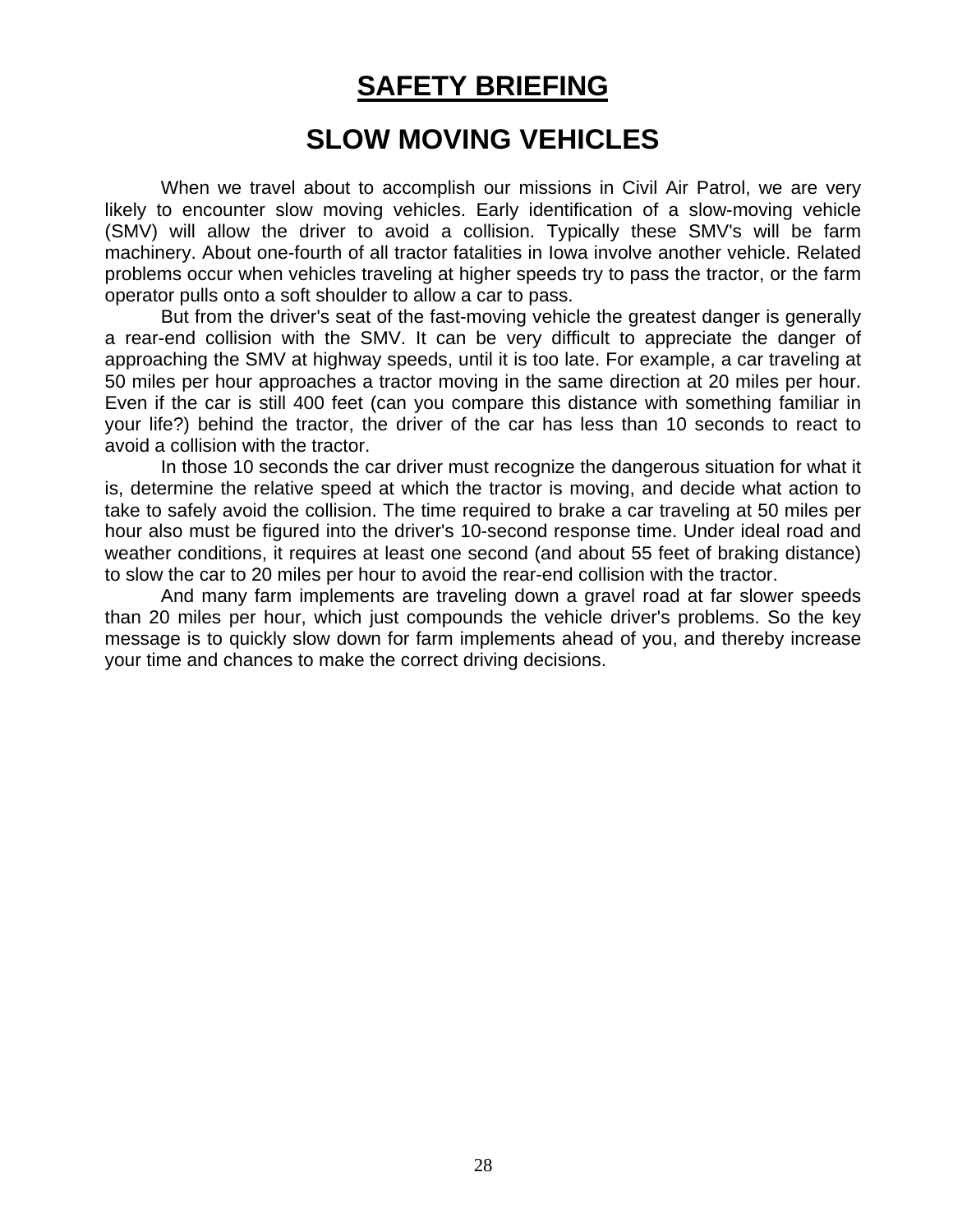### **SCHOOL BUS SAFETY**

Some 22 million students nation-wide go to and from school on a school bus. Even though the school buses themselves have become one of the safest of all public transportation vehicles, there continue to be far too many serious accidents. About twothirds of the pupil victims were struck while on foot to or from the bus. Half of these were struck by the bus itself. In Civil Air Patrol we need to be especially watchful for the children who are going to and from their bus. The *National Safety Council* encourages parents to teach their children several rules for getting on and off the school bus, as follows.

**1**. While waiting for the bus stay away from traffic, and avoid "horsing around".

**2**. When the bus arrives wait until it stops, and the door opens; then get on one at a time, using the handrail.

**3.** Once on the bus find a seat and sit down. Do NOT distract the driver.

**4**. Never put your hands, head, arms, or feet out the windows.

**5**. Keep aisles clear of tripping hazards that can block the exit route, such as books and bags.

**6**. At your destination wait for the bus to stop completely before you get up from your seat. Then walk and use the handrail to exit.

**7**. If you have to cross the street in front of the bus, walk at least 10 feet ahead of the bus along the side of the road, until you see that the driver can see you. When the driver signals, you can walk across the road, keeping alert for sudden traffic changes.

**8**. Stay away from the rear wheels of the bus at all times.

In C.A.P. we need to be vigilant when near any school bus, because many youngsters simply forget about other traffic when they approach or leave their bus. But remember that most of these common-sense safety rules would also apply to our members when they ride to and from missions in Corporate vehicles. Whether or not you are the driver try and assist in watching out for the safety of our cadets.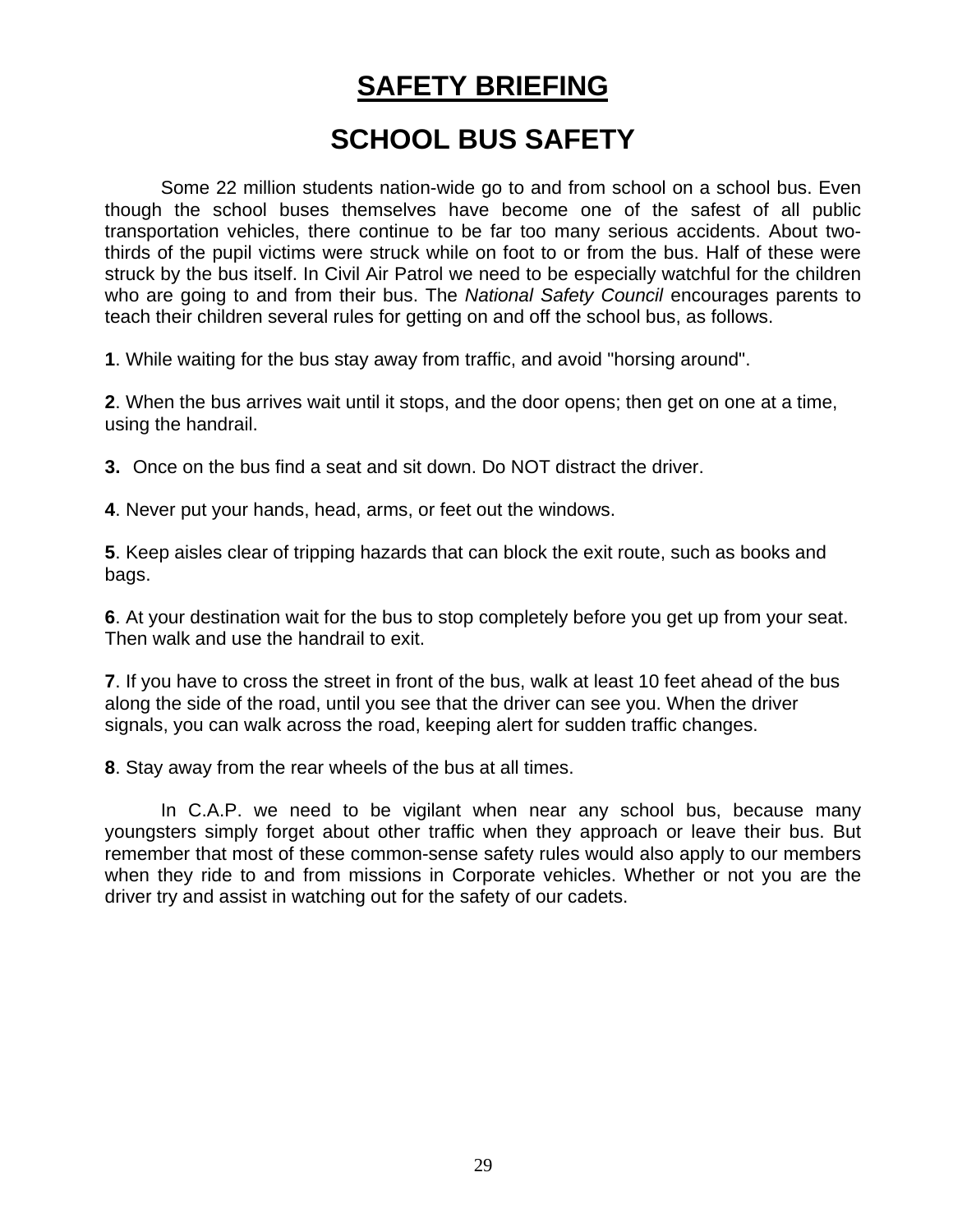### **JUMP START SAFETY**

The need to use another's battery to jump-start your vehicle can occur any time of the year. But because your vehicle engine requires more battery power to turn it over when it is cold, and because your battery's ability to produce electrical power deteriorates greatly when it is cold (chemical reactions run more slowly then) you likely will find yourself in need of a jump-start when the weather is cold. When you are in a hurry, and especially when you are cold yourself and frustrated by not having your vehicle start on command, it can be much too easy to forget safety considerations. A car battery looks harmless enough, but it is full of very corrosive acid, and can explode if one ignores safe techniques in jumpstarting. **REMEMBER**:

- 1. Batteries must be the same voltage.
- 2. Both negative posts must be grounded.
- 3. Before connecting cables, check the fluid and make sure it is not frozen.
- 4. Make sure the two vehicles are not touching (causing a short circuit).

5. Ignitions should now be off, accessories off, and transmissions in "park" or "neutral", with brakes on.

- 6. Guard your eyes, clothes, and hands from contact with battery acid.
- 7. No smoking or fire around charging batteries (they produce explosive hydrogen).

8. Jumper cables must be as large a gauge as possible, as short as possible, and in good condition.

9. Attach the clamps in the order shown below. Remove them in the opposite order.

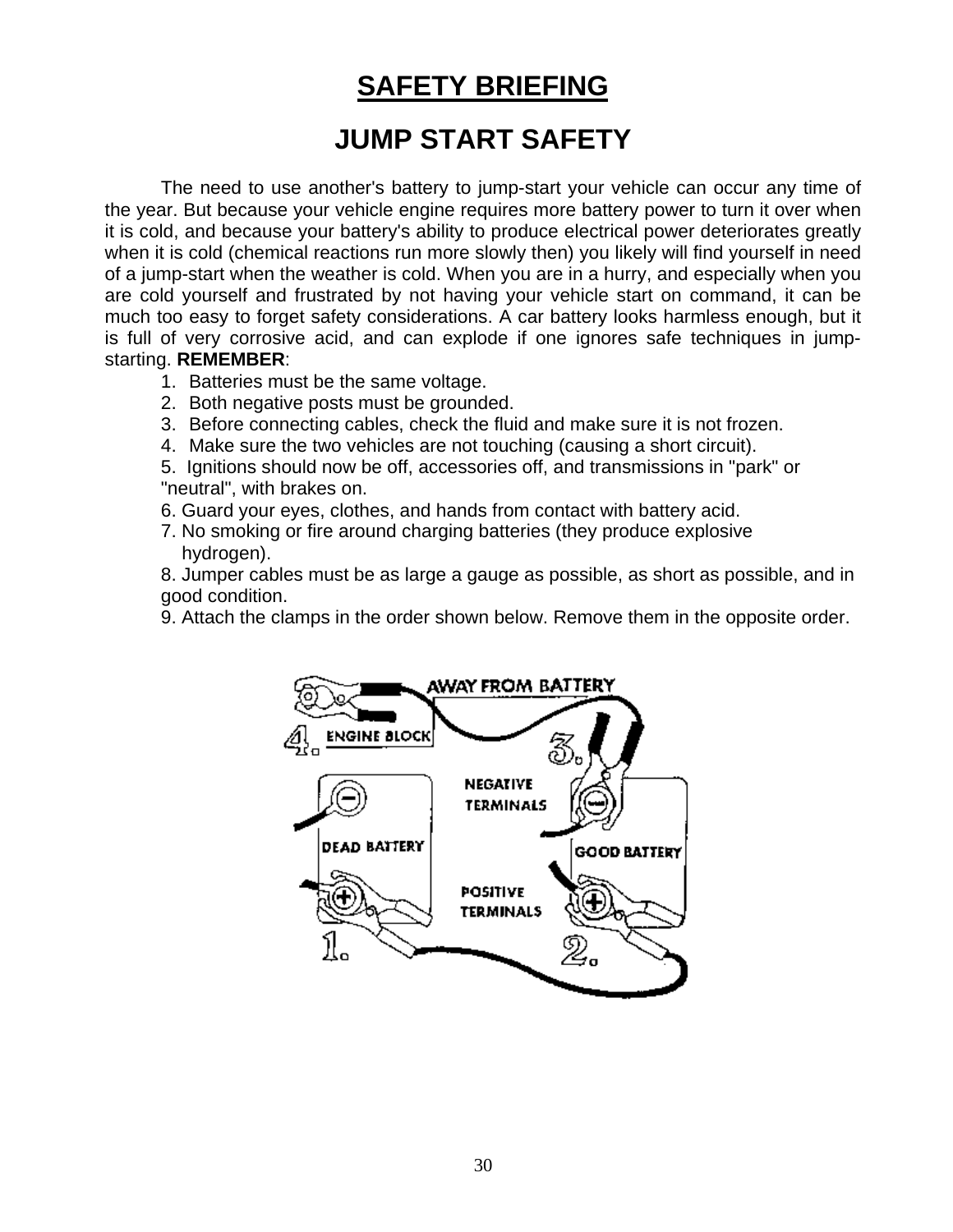### **BRAKE FAILURE**

What is the most common mechanical cause of traffic mishaps? A tire blow out? Steering failure? An engine that catches fire? A car hood that suddenly flies up in the wind? Obviously the title gives it away. The car crisis feared most by drivers, as well as the leading mechanical cause of traffic mishaps is brake failure.

But brake failure is nearly always preventable with proper maintenance. Consider brake inspection every 18 months by a professional. This should be more often if you tow a trailer or do lots of stop and go driving. A few tips follow.

1. When your master cylinder is out of fluid you are out of brakes. When adding fluid look for and fix leaks.

2. Replenish brake fluid from a fresh can. Once a can is opened it may be contaminated by moisture. Water in a brake system causes serious problems.

3. Have a professional check and repair your brakes whenever you notice odd noises, shudders, or pulling to one side when stopping.

4. Use the best repair parts you can afford when fixing brakes.

5. When you have your brakes checked make sure that it includes raising the vehicle and removing all four wheels. Examination must include: brake linings, pads, drums, rotors, brake lines, fluid level, and wheel cylinders. Have this done periodically, but do not wait if you suspect a problem.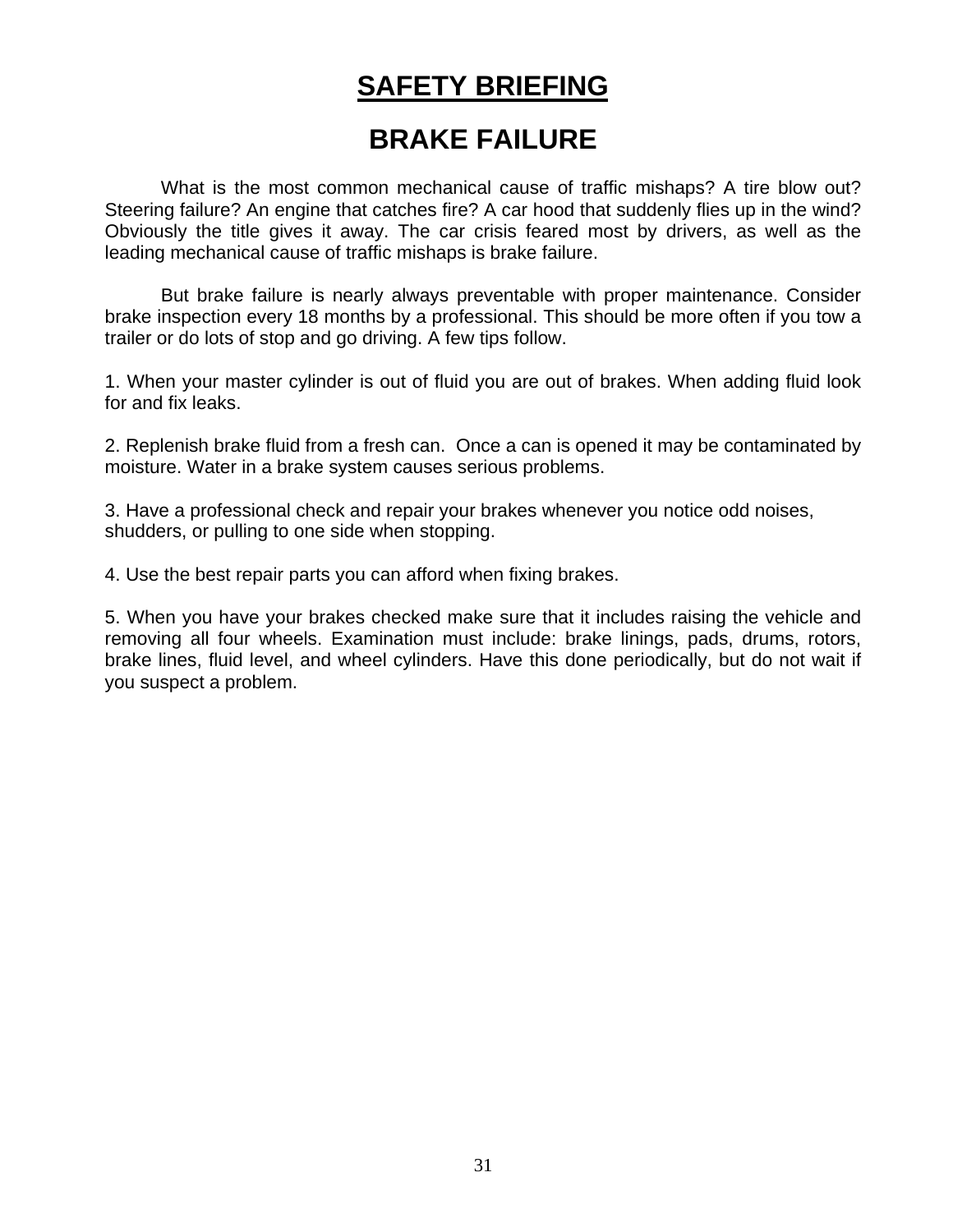### **WINDSHIELD WIPERS and SAFETY**

Winter weather creates the most hazardous driving conditions for most of us during the year. The odds are worse if our vehicle has inadequate windshield wipers. Some studies indicate that as many as 25 percent of vehicles on the road have bad wipers. And severe winter weather can render even new windshield wipers useless.

Winter wiper blades must be capable of withstanding continual freeze-thaw cycles, shedding heavy snow, and providing smooth operation. Wiper blades in winter are sprayed frequently with road salt, and given regular beatings by owners using ice scrapers. Special winter blades use more steel and are engineered more strongly than regular blades. Think about switching blades for your added safety. Some other tips include:

- · Clean windshields more often when they become contaminated by waxes and oils from the road.
- · Use wipers designed with an aerodynamic feature to improve wiper performance at high speeds. Note that many types of wipers will lift off the windshield at higher speeds, and not keep sufficient contact with the glass to keep it clean.
- · You should inspect wiper blades every six months, and replace worn, damaged, or defective blades promptly.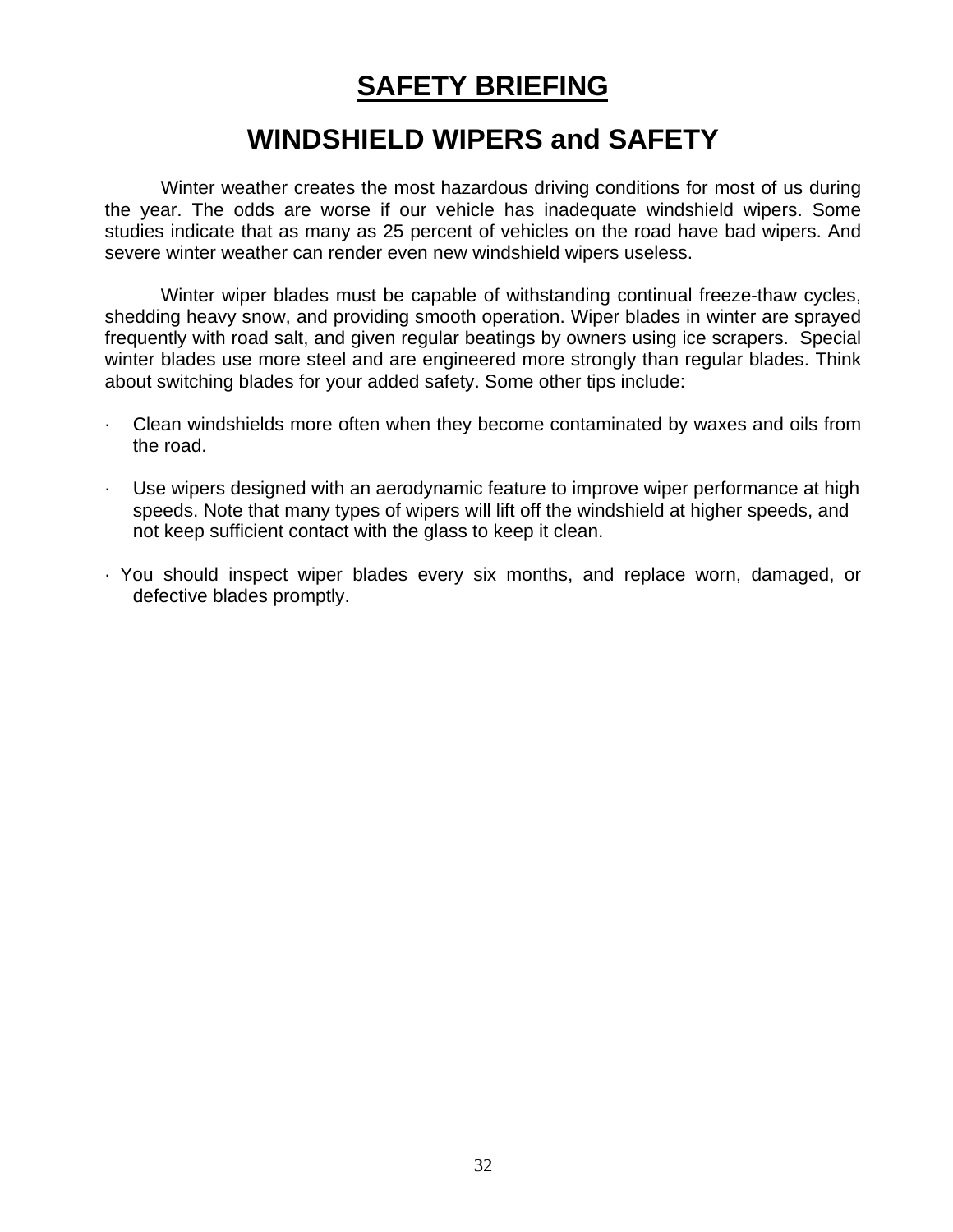### **DROWNING**

Discuss the following considerations, and the prevention of drowning.

- . Learn to swim, tread water, and generally become relaxed around water.
- . Never swim alone.
- . Adjust slowly to cool or cold water.
- . Do not swim if you are overly tired.
- . Do not swim or dive in unknown waters.
- . Do not swim in areas where riptides or strong undercurrents occur.
- . Do not swim in rivers. Why?
- . Follow U.S. Coast Guard rules in boating (for example life jackets).
- . If your boat overturns, stay with the boat.
- . If a storm is brewing, seek the closest shore.
- . Do not cross swollen streams or river beds.
- . Do not camp in areas prone to flash flooding.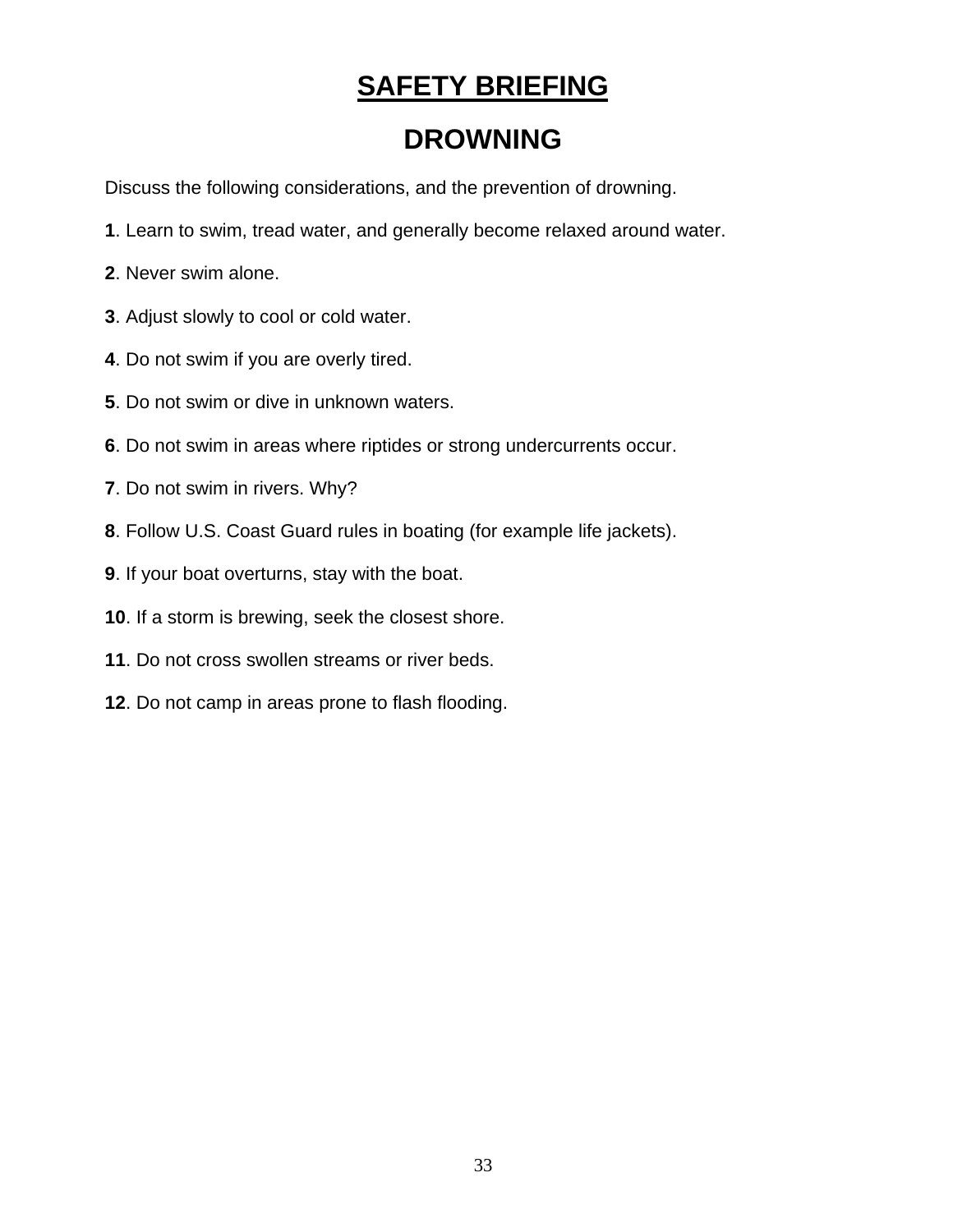#### **PROTECTION FROM DUST**

Exposure to grain dust, molds, pollen, animal dander, soil dust, welding fumes, and diesel exhaust can lead to serious respiratory problems. These dusts, though not toxic like some common chemicals, are suspended in the air and can easily enter the lungs and cause damage.

Dust in the lungs can cause additional physical stress, resulting in fatigue or shortness of breath. In the long term, dust exposure can be accompanied by congestion, coughing, or wheezing, ultra-sensitivity to dust, and frequent infections to the respiratory system. Serious pulmonary diseases include: asthma, emphysema, and chronic bronchitis.

If we in C.A.P. are involved in directing traffic or other exercises on dirt or gravel roads, or in some other area that exposes us to dust in a significant way, we should protect ourselves. Ideally we should be given respirators when we work in dusty conditions. If a respirator is not available, some substitute should be used. Can you think of any good examples? Whatever is used needs to seal well around the mouth and nose.

It would be best to limit your time of exposure. Do not be shy about asking for relief if you feel any discomfort. People have their own individual tolerance for dust (or other exposures for that matter), and we need not be in some kind of endurance contest. We want to do our jobs, without any risk to our own safety or health. And remember that a respirator is not designed to filter out many harmful chemicals. Nor can it supply oxygen where none exists in healthy quantities. So take a deep breath and **think lung protection.**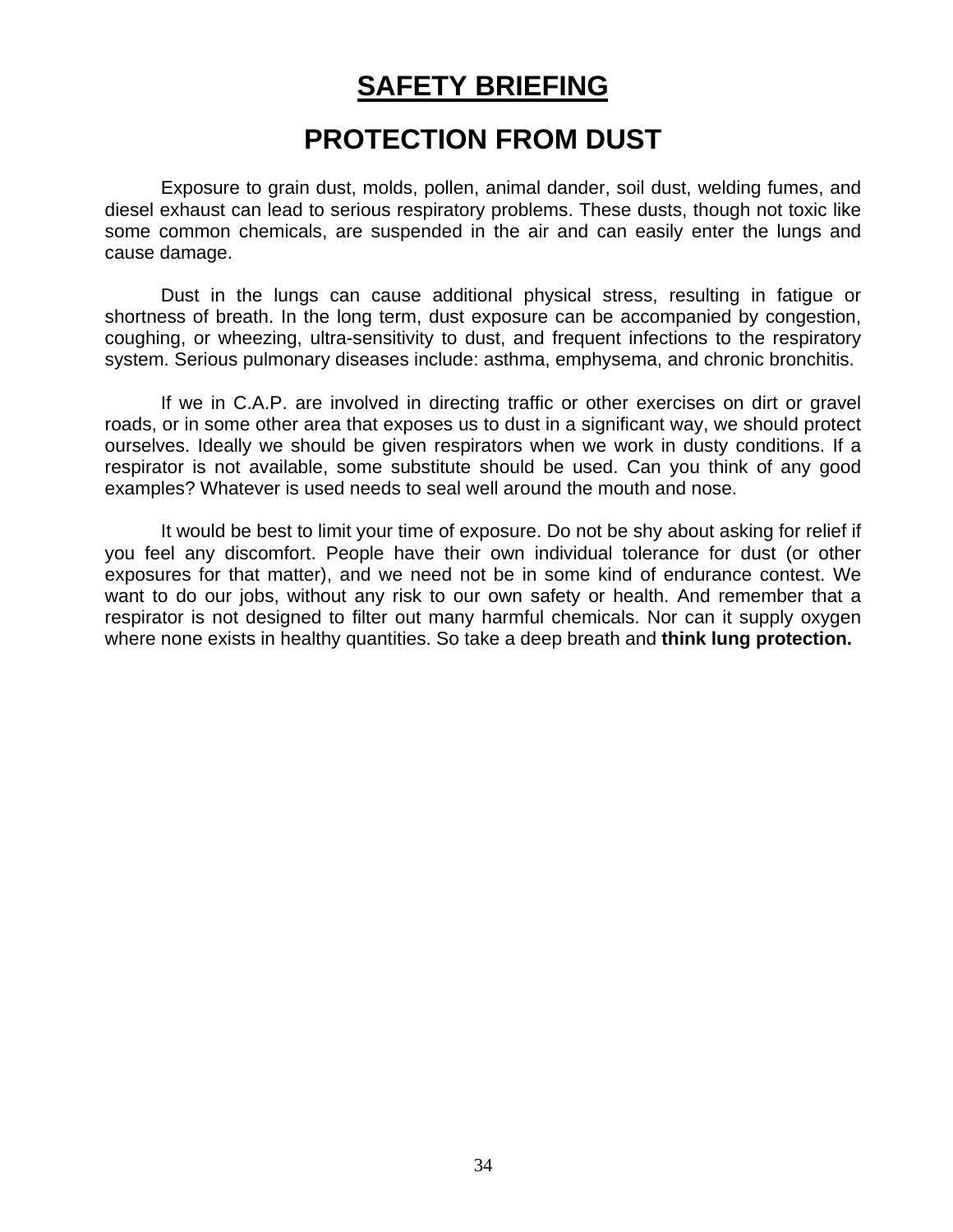### **ELECTRICITY and SAFETY**

You can be injured or killed by electric shock. This type of shock happens when the flow of electric current (called amperage) flows from the source through your body to ground (virtually any conductor leading the current to a place of lower voltage). How can electrical shock hurt you?

- [] Your breathing stops.
- [] Your nerve centers can become temporarily paralyzed.
- [] Nerve and muscle tissues are burned.
- [] Your heart beat can be interrupted, so blood stops circulating.
- [] It can cause internal bleeding.

#### **What are the types of electrical injuries?**

- Burns
- Mechanical injuries when machinery starts suddenly.
- Falling from losing your balance when you receive a shock.

#### **Following are some safety tips:**

- 1. 0nly qualified people should repair or install electrical wiring or appliances.
- 2. Properly grounded 3-prong outlets and plugs are to be used.
- 3. Avoid electrical outlets and equipment if you, or the area, are wet.
- 4. Use tools and machinery only in the way it was intended by the manufacturer.
- 5. Wear hand, foot, and eye protection where suitable.
- 6. Don't overload circuits or extension cords.
- 7. Read warning signs. And obey them.
- 8. Use ground fault circuit interrupters wherever possible.
- 9. Report, then replace or repair all defective or damaged equipment.
- 10.Be alert to overloading on electrical motors, often showing too much vibration or heat. Report unusual sounds, smell, or feel of electrical equipment.
- 11.Know how to rescue a shock victim safely (do not become another victim).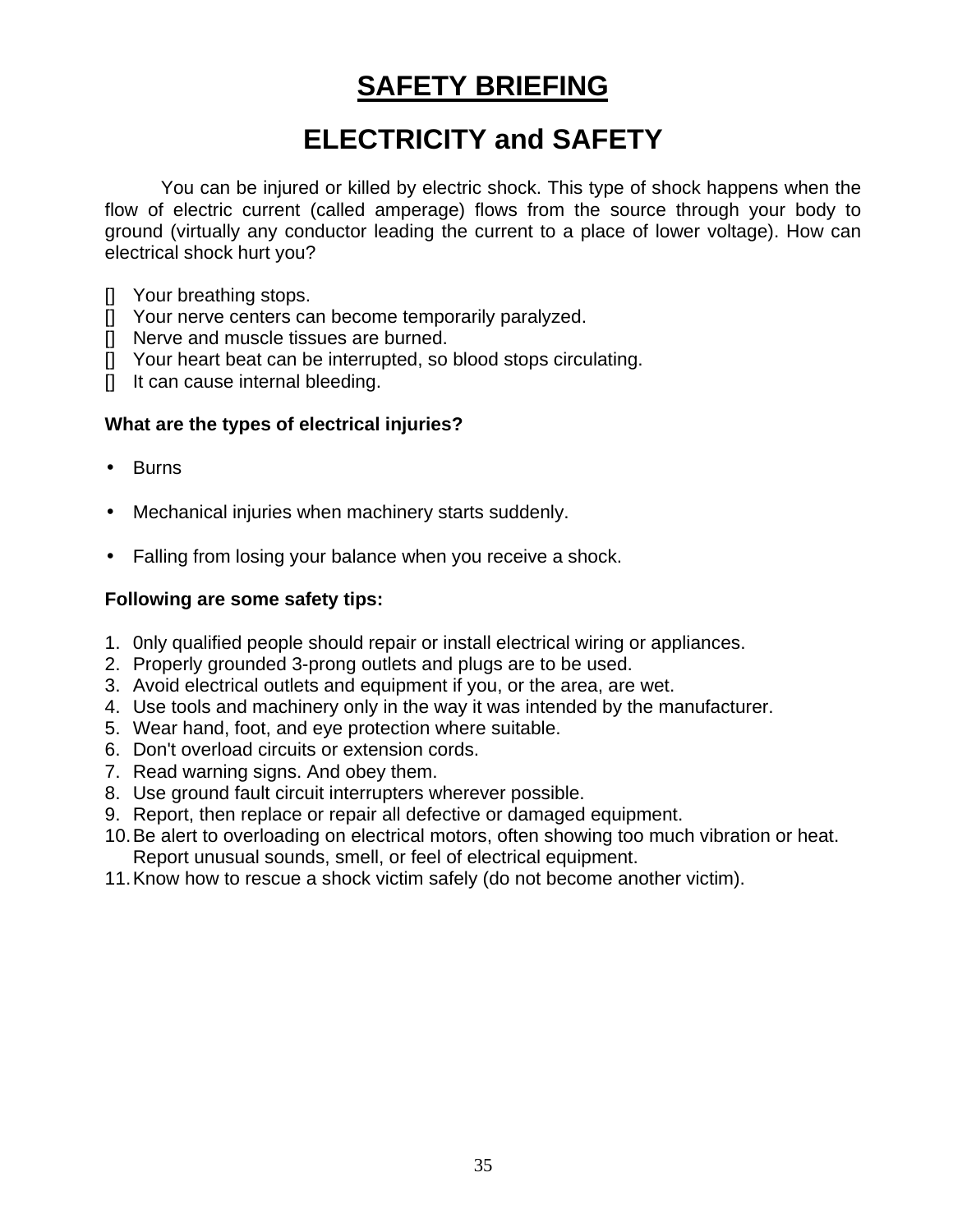### **QUIZ ON ELECTRICAL/FIRE SAFETY**

Fires are among the leading causes of accidental death in the U.S. The toll continues to increase every year, despite better fire equipment, alarms in the home, and telephone 911 availability to many areas of the nation. Try the following quiz to test your awareness in this area.

- 1. How many people die each year in home fires, in the U.S.?
	- (a) 1,100
	- (b) 2,200
	- (c) about 3,300

2. Most electrical fires in the home begin in the structure's internal wiring system. **True or False?**

- 3. A battery-operated smoke detector will alert the household to danger if you:
	- (a) test the detector once a month
	- (b) change batteries at least once a year
	- (c) never remove batteries to disable the alarm when set off by cooking smoke
	- (d) all of the above
- 4. A standard electrical outlet could safely handle which combination:
	- (a) air conditioner, hair dryer and clock radio
	- (b) family-sized refrigerator and microwave oven
	- (c) hand belt-sander and 50-watt trouble light
	- (d) 1500-watt motor at the end of a 200- foot length of 16-gauge cord.
- 5. The major causes of fires in the homes (where 3/4 of fires occur) are:
	- (a) improper use and care of heating appliances
	- (b) improper use and care of electrical appliances
	- (c) lack of functioning smoke detectors
	- (d) careless use of smoking materials
	- (e) all of the above

ANSWERS, in order of the questions: C; False; D; C; E.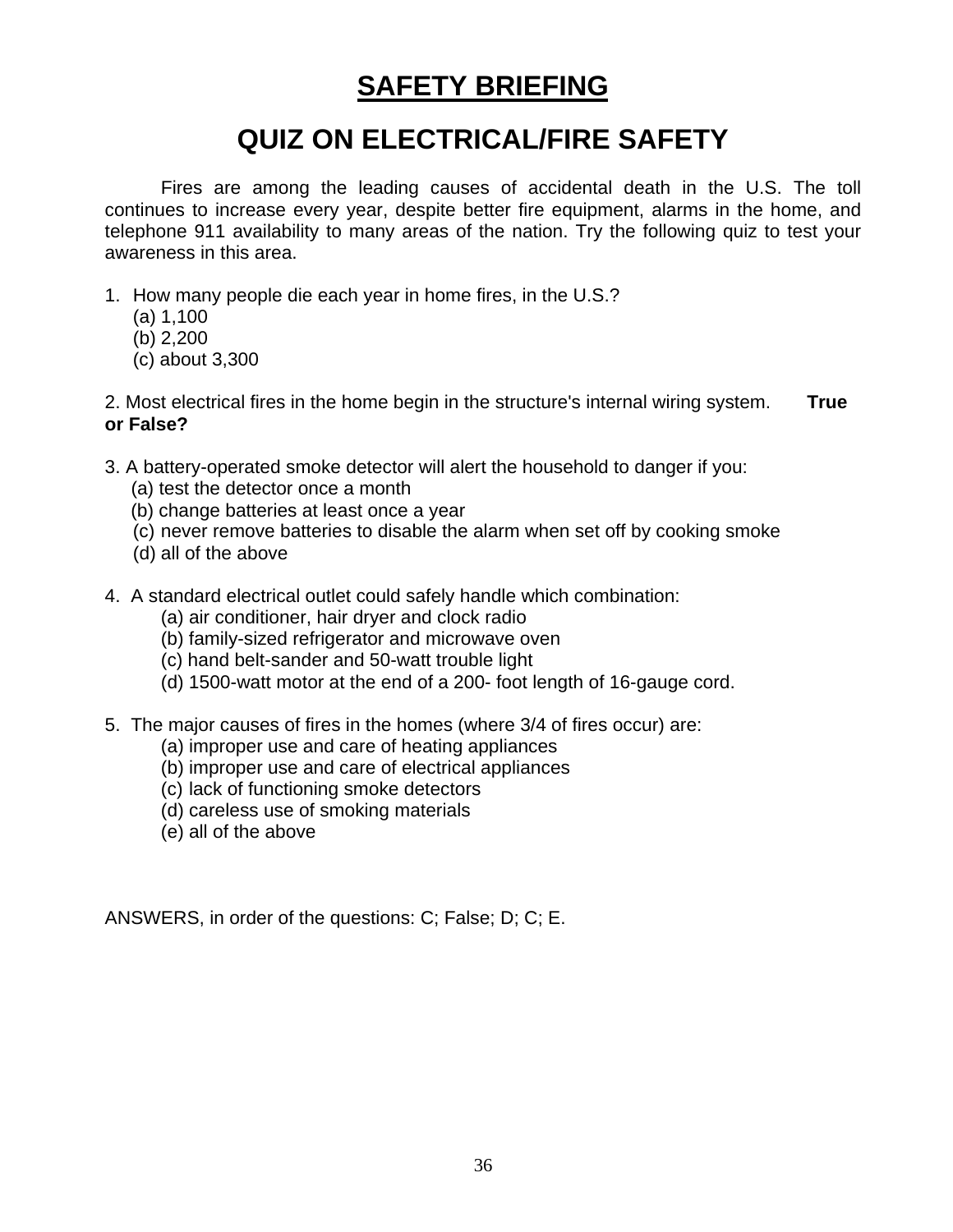### **ELECTRIC SHOCK**

#### **General Points**

- The vast majority of electrical injuries occur in the home. So make sure that your electrical appliances and home wiring are in good working order.
- Do not touch a shock victim until he/she has been separated from the current, or the main supply has been turned off. If you do touch the victim, you may also receive a shock.
- If you cannot turn the current off use a dry implement made of non-conductive material (e.g.. broom, chair) to separate the victim from the "live" circuit. Act quickly.
- When the victim is free, check breathing. Artificial respiration must be commenced at once.
- Immediately call for an ambulance. Stay with the victim. Watch for signs of collapse (whiteness and sweating) until the ambulance arrives. Place the victim in the recovery position.
- After sending for the ambulance stay with the victim, watch the victim closely for medical changes. Do not allow a crowd to gather around. Keep the victim warm and comfortable.
- A severe shock will cause burns or even cuts and fractures, if the victim has fallen or been thrown. Use dry dressing to protect cuts and burns. Treat them appropriately.
- **Remember CAP policy regarding open wounds and blood-borne pathogen avoidance.**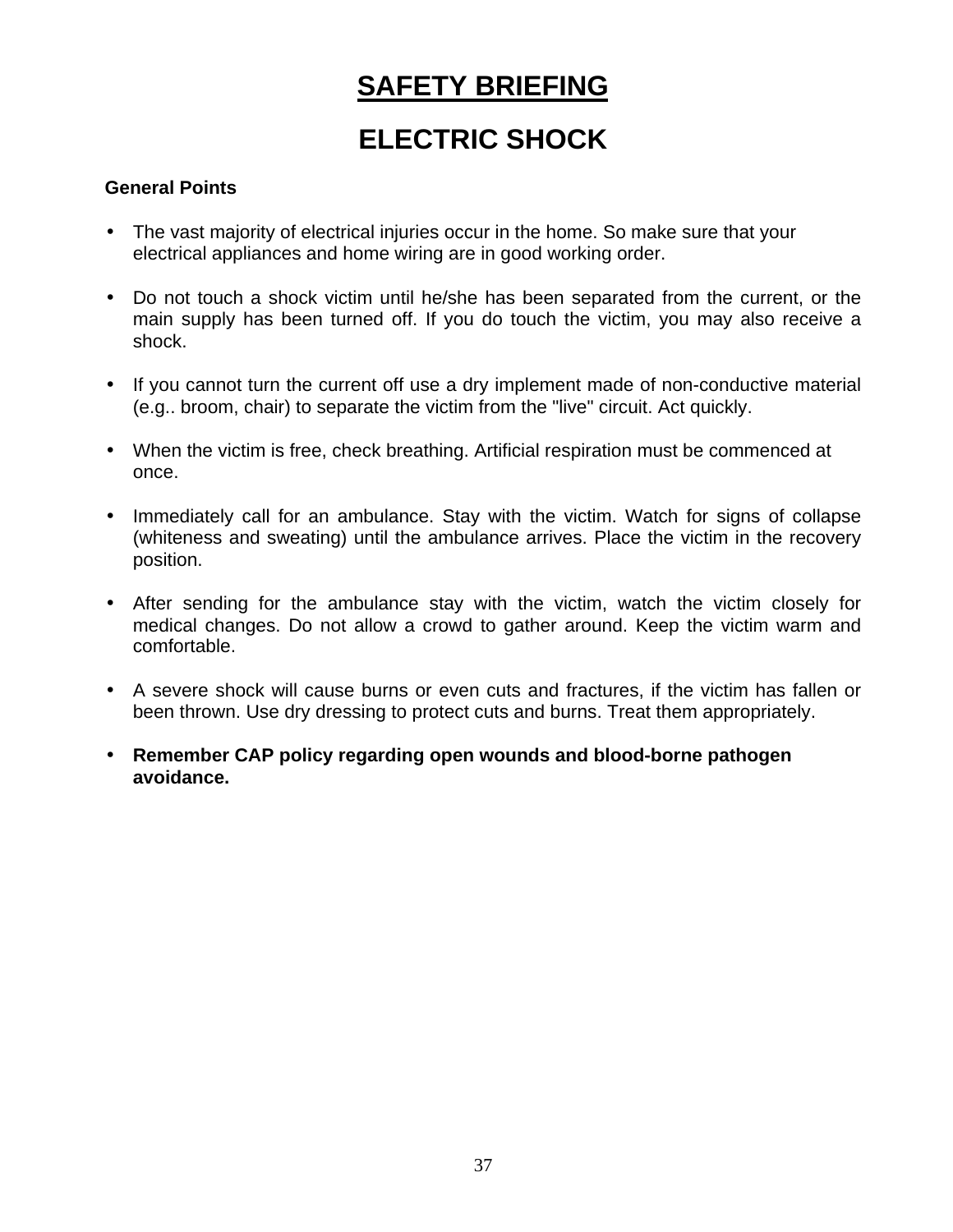### **HOLIDAY ELECTRICAL SAFETY**

Inexpensive strings of colorful electric lights are strung inside and outside in everincreasing quantities. And they are commonly used for several different holidays in this country. Electrical safety is important throughout the year, but it is especially crucial during the winter holiday season. Holiday lights, temporary extension cords, and portable heaters are the usual culprits when homes catch fire during the late autumn and winter months. Discuss the following precautions.

- Use only lights and appliances that have been safety-certified by a recognized testing facility like Underwriters Laboratory (UL).
- Before you plug in a new set of lights (new or old) make sure there are no cracked light bulbs, loose sockets, or exposed or frayed wires.
- Before hanging the lights on a tree or near other flammable objects, plug the lights in and place them on a nonflammable surface for 10 to 15 minutes. Watch the set for smoking, melting, or overheating. If a string of lights shows any flaws, return it for refund; or discard it.
- Never put lights on a metallic holiday tree. If there is a malfunction you could receive a dangerous electrical shock from touching any part of the tree.
- Be careful to keep lights from contacting ornaments or garland. The heat from the bulbs may cause melting or start a fire.
- Turn the lights off when you leave the house or go to bed.
- Never use indoor lights outdoors.
- Never use outdoor lights indoors, because they burn hotter.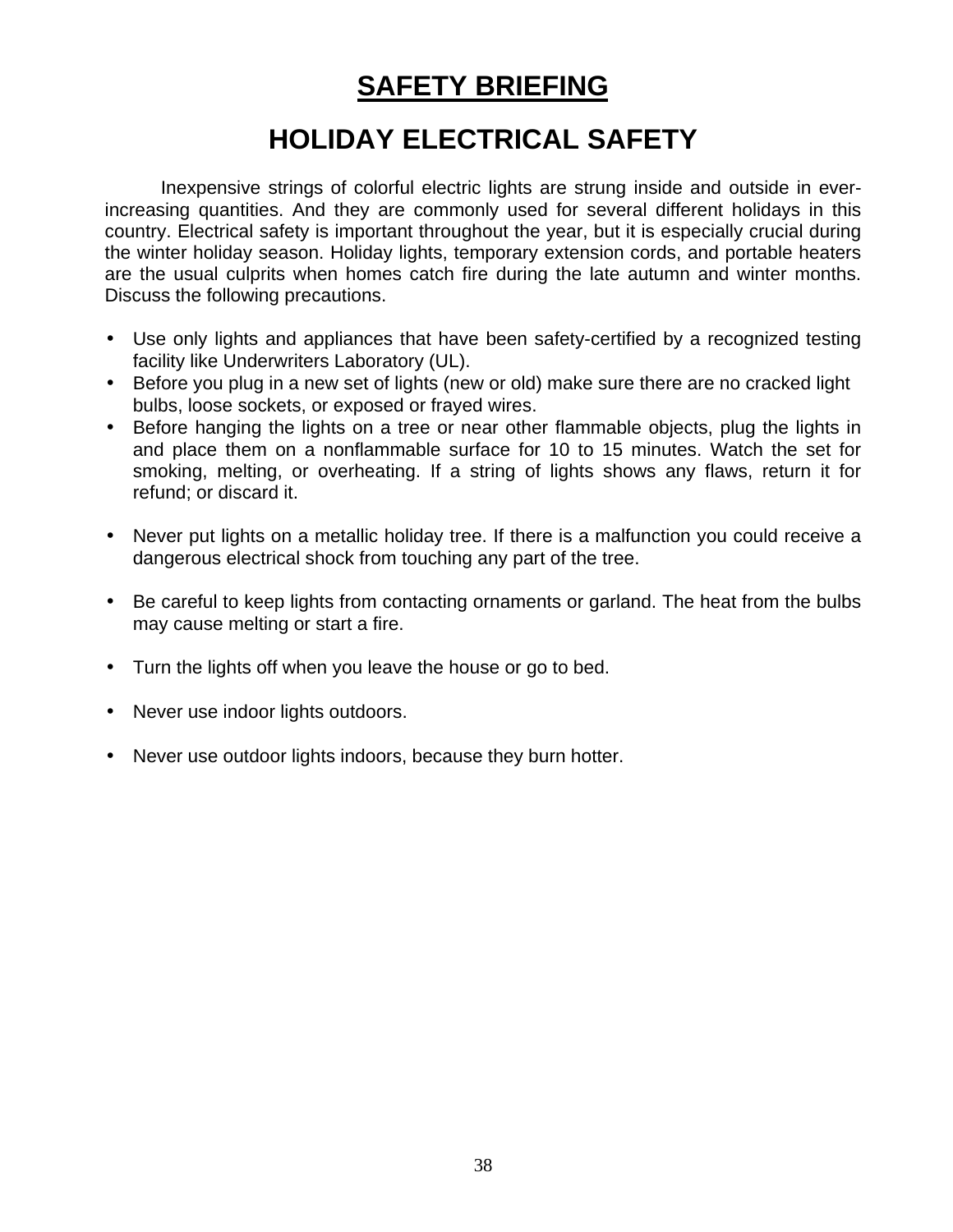### **EXTENSION CORDS**

Extension cords have become essential and common-place in our lives. As such we often pay little attention to their potential for serious injury. An extension cord is designed only for temporary use. It should be unplugged and stored after each use. Following are some do's and don'ts.

- 1. Do not lay out an extension cord where it will be a hazard to persons who may walk by.
- 2. Never use an extension cord near water.
- 3. Generally do not plug more than one item into an extension cord.

4. Most extension cords are marked with a rating in amperes ("amps" or "A"). If this is not Iisted, and you know the device wattage, divide the wattage by 120 (common household voltage) to obtain the amperage that will be drawn by the device. For example a device uses 2400 watts. It will therefore draw 20 amps from a I20-volt circuitry. The extension cord should be rated no lower than 20 A, which would commonly contain 12 gauge wire. If the cord must be fairly long then a heavier cord must be used. The extension cord should not be used to power devices requiring amperage in excess of the cord's rated capacity.

5. Be aware that the longer the cord, the greater the drop in current-carrying capacity. A 25-foot cord, for example, has to be heavier than a 6-foot cord doing the same task.

6. An extension cord with a 3-prong plug contains a ground wire. Plug this type of cord only into a grounded (3-hole) type of outlet. Use only 3-wire type extension cords with devices that have 3-wire cords on them.

7. Common amperage numbers for extension cords are: 18, 16, 14, and 12. The smaller the number, the larger is the wire in the cord, and the greater is the cord's capacity to carry electricity. The thinner the cord, the lower is the cord's capacity to conduct electric current. Electrical devices that use relatively large amounts of current (like refrigerators) require the use of larger (e.g.. 12 gauge) extension cords.

8. If an extension cord is frayed, brittle, or feels warm to the touch during use, replace it with a larger cord in good condition.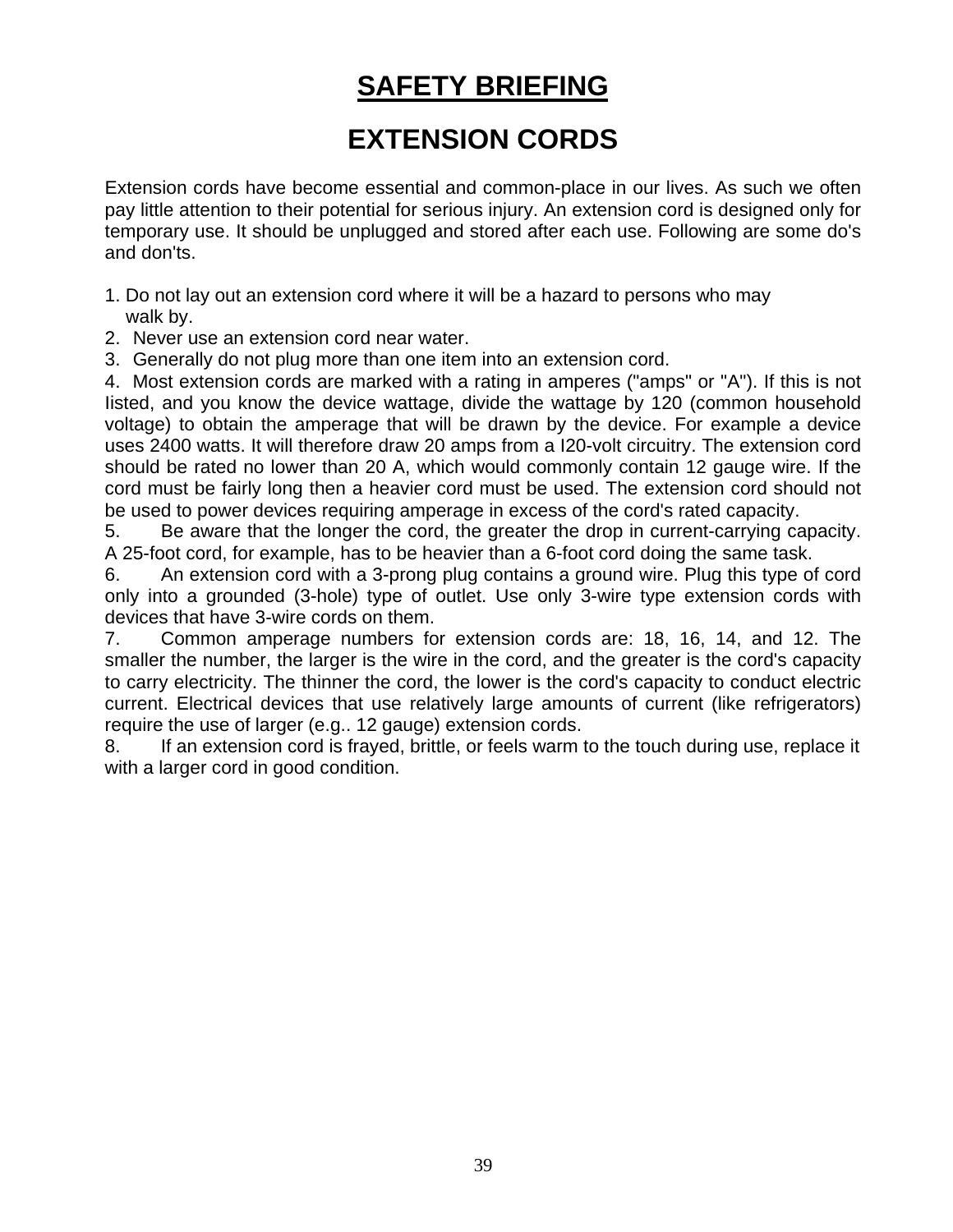## **EXERCISE**

Exercise is extremely beneficial throughout our lives. A sensible and appropriate program of exercise provides these improvements.

- 1. Replacement of lost muscle mass.
- 2. Fat reduction and increased metabolism.
- 3. Increased bone mass, which in later years can counter osteoporosis.
- 4. Reduction of blood pressure; lower risk of heart disease.
- 5. Faster waste removal, which can reduce intestinal cancer.
- 6. Improved glucose tolerance, which reduces the risk of Type II diabetes.
- 7. Arthritis pain reduction.
- 8. Improved balance and movement control, including flexibility and range of motion.

Common sense is in order. If you are not in shape think about the following before undertaking a vigorous exercise program.

1. Get a physical from your doctor.

2. Go slow at first. Do not lock your joints. Never overload your muscles. When using weights use levels that let you do the entire range of motion in sets of 8 or 12 repetitions.

3. Use continuous non-jerking motions. Generally if you are using the right weight you should experience temporary muscle failure about 10 to 12 "reps" into the exercise.

4. Keep regular habits. Three times per week is best, but twice per week should provide about 75% of the maximum benefit.

5. Don't expect immediate results. Be patient. See your doctor if you experience problems.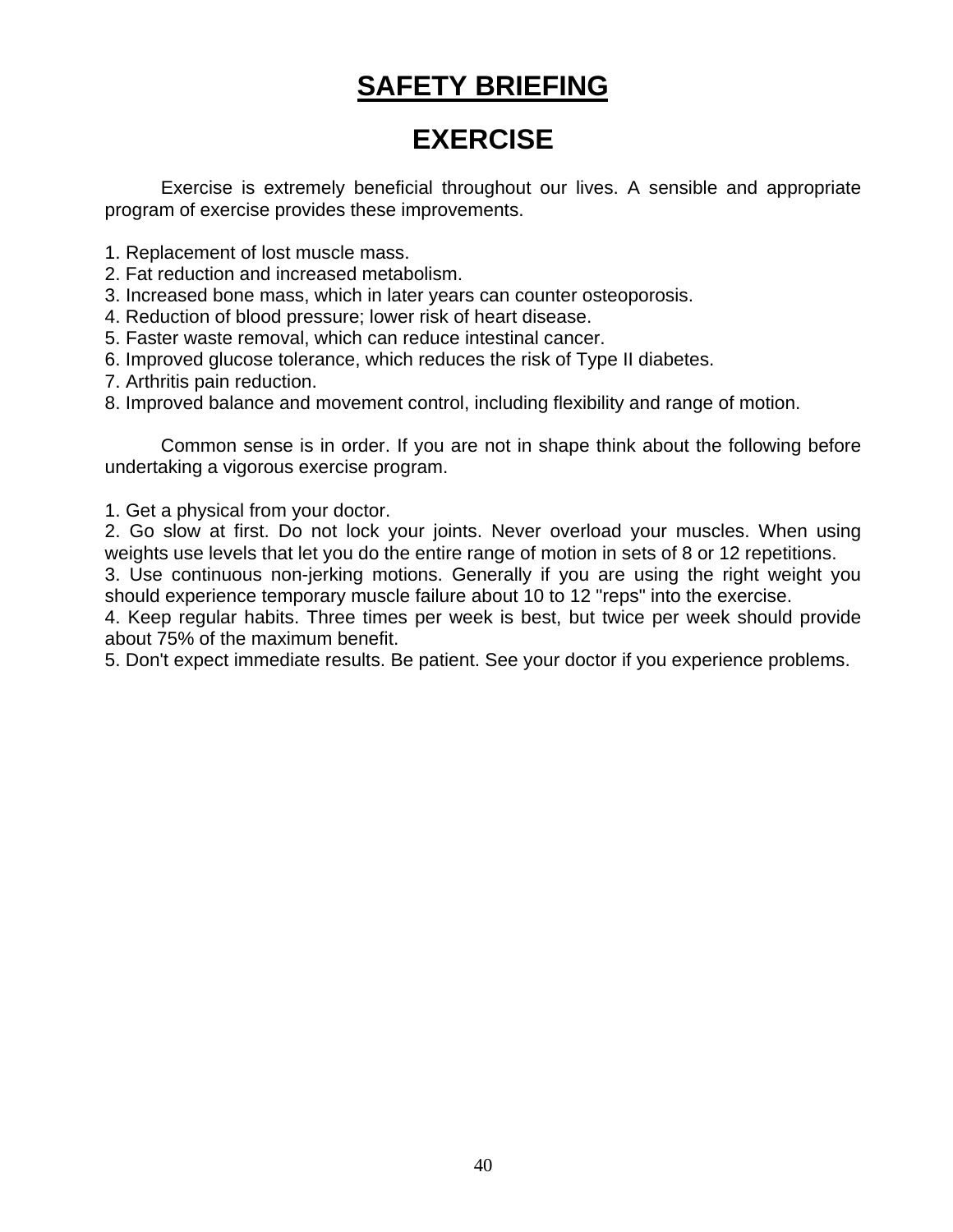## **EYESTRAIN**

There is much evidence that conditions which lead to eyestrain over a period of time may lead to vision problems like myopia (nearsightedness), astigmatism, and focus or binocular coordination problems. While the jury is still out on these connections, it cannot hurt, and it may do much good, to follow some guidelines that many vision experts now suggest.

**1**. For reading, writing, and other near-vision tasks, keep the object being viewed at least 16 inches for adults and 12 inches for younger children.

**2**. Maintain good posture and adequate lighting. Reading and writing while lying down will tend to produce our holding reading material too close to the eyes.

**3**. Illumination should be placed to avoid glare. Generally illumination from behind; over a shoulder is best.

**4**. When reading, tilt the book up about 20 degrees.

**5**. Read intensely no longer than 15 minutes without a change in focus on objects at more distant objects. Looking back and forth from distant to nearby objects reduces the tendency of the eyes focusing muscles to become cramped.

**6**. Do not sit closer to the television, or your computer monitor than is necessary.

**7**. Have your eyes checked periodically by a professional.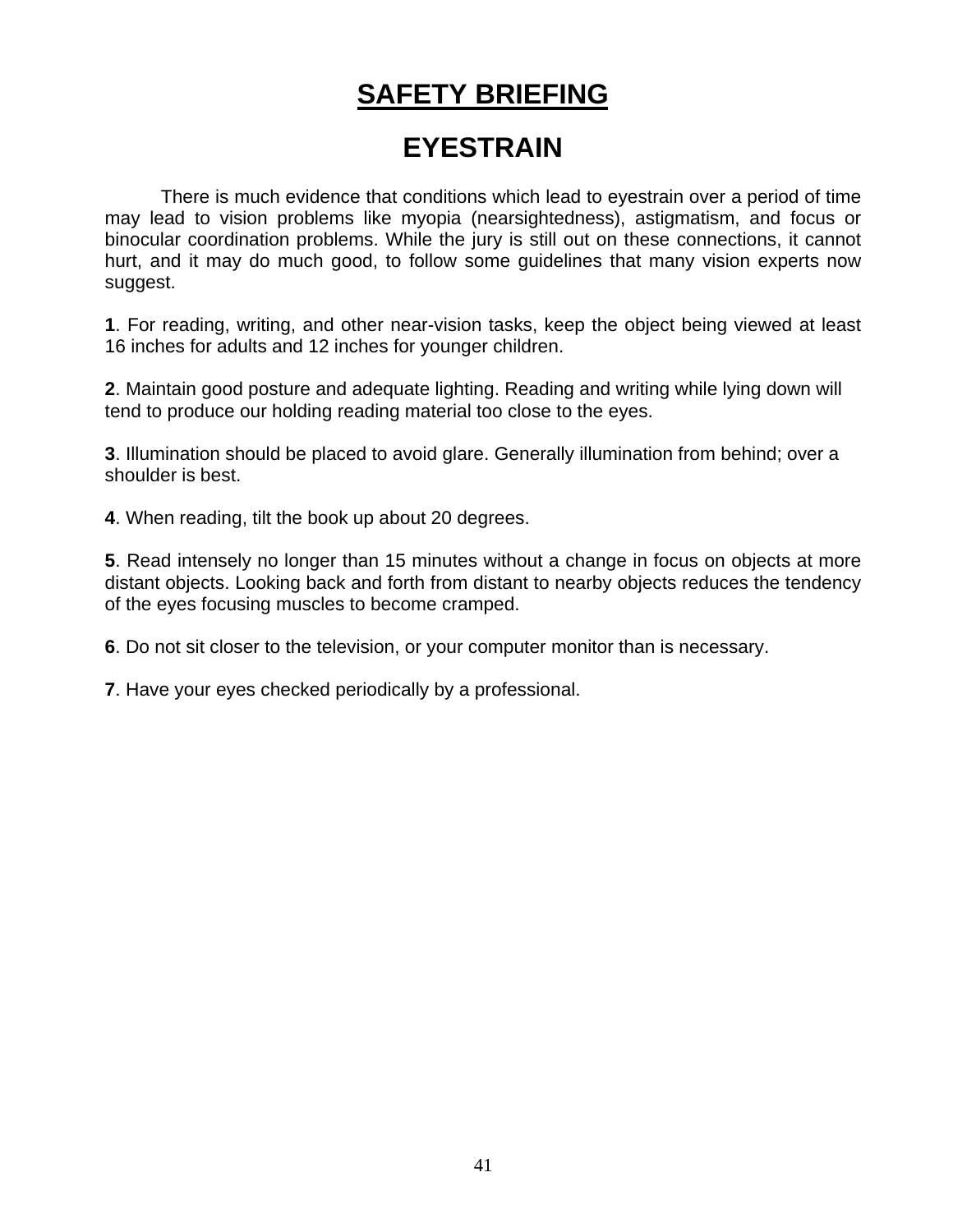## **WATCH YOUR EYES**

The *National Society to Prevent Blindness* offers the following sight-saving tips to help protect your vision:

- 1. Get regular eye exams
- 2. Report changes in your eyes or vision to your doctor
- 3. Learn first aid for eye emergencies
- 4. Follow your doctor's instructions on contact-lens care and use
- 5. Wear protective eye wear (safety glasses and goggles)
- 6. Protect your eyes from the sun's harmful rays
- 7. Wear safety belts and restrain young children in car seats

8. Keep hazardous products (like lye or cleaning agents) properly stored and out of the reach of young children

9. Leave fireworks to the professionals

#### **How many other tips to protect your eyes can you think of?**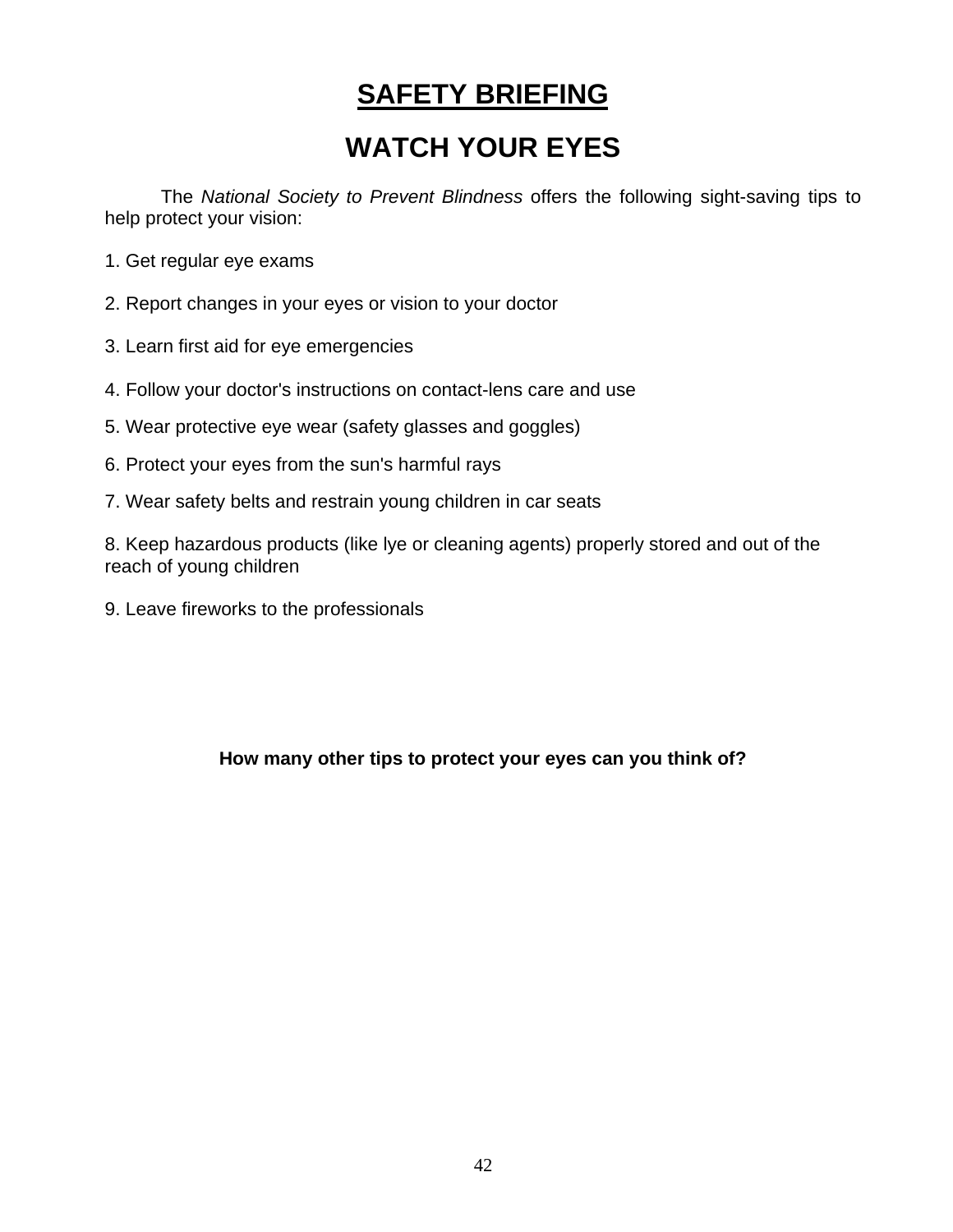## **EYE PROTECTION and INJURIES**

We only get one pair of eyes. And they are very vulnerable to injury. Four out of ten accidents that cause blindness happen at home. The most common causes are: ❖ Cooking accidents.

- $\div$  Do-it-yourself work on cars and homes.
- $\div$  Chemical splashes from pesticides, drain cleaners, and cleaning sprays.
- ❖ Sports injuries.
- v If an accident involving the eyes does occur GET MEDICAL ATTENTION AS SOON AS POSSIBLE, and keep the following in mind, for the various types of injury:

#### **CHEMICAL SPLASH**:

Flood eyes with cool water (do NOT use another neutralizer) for 15 - 20 minutes. Do not squeeze eyes shut. Hold them open with thumb & index finger.

#### **FLYING PARTICLES:**

Do not try to remove anything imbedded in the eye. Do not pull or squeeze the eye. Cover the eye to keep the light out.

#### **RADIATION or BURNS**:

If eyes are exposed to intense heat, flames, lasers, or arc welding, apply ice packs to relieve pain. Cover the eyes to keep the light out.

#### **BLOWS to the EYES:**

Apply ice packs to relieve pain.

#### **EYE STRAIN:**

Glare, poor lighting and long periods in front of video displays will cause eye fatigue, and related headache. Improve the lighting, take more frequent breaks from the eye-intense work. Use appropriate sunglasses. And check with your eye doctor if the strain symptoms persist.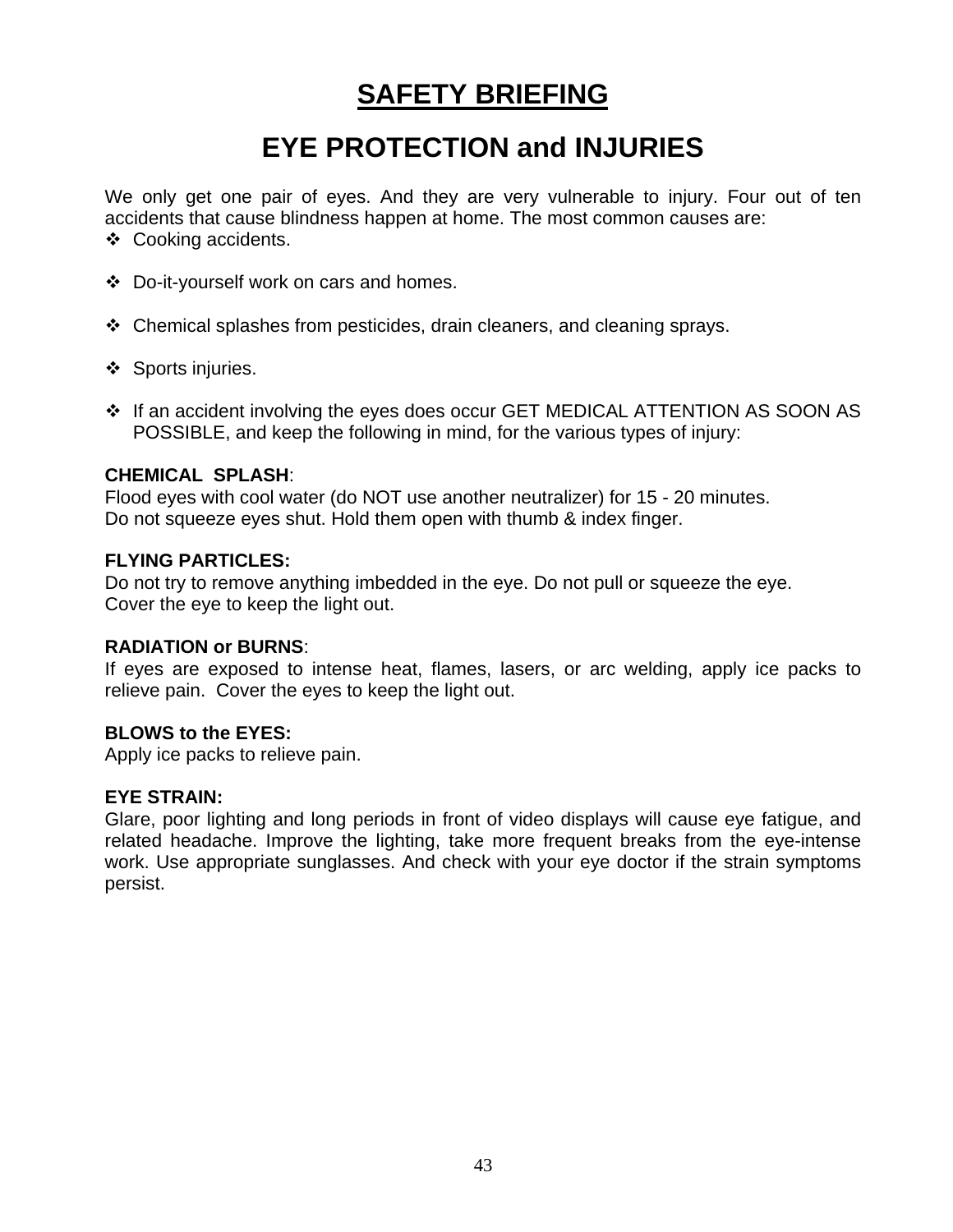### **ULTRAVIOLET LIGHT-EYE DAMAGE**

UV-A is largely filtered out by the ozone  $(O_3)$  gas in the upper atmosphere. Unfortunately a great deal of the natural ozone shield has been depleted (possibly by chlorofluorocarbon contamination) and much more of the harmful UV-A radiation now reaches the level of the biosphere where we live, work, and operate aircraft. The Environmental Protection Agency predicts 600,000 additional cases of cataracts annually due to the decrease in the ozone density.

To filter out UV-A radiation and protect your eyes you need to wear proper sunglasses. Many sunglasses are now on the market that will filter out 98% to 100% of this harmful radiation. Very dark glasses that are not designed to filter out UV-A are much more dangerous for your eyes than not wearing glasses at all. This is because the dark glasses will permit your pupils to dilate (become larger) without providing the necessary protection. So pay attention to the kind of sunglasses you wear. Over the years you can damage your eyes profoundly by making the wrong choice.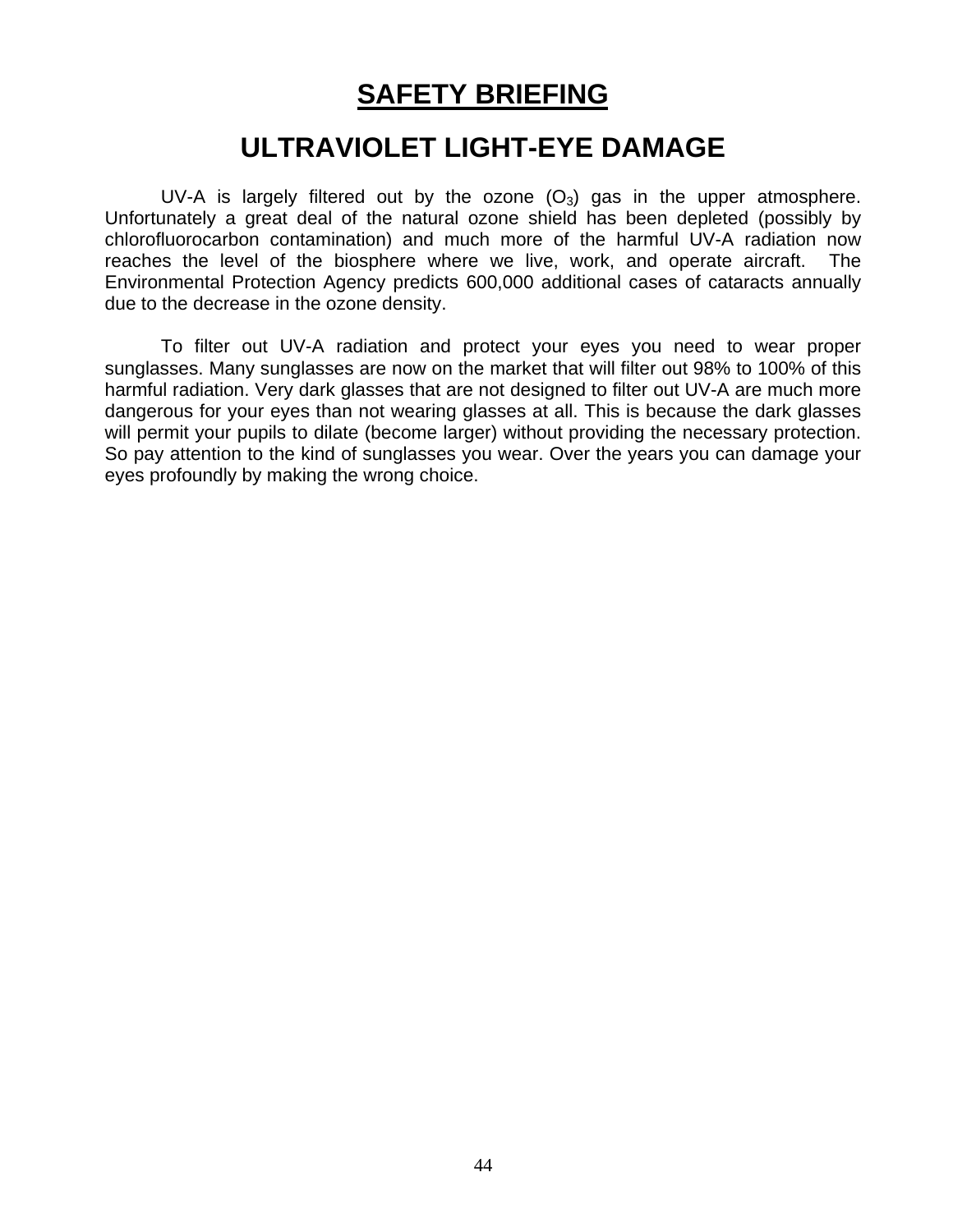### **FARM HAZARDS**

Farming is a unique industry because a farm is both a work and home environment for many families. No other industry includes children in its injury and death rates. In the U.S. more than 300 children die annually in agriculture-related accidents. In 1993 the Iowa Department of Public Health recorded 468 farm-related injuries, and 6 fatalities to Iowans under age 19.

Potential hazards are associated with specialized equipment, structures, and farm animals. Consider and discuss hazards and possible safety precautions with the following:

1. livestock placed in strange surroundings, or protecting their young.

2. moving augers or belts.

3. the speed of snapping rolls in a corn picker compared to human reaction times (these rolls typically pull corn stalks in at a rate of 12 feet per second).

4. whether operators are "rusty" when they operate machines only a few days per year.

5. hazards of falling off large machinery (a large combine can be 14 feet off the ground, with the work platform 6 to 8 feet from the ground). Did you know that the most common combine accident is falling off?

6. farm chemicals

7. overhead electric lines when tall equipment is moved around them

8. confined spaces like silos, which can harbor lethal gases.

9. farm workshops (what hazards can you think of with a welder?).

10. extra persons riding on tractors.

11. unloading grain.

12. roll-over vulnerability of tractors.

13. damp uncured hay.

14. poor visibility that farm machines allow operators.

15. Can you add to this list?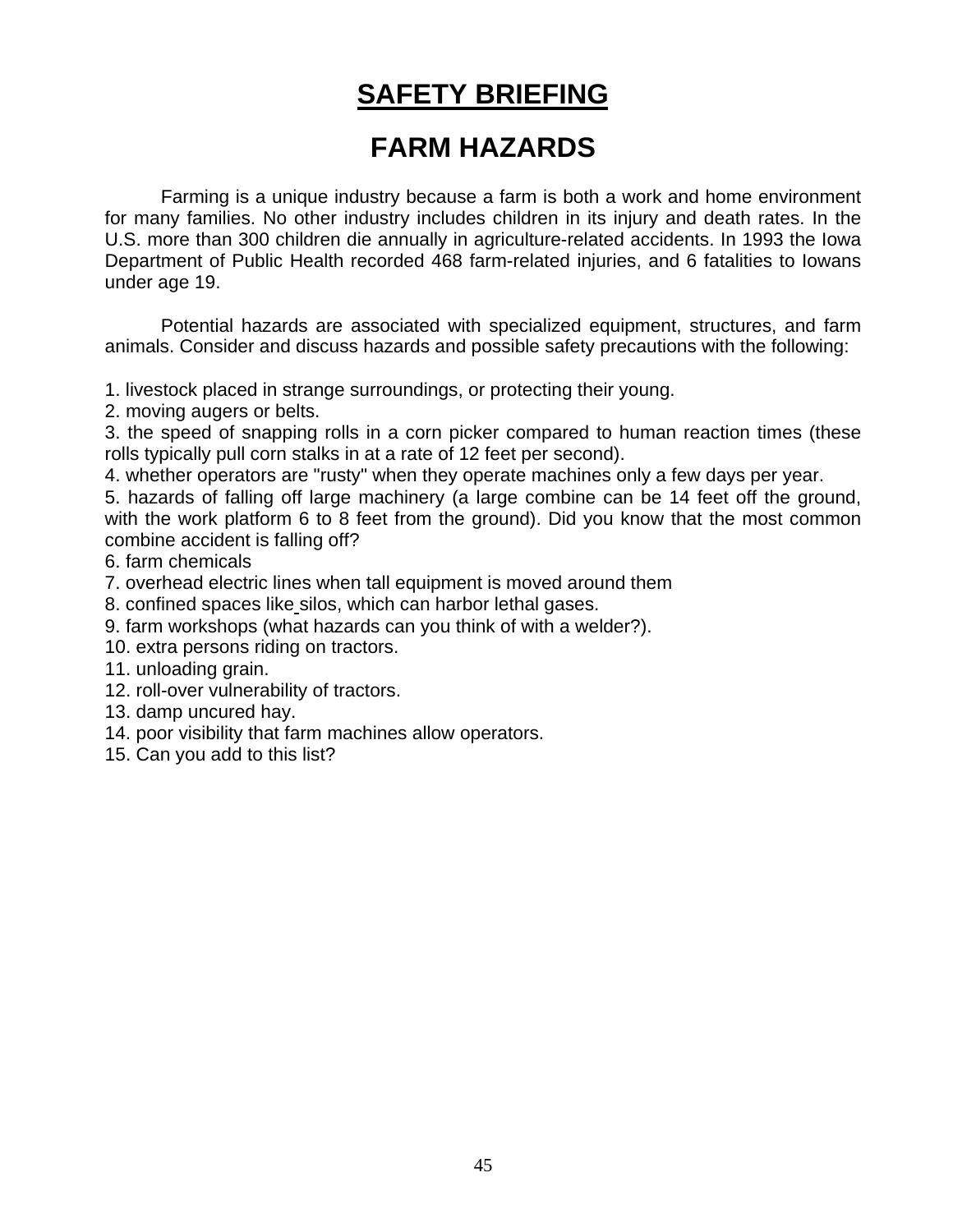### **FALLING HAZARDS AROUND MACHINES**

Around large farm or construction machinery we should justifiably be concerned about moving belts, chains, gears, and cutting parts. We humans can easily be crushed or "sliced and diced" by these pieces of equipment that are designed to make our lives more productive.

But the most common injury-causing mishap around large driven machines is the run-of-the mill fall. And the farther the operator falls (and some of the working platforms can be surprisingly high off the ground) the more serious the injuries are likely to be.

Major contributing factors in serious falls are ladders and other access routes, which can become cluttered or slippery. To reduce the risk of falling remember to**:**

- 1. Keep the work platform free of tools and other loose objects.
- **2**. Wear well-fitting, comfortable shoes, with non-slip soles.
- **3**. Use grab-bars when mounting or dismounting machinery.
- **4**. Be sure your position is stable before you perform maintenance.
- **5.** Recognize that fatigue, stress, drugs, or alcohol, and age affect your stability adversely.
- **6**. Review the operator's manual and instructions for the machine periodically.
- **7**. Disengage the power when you leave the operator's station.
- **8**. Replace worn or loose parts.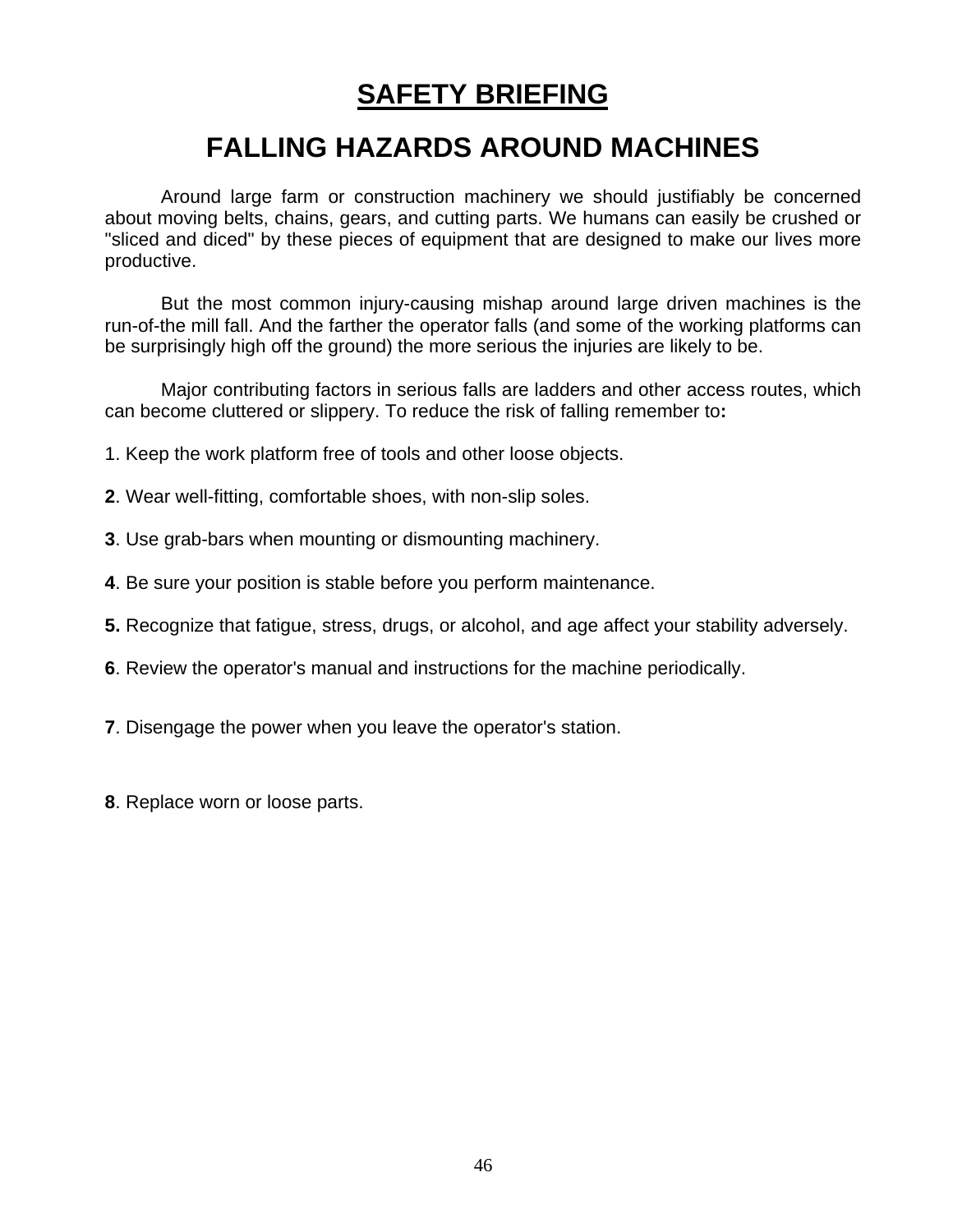## **AGRICULTURAL AREA HAZARDS**

CAP ground teams are likely to find themselves on farms (remember to get permission, and never trespass) in SAR and perhaps on DR exercises. Farms are hazard-rich areas. Those members who have been raised on a farm will generally be more aware of such problem areas, and should be especially prepared to share their knowledge and experience with others. Some of the more common hazards on farms are:

**LIVESTOCK:** Most of us know about the aggressive nature of bulls. Dairy breed bulls are especially dangerous. Mother hogs (sows) with small pigs are also very dangerous. They may look slow, but they can outrun you.

**MACHINERY:** CAP shouldn't be operating farm machinery on a mission, but we may find it necessary to rescue someone from such equipment. Any running equipment should be turned off **if you know how**. But be especially aware of turning power take-off drives (PTO's) and corn pickers and balers.

**CHEMICALS**: Farmers use many chemicals as fertilizers, and to control pests. These are poisons, and must be strictly avoided. One fertilizer is especially hazardous*--anhydrous* ammonia (NH<sub>3</sub>). A farmer may occasionally have a tank on a trailer that looks very similar to a large LP (propane) tank. The anhydrous ammonia is in liquid form in the tank, under great pressure. On release it turns to gas, which has a white cloud-like appearance. This gas is extremely cold, but has the effect of burning skin very badly. It also causes breathing problems, and will severely and permanently destroy lungs and eyes within seconds, due to its great affinity (chemical attraction) to the water in these tissues. Deluge victims with water, and get them to a doctor immediately.

**LOOSE GRAIN:** Shelled corn and other small grains in storage can act like quick sand, causing suffocation death.

**DETERIORATED BUILDINGS & WELLS:** Abandoned farmsteads are now common, where old dilapidated houses and buildings are full of rusty nails, rafters about ready to fall, broken glass, old leaking chemical containers, wasp nests, etc. Be very careful around old wells, which may be covered by rotten boards which could give way, and allow you to fall through.

**SILOS & HOG CONFINEMENT FACILITIES:** Stored grain in silos (silage) and hog wastes in hog confinement buildings produce poisonous gases. Stay out of these structures.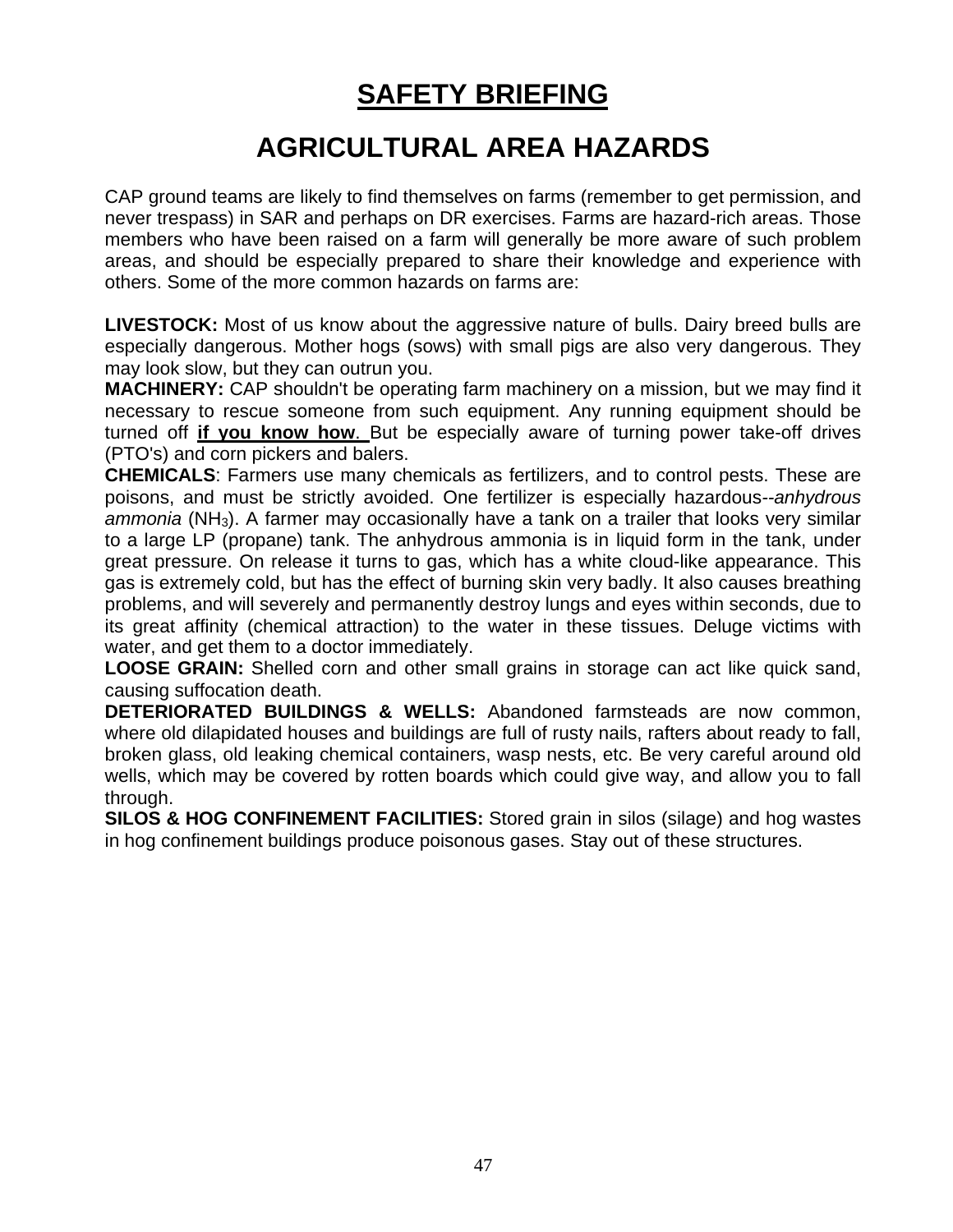### **SUFFOCATION IN GRAIN ACCIDENTS**

Most people cannot imagine or appreciate the danger posed by stored grain. An alltoo common tragedy on farms is the suffocation of farm workers or children who are on top of a wagon-load of grain or at the top of a grain bin, when it is emptied. Flowing grain acts much like a liquid, or quick-sand, and can draw a person below its surface in seconds. As farm equipment becomes increasingly more efficient (faster), humans have less time to respond appropriately to save themselves. For example a high capacity conveyor can move 5,000 bushels of grain an hour. And at that rate a 6-foot tall person will become submerged in only 15 seconds. And it takes even less time for this person to be sucked helplessly to a suffocating depth, if the grain is being removed from below into a wagon or truck. Since the grain acts like a fluid, heavy objects like people sink faster than lighter ones.

Even if the grain stops flowing, submerged people are extremely difficult to extract. The force required to remove an adult buried up to the chin can easily exceed 2,000 pounds (yes, one ton!).

#### **How suffocation occurs:**

Some victims ingest the grain, as it flows into their mouth and nostrils. In some victims grain has been found in victims' lungs and stomachs. More commonly the victim simply cannot make their chest cavity expand enough to get a full breath. Panic sets in and each successive effort to breath results in a smaller and smaller inhalation as the grain fills the void around the chest with each breath, and keeps the chest from expanding for the next breath. Also there becomes less and less oxygen to breathe as the victim becomes covered with the grain.

**Prevention of Accidents**: If you need to be at the site of moving grain, do it carefully, and use the buddy system. If you have no business around moving grain, then stay away from it.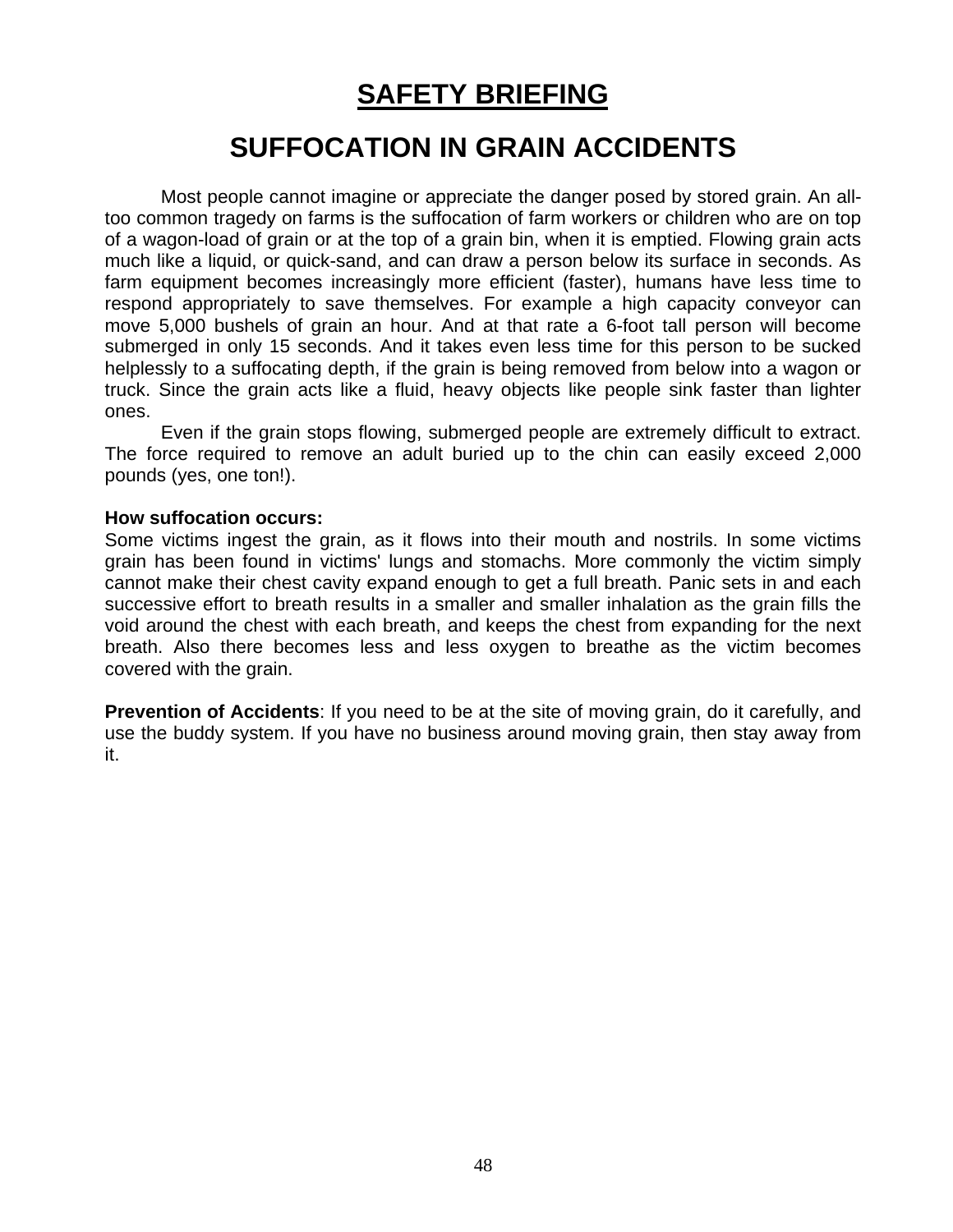### **RISKS AROUND CONFINED MANURE STORAGE**

Long-term exposure to the various products of waste generated by livestock production on modern farms has probably been an underrated health risk for years. But now that many agricultural operations include large confinement facilities for livestock, or at least concentrated manure storage, there are very potent dangers to human and animal health lurking in the air, and capable of killing with little warning. Following are the several gases that are commonly generated by livestock and their manure kept in confined spaces, which pose the greatest threats to the health of people who may enter these spaces.

**Carbon dioxide:** This is the result of livestock respiration and the use of combustion-run equipment. At high concentrations it can cause respiratory distress.

**Ammonia**: Eye-irritating product of manure decomposition. It is deadly at a concentration of 5,000 + parts per million.

**Methane**: Product of manure decomposition. Dangerous due to its extreme combustibility (similar to natural gas). It is dangerous to lower ventilation fans into manure pits. At concentrations of 50,000 ppm + (about 5%) it can explode. It is colorless, odorless, tasteless, and therefore hard to detect.

**Hydrogen sulfide**: It is the most dangerous gas associated with enclosed livestock operations, and it is responsible for the most manure-related deaths of both animals and people. The maximum allowable concentration is 10 ppm. This gas is heavier than air and therefore accumulates in low-lying areas of enclosed spaces. Although it is readily sensed by human noses at levels of less than 1 ppm (rotten egg odor), this gas will paralyze the human sense of smell at higher levels.

NEVER try to rescue a victim in a manure pit. Multiple deaths are common, when would-be rescuers also succumb. Get professional help fast, and try to assist in some fashion that keeps you outside the confined space.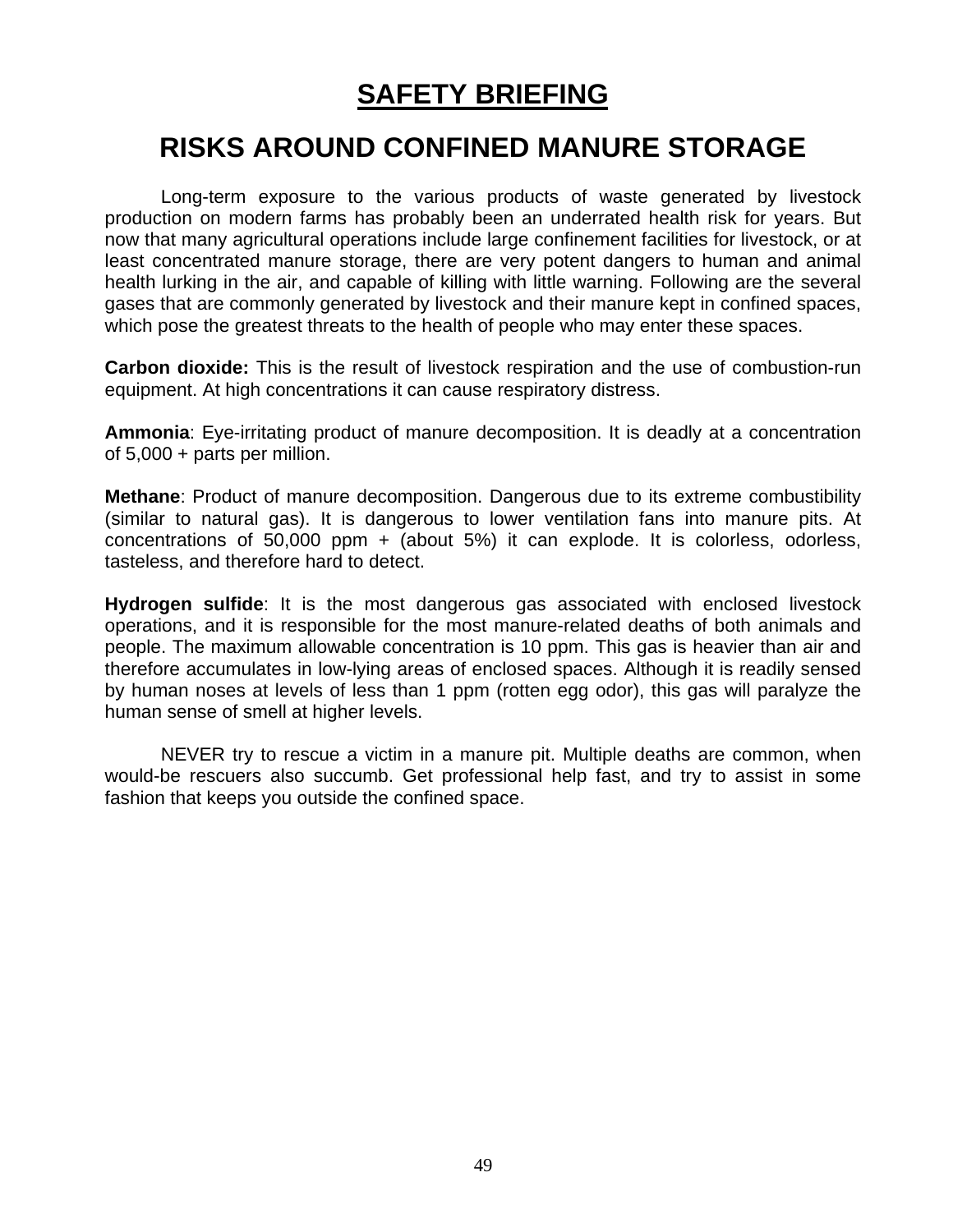### **HUMAN FATIGUE FACTORS**

The study of the various human factors which contribute to mishaps is not an exact science. If asked most people could explain what FATIGUE is. But they probably could not recognize many of its symptoms, because of its initial insidious nature. Also, since CAP members are frequently "go oriented" people who want to accomplish the mission, they often disregard the signs of fatigue (if recognized) and push on. Fatigue is also extremely difficult to pinpoint as a contributing factor in a given mishap.

A number of factors occur in a fatigued state and, although the order may not be exactly the same, the general trend is for the complex and voluntary functions to fail first. This is often the first signal that the body is beginning its withdrawal into a dangerous condition.

#### **FATIGUE FACTORS:**

- 1. Complex voluntary actions deteriorate
- 2. Poor control of equipment/machinery
- 3. Poor hand-eye coordination
- 4. Less voluntary movement of the eyes
- 5. Falling behind in copying instructions
- 6. Reaction time slows
- 7. Economizing of energy expenditure
- 8. Writing begins to slope downward
- 9. Less eye movement
- 10. Eye blinks are longer
- 11. Use of simpler terms in speech
- 12. Silent periods increase
- 13. Slumping in seat
- 14. Withdrawal from external to internal world
- 15. Tunneling of vision
- 16. Putting off tasks that require monitoring
- 17. Microsleeps increase
- 18. Rationalizing that dozing for a minute is OK
- 19. Loss of directional control
- 20. Minimal voluntary movement
- 21. Mistaken locational awareness

Remember that bad judgment seems to accompany fatigue, and lead to mishaps. Do not be too shy to suggest that your companion take a break, if you detect the above factors setting in.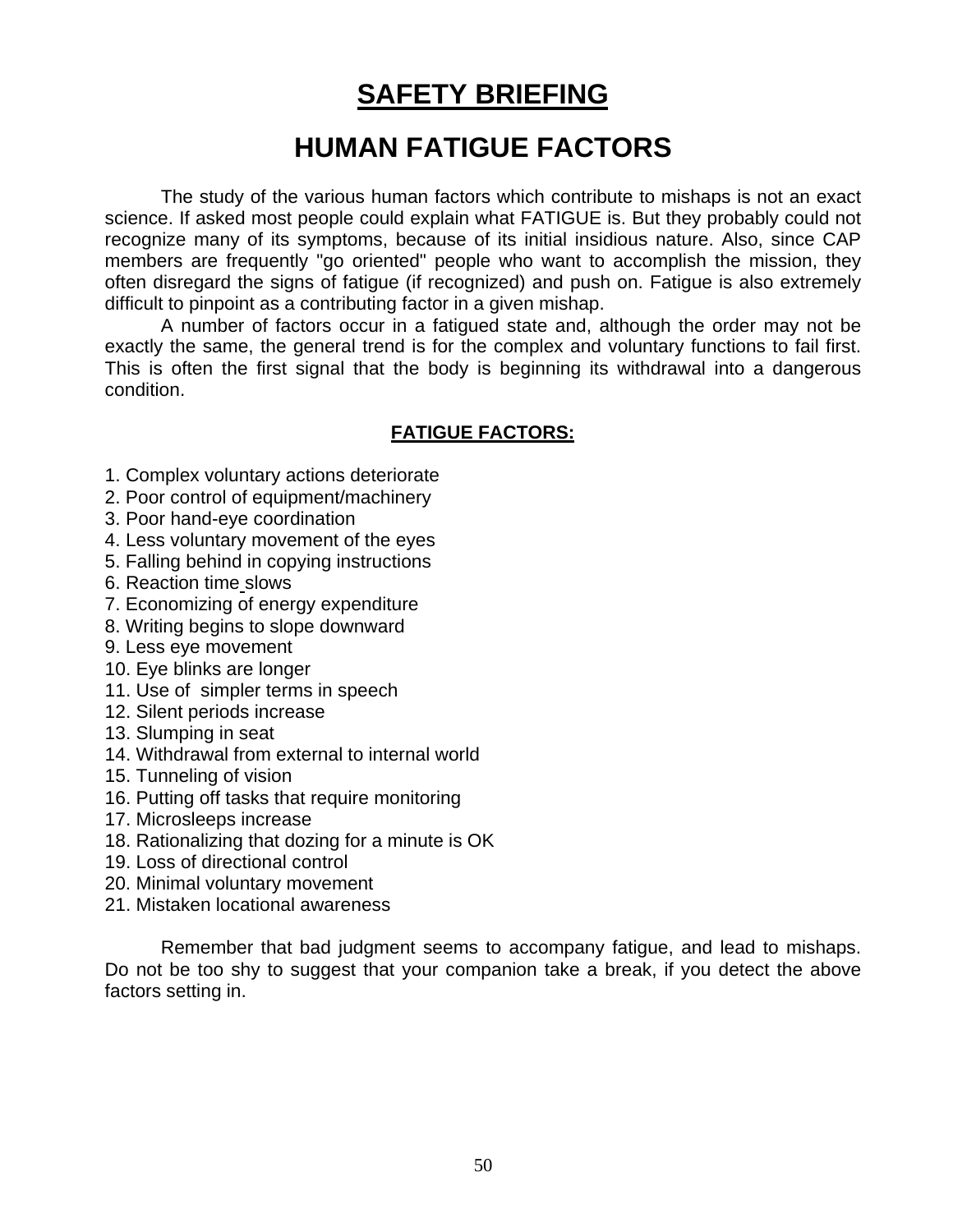### **RECOGNIZING FATIGUE**

By the end of the week we feel fatigued. But are we unfit to fly? Unfortunately, there is no good way to know objectively if you can fly safely, or if your skills have been severely compromised. The dilemma is that fatigue can erode your performance skills before you feel fatigue. Another problem with fatigue is that it is difficult to define. It may be mental or physical, or a combination of both.

Most people recognize that lack of restful sleep is a major cause of fatigue. But a healthy body can overcome that kind of fatigue for many hours. Some of the other more insidious causes of fatigue are:

- **1**. Noise and vibration.
- **2**. Illness.
- **3**. Unresolved stress.

**4**. Hypoxia and dehydration. Once the aircraft cabin exceeds about 5,000 feet above sea level, you are subjected to the effects of hypoxia. Because cabin humidity typically drops to under 10%, the combination of depleted oxygen and moisture quickly generates symptoms of fatigue.

**5**. Skill fatigue. The motivation to fly often exceeds the body's ability to perform skillfully. Fatigue results from the high demands of persistent concentration using high degrees of skill.

Try to recognize your personal limits. Recognize if you can the individual causes and symptoms of fatigue that attach to you. And let your colleagues know if you sense that they seem to be suffering from fatigue. It is very difficult to see fatigue build in ourselves. So let the next person know when you see it in them, and hope they will favor you with the same consideration. Accept another's observations about your possible fatigue graciously. They are doing you a big favor.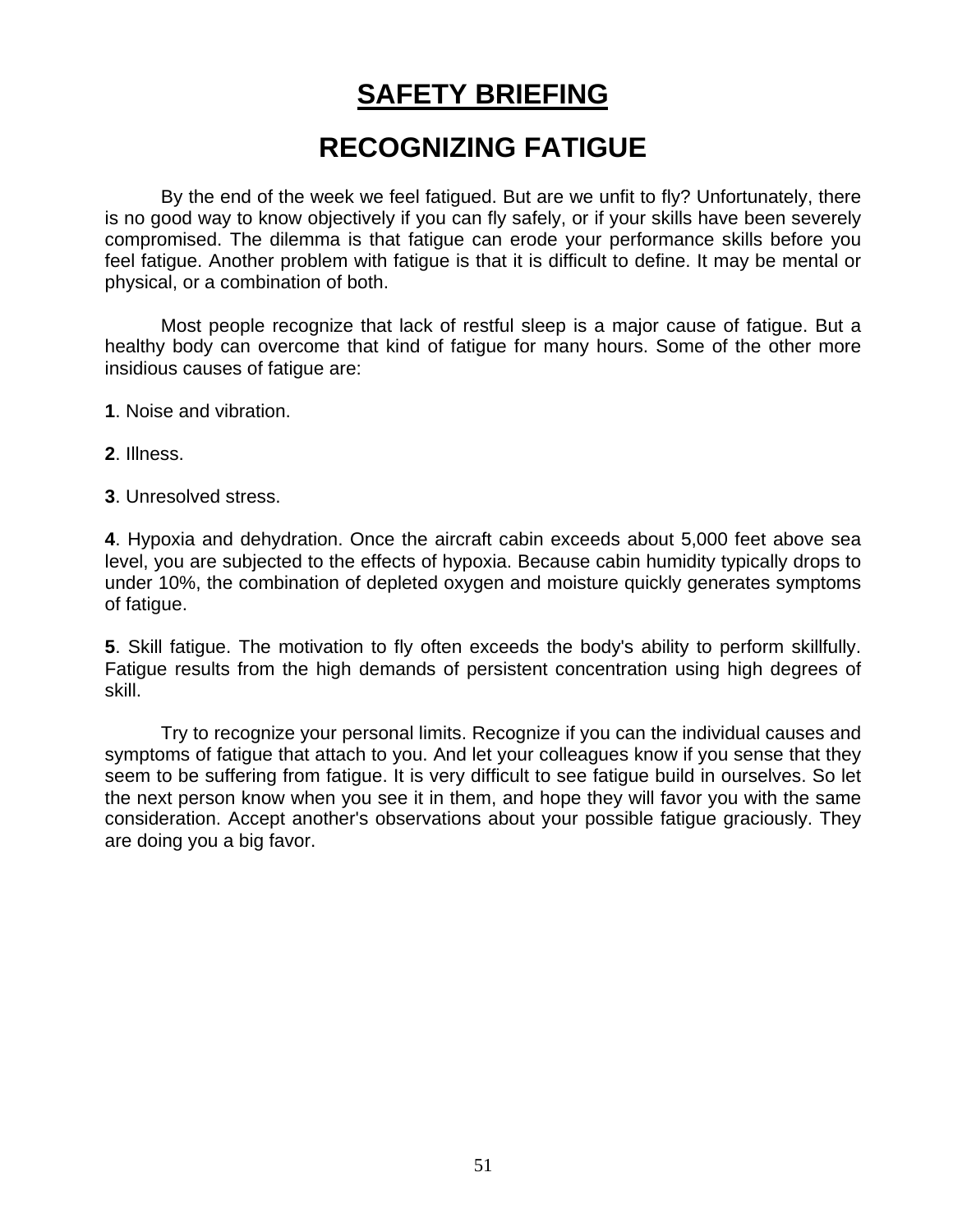### **PROTECTING your FEET**

Most of us are lucky and have two functional feet and ten toes. Following are some thoughts about protecting them. The more common injuries to feet, toes, and ankles can be traced to:

#### **IMPACT**

Sharp or heavy objects may fall and bruise or puncture. Sometimes you can injure your feet by striking them against an object.

#### **COMPRESSION**

Heavy objects or machinery can crush feet or toes.

#### **SPLASHES** or **SPILLS**

Molten metals or caustic liquids can spill or seep into footwear and cause thermal or chemical burns.

#### **ELECTRIC SHOCK**

Shocks and burns result from contact with electricity.

#### **SLIPPING**

You can slip and fall on spilled liquids or on ice, or on loose surfaces.

#### **EXTREME HEAT or COLD**

Your feet or toes can be frostbitten or burned from work in intense heat or cold, or exposure to some chemicals.

Special footwear is available for various hazardous environments to prevent or reduce injury. They include Neoprene, Nitrile, or reinforced or insulated shoes and boots. Some have special soles to prevent slipping or electrical shock. Some have steel safety toes. Some have special reinforcing or padding to the ankles or toe area. Some are designed to protect against specific chemicals. Select the right kinds of shoe or boot for the best protection for the job, make sure they are sized right (also wear the correct socks) and use them where appropriate.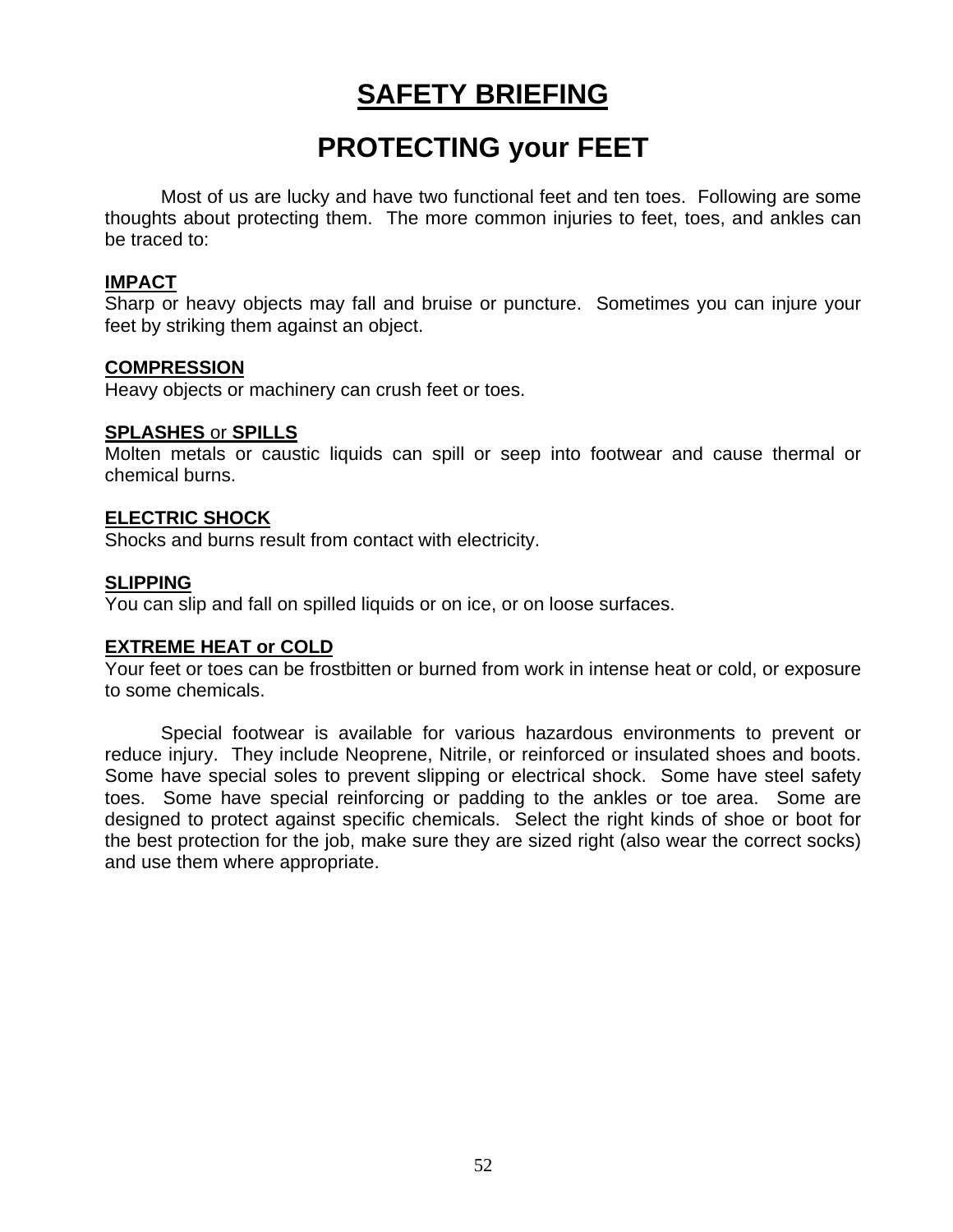### **BLISTERS**

The skin has two layers. The outer one, called the *epidermis,* consists of layers of dead skin cells and contains no nerve cells or blood vessels. The deeper one, the *dermis*, contains both vessels and nerves. When fluid collects between the two layers, a blister is formed.

Blisters can be caused by: **friction** (rubbing or chafing produces friction and heat, which cause a blister to form), **sunburn, insect bite, viruses** (e.g. chicken pox or shingles), **herpes** simplex virus (cold sores), **bacterial infections** (impetigo, eczema), or by **chemical irritation**. In the most common types of blisters the damage to the deep layer of the skin causes an outflow of fluid from the blood capillaries, which then pools to form blisters under the outer layer of skin.

Blisters can be extremely uncomfortable. But the most common danger from blisters is the possibility of infection if the skin is broken. Treat a friction blister by cooling and cleaning the area. **If the blister becomes infected seek medical help.**

#### **DO:**

#### **HOW TO AVOID BLISTERS ON FEET:**

- Wear well-fitting footwear. Too tight a shoe allows friction and causes pressure. Too loose a shoe produces friction where the foot slides within the shoe.
- Wear comfortable, substantial footwear for long-distance walking
- Wear additional heavy socks in rigid walking boots
- Choose thick soft socks without ridges or large darns
- Cool, wash and powder feet regularly

#### **DON'T:**

- Wear new shoes for the first time on a long walk...break them in gradually
- Choose shoes with internal ridges that rub
- Wear old, harsh or thin socks.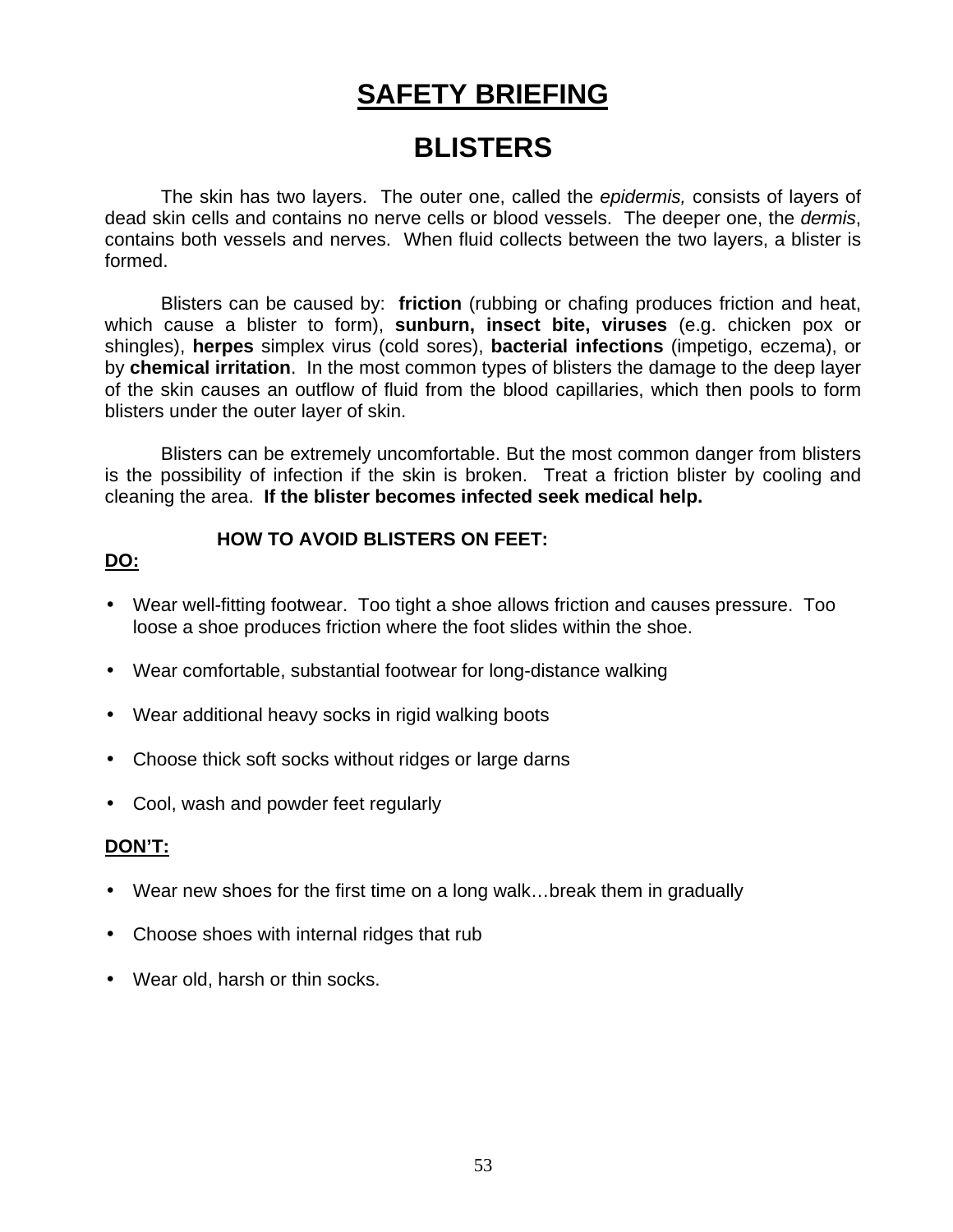### **FIRE SAFETY OUTDOORS**

In Civil Air Patrol we frequently improve and test our search and rescue skills in the areas where they will most likely be needed—in the "boondocks". To the extent that these areas are dry and covered with nature's fuels (tree branches, sticks, grass, brush, etc.) we should take a few minutes to remember some ordinary precautions about fire safety.

- **1.** Your vehicle should be equipped with a working spark arrestor.
- **2.** Lanterns, stoves, and heaters should be allowed to cool before filling them with fuel. Refueling should be done on the ground in a cleared area. If fuel is spilled, move the lantern or stove to a new clearing before lighting it.
- **3.** Re-cap and store flammable liquid containers in a safe place.
- **4.** Never light lanterns or stoves inside a tent, trailer, or camper.
- **5.** Make sure you have adequate ventilation when using lanterns or stoves inside tents or trailers.
- **6.** Drown unused hot coals and embers in water. Do not just sprinkle them. Be sure they are COLD before leaving the site.
- **7.** If you must smoke, make sure you are sitting or standing in a cleared space at least 3 feet in diameter around you. Grind out tobacco products in bare dirt. Never put these products out by grinding them on a log or stump. If is unsafe to smoke while walking. Use your car ash tray when it is available.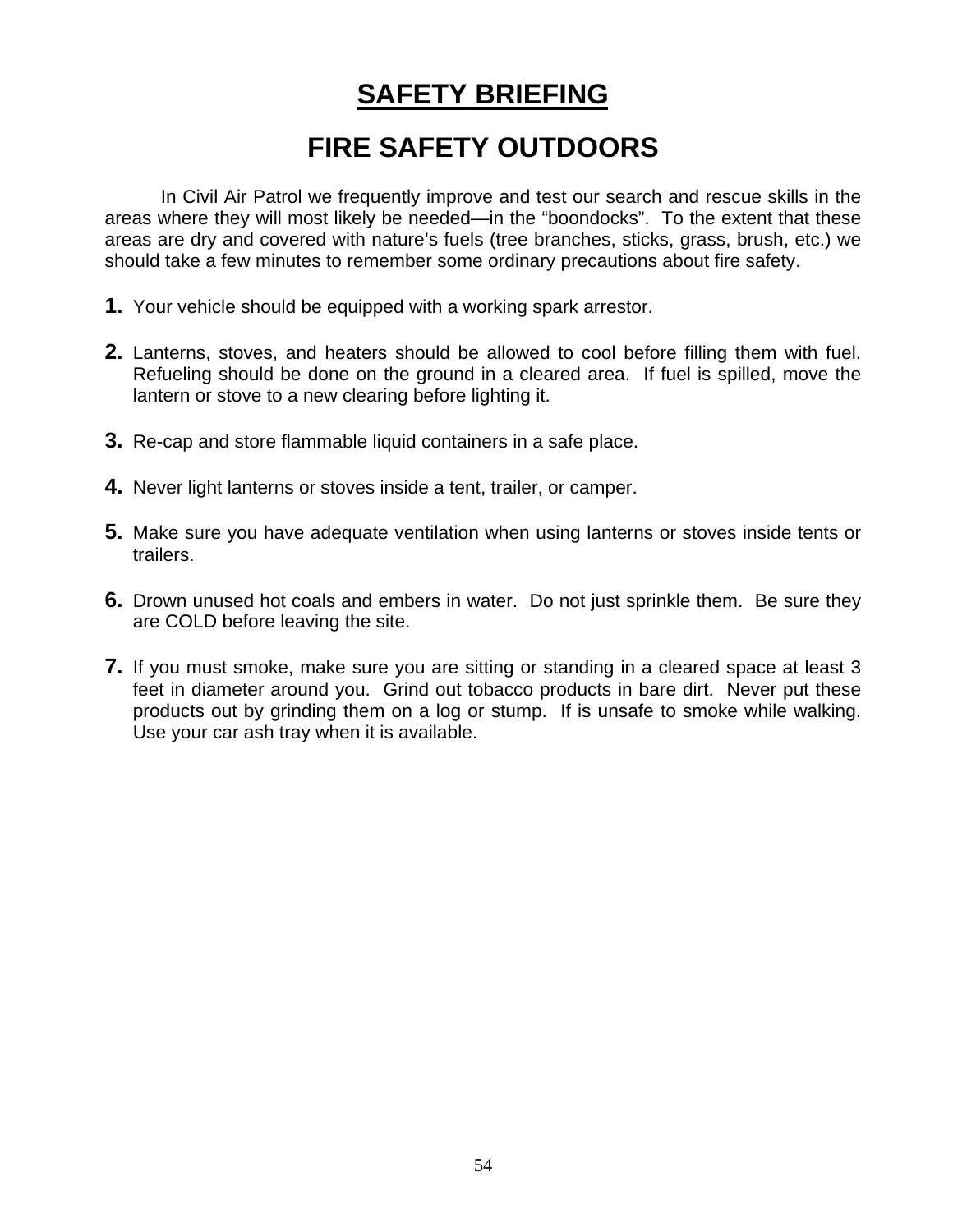## **FIRE and YOUR SAFETY**

We are so familiar with fire that it is easy to become careless. A number of everyday things and events are associated with nearly all destructive fires, which include:

- **1. Flammable liquids.** See how many around you now that you can name. How can oily rags cause fires?
- **2. Electrical hazards.** What hazards are posed by extension cords?
- **3. Smoking.** Why are smokers in a disproportionate number of vehicle accidents? How would careless disposal of cigarettes lead to a fire?
- **4. Hot surfaces.** What scenario can you discuss that would relate to a C.A.P. activity and destructive fire?
- **5. Sparks and Static Electricity.** Where have you seen these cause problems?
- **6. Flammable Materials.** What other things around you right now could burn and endanger you? Discuss worn motor bearings, over-hot rubber drive belts, etc.
- **7. Broken Equipment & Clogged pipes and flues.** What do you do when you discover something wrong with equipment? Besides limiting damage to the equipment itself, could you be preventing fire damage?

As you are listening to this talk, do you know where the nearest fire extinguisher is? Where are the nearest exits? How would you get to those exists if you were absolutely blind from smoke? What are the various CLASSES of fires (A,B,C,D), and what kinds of extinguishers do they require? How does clutter contribute to the risk of fire?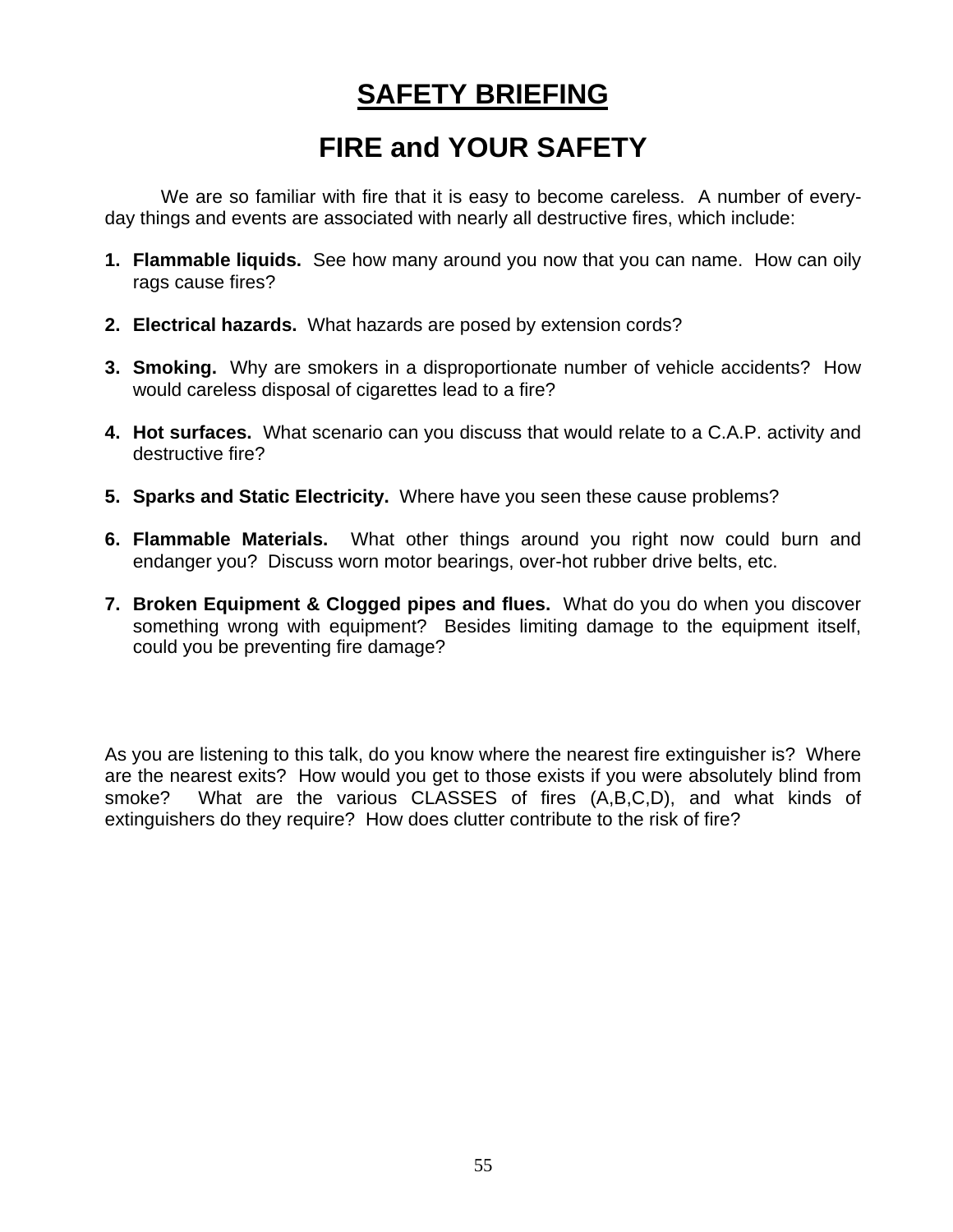## **FOREIGN BODY FIRST AID**

#### **If the foreign body is in the eye**:

**1**. Do not rub the eye.

**2**. Try to make the foreign body lodge on the inside of the eyelid.

**3**. Roll back the eyelid and remove the object with the corner of a handkerchief or tissue.

**4**. If the object is embedded, close the eye and bandage it shut. Then get prompt medical attention.

#### **If the foreign body is in the air passage**:

**1**. If the victim is conscious but unable to cough or speak, give 4 blows on the back with the heel of your hand.

**2**. If that does not clear the airway, stand behind the victim, wrap your arms around victim, placing the thumb-side of one fist into the abdomen above the navel, but below the ribs.

**3**. Give 4 inward and upward thrusts.

**4**. If ineffective repeat the sequence.

**5**. If victim is unconscious, try to give artificial respiration.

**6**. If unsuccessful, roll the victim toward you and give 4 back blows.

**7**. If ineffective, position yourself alongside the victim and give 4 manual abdominal thrusts.

**8**. If ineffective, open the victim's mouth and, using the index finger of one hand, sweep across the back of the victim's throat from one side to the other and remove any foreign matter.

**8.** If these maneuvers are ineffective, repeat the Procedures.

#### **ALWAYS CALL FOR PROFESSIONAL MEDICAL HELP AS SOON AS POSSIBLE.**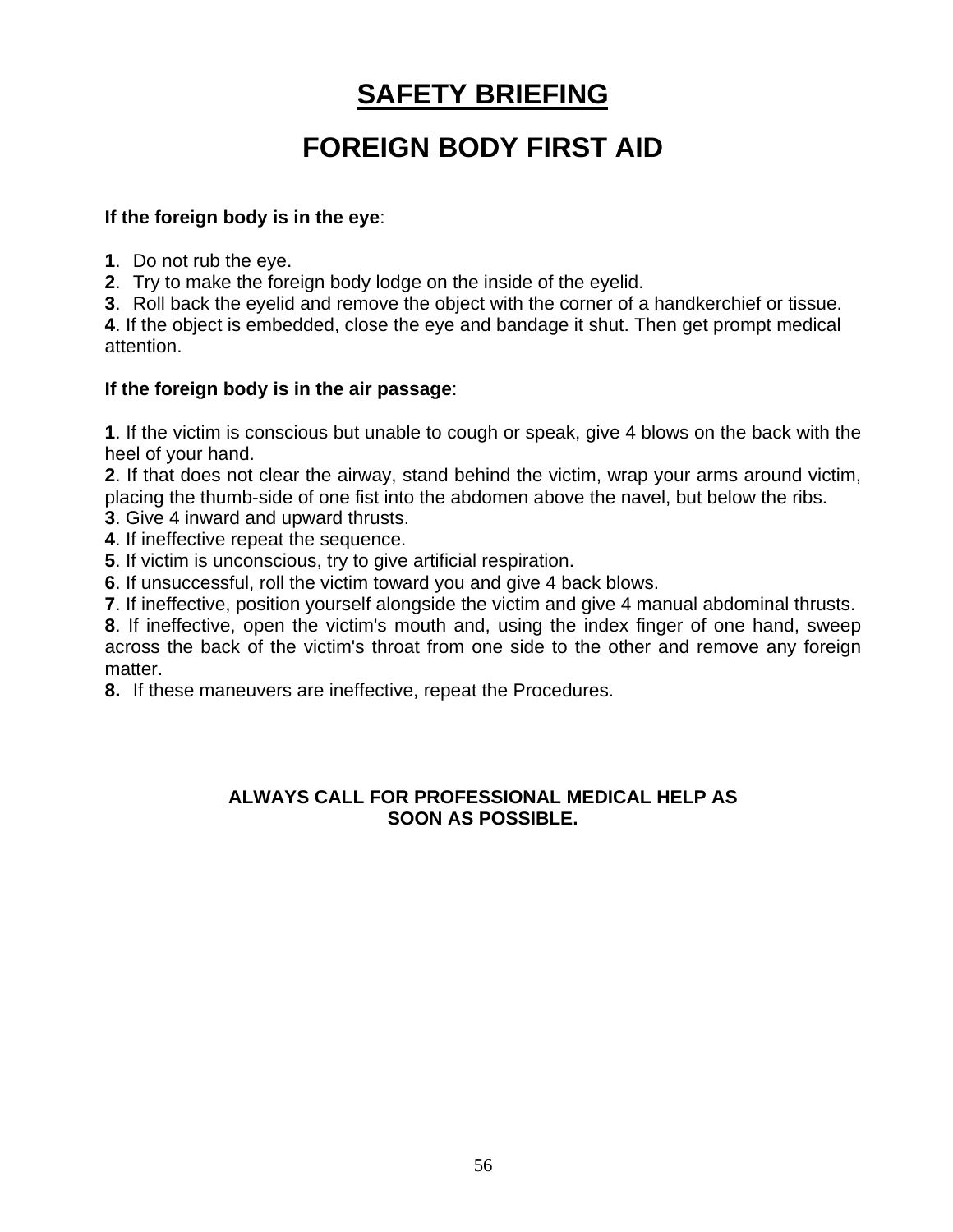### **IMMOBILIZING FRACTURES**

Where bones are broken it is important to restrict movement of that part of the victim's body which may otherwise cause increased injury, until such time as professional medical attention is available. Many injuries can be deceptive, and the presence of a fracture is not always obvious. Taking account of the history of the injury is important (e.g. there is significant likelihood of fracture if the victim has fallen or been struck with considerable force). When in doubt it rarely is harmful to the victim to treat a suspicious injury as if it were a fracture. Following are some helpful pointers for immobilizing a number of common fractures.

**JAW**: Gently clear the mouth of any blood or dentures. Put thick pad under and around jaw. Secure by bandage over the pad, bringing the ends over the victim's head and tying knot.

**COLLAR BONE**: Keep point of elbow on side of injury supported, until a sling can hold it. Place soft pad under armpit, and secure upper arm against chest.

**LEG:** Keep victim lying down, and place pad between legs from groin to just above ankles. Bandage around the knees, and tie on side. Secure around feet and ankles.

**ARM:** If elbow can be bent without pain, place pad in armpit, and support forearm with sling. Ensure that forearm slopes slightly upward. If elbow is straight and painful to bend, keep patient lying down. Place padding between arm and body. Secure arm to body with 3 wide bandages along arm's length.

**NOTE:** Unless the victim is in a dangerous situation, warn him/her not to move. If expert help is likely to come quickly, let the victim wait as comfortably as possible, lying quietly. If expert help is delayed, or if it is essential to transport the victim immobilize the fractured part, ensuring that the whole part is secure, and also that any joint is secure. Protect the victim from shock, by using blankets, your own clothing, or whatever is reasonably available to keep the person warm. If there is any possibility of back injury leave the victim lying without movement. Prevent movement by blocking with padding, rolled carpet, etc.

#### **In general:**

- use a sound part of the victim's body as a part of the splint.
- whenever possible move uninjured part to the injured part.
- tie any knots over uninjured part, and ensure nothing is so tight as to cut circulation of blood.
- do not give food, liquid, or tablets to victim before professional help arrives.

#### **CIVIL AIR PATROL PROHIBITS CONTACT WITH BODY FLUIDS.**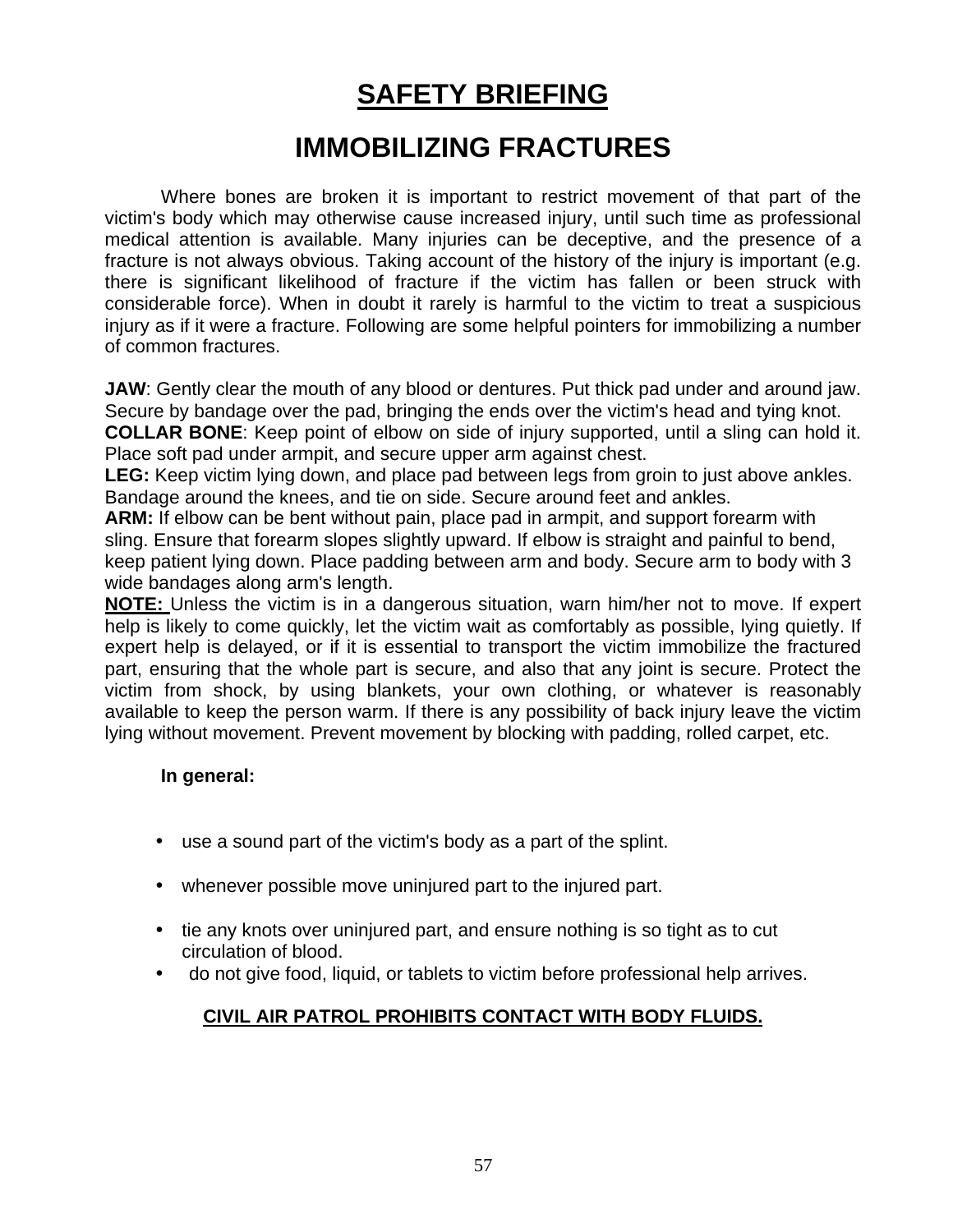## **FLOODS**

#### **BEFORE A FLOOD:**

1. Know what has occurred on local property during past floods, and take appropriate precautions.

2. If you are considering flood insurance consult a local licensed insurance agent, but be aware that most policies will have a waiting period before they become effective.

3. Install check valves in sewer traps to prevent floodwaters from backing up out of sewer drains. Check into large stoppers which are designed for this purpose.

4. Obtain sandbags, plastic sheeting, lumber, and towels to help stop up leaks.

5. Obtain a large wet-dry vacuum for later clean-up (they may be in short supply after a flood has commenced).

6. Fuel your vehicles in case evacuation becomes necessary (what emergency items need to be in them?).

7. Monitor weather conditions and heed warnings.

#### **DURING A FLOOD (if there is time):**

1. Disconnect all electrical and gas appliances. Shut off the water main to keep contaminated water from the water heater (a source of emergency drinking water). Shut off the main gas valve on the outside of your residence.

2. Bring outdoor possessions inside.

3. Move valuables and essential items to upper floors.

4. Sandbags should be stacked well away from the building to avoid damaging walls. If major flooding is expected, flood the basement with clean water to equalize the water pressure on the outside of your basement walls and floors. This is to prevent worse structural damage from the tremendous hydraulic pressures of saturated soil outside. 5. Take care of pets.

#### **EVACUATION**:

1. Use travel routes recommended by local authorities.

2. Keep a radio on for news and updates.

3. Watch for flooding at bridges, viaducts, and low areas.

4. Don't drive over flooded areas, which can sweep your car off the road and hide deep spots and dangerous debris and objects.

5. Never try to cross flowing water above your knees.

6. All passengers should abandon a stalled vehicle immediately and move as a group to higher ground.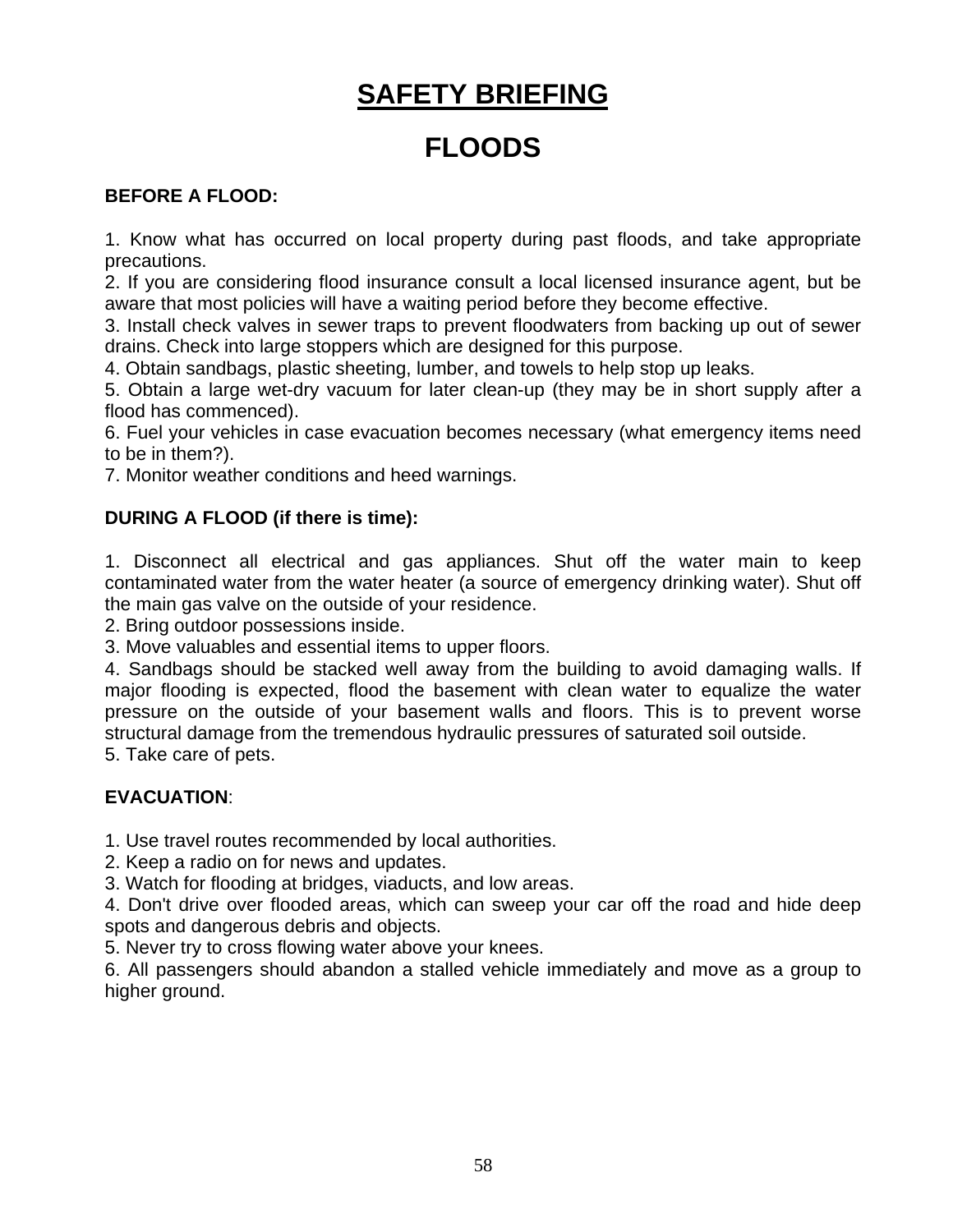# **FLOODS (Continued)**

#### **AFTER A FLOOD**:

1. Return home only when authorities say it is safe.

2. If there is major structural damage or there are utility breaks, have qualified workers inspect your home, and make repairs before you re-enter.

3. Be very cautious about inspecting your own property the first time.

4. Use a flashlight, not a torch or flame-type lantern.

5. Check for gas leaks (using your nose or soap mixture).

6. Wear rubber-soled shoes and rubber gloves in case of severed electrical lines.

7. Don't turn on electrical lines until you are absolutely certain there will be no shock or fire hazard.

8. Be careful about turning on electrical switches for the same reasons.

9. Check electrical circuits only when the electricity has been shut off to that circuit.

10. Don't use wet or soaked electrical appliances until they have been repaired.

11. Don't drink municipal or well water until the health department has declared it safe.

12. Don't rush to pump out a flooded basement. If the water is removed all at once the walls may cave in due to the sudden pressure change. Pump out about a third of the water a day. Mud is easier to shovel while it is still moist.

13. Do NOT over exert yourself, as you risk a heart attack, back injury, or other health problems.

14. Work with friends or adult relatives so that someone can help you if you become injured or otherwise need help.

15. Be extra careful about cuts and other such injuries due to the higher risk of infections.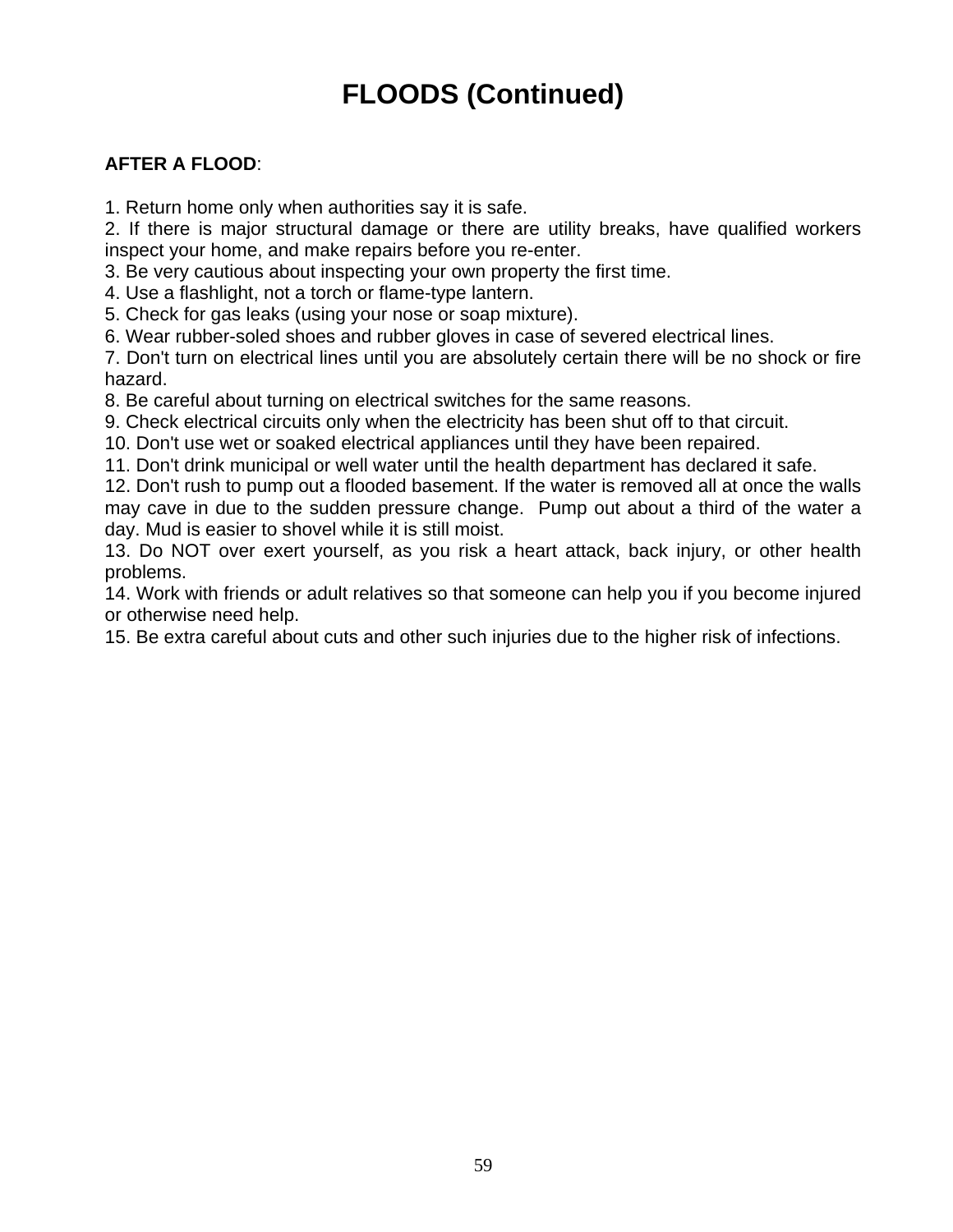### **WINTER FLYING**

In most parts of the country flying in the winter season requires more preplanning and precautions than during the rest of the year. Following are a number of "cold considerations" for your review and discussion.

1. Fill your fuel tanks as soon as possible after landing to prevent water in the fuel from condensing and freezing.

2. Never let deicing fluids enter the pitot-static system.

3. Ensure the fire extinguisher will work at low temperatures.

4. Check the oil breather for ice.

5. Use only lubricants specified by the manufacturer for the seasonal temperatures in which you are operating.

6. An aircraft parked outside will benefit from covers and baffles approved for your airplane.

7. The cabin heating system must be checked to prevent carbon monoxide leaks. Consider installation of CO detectors.

8. Check your battery frequently. Wet cells should be kept fully charged to prevent freezing or loss of electrical power.

9. During descents use power to prevent shock cooling of the engine, and use carb heat as recommended by the manufacturer.

10. Watch out for "black ice", and check your brakes. Taxi slowly.

11. Beware of snow banks, which might be frozen solid, and tall enough to snag a wing tip. 12. Add sensible cold-weather survival gear to the cockpit. Plan your clothing as if you will have to walk several miles across open country.

13. Always remove all frost and snow accumulations from all flight surfaces. And beware of melt-water that can enter hinges or pitot tube, or pitot-static system. Review what happens on your panel when it is inoperative.

14. Allow for fewer daylight hours, and be night current, and equipped.

15. Call ahead for runway conditions. Keep in mind that snow covers many potential hazards, and it will be almost mandatory to pick a road for an emergency landing, if that becomes necessary.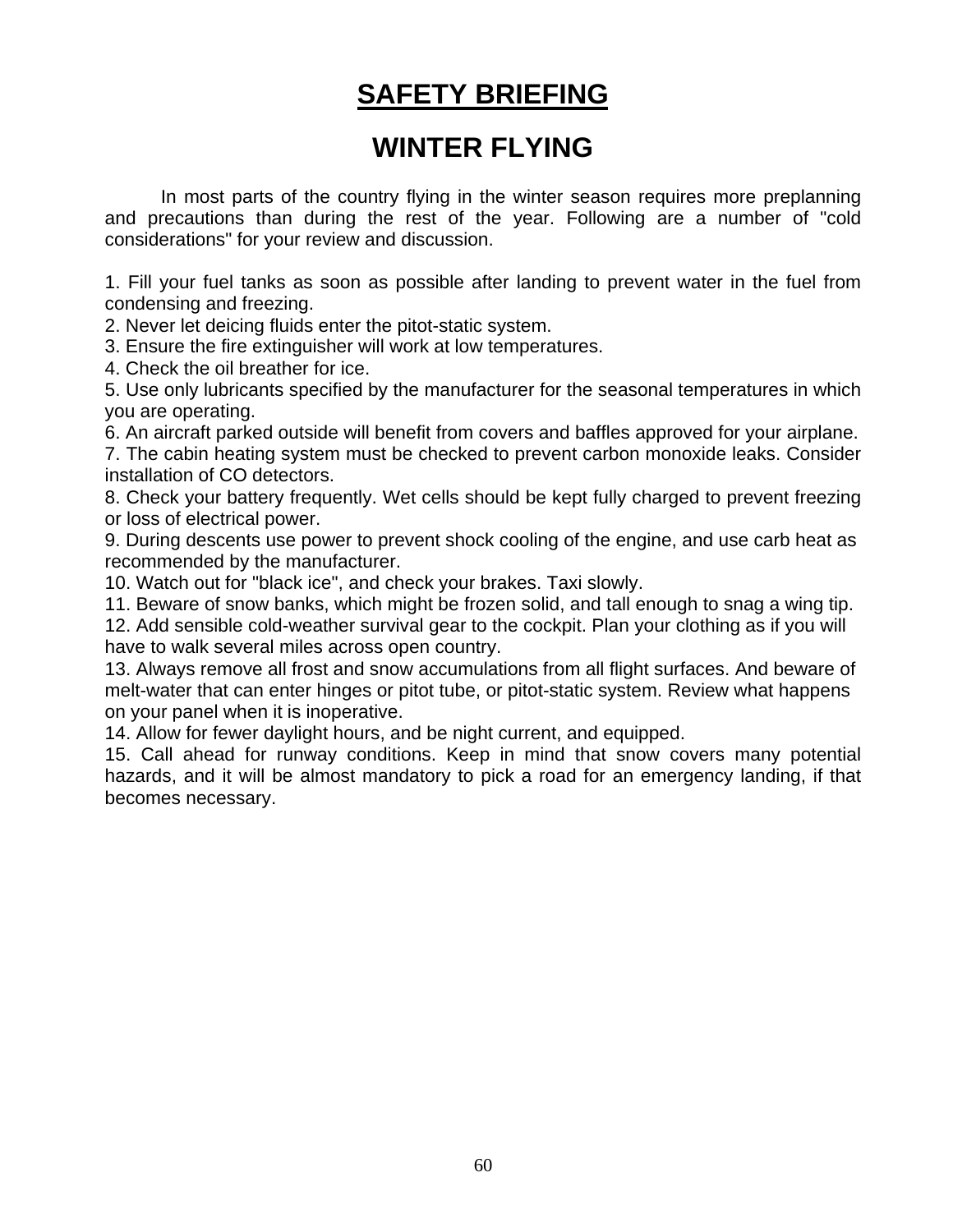### **AIRCRAFT ICING**

Icing is potentially one of the most dangerous natural hazards to flight. It reduces lift, increases weight, decreases thrust, and increases drag. Each effect tends to force the airplane downward, or at least slow it down. Icing can also seriously affect engine performance, damage radio antennae, contribute to false instrument readings, adversely affect control surfaces, and decrease control and braking on the ground. There are three primary types of icing we are concerned with in C.A.P. They are (1) **structural icing**;, (2) **induction system icing**; and (3) **instrument icing**.

Two conditions are necessary for structural icing in flight: (1) airplane must be flying through visible water; and (2) the temperature at the point where the water strikes the plane must be at freezing or colder.

The way in which the water freezes determines the type of icing. The types are: (1) **clear**; (2) **rime**; and (3) **combination** of those two. Clear ice is hard and heavy, and removal can be very difficult. Rime ice is lighter in weight, but its irregular shape and rough surface make it effective in increasing drag and decreasing lift. Rime ice is brittle and rather easily removed compared to clear ice.

Induction icing frequently forms in the air intake of an engine, robbing if of sufficient air to support combustion.

Instrument icing forms on radio antennae, distorts the shape, increases drag, and can cause vibrations which breaks the antennae. Icing of the pitot tube reduces ram air pressure and causes unreliable indications on the airspeed indicator. Likewise icing of the static pressure port affects the airspeed indicator, rate-of-climb indicator (VSI), and altimeter.

#### **If icing is a possibility consider the following**:

- 1. Before takeoff get a good weather briefing.
- 2. AVOID icing conditions.
- 3. Always remove ice or frost before attempting to take off.
- 4. In cold weather avoid running through mud, water, or slush.
- 5. Be alert for erroneous readings from your instruments.

6. Avoid abrupt maneuvers if the plane gets coated with ice since some aerodynamic efficiency is compromised.

7. If the plane is carrying ice fly the landing approach with power.

8. Do not take chances. If you see ice forming take immediate evasive action.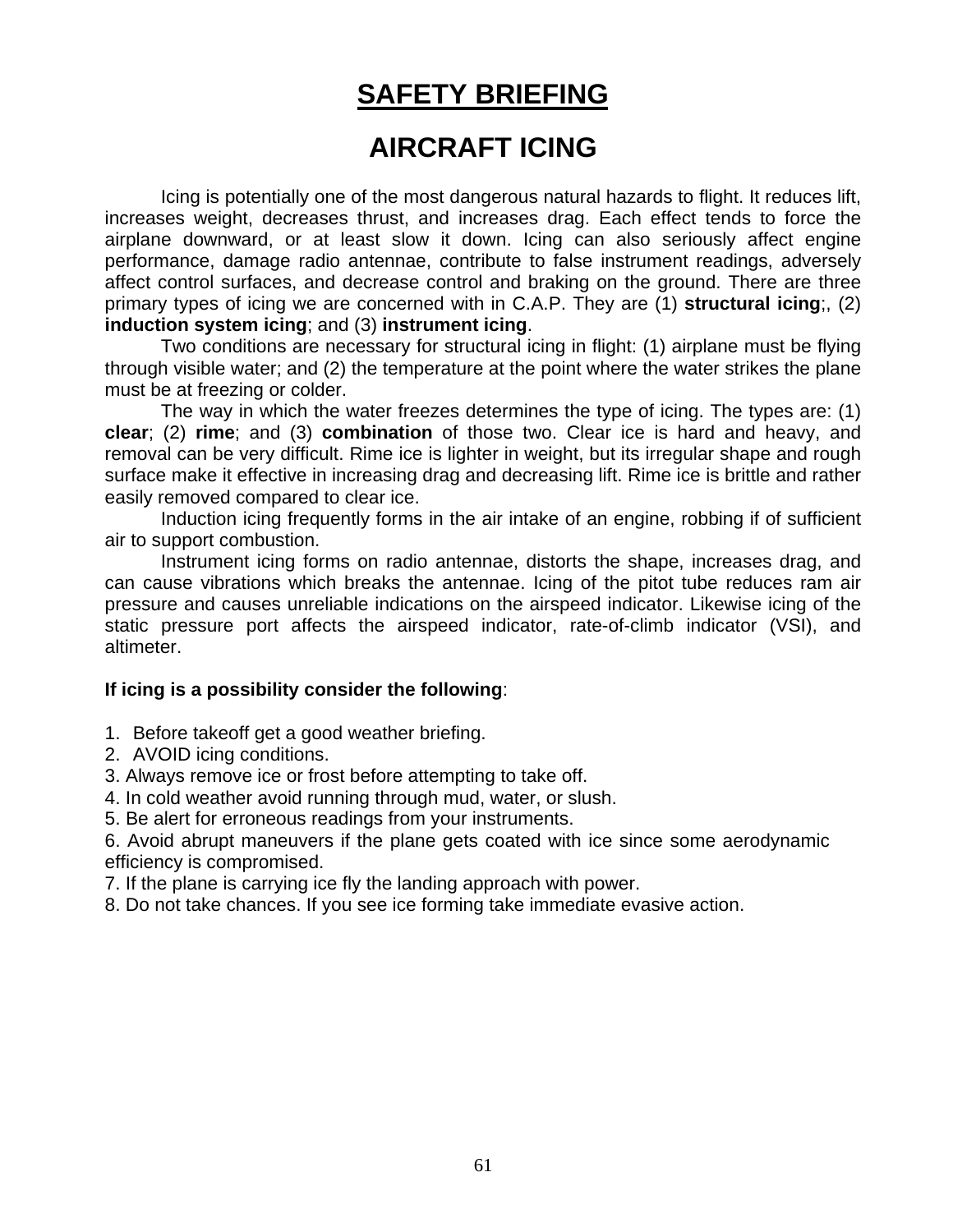### **EMERGENCY LANDING**

Most of us will never experience an actual emergency landing, nor would we want to. Standard practice procedure includes climbing to at least 2000 feet AGL over a relatively low-population area, and pulling the power back to idle. Then we should promptly trim to hands-off "best glide", and select an appropriate landing site. Once these steps have been taken (and if it does not jeopardize keeping good control) you should rapidly check your fuel tank selector, mixture, carb heat, etc. Then set your transponder to **7700**, and broadcast your predicament and position on 121.5. But in "real life" what other factors should you consider? Discuss the following, and add to the list if you can.

1. During powerplant failure your prop will be a very effective airbrake, much different than the turning prop you have practiced with at idle. How does that affect pitch, and your options for landing sites?

2. You can "zoom off" excess speed in exchange for higher altitude.

3. Just before the emergency landing unlatch one door so you'll be able to exit if impact forces jam the doors.

4. Don't wait for the force of the landing to activate your ELT. Turn it on now.

5. Be prepared to sacrifice the aircraft in order to minimize injury to pilot and passengers. For example in a wooded area, and just before touchdown, fly between two trees, which will remove the wings and significantly slow down the plane. Almost all crashes below 50 mph are survivable, whereas nearly all above 60 mph result in serious injury or death. Remember that doubling the impact speed quadruples the force of impact.

6. Touchdown should occur slightly above the stall speed to minimize impact force. But it is desirable to maintain enough speed to make minor corrections during the final stages of landing, so obstacles can be avoided.

7. If you are in an isolated area, what survival techniques in various types of terrain, and seasons of the year would you consider?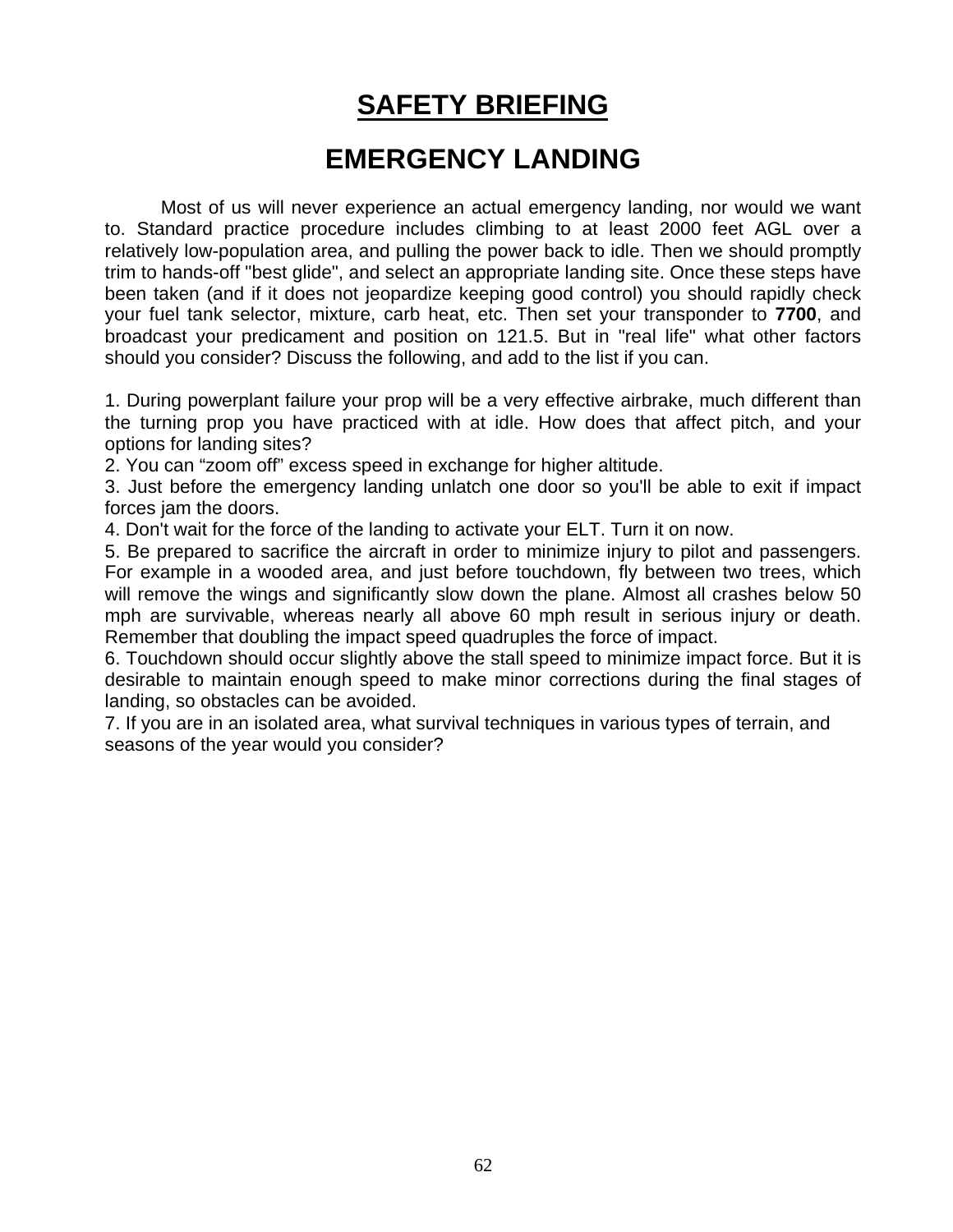# **PROFESSIONAL PILOT'S 12 RULES**

The Flight Safety Department of the *National Aviation Insurance Group* has prepared 12 Rules for professional pilots. Following are these Rules, slightly altered.

1. **CHECK-OUT**. Plan Ahead so that you never attempt to exercise the privilege of your pilot certificate in any aircraft unless checked out by a well qualified instructor, at least completing:

(a) one-hour ground familiarization with all controls/systems and operating limits (b) 8 regular take-offs and landings

(c) 2 cross-wind take-offs and landings

(d) 2 short field takes-offs and landings

2. **PRE-FLIGHT**. Plan ahead so you never start the engine until:

(a) You have checked weight and balance data

(b) You have ensured any objects carried in the cabin are properly secured and free of the controls

(c) Completed walk-around preflight inspection

(d) Double checked fuel quantity, including legal reserves

(e) Fuel contamination checked from all tank drains

3. **VIGILANCE**. Plan ahead so you never occupy any area on the ground or in the air without double checking for possible existing or potential hazards

### 4. **CONTROLS and SYSTEMS.**

(a) Only operate an aircraft when fully familiar with operation and correct use of all controls and systems

(b) Never start engine or commence other operations until all prescribed procedures are completed from "memorized" checklist, then double checked against written checklist

(c) Never operate an aircraft with a known malfunction. If malfunction occurs in flight land at nearest airport

(d) Never raise flaps after landing retractable gear aircraft until well clear of active

(e) Always be alert for formation of carburetor ice, and use "carb heat" at first sign of icing.

### 5. **WEATHER.**

(a) Study enroute forecast, enroute conditions, and plan escape route to good weather

(b) Never lose good ground reference when below low ceiling or poor visibility

(c) Never risk I.F.R. weather unless you are rated and current IFR pilot in IFR plane

6. **SPEED/STALL CONTROL**. Plan ahead so you never abruptly change attitude of aircraft nor allow airspeed to drop below:

(a) At least 160% of stall speed when maneuvering below 1000 feet

(b) At least 140% of stall speed during straight approach or climb out

(c) At least 120% of stall speed over threshold and ready for touchdown

### 7**.NAVIGATION.**

(a) Reach destination one hour before sunset unless qualified and prepared for night flight (b) Never operate at an altitude less than 500 feet above highest obstruction (2000 feet in mountain areas) except on straight climb from take-off or straight in approach to landing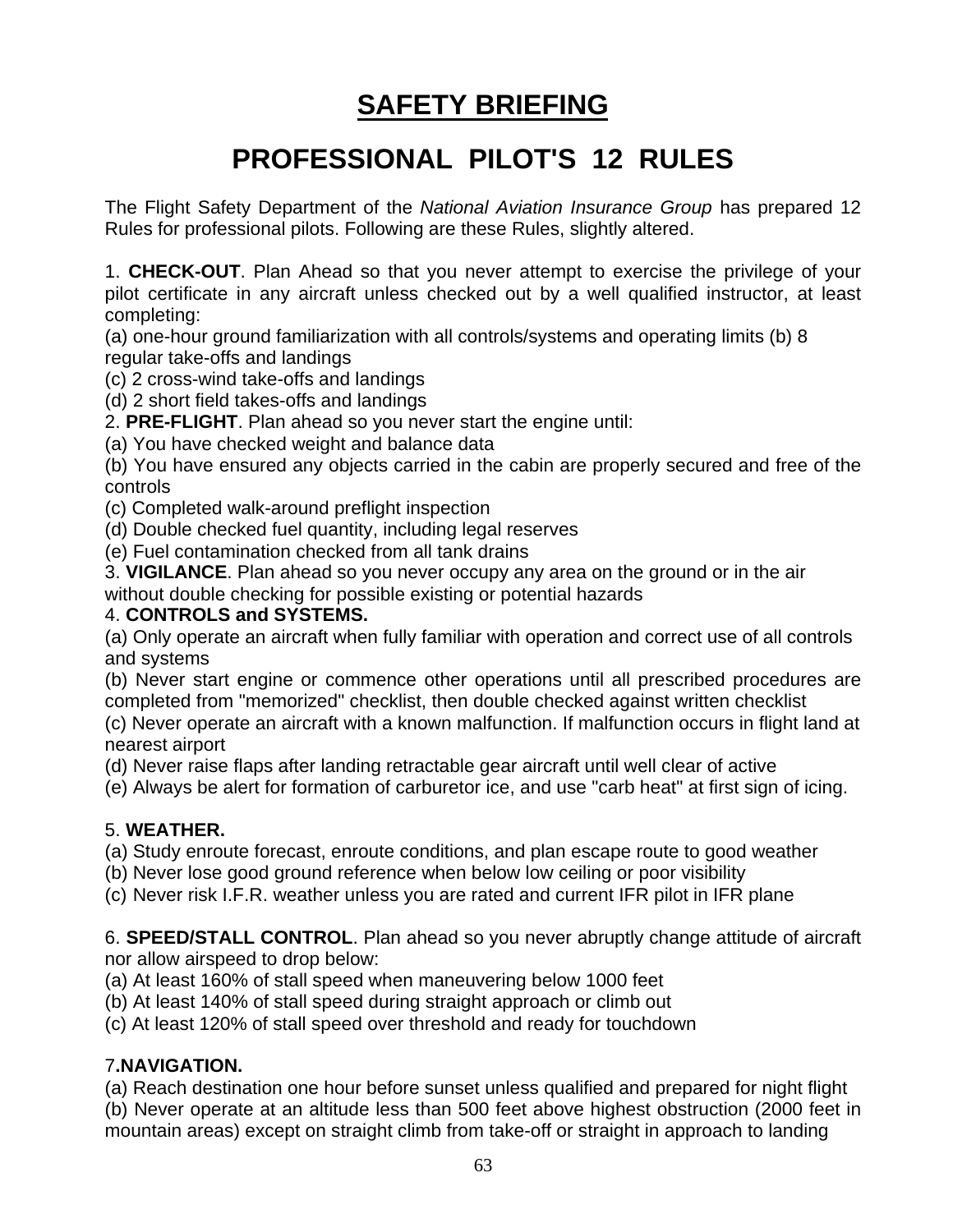# **PROFESSIONAL PILOT'S 12 RULES (Continued)**

(c) Predetermine "ETA" over all check points. If lost never deviate from original course until oriented. Always hold chart so that plotted course coincides with flight path

(d) Divert to nearest airport if periodic fuel check indicates you won't have 45 minutes reserve at destination

### 8. **TAKE-OFF or LANDING AREA**.

(a) Never take off or land unless on designated airports with known, current runway maintenance.

(b) Restrict operations to runway length equal to plane manufacturer's published take-off or landing distance plus 80% safety margin (hard surface), 100% margin (if sod) and 300% safety margin (if wet grass or ice)

(c) At night never operate except on well-lighted runways, and then use steeper approach/take-off attitude to clear unlighted obstacles

### 9. **TAKE-OFF or LANDING LIMITS**.

(a) Always plan touchdown 200 feet inside of runway threshold

(b) Abort take-off if not solidly airborne in first half of runway

(c) Abort landing if not solidly "on" in first half of runway (1/4 if wet grass)

(d) Never relax control "till the wheels have ceased to roll"

#### 10. **WIND LIMITS.**

(a) Never attempt taxiing in cross winds or gusts exceeding 50% of stall speed unless outside assistance is available and used. Taxi very slowly when winds exceed 30% above stall speed.

(b) Never attempt take-off or landing when 90° cross surface winds exceed 20% of stall speed or 45° surface winds exceed 30% of stall speed

(c) Never taxi closer than 1, 000 feet from "blast" end of powerful aircraft, and then only when headed into remaining blast effect

(d) Never get close to powerful aircraft on take-off, in air, or landing without allowing time for turbulence to subside--at least 2 minutes for heavier jets

#### 11**. PHYSICAL CONDITION.**

(a) No alcohol ("twelve hours bottle to throttle" [ 24 hours if "big bottle"]

(b) Don't fly if extremely fatigued

(c) Don't fly if taking tranquilizing or sleep inducing drugs

(d) Don't fly if hypoxic from oversmoking or operating above 10,000 feet without oxygen

(e) Don't fly if emotionally upset

#### l2**. STARTING ENGINE.**

Never, never attempt to hand-start an aircraft unless qualified person is at the controls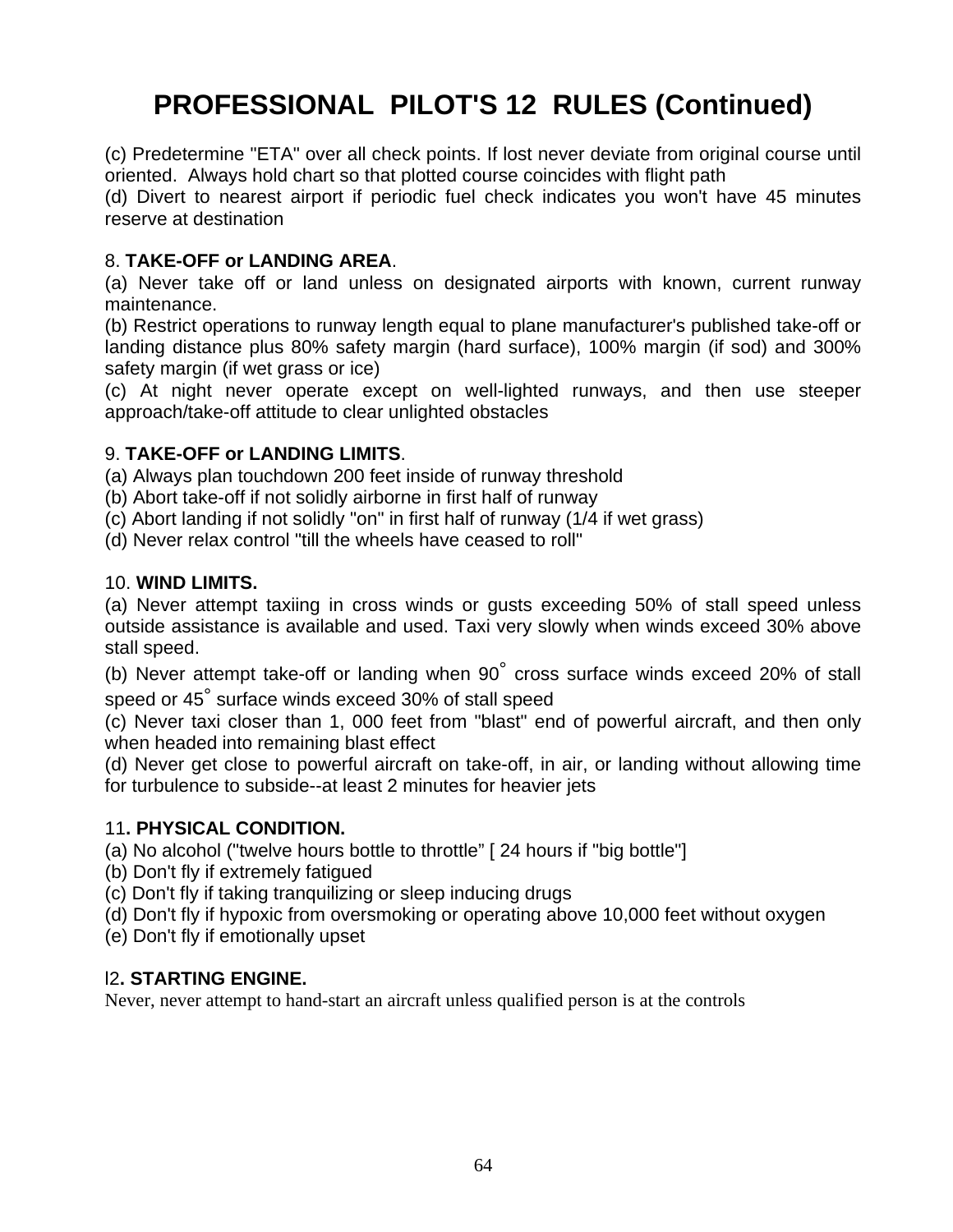## **CAUSES OF FLIGHT MISHAPS**

There are many causes of aircraft flight mishaps which have been identified over the years by the *National Transportation Safety Board* (NTSB). However the following are probably the most significant, as being contributing factors in most flight mishaps. In order for one common type of aircraft they are:

**1**. **FUEL PROBLEMS**. Problems here included water in the fuel; ice obstruction; starvation; gascolator (sediment bulb) obstruction. Poor fueling techniques and lengthy aircraft storage, as well as poor preflight techniques were important factors.

**2**. **KNOWLEDGE OF AIRCRAFT**: Problems included general lack of knowledge of TYPE characteristics; density altitude; weight and balance.

**3. MISJUDGED FLARE and APPROACH**: Problems include many that simply relate to training and experience.

**4. FAILURE TO MAINTAIN CONTROL**: Greatest problems were loss of directional control, and loss of airspeed and stalls.

**5. MECHCANICAL:** A variety of problems related to magnetos, poor repairs**,** electrical problems, engine rods, valves, and oil shortage.

**6**. **LACK OF PREFLIGHT PLANNING**: Attention to this critical factor often alleviates Mechanical and Fuel factors that sometimes cause mishaps.

**7**. **INADEQUATE COMPENSATION for CROSSWINDS/DOWNDRAFTS**: This may be one of the most difficult problems to overcome; but complete preflight planning and pre-landing planning can certainly reduce the number of mishaps caused here.

#### **8. ALCOHOL and DRUGS**.

### **9. WEATHER**.

**10**.**INADEQUATE LOOKOUT**.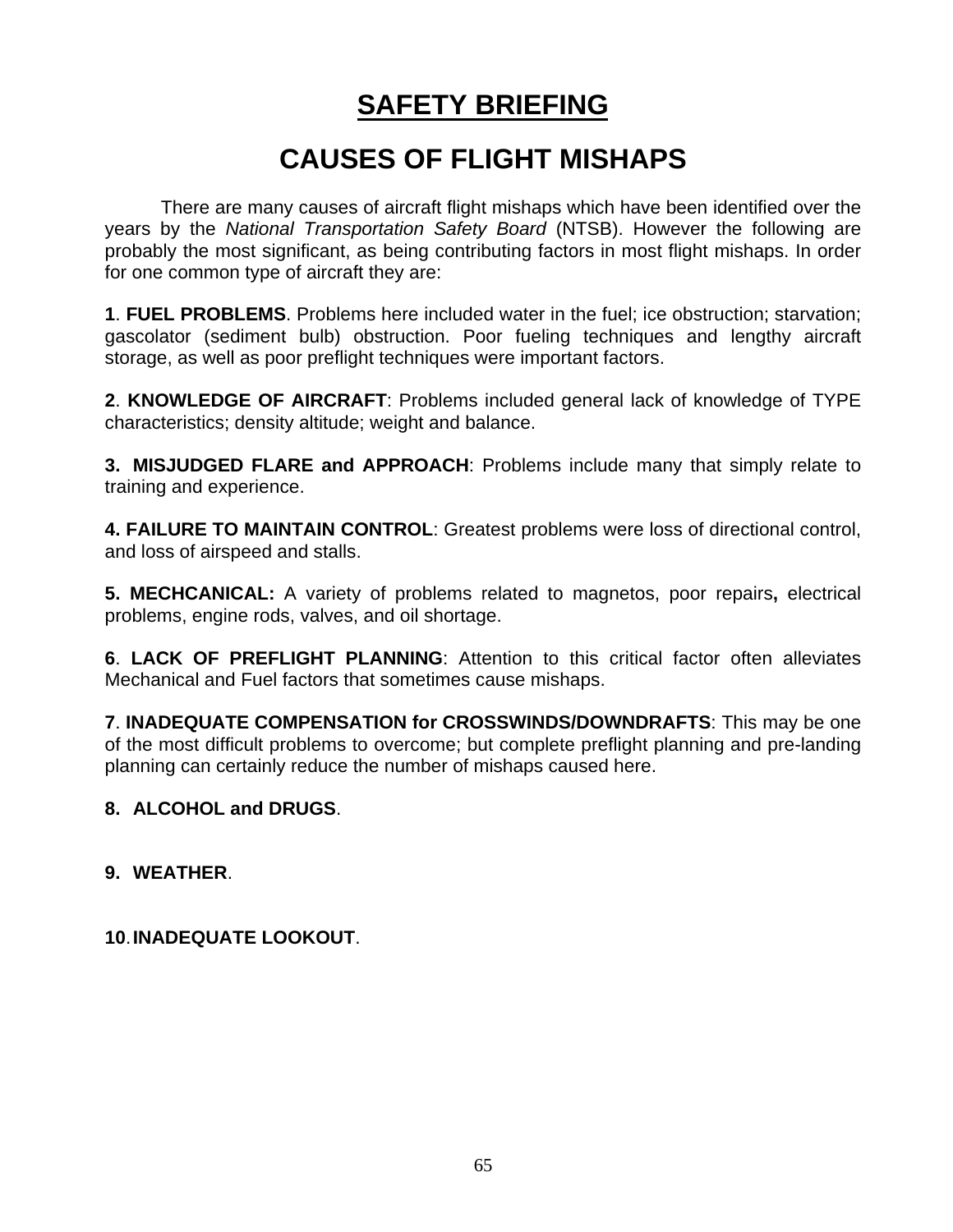## **TEN COMMANDMENTS of AIR SAFETY**

Sometimes a little humor can help us remember basic safety rules. Following are the ten commandments of aviation safety.

**I.** Beware of intersection takeoffs, for verily the runway behind thee and the altitude above thee be no more than a hole in thy head.

**II.** Tarry not on active taxiways, for mad confusion may result, causing thee to become as a chopping block.

**III.** Ignore not thy checklist, for many are the switches, valves, and levers waiting to take vengeance upon thee.

**IV.** Look to thy left and thy right as thee journey through the sky, or thy fellow pilots will surely buy beers for thy widow, and console her/him in multitudinous other ways.

**V.** Buzz not, for this incurreth the wrath of thy neighbor, and bringeth forth the fury of the FAA on thy head and shoulders.

**VI.** Take thy measure of thy fuel, for verily a tank full of air is an abomination.

**VII.** Push through not the scud, lest the angels await thee on the other side.

**VIII.** Trifle not with the Thunderstorm; for thy wings and tailfeathers are likely to be shorn and cast about thee, whilst thou observist the firmament from many new and terrifying angles.

**IX.** Be wary of weather prophets, for the truth is often not in them.

**X.** Check frequently thine airspeed on final approach, lest the ground rise up and smite thee.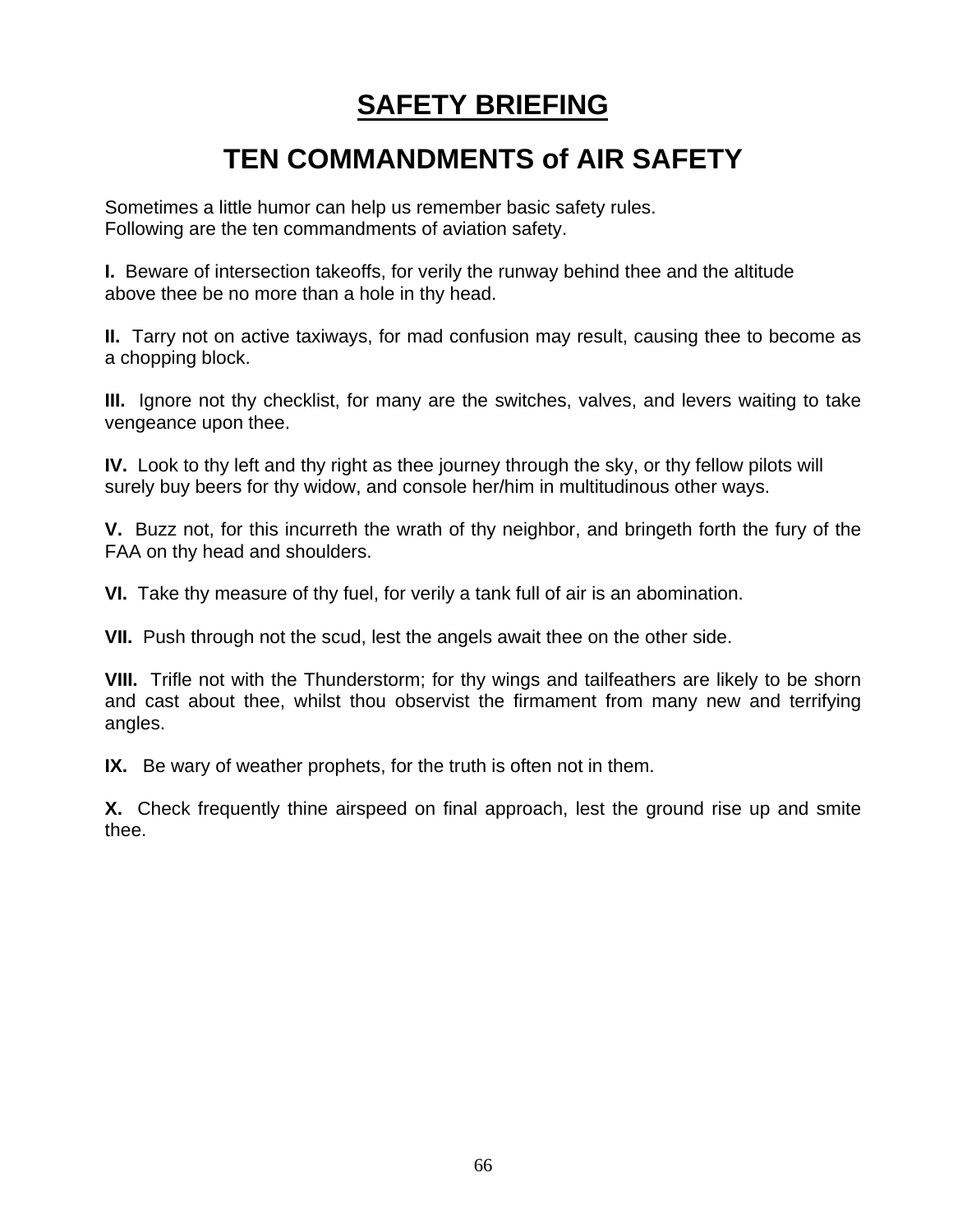## **SAFETY FIRST for PILOTS**

Safety is many things. But it is especially an attitude. Following are some general attitudes we should encourage among C.A.P. pilots.

1. Ignorance is never an excuse. Develop a healthy skepticism about the accuracy of information you receive in briefings, the suitability of charts for your proposed mission, and the possibility that the airplane may have a serious mechanical problem that can be spotted if only we look more closely and carefully.

2. We all have personal limitations, which should guide our actions.

3. Pilot error causes nearly all airplane accidents. And the likelihood of error increases with fatigue and stress.

4. Make everything right on the ground, and you will have less trouble in the air. Do not leave the ground with a known problem, either with the airplane or with yourself.

5. Flying the airplane requires your full attention. Save the horseplay for later.

6. There is rarely justification for departing from the rules and regulations. Know them and obey them.

7. Fly high on routine flights. The more sky you have below you the more time and options you have if something goes wrong.

8. To live long, plan well. Take advantage of all available information.

#### **How many other common sense rules can you think of?**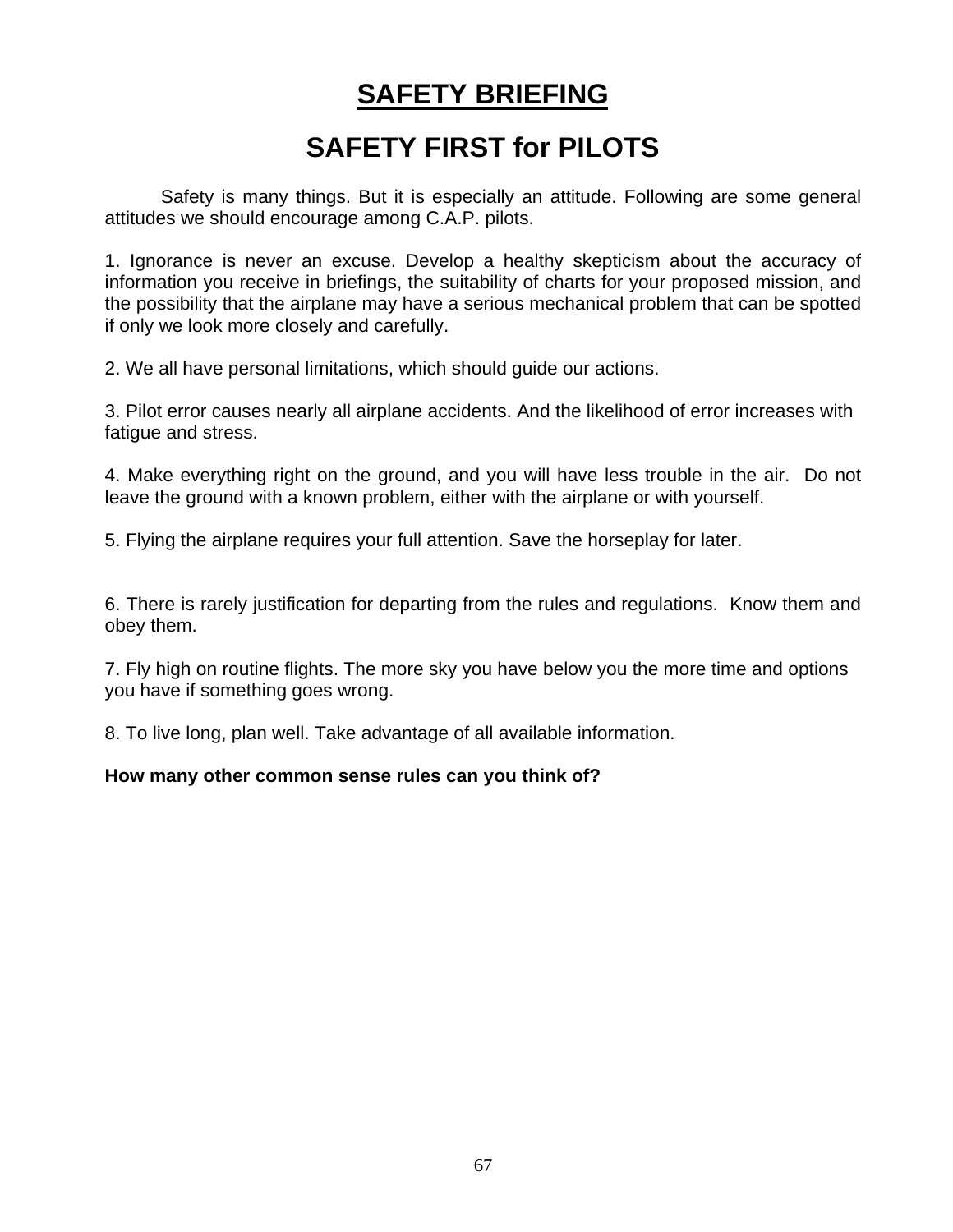### **FORAGING**

The only safe way to choose edible food in the wild is to have some training about what is appropriate in your section of the country. Read and travel with people who can teach you first hand. In a true emergency some general rules of thumb can save your life.

Natural foods are usually abundant in most green areas of the country. If your food supply is short, do not waste it. Food is necessary to maintain strength, satisfy hunger, and bolster morale. But most humans can survive without food for 2 to 3 weeks (except in extremely cold conditions) without any long-lasting adverse effects. But you absolutely need water.

Fish will provide protein. Roots and tubers will provide carbohydrates; and berries provide vitamins and sugar. Edible plants are usually easier to obtain than animals. Do not expend more energy in obtaining wild food than it will provide you in nutrition. Therefore concentrate your efforts in searching for edible plants and insects. Some plant parts may be eaten raw, but are usually easier to digest if cooked or toasted over a fire. Boiling is perhaps the best way to cook most edible foods, as it preserves the juices and may remove tannic acid. You can pack tubers and roots in mud, or wrap them in foil to cook in the coals of the fire.

To determine if a plant is edible use the "taste test". Place a small amount of a leaf or berry on the tongue. If it is bitter spit it out, and eat no more. If it is not bitter, place a small amount in your mouth for 5 minutes. If there is no bitter taste or burning sensation, swallow it. Wait at least 4 hours before eating more. If you feel no ill effects the plant is probably safe to eat.

Animals may eat many plants that are very toxic to people. So do not eat a substance just because you observe some animal doing so. Do not eat mushrooms unless you truly know which ones are safe. They offer little nutrition anyway. The nuts or seeds from most edible fruits (cherry, peach, apricot) are poisonous. Most blue berries and black berries are edible. Red berries are questionable; and white berries should not be eaten. The inner bark of many trees (birch, beech, willow) is edible. Grubs, grasshoppers, and most other insects are nutritious. Just pull off their heads, boil in water, strain, and enjoy an excellent broth. Wild animals do not eat any organs that are lumpy or that contain parasite holes. Birds and their unspoiled eggs are very nutritious. Always drink lots of water with wild edible foods to ensure better digestion.

As a general rule, if you need food HEAD FOR WATER. The area water supply will be your supermarket in the wild. Remember that the water itself, if near civilization or downstream from any habitation is nearly always unsafe. Boiling is the minimum treatment for any water you drink in the wild. Boil water at sea level for at least 10 minutes. And add 2 minutes boiling time for every 1000 feet you are above sea level.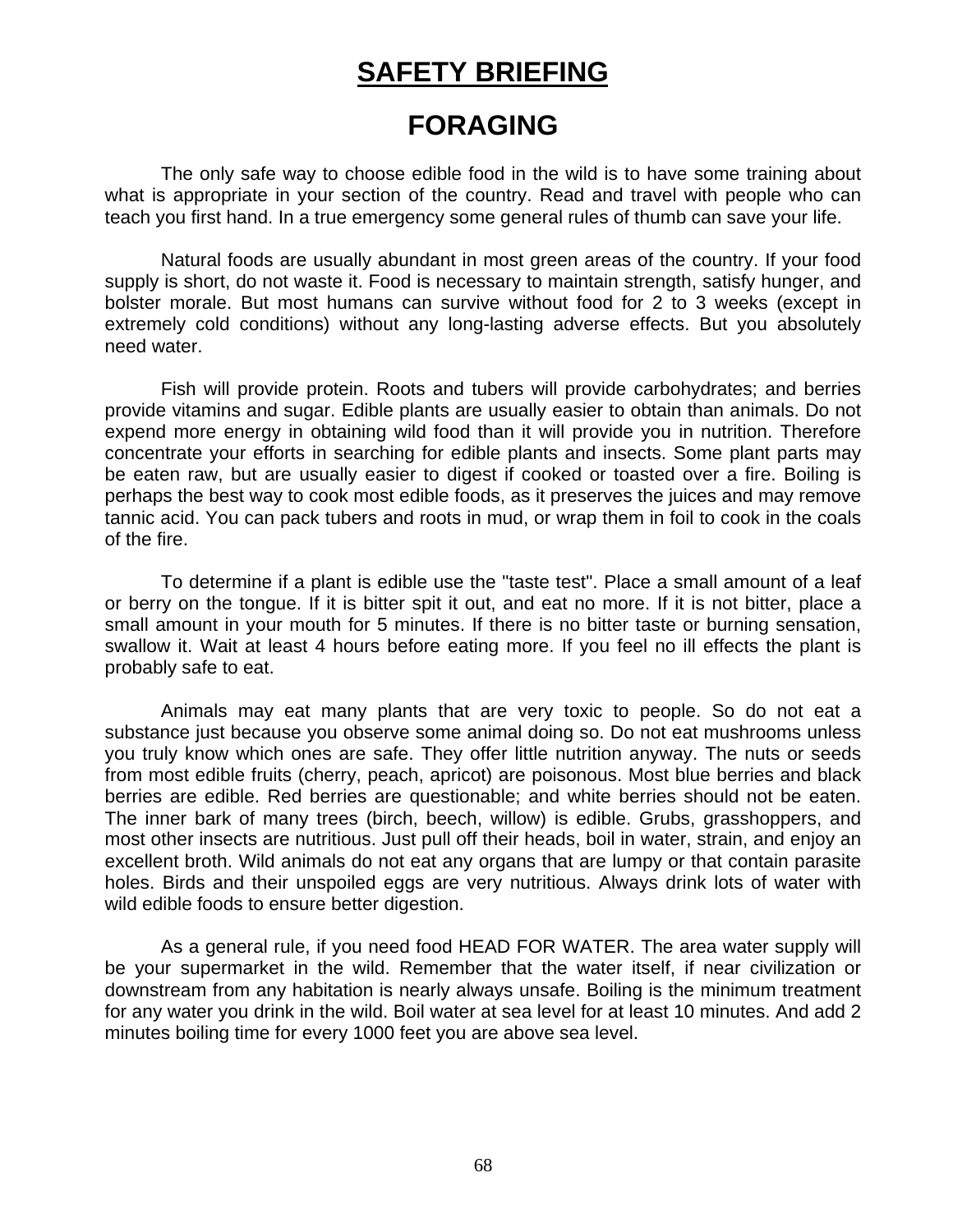# **PRE-SEASON FURNACE CHECK**

Depending on your geographic location, in September or October every year it is time to think about routine furnace maintenance and operational safety. Here are some steps to take before the heating season begins.

- 1. Replace dirty, depleted filters, and dispose of them safely
- 2. Wash permanent filters according to their instructions

3. Clean warm-air registers and cold-air returns of accumulated dust. Make sure they are not blocked by curtains, rugs, furniture, etc.

- 4. Clean and inspect your humidifier for optimum performance
- 5. Keep the furnace area clear of combustibles

6. Have a qualified professional check your furnace and chimney each year, and lubricate the fan or blower motor

7. Install and/or maintain a carbon monoxide detector in the furnace area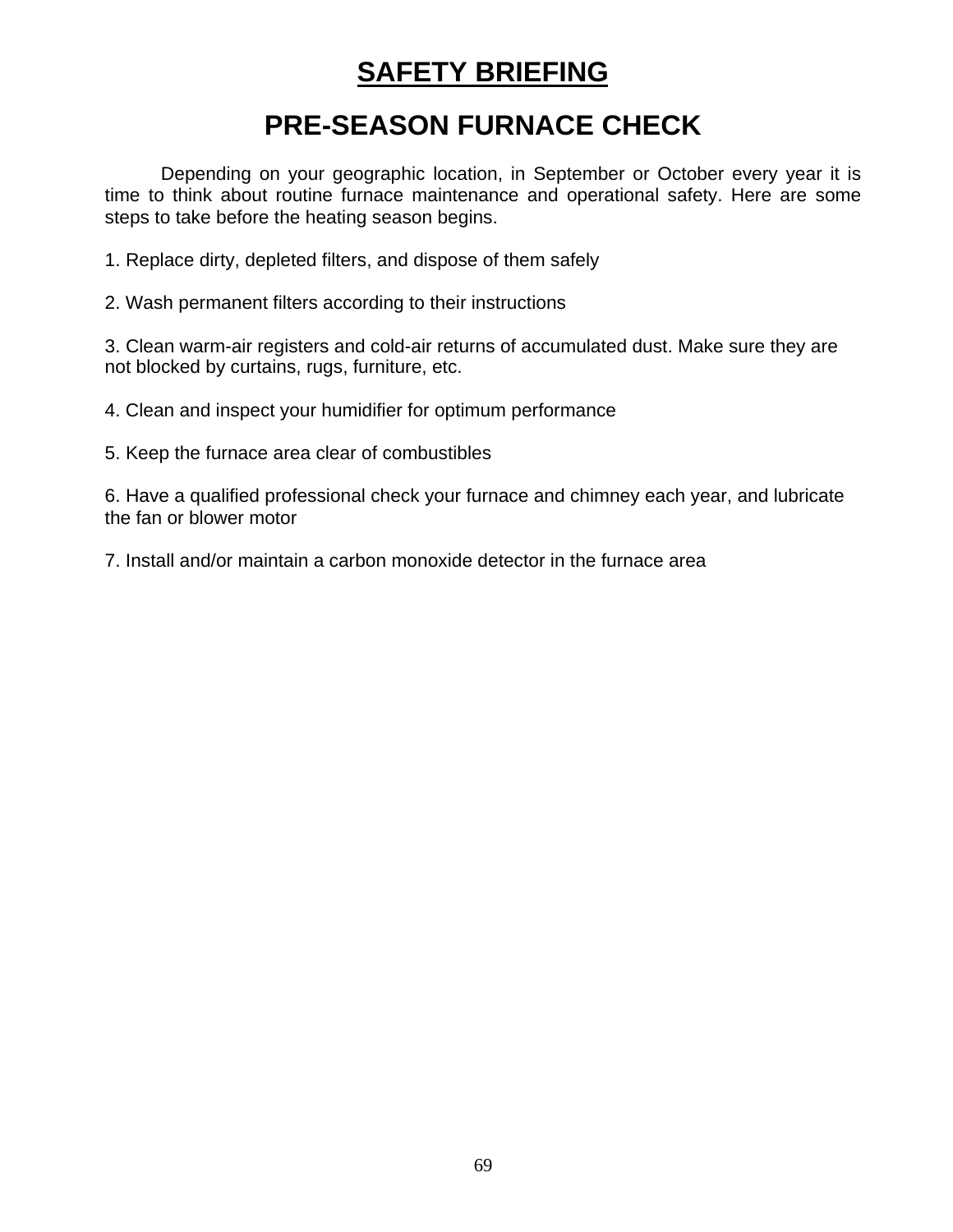## **GAS**

One of nature's nearly perfect fuels is natural gas. It is invisible to the eye, and in its natural state it has no odor that people can detect. What we think of as the pungent smell of gas is caused by the utility company adding on odor-causing agent, so that we can more readily detect leaks. However this "odorant" sometimes is not fool-proof, and may become so weak that we cannot readily smell a gas leak. If you suspect a gas leak you cannot always trust your nose. If you do smell a gas leak:

1. Evacuate your family from the house. If you know how, shut the main gas valve off on the outside of your house.

2. Do NOT use your own phone, but go to a neighbor's house, so you do not risk a spark touching off a fire or explosion.

3. Do NOT switch lights in the house on or off, for the same reason.

- 4. Do NOT use any electrical appliance for the same reason.
- 5. Report the leak immediately to the gas company.
- 6. After the leak is repaired let the gas company turn the gas back on.

#### **PROPANE GAS**

Propane (or LP gas) is sometimes confused with natural gas, because it is used in our homes and on our farms in much the same way. The above precautions if a leak is detected would be similar for both of these fuels. But there is one key difference between them that you should know.

Propane is heavier than air, and it will therefore tend to "pool" in lower areas, such as basements, after it has leaked out of appliances like water heaters. It can therefore be harder to smell, because it may be concentrated around your feet, instead of rising around your nose, as Natural gas does. Propane may also not become so readily dispersed as Natural gas, after the leak is repaired, because it will not so easily rise and float out of open windows and doors. So be extra careful around propane leaks, even after you think they are fixed.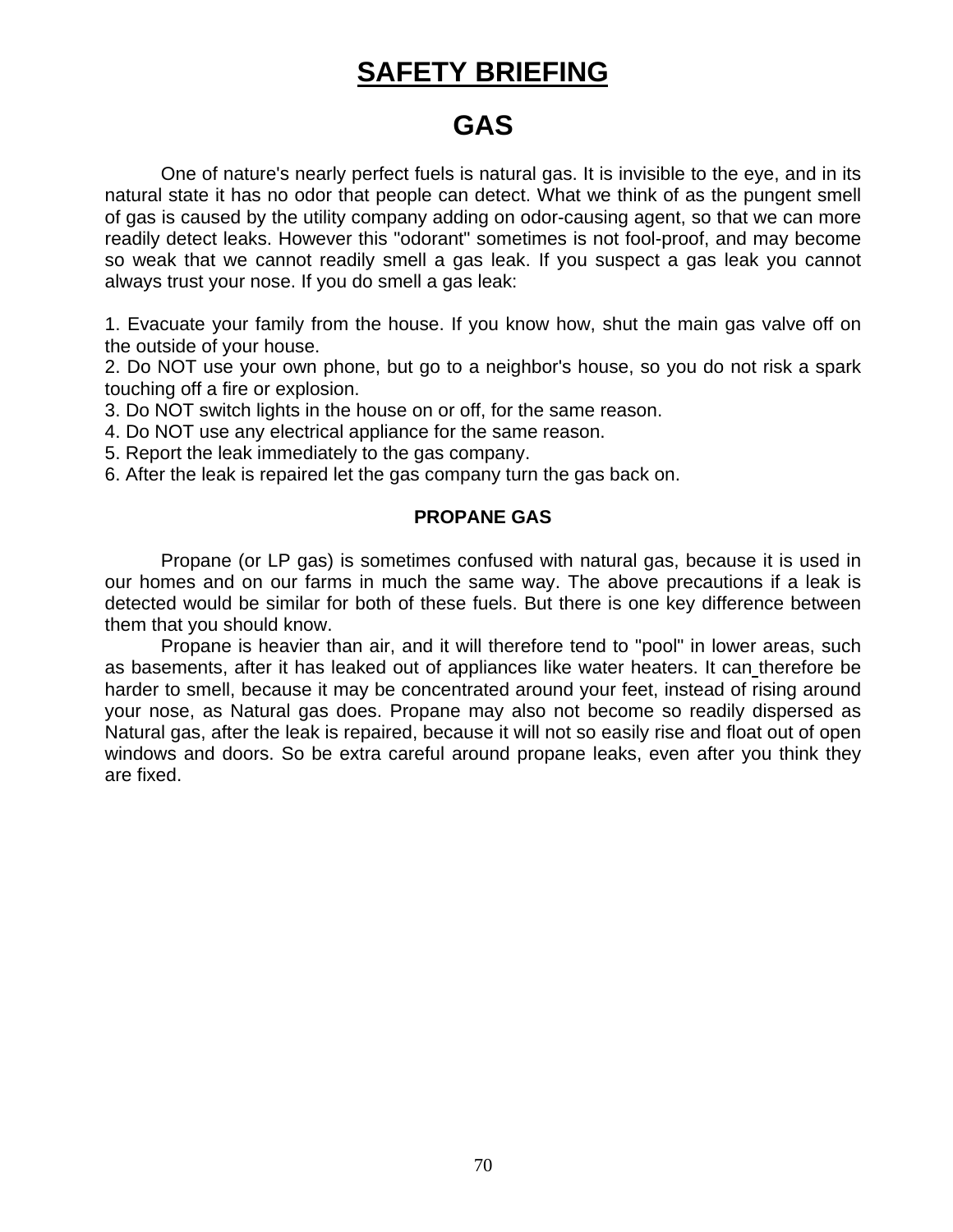### **LP GAS**

Liquefied Petroleum Gas (LP-gas) is a common fuel found in many homes (particularly in rural areas where it is drawn from tall bottles or long white tanks for stoves and furnaces and some tractors), and it is widely used for back yard grills, and for many other recreational purposes. LP can be either butane (seen most commonly in lighters) or propane. Because of its convenience, portability, and use everywhere LP is all too easy to take for granted. And we forget how hazardous this fuel can become when mixed with carelessness.

LP is non-toxic, and in its original state it is also odorless and colorless. But for consumer purposes it has been odorized, so that in the event of a leak, it can be readily detected. If you do not know what LP smells like you should visit a dealer and ask for a demonstration smell test so that you will know what it is if a leak should occur in your environment.

Most portable cylinders for LP are designed to be carried and used upright only. Some are designed for horizontal use. Never carry or use a cylinder in a manner it is not designed for. Also the cylinder should never be overfilled. Generally 80% full is the maximum, leaving at least 20% of the volume for vapor. A smaller vapor space will cause dangerous high pressures, or permit liquid to flow into vapor lines.

A regulator is installed between the supply tank and the appliance or engine. This device delivers a constant low pressure at the point of combustion, automatically adjusting for changing temperatures and tank volume. Always protect the regulator from all sources of moisture, as corrosion or freezing can cause the regulator to malfunction, creating dangerous high pressures at the point of use. Always keep the cylinder valve closed when it is not in use, to exclude moisture.

Never transport either full or "empty" cylinders in your vehicle's passenger compartment. Since LP is heavier than air even a slight leak can settle dangerous levels of the gas into a place where it can readily burn or explode. Keep LP tank cylinders painted with reflective or white paint, which keeps temperatures generated by sun exposure at a lower level. Check the color of the burner flame. Blue is best, and yellow indicates incomplete burning, which produces carbon monoxide. Adequate ventilation is essential. About 23.5 cubic feet of air is needed to burn just one cubic foot of LP. Any problems should prompt you to call a qualified service technician immediately.

Liquefied Petroleum Gas (LP-gas) is a wonderful modern fuel. It is so popular because it is readily available, inexpensive, and it burns easily and with an excellent heat output. These latter qualities make it dangerous too, when used carelessly. Following are some rules to follow around this fuel.

1. Maintain good ventilation. The flame needs lots of oxygen, and the combustion products need to escape safely to the outside.

2. If ignited LP will burn or explode. Keep matches and cigarettes away. Leaking propane will settle into low spots like basements because it is heavier than air. It will not rise and depart out open windows like natural gas does (because Natural gas is lighter than air).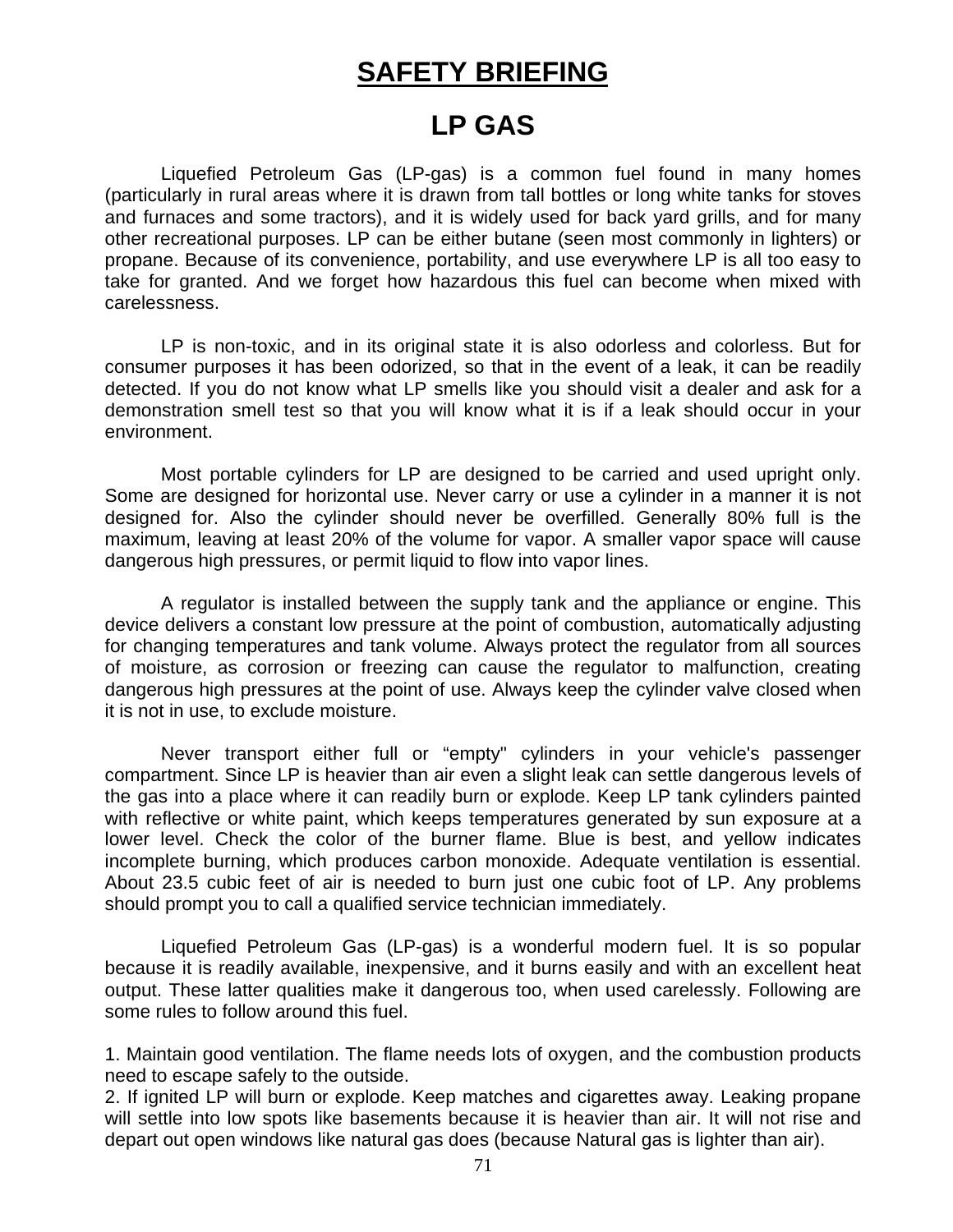# **LP GAS (Continued)**

This means that a repaired LP gas leak in a basement can still leave dangerous accumulations of gas floating near the floor surface.

3. Do not operate electrical switches or appliances where there is a gas leak.

4. Use leak detection fluid or a soapy solution to detect leaks. If you cannot readily fix the leak shut off the gas supply (if you can do it safely), Call a qualified service technician from off the premises, and stay away until the leak is fixed.

5. Keep combustibles away from open flame.

6. When you light a burner or pilot, light the match first, then turn on the gas.

Follow all instructions on the appliance.

7. Keep burner areas clean.

8. Keep a fully charged BC-rated fire extinguisher handy. Know how to use it.

9. Never repair your gas system or gas appliances yourself. Call an expert.

10. Keep your head away from tank valves during refill. A sudden discharge could cause injury.

11. Shut off all gas appliances before refilling your tank.

12. Always protect the regulator, and have it properly and promptly repaired if there is any problem.

13. Never store a cylinder inside a vehicle or any building. A spare cylinder should be stored outside, up off the ground on masonry or a rock footing. The cylinder must be secured in place to keep it from being knocked over. Keep its exterior surface painted a reflective or white color.

14. Know the symptoms of carbon monoxide poisoning, and seek immediate medical help to follow up if you have the symptoms.

15. Never use an outdoor appliance to heat something indoors.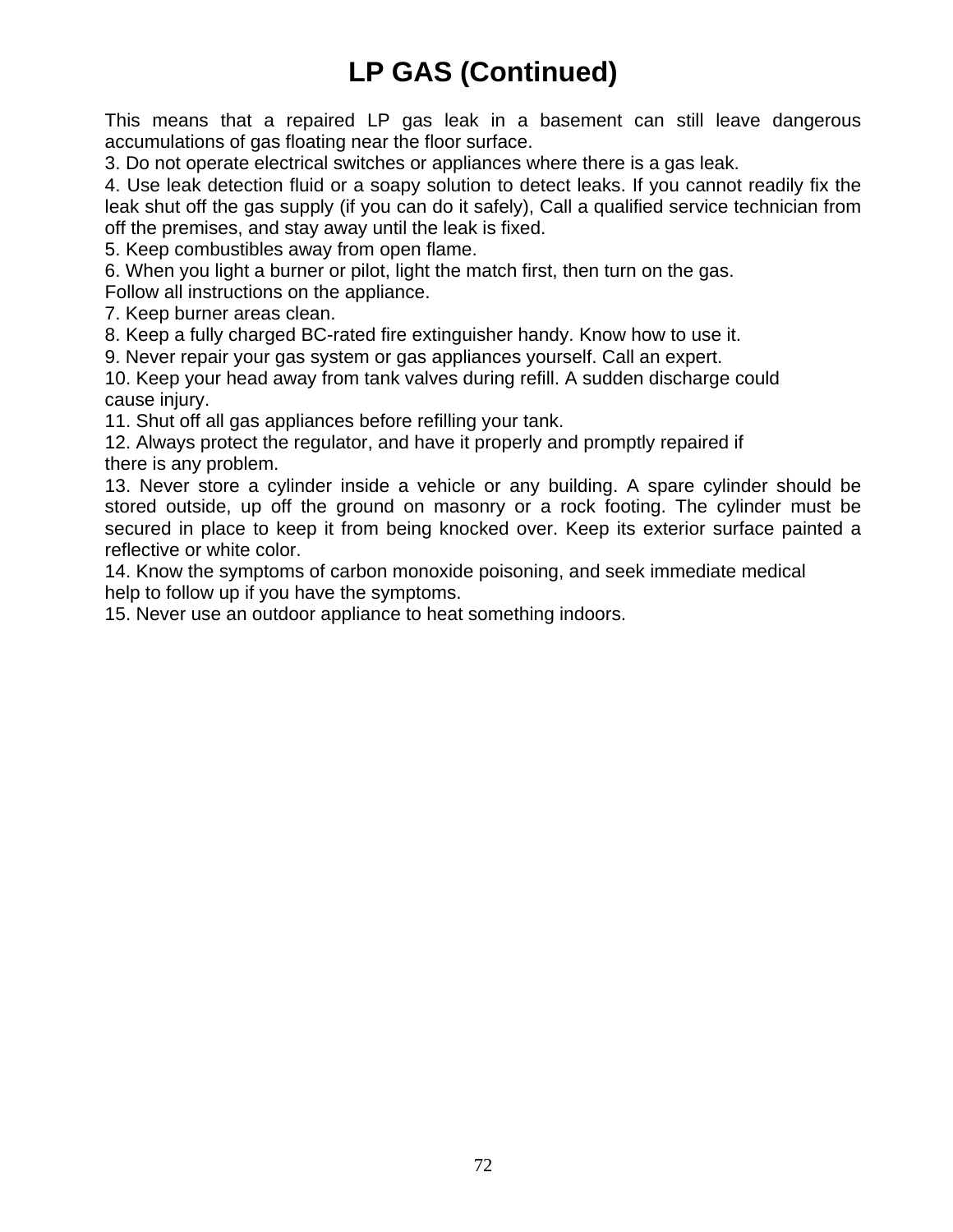# **PROPER GUN HANDLING**

Firearms are prohibited at any Civil Air Patrol function or exercise. However many of our members enjoy hunting or other activities with guns, and some basics about safe gun handling practices should be discussed periodically. The Ten Commandments of Shooting Safety (from the *New York Hunter Education Program)* would be an excellent place to start.

- **1.** Treat every firearm with the respect due a loaded firearm.
- **2.** Watch your muzzle. Keep your safety on until ready to shoot.
- **3.** Know the identifying features of the game you seek.
- **4.** Be sure that the barrel and action are clear of obstructions and that your ammunition is of the proper size for the gun you carry.
- **5.** Unload guns not in use. Firearms should be carried in cases to the shooting area.
- **6.** Avoid all horseplay with a gun. Never point a firearm at anything you do not want to shoot.
- **7.** Never climb or jump an object while carrying a loaded firearm. Never pull a gun toward you by the muzzle.
- **8.** Never shoot at a flat, hard surface or at water. At target practice, make sure your backstop is adequate.
- **9.** Store firearms and ammunition separately, and keep both out of the reach of children or careless adults. Install trigger locks.
- **10.** Avoid alcoholic beverages before or during shooting.

In addition to these rules a hunter must never shoot at a mere sound or a patch of color. Don't fire until you are absolutely sure of what you are shooting at. And do not be too "polite" to remind your companion if you see an unsafe practice. Too many people are accidentally shot by their hunting companion. Do not continue carrying a loaded firearm if you are ill, under stress, or fatigued. Also get permission from landowners when you want to hunt on their property. Finally, do not carry a damaged firearm. Get it fixed by a professional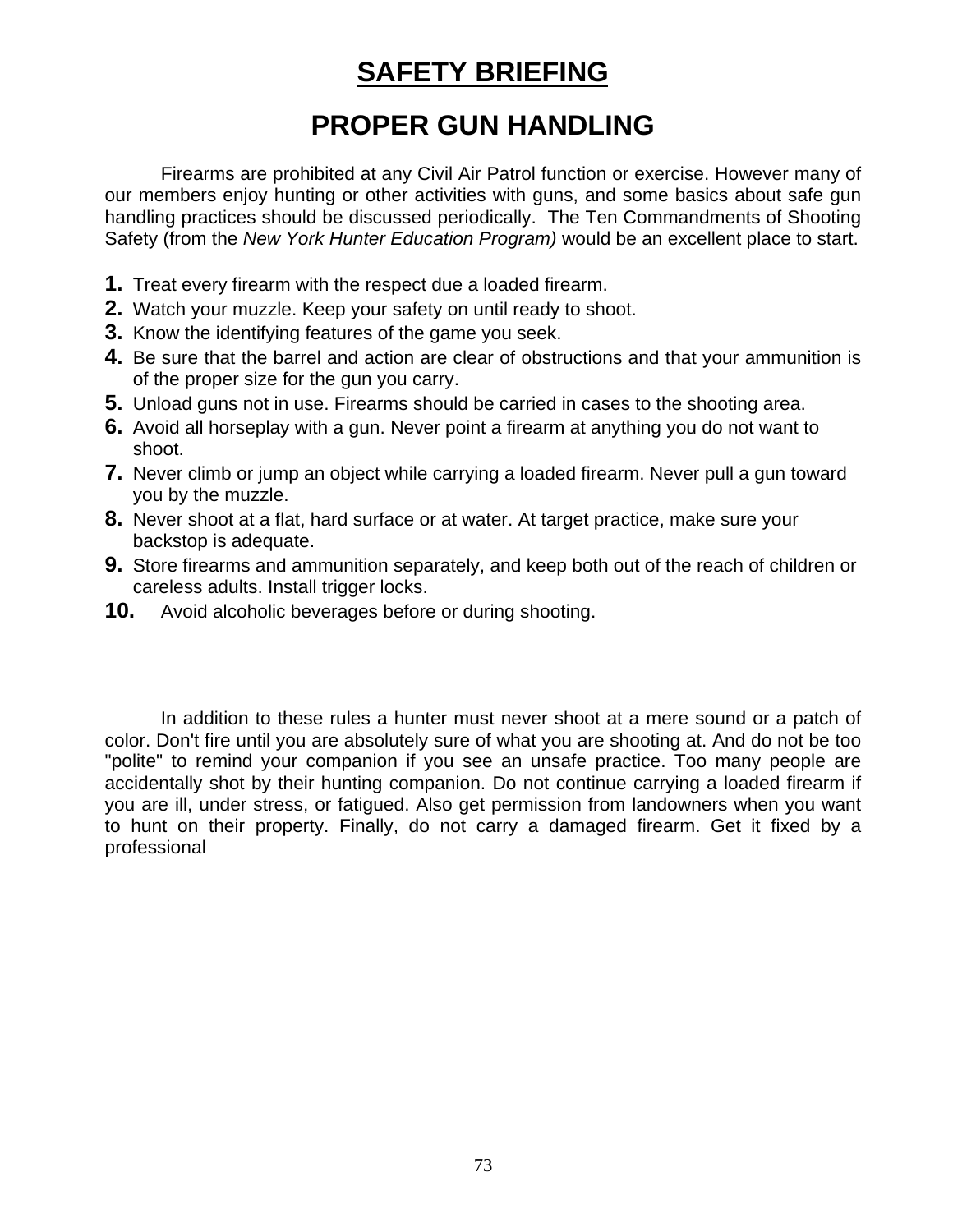# **PROTECTING your HANDS**

Your hands and fingers are priceless. Approximately twenty percent of work injuries involve the hand. Following are some considerations for safeguarding your hands and fingers. There are three broad types of injury to the hands, as follows:

### **TRAUMATIC INJURY:**

Here the injury is caused by cuts, abrasions, punctures, crushing, broken bones, and sprains. Causes are very numerous, and include such common things as tools & machines, splinters, fasteners, glass, objects in nature like rocks, car doors, fishhooks, etc. Protection should be obvious in most cases, but would include wearing appropriate gloves, avoiding dangerous objects, keeping machine shields in place, reading and obeying instructions for machines, and using the right tool for the job. Also remove rings, watches, and bracelets before working with moving machinery. And don't use your bare hands on any rough or hot or cold materials. Turn off power to machinery before you repair, inspect, or clean it.

### **CONTACT INJURY**:

This involves contact with caustic chemicals, or biological substances (such as bacteria, fungi, mites, or viruses), or mechanical items and forces. Compression, friction, and vibration are often culprits. The injury can be mere irritation of the skin, or severe burns. Prevention includes common sense washing with soap and water, prompt treatment of blisters and rashes, following instructions and warnings on products, and wearing of appropriate hand protection.

### **REPETITIVE MOTION PROBLEMS**:

This type of injury to the hand results from doing the same thing with the same hand over and over. Some people experience severe repetitive motion injuries in a relatively short time. Generally tingling, numbness, and loss of strength in the grip are symptomatic. Rest your hands as often as you can, and do some exercises for your hands and wrists before, during, and after repetitive work. You should see your doctor about chronic pain and numbness.

**CARE OF GLOVES**: Check for damage, and replace gloves if you find it. Wash chemicals from gloves before you take them off. Don't leave chemical gloves inside out, as this can trap chemicals or vapors inside, or rot the material. Don't store gloves with the cuffs folded over, as this weakens the cuff at the crease. Store gloves in a cool, dry place away from sunlight.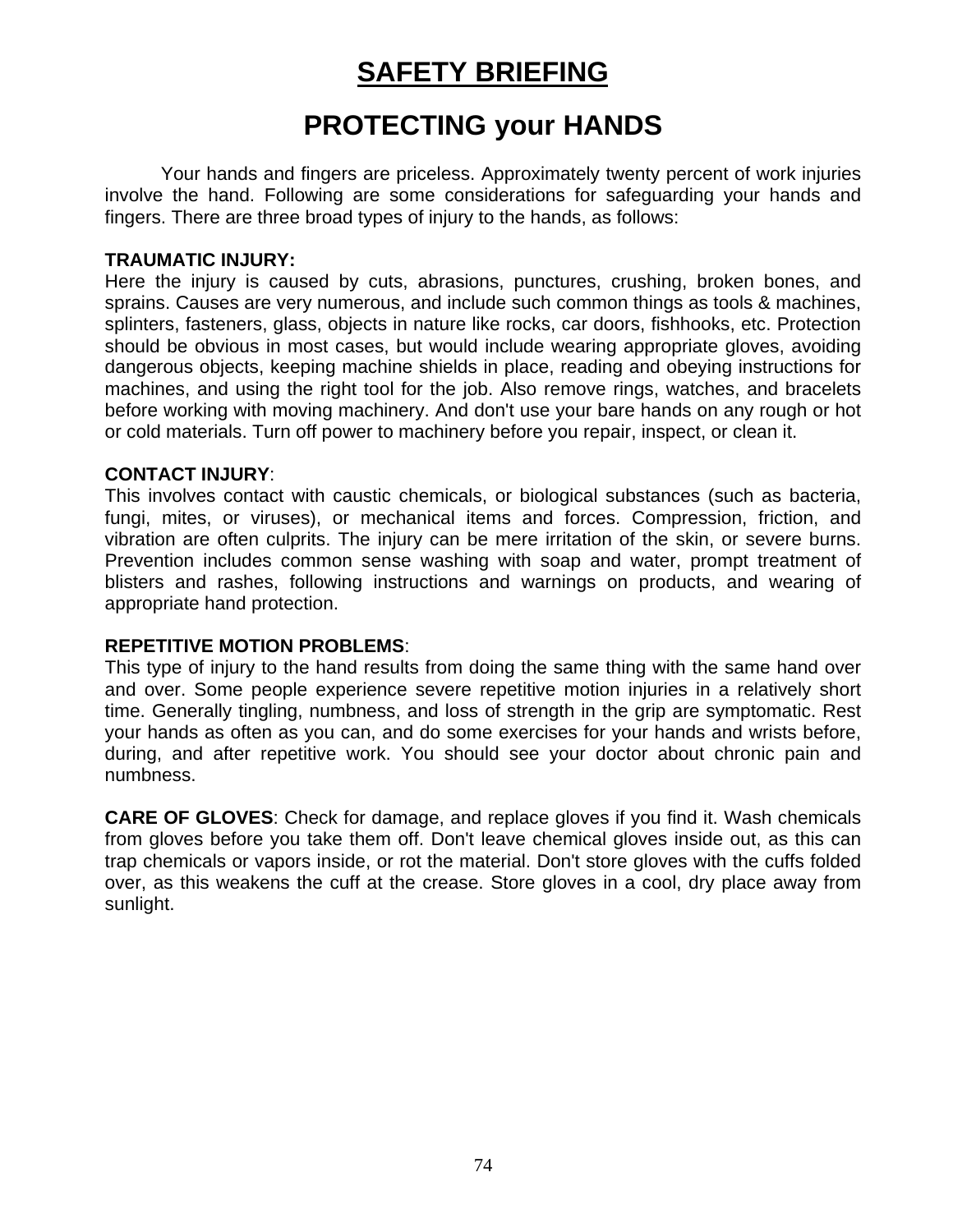## **HARD HAT AREA**

In Civil Air Patrol we are not accustomed to wearing hard hats. But there may be a time that it would make sense, if there is a risk of falling objects, such as rocks or debris from above. In any case it should be useful to explore some features of hard hats, so that we have a better understanding of how they offer protection to one of our most vulnerable body parts…our heads.

The *American National Standard Institute* categorizes hard hats into three groups, according to how much protection they afford against electric shock. Class C does not protect against electric shock at all; Class B protects against high voltage shocks; and Class A protects against low-voltage shocks. All safety hats are designed to protect the head against falling objects.

The shape and setup of a hard hat is designed to resist and deflect blows to the head. The brim can offer protection for the face, scalp, and neck against overhead spills of injurious liquids. But it is the hat's suspension system that offers the most significant protection, by acting as a shock absorber. The suspension is an internal cradle which rests on the head directly, and helps absorb the impact and force sustained by the outer shell, and spread it out over the entire area of the hat. The suspension system must be adjusted to a proper fit, and must not defeated by improper wearing of the hat, or putting objects in the inner webbing, such as packs of cigarettes. If the suspension system is too rigid the force of an impact will be transferred to the wearer's neck. If it is too flexible, the hat's shell may hit the head during impact, increasing the likelihood of head or brain injury.

A number of accessories can be attached to some hard hats, such as a visor over the face area, or hearing protectors, or communications systems. And bright colors can increase the wearer's visibility. Remember that when you see a sign advising "Hard Hat Area" it is dangerous to enter that area without a proper hard hat, and possibly other safety equipment as well.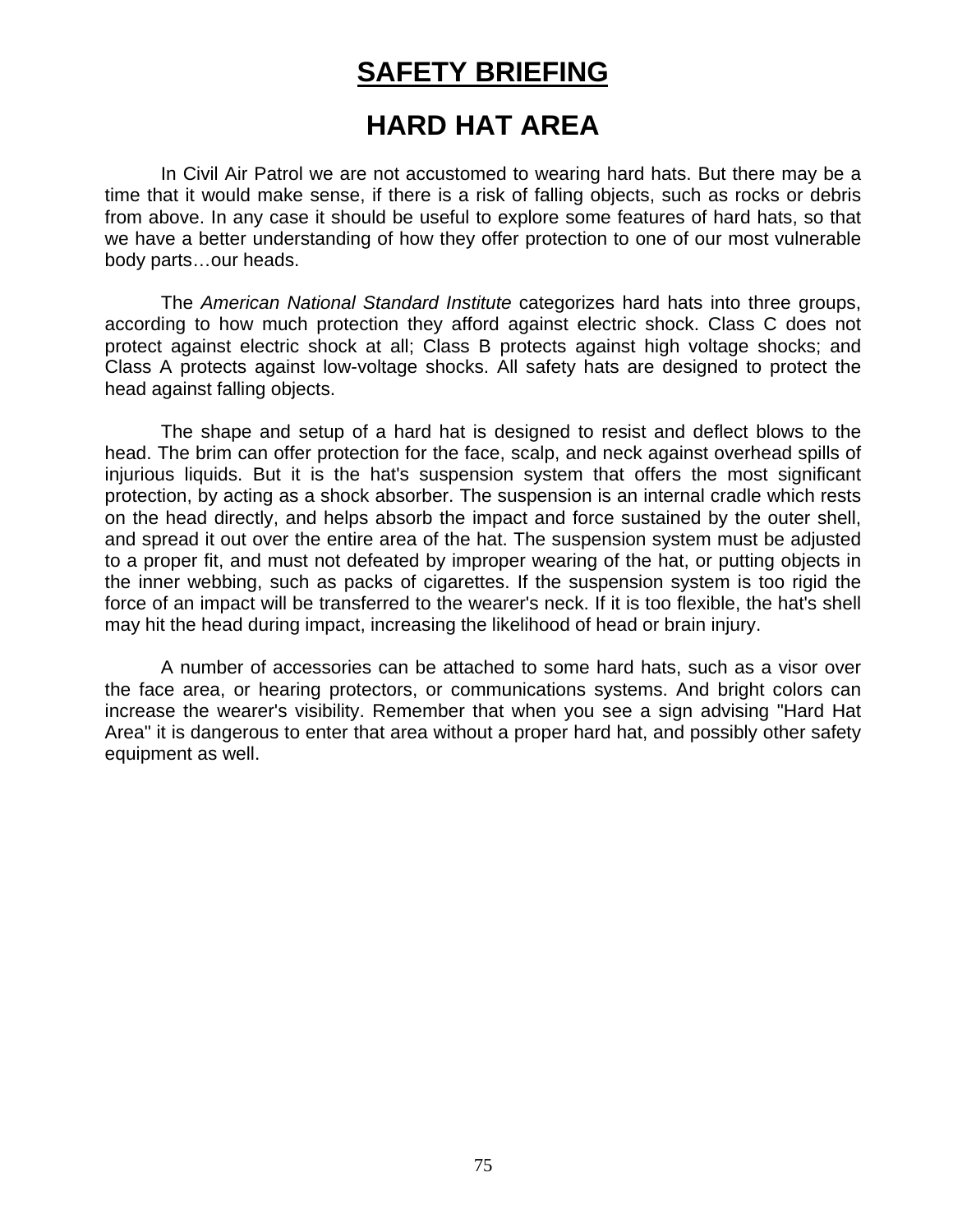## **HEART ATTACK**

The heart muscle depends on small arteries for its own blood supply. If these vessels have become so narrow that they cannot provide the extra blood needed when a person exerts him or herself or feels strong emotion, the result is a pain in the chest. This condition is known as *angina*. The pain is vice-like, and sometimes spreads to the neck, shoulders and arms.

During a severe heart attack a clot blocking one of the arteries cuts off the blood from part of the heart muscle. This is known as *coronary thrombosis,* and it causes intense pain. The victim collapses, is pale, sweats and has a fast, weak and sometimes irregular pulse. In some cases the symptoms are mild and similar to those of indigestion. When in doubt treat it as a heart attack.

Acute heart failure is different from the above conditions. Here a weakened heart muscle suddenly ceases the normal pumping action. Blood flowing into the heart from the lungs is not fully propelled forward and the lungs become congested. There is no pain but the victim's breathing is very wet and bubbly, and he/she may cough up watery, bloodtinged sputum.

You should generally do the following:

- 1. Place the victim in a resting position at once.
- 2. Loosen clothes at the neck and the waist.
- 3. If the victim appears short of breath let them sit up, and use whatever is available as a prop.
- 4. Keep the victim well, but loosely covered. If inside then open a window, and ensure adequate ventilation.
- 5. Call for an ambulance.
- 6. Alleviate the victim's fears, by being calm yourself and by blending sympathy with confidence about the person's prompt recovery.
- 7. Prevent others from crowding around
- 8. If the victim quits breathing, or their heart stops, then commence appropriate CPR.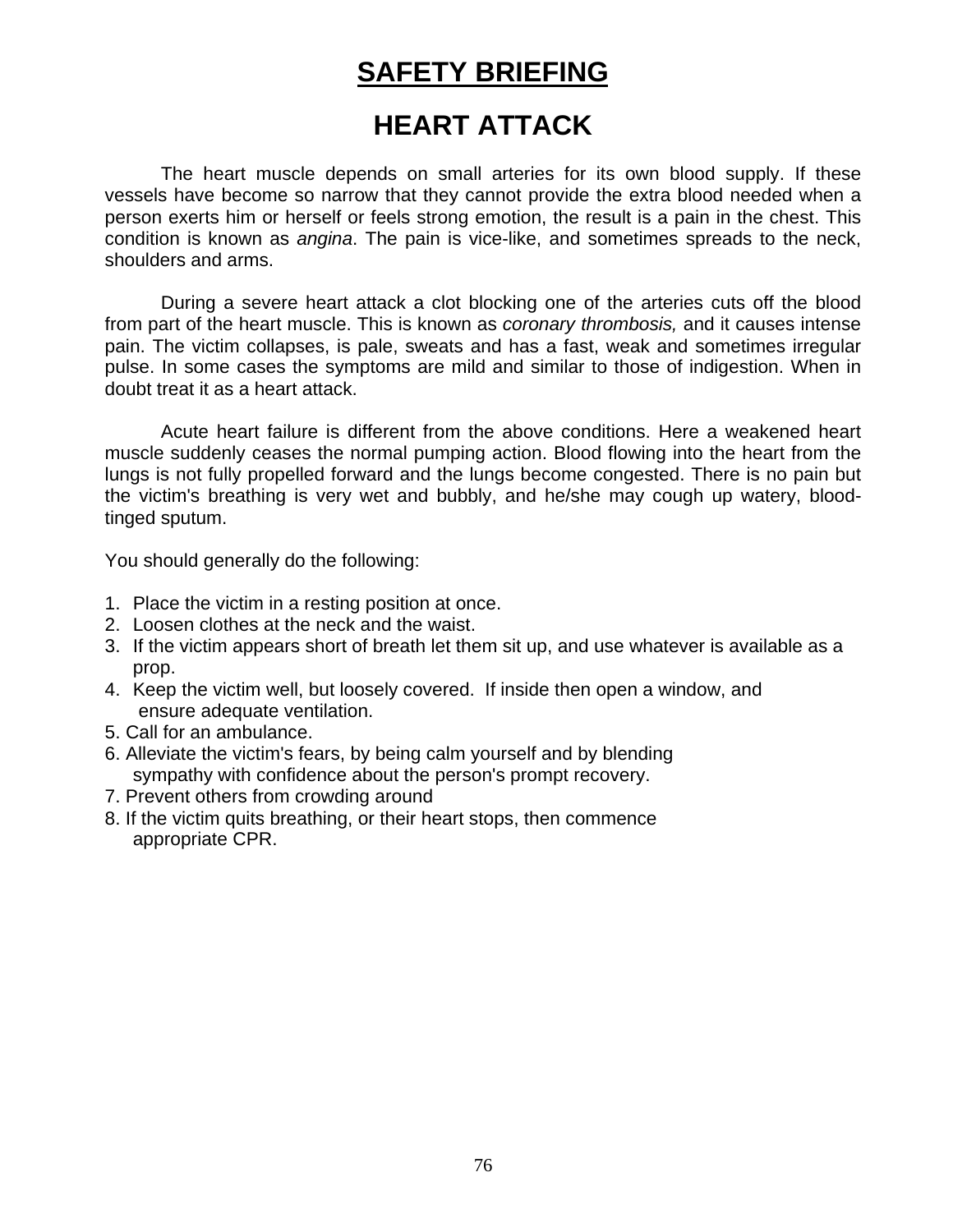### **HEARTBURN and HEART ATTACK; a comparison of symptoms**

Some experts estimate that about 70% of emergency room patients who believe they are having a heart attack are actually suffering from heartburn. Heartburn (also known as "acid indigestion") is a painful burning sensation at the base of the breastbone. Sometimes the pain is so intense that it is mistaken for heart attack*.* Heartburn is caused by a back flow of stomach acids into the esophagus (the tube taking food from the mouth to the stomach). With a weakening of the sphincter (valve) muscle at the top of the stomach can come an occasional backflow of powerful stomach acids, which is the cause of the severe burning sensation. Things that increase the occurrence of heartburn are: overeating, consuming alcohol, cigarette smoking, and consumption of fatty or spicy foods. Lying down within two hours of eating can result in heartburn. Also a hiatal hernia (where a portion of the stomach pushes up through the small opening in the "valve" above the stomach) can allow the backflow of acids. Non prescription antacids are usually sufficient to relieve an attack of heartburn.

But one should consult a doctor immediately if: the pain is unusually severe and is accompanied by nausea or vomiting, numbness in a limb, or a cold, clammy sensation. Heart attack pain often radiates to the neck, jaw, back, or arms. It frequently is accompanied by breathlessness and fainting. These are serious symptoms that should not be confused with "mere" heartburn.

Additionally frequent heartburn symptoms over a period of time may indicate a peptic ulcer. See your doctor if problems persist.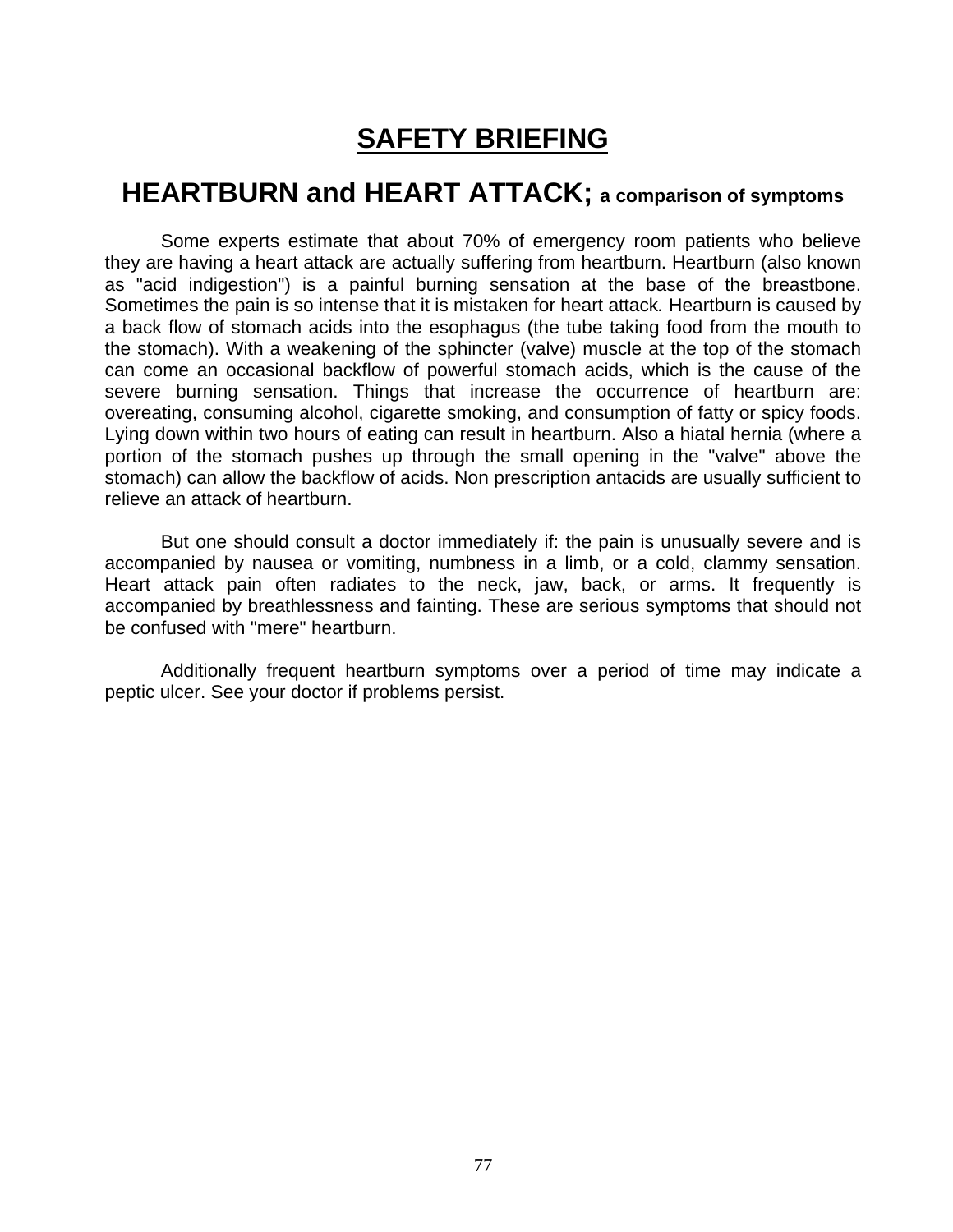## **HEPATITIS**

Hepatitis is a highly infectious virus disease, involving inflammation of the liver. The virus is transmitted in blood, feces, or saliva. It is a disease affecting people of all ages, but tends to occur more in the young or among those handling contaminated material. This is one reason that CIVIL AIR PATROL prohibits its members from coming into contact with any body substances, when attending to victims of mishaps.

**CAUSES:** There are two viruses that are chiefly responsible*--hepatitis A* (once called infectious hepatitis) and *hepatitis B* (once called serum hepatitis).

Hepatitis A is usually transmitted by food or water that has been contaminated. The A-virus can also be transmitted in infected blood. This virus is only infectious in the incubation stage, and it is not transmitted by carriers. This is the type of disease that can be caught on a trip into areas of poor sanitation, for example, after eating contaminated food.

Hepatitis B takes longer to incubate, probably many months. Although it may be transmitted in the same way as the A-virus, the B-virus is more often transmitted in infected blood, either from hypodermic needles or as a result of a transfusion of infected blood or plasma. It has also been transmitted from the use of un-sterile tattoo needles or razor blades. Some believe that this virus can also be transmitted sexually.

**SYMPTOMS:** The majority of infections are mild, and may pass unnoticed for a long time, though a blood test would detect its presence. When the disease is severe enough to cause sufficient inflammation of the liver to block the drainage of bile, the victim becomes jaundiced. When this happens, the skin and the whites of the eyes develop a yellowish tinge. Jaundice may occur fairly rapidly after an infection by hepatitis A, but is usually slower if the illness is due to hepatitis B. In time pain is felt high in the abdomen, on the right side. There may also be arthritic-type pains in the joints, as well as a rash. While the jaundice is most marked, the victim feels sick and frequently vomits. The jaundice does not usually last for more than 10 days, and recovery takes place within six weeks or so.

**AFTER-EFFECTS:** Once a person contracts hepatitis their liver is damaged. And they must refrain from intake of alcohol, and many prescription drugs (for example a woman could not take oral contraceptives) and over-the-counter drugs. A physician should always be consulted about treatment and aftercare.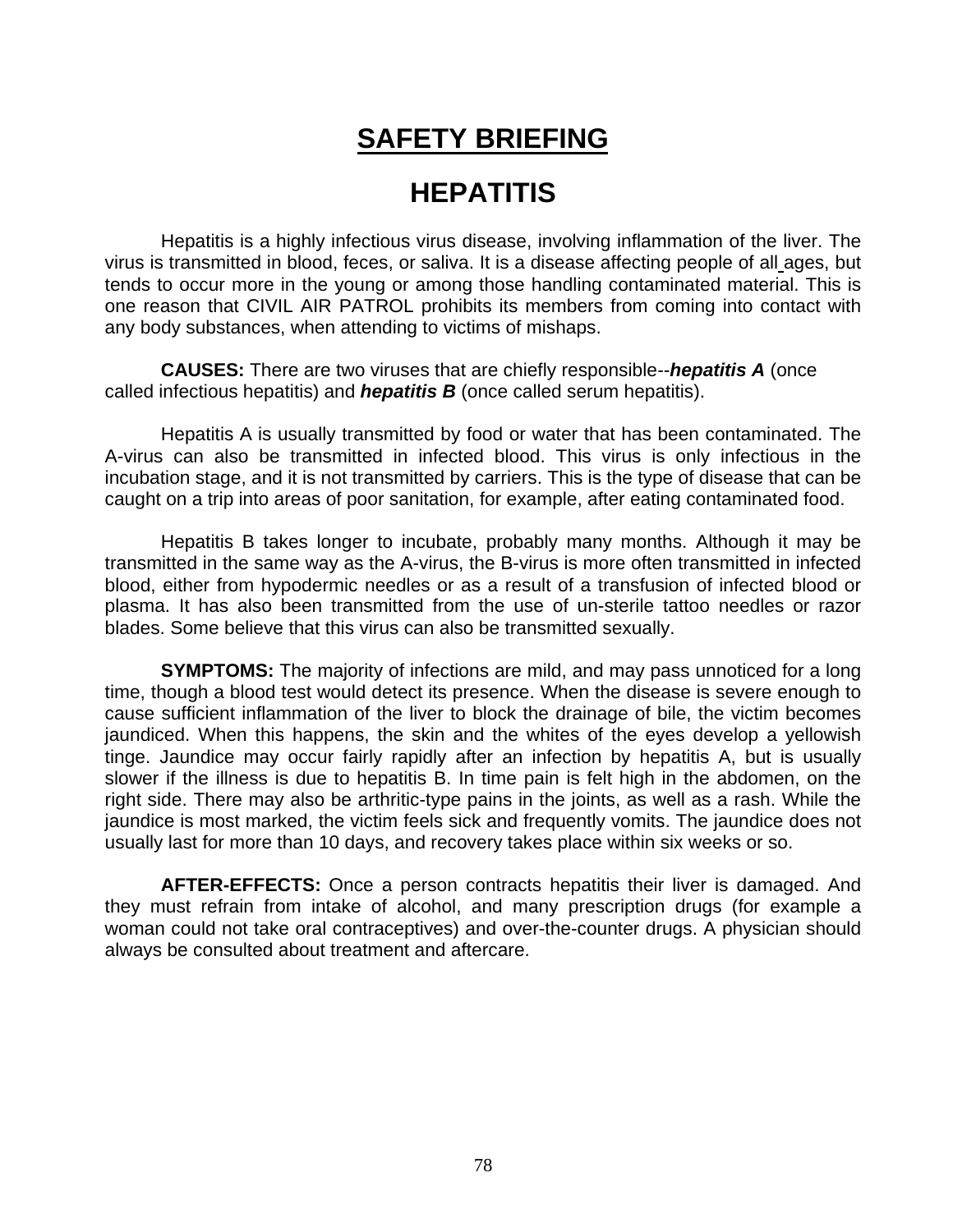## **HYPOTHERMIA**

Hypothermia occurs when the body's core temperature drops below 35° C (95° F), and is considered severe when it falls below 28° C (82.4 °F). Shivering fades and is lost around 31° C (87.8° F). The blood vessels constrict and decrease peripheral circulation, contributing to frostbite, as the body sacrifices the extremities to maintain heat and shunt blood to the vital organs. A chilled heart muscle puts the hypothermic victim at risk for cardiac arrhythmias (harmful heart flutter which fails to circulate the blood).

When the victim is moved to a warm place special care must be taken. One should generally cover and warm the trunk, head, and chest areas first. If the extremities are warmed at the same time an "afterdrop" of core body temperature can result due to blood return from the still-cold limbs, which can provoke arrhythmias ("rewarming shock").

Obviously professional medical personnel must be called as soon as possible. They can monitor and protect the heart and other vital organs. And they can do sophisticated things like provide heated, humidified oxygen; infuse warmed saline solution; and catheterize to irrigate the bladder with warm saline solution.

The main point of this discussion is to illustrate the absolute need to obtain professional medical attention as soon as possible for such injuries, despite the fact that the solution may seem obvious. After all most of us would simply place the hypothermic victim in a warm room, under a lot of blankets, and assume the only problem might be frostbite to the toes and fingers. Right??

Discuss similar instances of "obvious solutions" to injury not being correct. Consider such things as bee stings, allergies to various environmental things, and the several kinds of shock. ALWAYS call the Emergency Services professionals as soon as you can.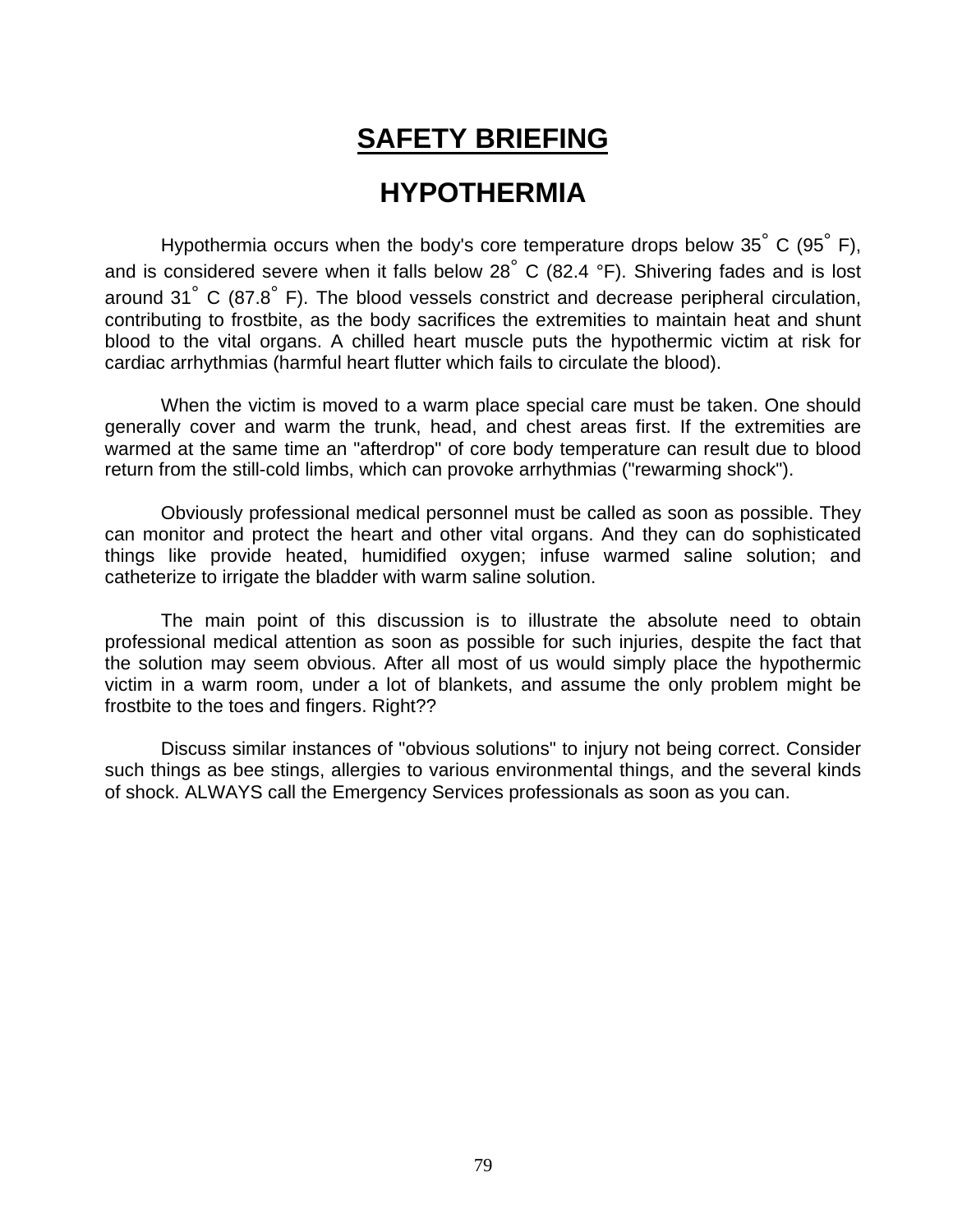### **HYPOTHERMIA and COLD WEATHER DANGERS**

Hypothermia is a condition of reduced body temperature, often caused by exposure to winter cold or immersion in cold water. Other common cold-temperature dangers include frostbite and carbon monoxide poisoning. Make sure your cold weather plan includes:

1. Have a buddy system.

- 2. Never wear wet clothes unnecessarily.
- 3. Change socks regularly.

4. Drink water regularly. Do not wait until you are thirsty. Beware of dehydration.

5. Never sleep in vehicles with the engine running, or in a confined area with a portable heater. Symptoms of carbon monoxide poisoning are: nausea, dizziness, headache, tightness across the chest, inattention, fatigue, lack of coordination, weakness, and confusion. Good ventilation is the best prevention for Carbon monoxide poisoning, and fresh air is the best INITIAL treatment. Bear in mind that although carbon monoxide itself has no odor, it may mix with gases that do. Thus the smell of gas does not necessarily mean an absence of carbon monoxide.

6. If you are winter-camping in a tent, and there is an open fire you should have a fire guard posted at all times.

7. Wear LAYERED clothing. Standard cotton underwear and wool "long johns" keep sweat in contact with the skin; and therefore should not be worn for extended cold-weather exercises. Use of "Gore-tex" ® and polypropylene is recommended.

8. Beware of the typical hazards of driving: slippery roads; extended stopping distances; visibility problems--clean those windshields. Also be careful about crossing icy areas, and assume that ice on a water body is too thin to support your weight, and stay off of it.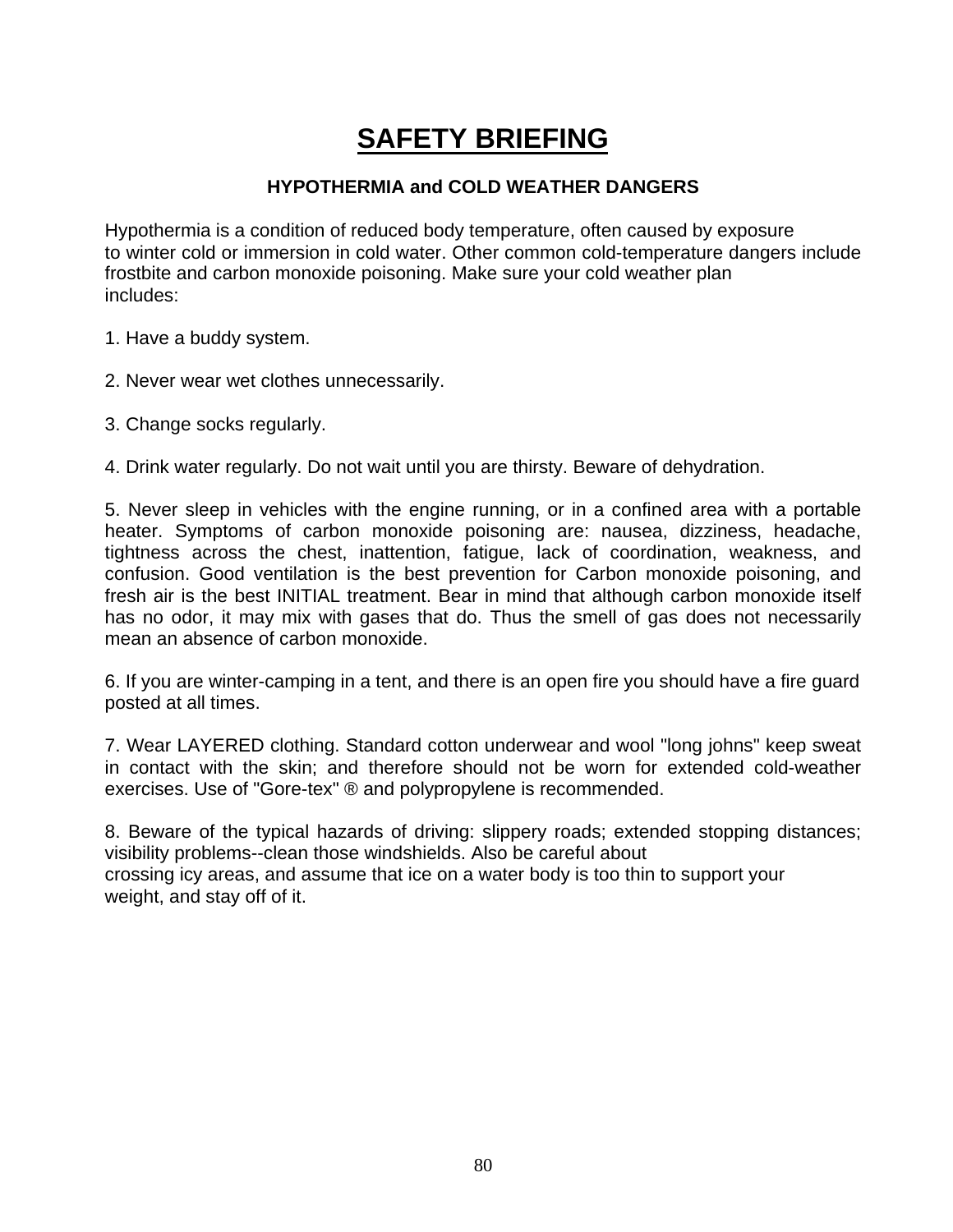## **HYPOXIA**

*Hypoxia* is a shortage of oxygen in the body, caused 'by any number of circumstances*. Acute hypoxia* can occur in healthy people if the oxygen content of the air they breathe suddenly gets very low, which can happen at high altitudes, or if something interferes with breathing, or prevents the transport of oxygenated blood from the lungs to the body tissues. Possible causes include suffocation, damage to the chest, or some forms of poisoning, including intake of smoke. At normal body temperatures the brain is probably damaged if it lacks oxygen for more than four minutes or so. Air pressure, and the amount of oxygen available to the lungs in each breath, decreases with altitude. A normal healthy person probably will not have much trouble until reaching 14,000 feet, but the level of physical exertion they are used to at lower altitudes will become progressively difficult with increasing altitude, until they acclimate to the higher altitude.

*Chronic hypoxia* may result from any disease or defect that reduces the efficiency of the lungs in carrying oxygen to the cells. Possible causes include chronic bronchitis (which obstructs the air flow in and out of the lungs)and emphysema (which impairs the diffusion of oxygen from the lungs into the blood). Heavy smoking is one cause of chronic hypoxia, due to the small amounts of carbon monoxide (a poison which reduces the blood's oxygen carrying capacity by binding to a substance in the blood called hemoglobin, which carries oxygen to the cells. Smoking also increases the risk of lung, heart, and blood vessel disease, which themselves may cause hypoxia. Chronic hypoxia causes increased stress on the heart in its effort to pump more oxygenated blood to the tissues. This extra load may eventually cause heart failure.

SYMPTOMS: Symptoms of acute hypoxia are breathlessness, blue coloration of the skin (most noticeable in the lips, earlobes and under the fingernails). Symptoms of chronic hypoxia are fatigue, headache, dizziness, and rapid pulse.

**TREATMENT:** Victims must be removed from the source of their distress. Obviously, drowning victims are pulled out of the water; carbon monoxide victims are placed in wellventilated spaces; and anything blocking the windpipe is removed. If the victim has stopped breathing, artificial respiration may be required. And if the heart has stopped cardiac massage should be given. In all cases, an ambulance must be called immediately.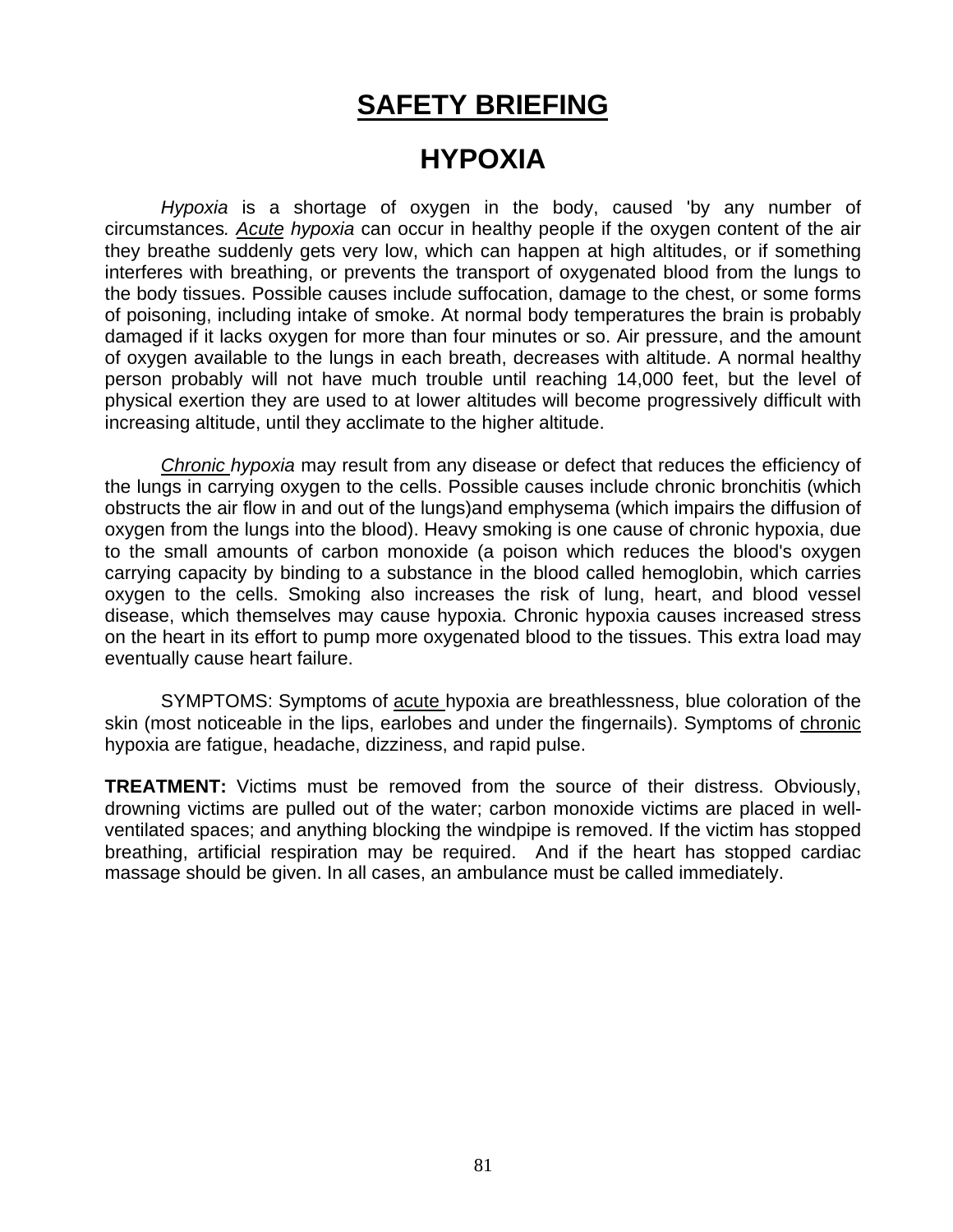# **HYPOXIA-SUPPLEMENT (call ambulance first)**

| <b>CAUSE</b>                                                          | <b>EFFECT</b>                                                                                                                     | <b>TREATMENT</b>                                                                                                                                                                                                          |
|-----------------------------------------------------------------------|-----------------------------------------------------------------------------------------------------------------------------------|---------------------------------------------------------------------------------------------------------------------------------------------------------------------------------------------------------------------------|
| High altitude                                                         | Low air pressure<br>causes reduction in<br>amount of oxygen<br>entering lungs, causing<br>breathlessness, dizziness<br>and nausea | Administer oxygen and<br>descend to a lower<br>level                                                                                                                                                                      |
| Strangulation,<br>Smothering, choking,<br>Drowning, crowd<br>Collapse | Breathing is impossible<br>or difficult                                                                                           | Remove from source of<br>Ensure nothing is blocking<br>windpipe. If breathing is<br>difficult, give oxygen. If<br>Breathing has stopped,<br>Give artificial respiration or<br>Cardiac massage where<br>Heart has stopped. |
| Overcrowded,<br>Under-ventilated room                                 | Reduced oxygen content<br>of air causes lethargy<br>And headaches                                                                 | Ventilate room and<br>reduce crowding                                                                                                                                                                                     |
| Broken ribs, other<br>Chest damage                                    | Breathing difficult or<br>painful                                                                                                 | Ventilate room and<br>reduce crowding                                                                                                                                                                                     |
| Poisoning with<br>Curare, certain snake<br>Venoms, nerve poisons      | Paralysis of muscles<br>throughout the body;<br>breathing difficult;<br>Suffocation                                               | Remove venom, wash<br>with soap and water,<br>clean and cover any<br>wound; artificial<br>Respiration if needed                                                                                                           |
| Severe asthmatic<br>Attack or other<br>Allergic reaction              | Lung passages<br>constricted, and<br>breathing difficult                                                                          | Use bronchodilator<br>aerosol drugs                                                                                                                                                                                       |
| Carbon monoxide<br>Poisoning                                          | Reduced oxygen carrying<br>capacity due to lack of                                                                                | Remove to fresh air.<br>Give oxygen.                                                                                                                                                                                      |
| Barbiturate overdose                                                  | Brain center controlling<br>Breathing suppressed;<br>Suffocation                                                                  | Make comfortable;<br>retain container of<br>to show doctor                                                                                                                                                                |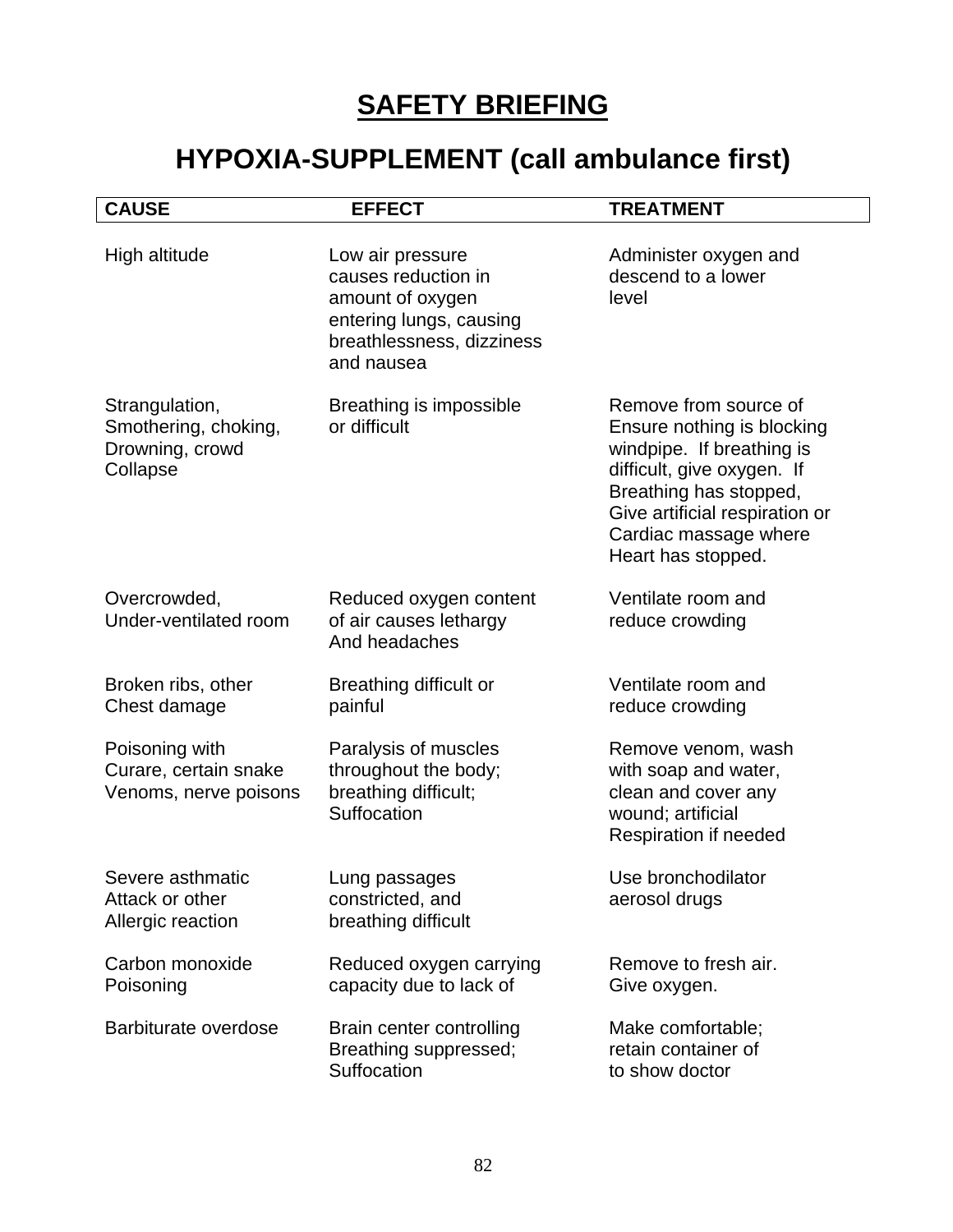## **LYME DISEASE - Part 1**

*Lyme disease* was discovered in Lyme, Connecticut in 1976. It is characterized by a range of symptoms. Most recognizable of the symptoms is a red rash on the skin that is circular in shape, and resembles a breakfast food Cheerio. During the rash stage, or sometimes before the rash, other symptoms such as fever, headache, fatigue, stiff neck, muscle or joint pain may be present. These may last for several weeks.

If left untreated, within a few weeks to months after the rash, other symptoms begin appearing slowly. They include arthritis, migraine headaches, hearing abnormalities, lost vision, and fatigue. If the disease remains untreated long-term symptoms include debilitating arthritis, cardiac and neurological problems.

*Lyme disease is* carried by infected deer ticks, which are smaller in size and far less common than dog ticks or wood ticks.

When you are in an area where ticks are common, and to lessen the chance of becoming infected by tick-borne diseases such as *Lyme disease:*

- · Wear light-colored clothing, so ticks can be easily spotted.
- · Keep your body covered with clothing;, wear long pants and long-sleeved shirts.
- · Wear insect repellent with *DiethyItolusmide* (DEET) to repel ticks.

If you find a tick on your body, remove it with tweezers; wash the area and then apply an Antiseptic. Health officials do not recommend burning the tick off because it can cause the tick to discharge bacteria into your body. Also if the tick is jerked off of your skin, part of the tick can remain attached to your skin causing infection. See a doctor if that happens.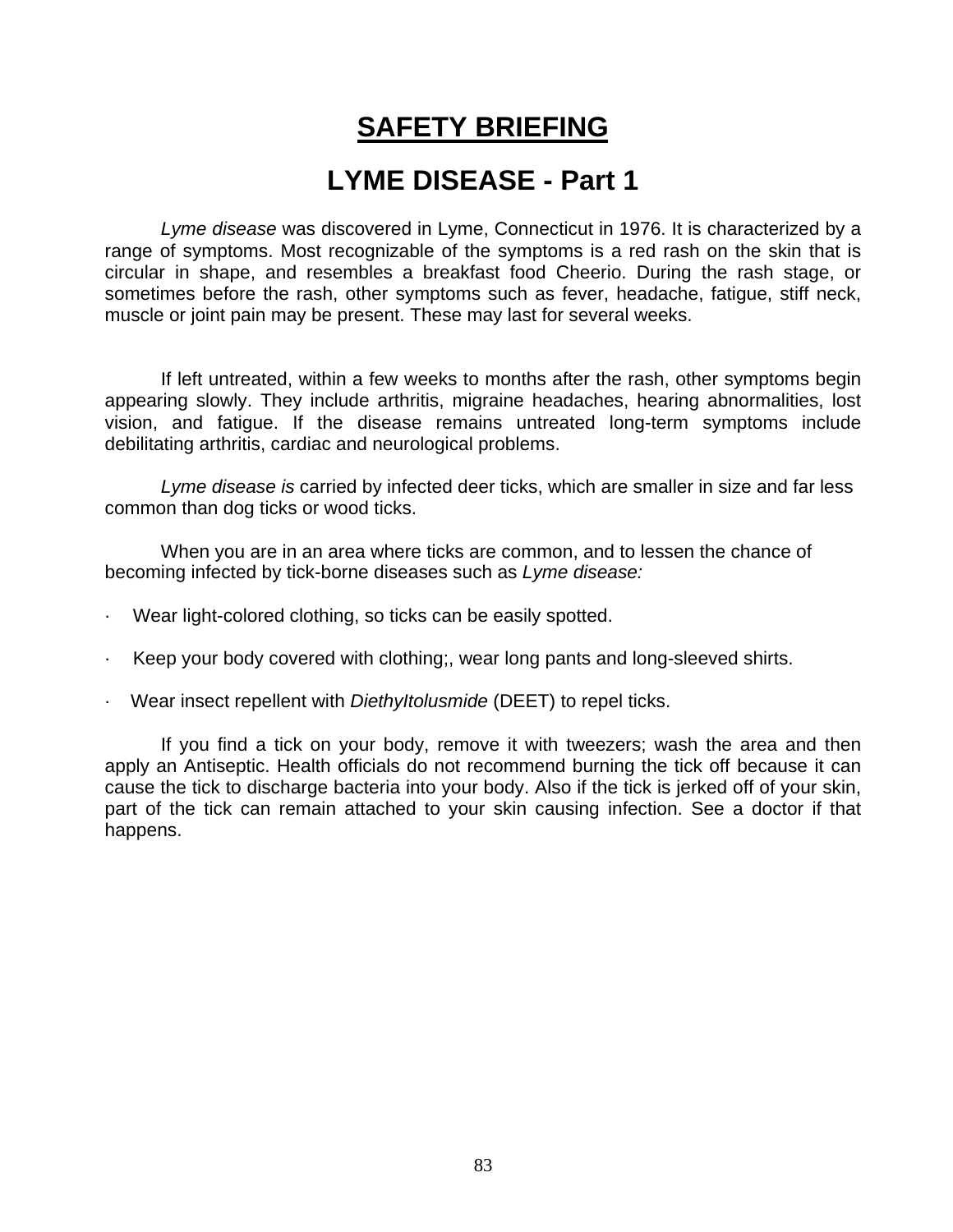### **LYME DISEASE - Part 2**

Lyme disease is an infectious disease that causes joint pain and inflammation and possible heart and nerve complications. It was first recognized in 1975 when several people in Lyme, Connecticut developed a strange type of arthritis. Now it is known to exist most commonly in the Northeast, the upper Midwest, and the Pacific Northwest. The disease is caused by a spirochete form of bacteria that is spread by the bite of the deer tick, which is an insect about the size of this period. Despite their name this small tick is also found on birds and rodents. Lyme disease is diagnosed on the basis of blood tests and symptoms.

The symptoms include: rash at the site of the tick bite, that forms a raised, red circle with a clear center; flu-like symptoms, such as headache, fatigue, fever, chills, sore throat, and muscle aches; arthritic complications like painful joints and muscles and tendons; paralysis (usually of the face), abnormal skin sensations, insomnia, and hearing loss; irregular, rapid, or slowed heartbeat, chest pain, fainting, dizziness, and shortness of breath. Due to the diversity of its symptoms, Lyme disease is often misdiagnosed as rheumatoid arthritis, meningitis, or multiple sclerosis.

Lyme disease is most often contracted in the late spring and early summer. It is treated with antibiotics. Treatment is most effective if it is started early. Arthroscopic surgery may be needed to repair knee joints.

Follow these precautions to avoid this terrible disease: Walk along cleared surfaces in tick-infested areas, rather than through tall grass or wooded areas. Wear long-sleeved shirts, long pants tucked into socks, and closed shoes. Shower as soon as possible after returning indoors. Use insect repellents containing DEET. Remove ticks immediately.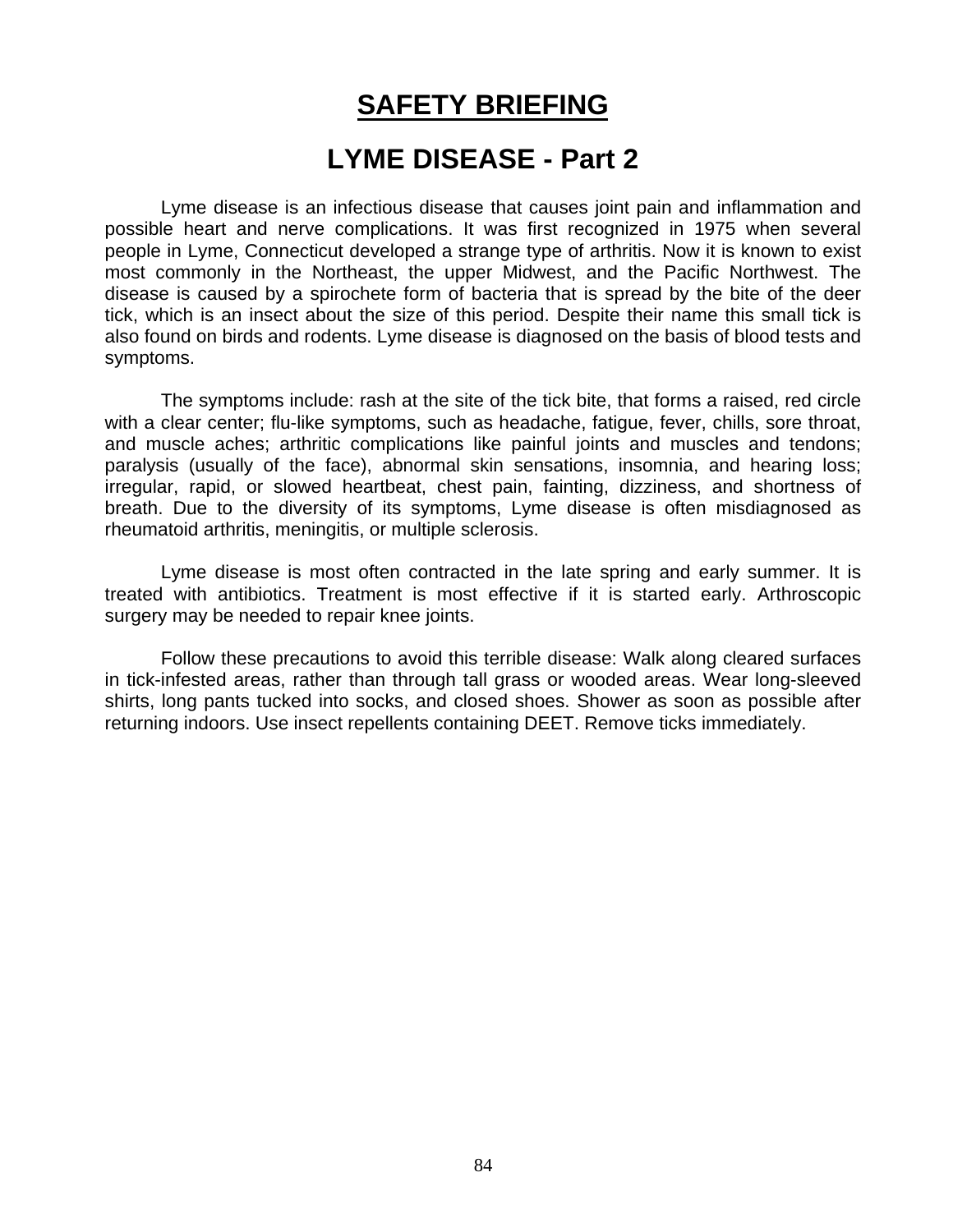## **MOTORCYCLE SAFETY - Part 1**

The title of this outline may seem to be an oxymoron. How can the concepts of "safety" and "motorcycle" go together in one thought. But riding these two-wheeled marvels can certainly be made safer. They need not be thought of as "donor - cycles". Consider the following:

1. A motorcyclist must be more alert and constantly on the lookout for potentially dangerous situations.

2. You can have both added safety and added comfort by wearing:

over-the-ankle boots with nonskid soles.

jacket or long-sleeve shirt

long sturdy pants

snug-fitting gloves that protect the entire hand

proper helmet with face protection (a non-helmeted rider is 5 times more likely to sustain a critical head injury than one wearing a helmet)

3. Wear bright colors so you are more easily seen by other drivers

4. Ride defensively. Nearly two-thirds of all motorcycle accidents are caused by a car driver who is violating the cycle rider's right of way. Usually this was because the cycle rider was not seen. Therefore ride so you can be seen.

Always ride with your headlights on.

Slow down at intersections and be extra careful about side traffic.

Watch for turning vehicles. They will turn right in front of you.

Stay out of car drivers' blind spots.

Signal well in advance any change you intend to make.

Don't assume the driver sees you, even if eye contact is made.

Don't be shy about using your horn.

Never mix alcohol/drugs and cycle operation.

Nearly **75%** of motorcycle accidents happen during the day, on straight roads and in good weather. And over **80%** of them happen within the first 18 minutes of the ride. So be extra careful then.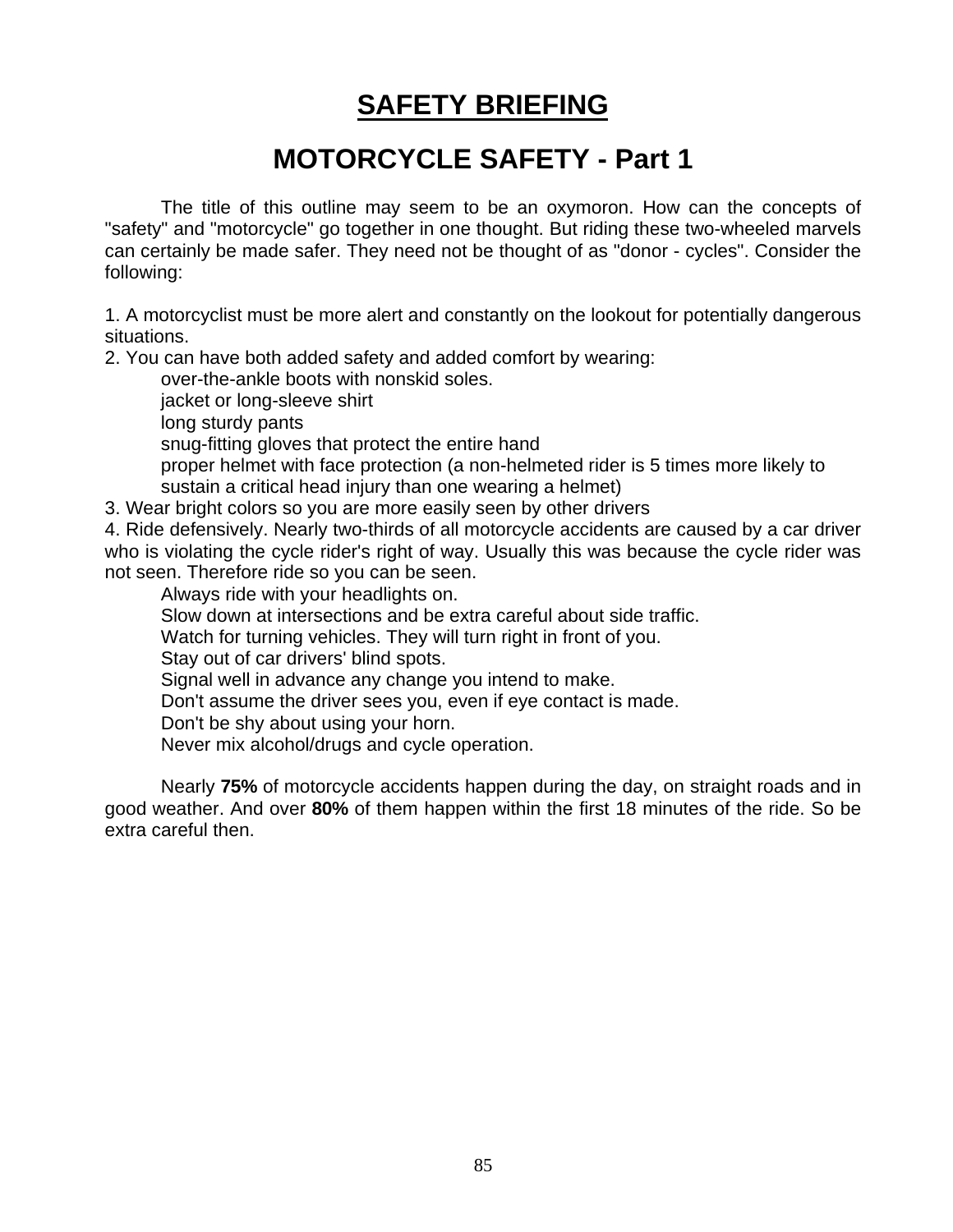### **MOTORCYCLE SAFETY - Part 2**

Riding a motorcycle is both one of the most enjoyable and one of the most dangerous ways to travel. Your chances of having an accident are much greater when riding a motorcycle than when driving a car. Over 75 percent of motorcycle accidents happen during the day, on straight roads and in good weather. And over 80 percent of accidents happen within the first 18 minutes of the ride. If you must be one of the millions in this country who enjoy operating a motorcycle think about the following:

Head injuries are the most common injury in motorcycle accidents. The best way to reduce or prevent these injuries is to wear a helmet. A rider not wearing a helmet is five times more likely to sustain a critical head injury than a helmeted rider.

Nearly two-thirds of all motorcycle accidents are caused by a car driver violating a motorcycle rider's right of way. Usually this is due to the motorcyclist not being seen. To avoid this you must ride as if no one else on the road can see you. Observe the following.

- · Always ride with your headlights on--day and night.
- Slow down at intersections and ride through carefully.
- Watch for turning vehicles.
- · Stay out of drivers' blind spots.
- Signal well in advance of any change in your driving direction.
- · Do not assume the other guy sees you, even if eye contact is made.
- Use your horn when necessary, or if you think the other guy doesn't see you.
- . Be careful when you approach another vehicle. It's difficult for drivers ahead of you to accurately judge how fast your motorcycle is moving.
- . Make sure there is plenty of space between you and the vehicle ahead.
- · Wear brighter clothes and reflective fabrics and tapes to increase your visibility to others.
- · Avoid alcohol. Over one-half of all motorcycle fatalities occur when the rider has been drinking.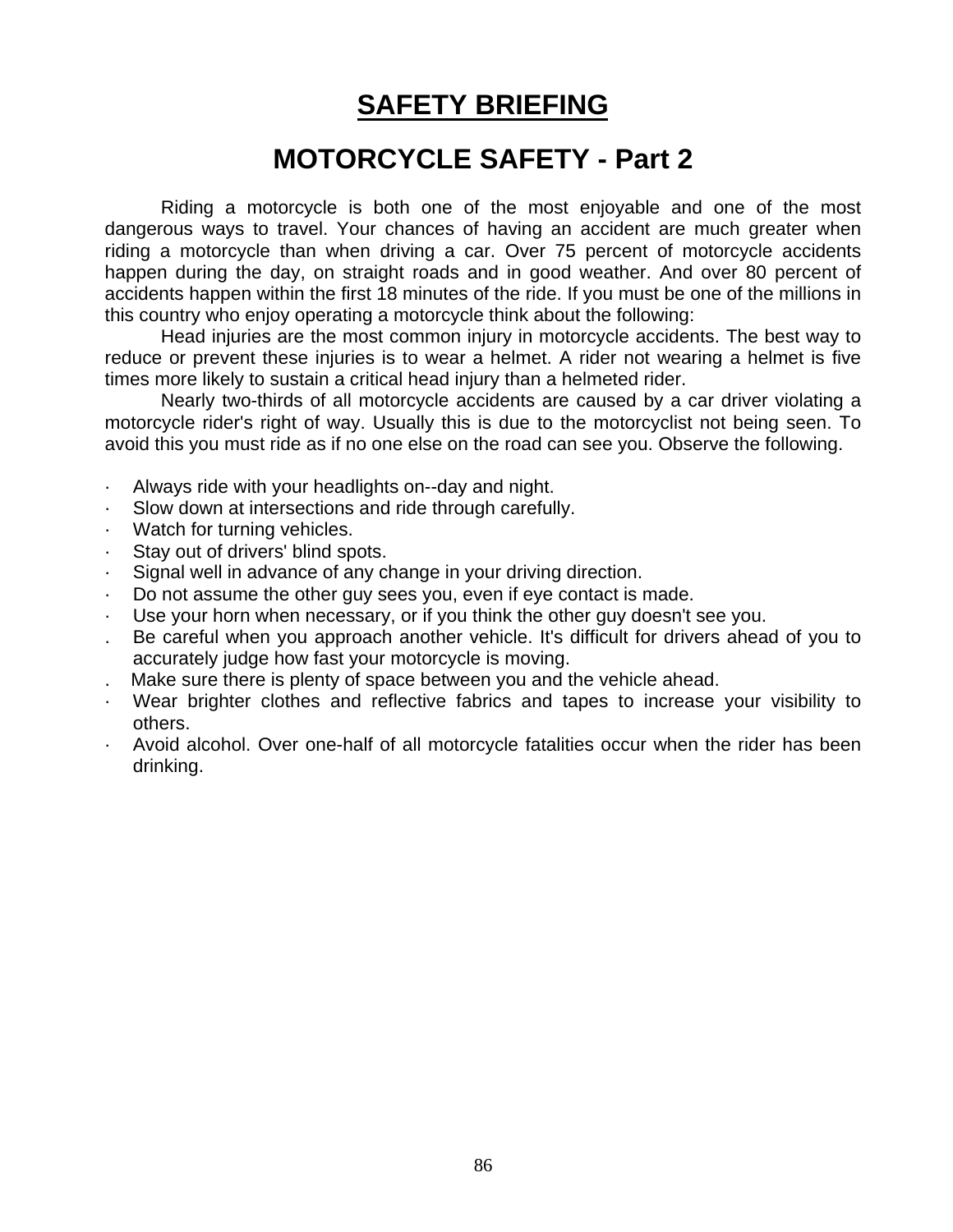## **PESTICIDES**

Pesticides are designed for one purpose--to kill unwanted insects and plants (a "weed" is just a plant out of place) as inexpensively and easily as possible: Many chemicals that were common in the 1950's and 1960's were later banned. But unfortunately some are still around. Following is a list of many of these obsolete and hazardous pesticides.

aldrin, carbon tetrachloride (liquid fumigant), chlordane, chiordimeform, daminozide, DBCP, DDT, dieldrin, dinoseb, ethylene dibromide (liquid fumigant), endrin, EPN, heptachlor, kepones, pentachlorophenol, silvex/2,4,5-T; 2,4,5-TC; toxaphene, trichlorophenol.

Pesticides are commonly stored around farms and homes. Consider them all hazardous, and handle them only if you are qualified (which means at the very least that you have familiarized yourself with the instructions on the container). Storing unused pesticides leads to many problems, because they tend to lose their usefulness due to excess heat or cold, and due to lengthy storage. And they remain a tempting curiosity to young children. It is best to buy only the amount of chemical that you can promptly use, and then safely dispose of the rest. And do NOT just pour excess chemicals on the ground. One ounce of chemical can contaminate 3500 gallons of groundwater to a level of 1 part per million. What pesticides you do store must be locked away and kept at moderate temperatures, and in their original labeled containers.

Information on pesticide disposal can be answered by the Iowa Dept. of Natural Resources at 1-800-367-1025. When handling pesticides wear rubber gloves, and minimize breathing the fumes or touching them. Always promptly wash hands.

Remember that many pesticides can be absorbed through your skin, and poison you. If you have handled a pesticide (or other dangerous chemical) you can expect that your clothing has become contaminated. If the contamination is especially noticeable you may want to consider disposing of it. If you plan to wash such clothing, then do that safely too. Pre-rinse in a separate tub or on a line with a garden hose. Wash separately from other clothing in hot water with heavy-duty detergent, and do not overcrowd the washer. Use longest wash-time cycle. Wash twice the same way. Use the highest water level, even for a small load. If your washer has a "suds-saver" feature, NEVER use it to wash pesticide-contaminated clothes. Hang the clothes to dry in the open air and sun (the sun can break down many chemicals). Incidentally, NEVER use bleach and ammonia in the same wash load, as toxic fumes can result. Remember that the pesticide container label may have additional helpful information regarding washing of clothes.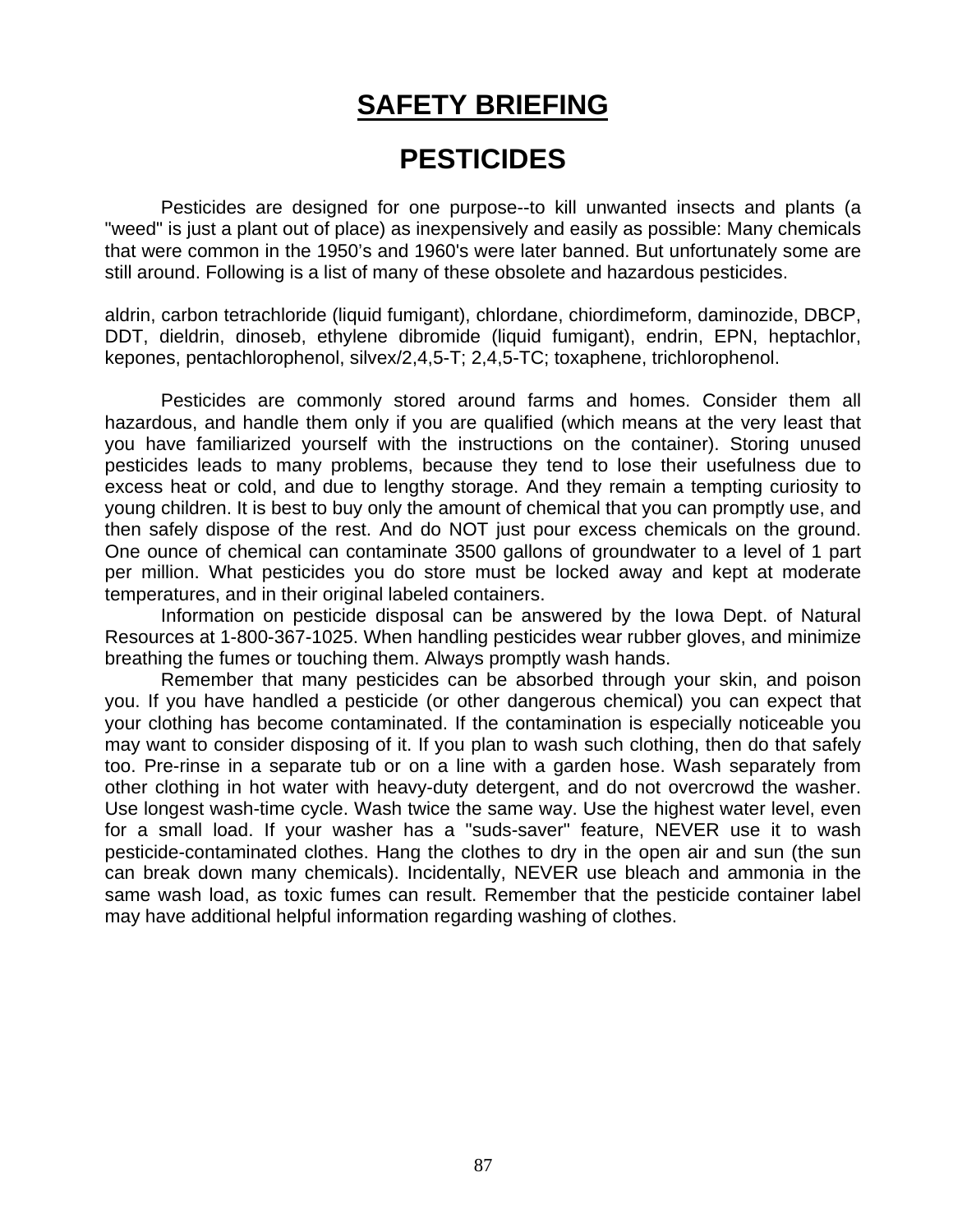## **POISONING**

### **FUMES & SMOKE:**

1. Do not rush into the danger area unprepared. Have a safety cord tied around you, with a capable person on the other end.

2. Put a moist towel or handkerchief over your mouth and nose. Take a couple of deep breaths before you go in; then hold your breath.

3. If smoke is from a suspected fire, travel low along the floor, where the air is.

4. If victim cannot walk drag him/her out with hands under armpits.

5. Open doors & windows if there is no fire or smolders.

### **PESTICIDES:**

- 1. Symptoms and effects are quite variable, but most dangerous in spray form.
- 2. Generally get victim out of area, and put him/her to rest.
- 3. Wearing gloves remove contaminated clothing & put into closed plastic bag.
- 4. Thoroughly wash skin.
- 5. Check container label for advice. Call poison control center.

### **POISONING BY MOUTH:**

### **Where Conscious**

I. Dilute with glass of water or milk, IF victim not convulsing

2. Save label or container of suspected poison, or a sample of any material the victim vomits.

#### **Where Unconscious**

- 1. Maintain an open airway by tipping victim's head back
- 2. Administer artificial respiration or CPR, if you are properly trained.
- 3. Save the container of the suspected poison, or a sample of the vomited material.
- 4. Do not give fluids to an unconscious person.
- 5. Do **not** try to make an unconscious person vomit.

6. Never make a person vomit who has swallowed a strong acid, strong alkali, or petroleum product.

#### **IN ALL CASES, IMMEDIATELY SEND FOR AN AMBULANCE; KEEP CROWDS BACK; WATCH THE VICTIM CLOSELY & START RESPIRATORY CARE & CPR WHERE NECESSARY.**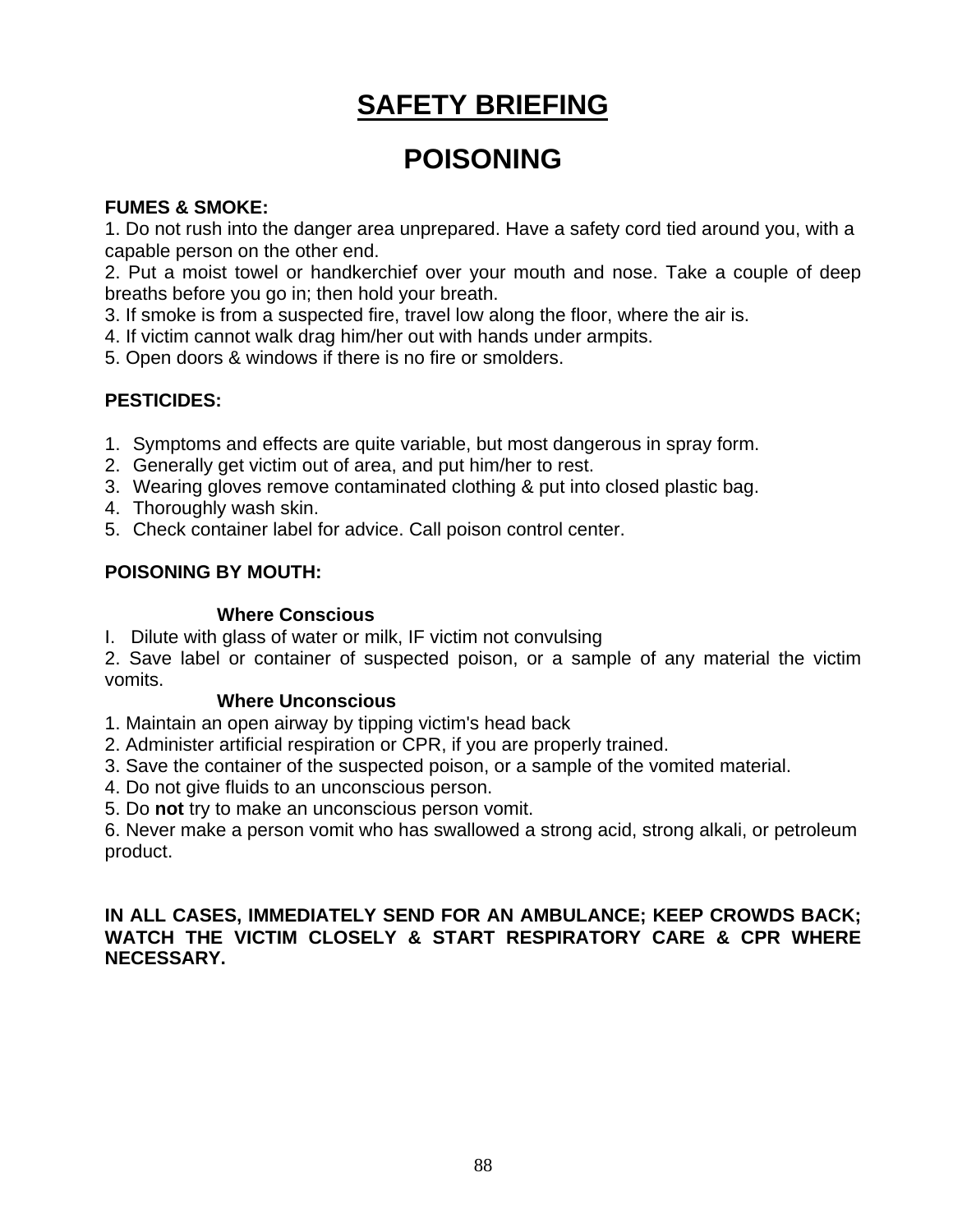# **CARBON MONOXIDE POISONING - Part 1**

Carbon monoxide (CO) is a colorless, odorless gas that may be formed when various fuels are not completely burned. When inhaled (even in small quantities), CO is absorbed into the bloodstream where it interferes with the blood's ability to transport oxygen. If you suspect you are breathing carbon monoxide you must get fresh air immediately, and then see your doctor.

#### **Conditions often leading to CO formation and infiltration:**

- 1. Vent system is plugged (often by bird nest, or by collapse of masonry chimney, or by damage to vent piping).
- 2. Vent system leaks into living spaces, due to rust or physical damage.
- 3. Plugged fresh air vents.
- 4. Excessive caulking or insulating that reduces fresh air intake.
- 5. Improper air adjustment, wrong burner orifice size, or misalignment in appliances.
- 6. Vehicles left running in attached garages.

#### **Common indicators of carbon monoxide contamination include:**

1. Chronic headaches, nausea, or eye irritation when indoors. Later stages of carbon monoxide poisoning are characterized by headache, dizziness and sleepiness. As more carbon monoxide is absorbed, the symptoms include nausea, vomiting, fluttering and throbbing of the heart, and finally unconsciousness and death.

- 2. An unidentified chronic odor inside the building.
- 3. Dying house plants.
- 4. Condensation on cool, indoor surfaces.
- 5. Discoloration or soot buildup at warm air outlets of the heating system.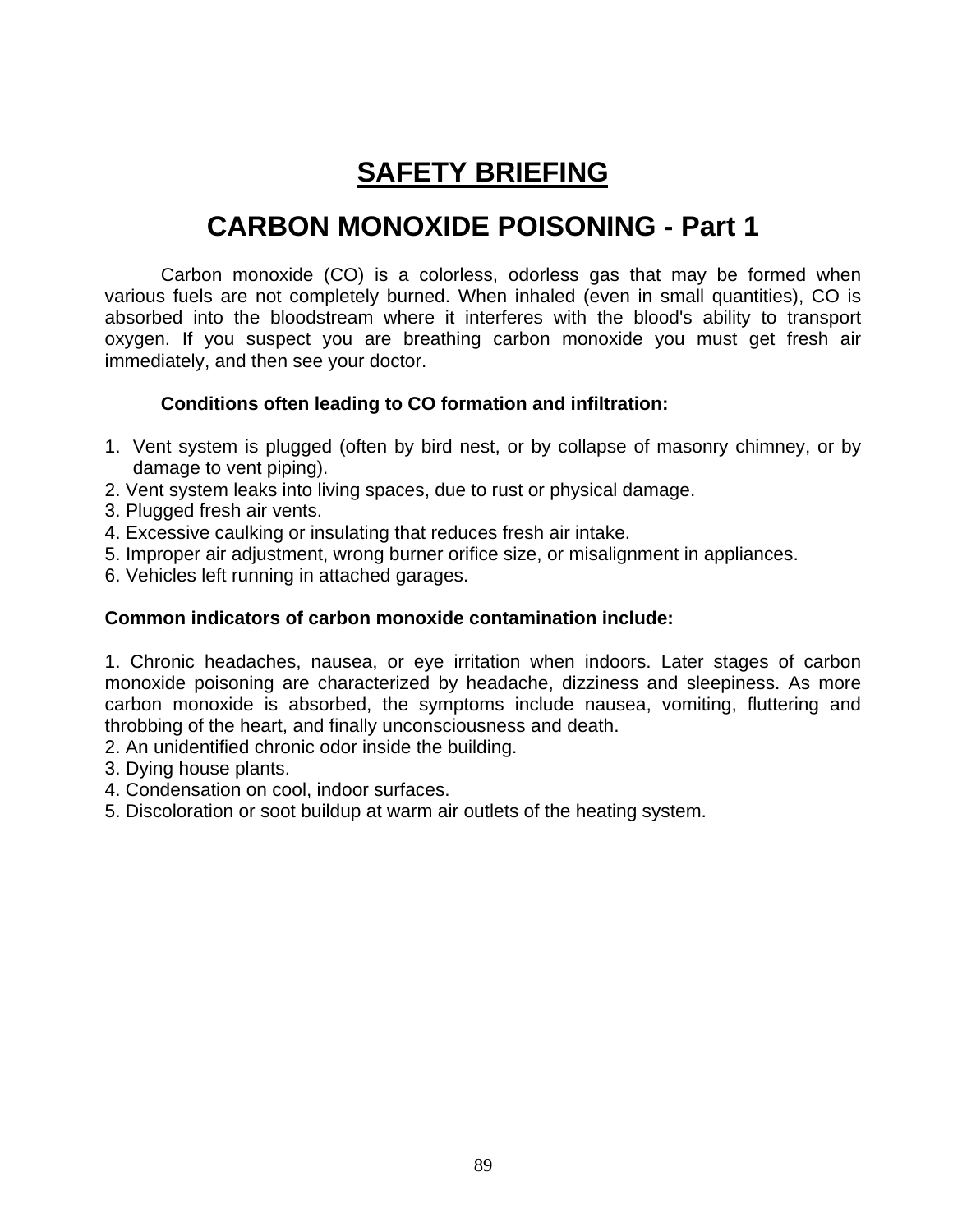## **CARBON MONOXIDE POISONING-Part 2**

| Proportion of CO present in the Air<br><b>Up to 0.005</b> per cent (1 part in 20,000) | <b>Symptoms</b><br>Generally safe-no symptoms                                                                                                                                                                                                  |
|---------------------------------------------------------------------------------------|------------------------------------------------------------------------------------------------------------------------------------------------------------------------------------------------------------------------------------------------|
| Above 0.05 per cent                                                                   | Risk of coma and death. First<br>Mild symptoms will be tightness<br>Across forehead, slight headache,<br>Flushed skin, yawning. Long<br>Exposure will produce headache,<br>Dizziness, palpitations, possibly<br>Double vision, and ear trouble |
| Above 0.4 per cent                                                                    | Severity of symptoms will depend upon<br>strength of victim and length of<br>exposure. Grave weakening of heart rate<br>and breathing. Certain coma. Failure of<br>lungs. Fatal if rescue is not immediate.                                    |

#### **TREATING CARBON MONOXIDE POISONING**

When you find someone collapsed in a space that smells of gas, or where the victim has the symptoms outlined above:

- [] Take 2 to 3 deep breaths of fresh air.
- [] If smoking, put out your cigarette.
- [] Avoid operating electrical switches (may set off an explosion from spark).
- [] Enter room & immediately open windows and doors to let gas escape.
- [] Check for the cause of the gas leak, turning off any open valves (at meter is best).
- [] Get victim out of the space.
- [] Call for ambulance.
- [] If victim not breathing begin artificial respiration.
- [] If victim is breathing, but unconscious, roll them onto side.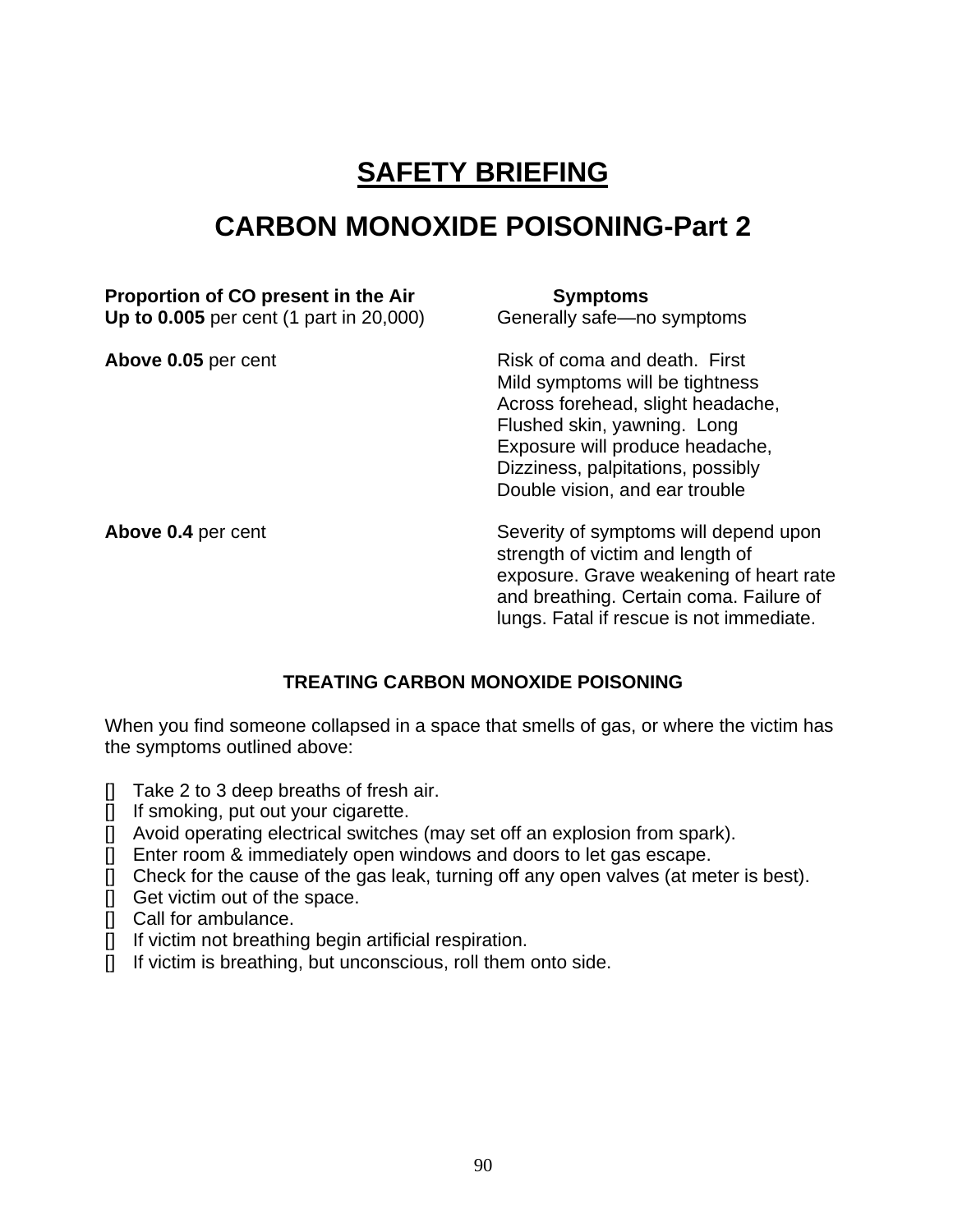### **FOOD POISONING**

Food poisoning can have many different causes, but most frequently the culprit is one of the SALMONELLAE BACILLI. There are at least 1400 different types of food poisoning salmonellae. But only a small number regularly cause any serious trouble in people. Related to this group of bacteria is the organism that causes typhoid fever. This disease is rarely caused by contact with animals, and usually results from contact with water which has been contaminated by infected humans.

However the subject of this paper will be limited to the food poisoning variety. Even tiny slips in hygiene can lead to large outbreaks of this common disease. The main symptom of salmonella food poisoning is diarrhea, which is often accompanied by pain in the abdomen. There may be a little vomiting, but this is not often severe.

In a few cases some of the organisms may spread through into the bloodstream, and cause the sort of feverish illness that typhoid causes. Occasionally there may be an infection in odd places like the membranes of the brain (meningitis) or an infection in the bone (osteomyelitis).

Salmonellae live naturally in the intestines of a wide range of animals, including poultry, rats, cattle, frogs, shellfish and birds. Poultry in general are particularly likely to harbor the disease. And eggs (BEWARE of MAYONNAISE) especially duck eggs, can also be infected. Vegetables may be a source of salmonella if they have become infected as a result of contact with infected water or animal waste. Some people can become carriers of the disease. Salmonellae always enter the body through the mouth.

Salmonellae are killed by being HEATED. So freshly cooked food should be quite safe provided that it has been heated right through, and cooked for at least 4 minutes at 165.6° or higher. BEWARE that freezing food does NOT kill the organism, although it inhibits its growth. When cooking frozen infected food, cooking will be insufficient to kill the salmonellae unless first completely thawed, and then cooked completely through. Remember that perfectly clean food can become infected by hands or utensils that are infected. Therefore these must be washed thoroughly before they touch food. And food that is left out should be covered so that flies and other insects cannot come into contact with it.

THERE IS NO EFFECTIVE TREATMENT FOR SALMONELLA FOOD POISONING. The only useful treatment is probably bed rest and drinking plenty of fluids, with medication to alleviate the problems of diarrhea. Antibiotics are usually ineffective, and may even be dangerous as they suppress the growth of the normal intestinal bacteria, which (when killed by antibiotic) can allow the salmonella to thrive--making the disease much worse. Food poisoning comes on within 48 hours of eating infected food. Recovery usually is complete in two days.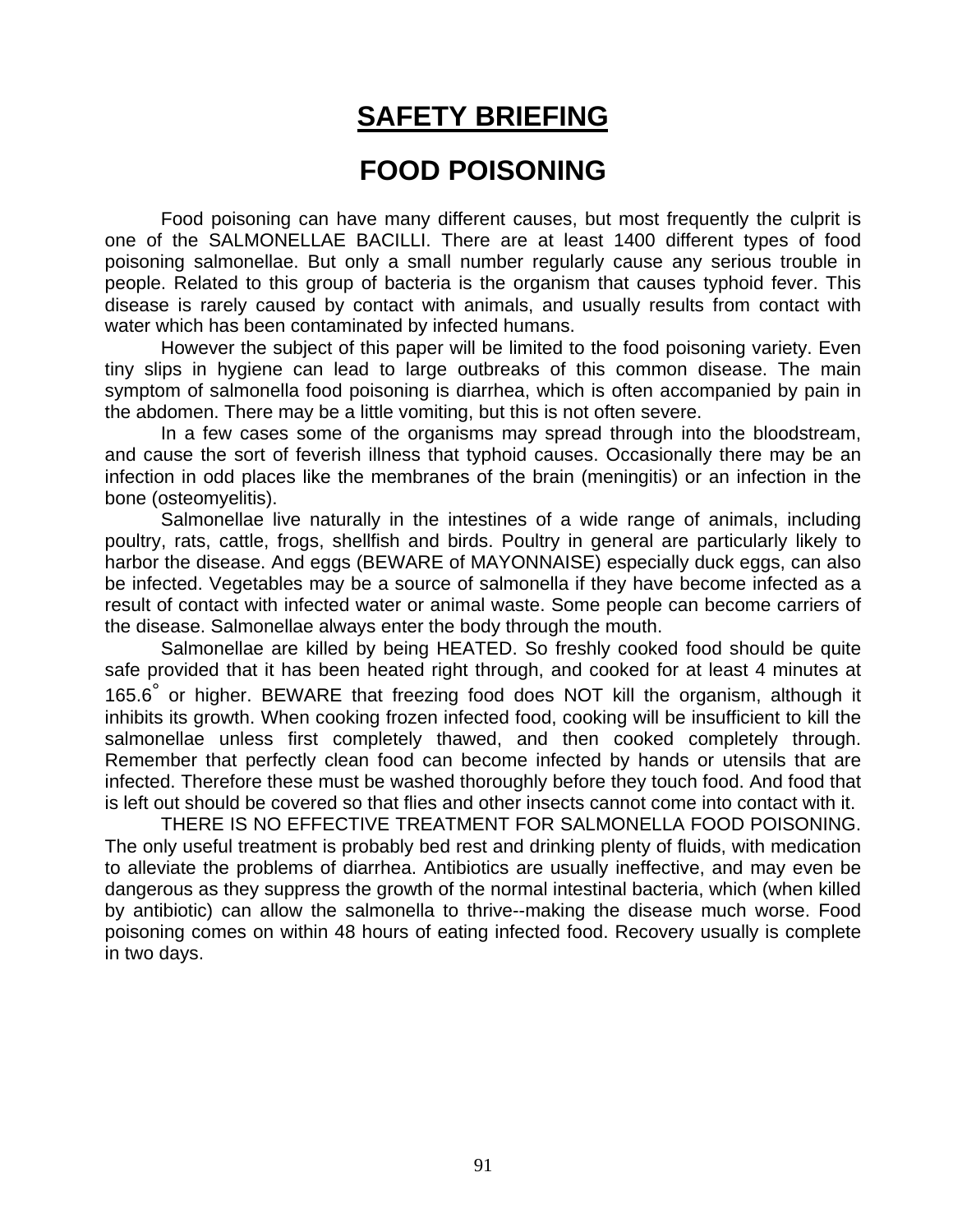## **LEAD POISONING**

Doctors and other scientists have reached agreement on the permissible levels of lead in the human body: 0. Unfortunately lead lurks all around us: in plumbing pipes, paints, dishes and pottery, and in some canned foods. When ingested or inhaled, lead can cause high blood pressure, kidney disease and brain damage. Because of their smaller size, children and unborn babies are most at risk.

Children do not always show signs of lead poisoning. Some children who have been lead poisoned may not be able to pay attention, they may have stomach aches, or be more tired than normal. Children with very high levels of lead may develop seizures, become unconscious or even die. Other children show no symptoms, but may have learning or behavior problems as they grow older.

What are the most common sources of lead? Almost every home built before 1960 used lead-based paint for indoor and outdoor painting. With the decrease in affordable housing, more families are living in or remodeling older homes. Most young children eat materials or objects they pick up. They may gnaw on stair railings or other objects that have lead-based paint on them. Household dust in older homes often contains lead from old paint, which gets on children's hands, toys, etc. Especially suspect is the area around window sills. Even soil surrounding the home can be contaminated with lead chips from the old paint falling off the house. Other common sources are tap water from old plumbing that has lead-based solder joints, lead-soldered cans for various foods, and certain glazes on pottery cooking utensils.

The only way you can tell for sure if you or your family members have lead poisoning is to have a blood test done.

Discuss ways that lead poisoning can be avoided, or the likelihood lessened.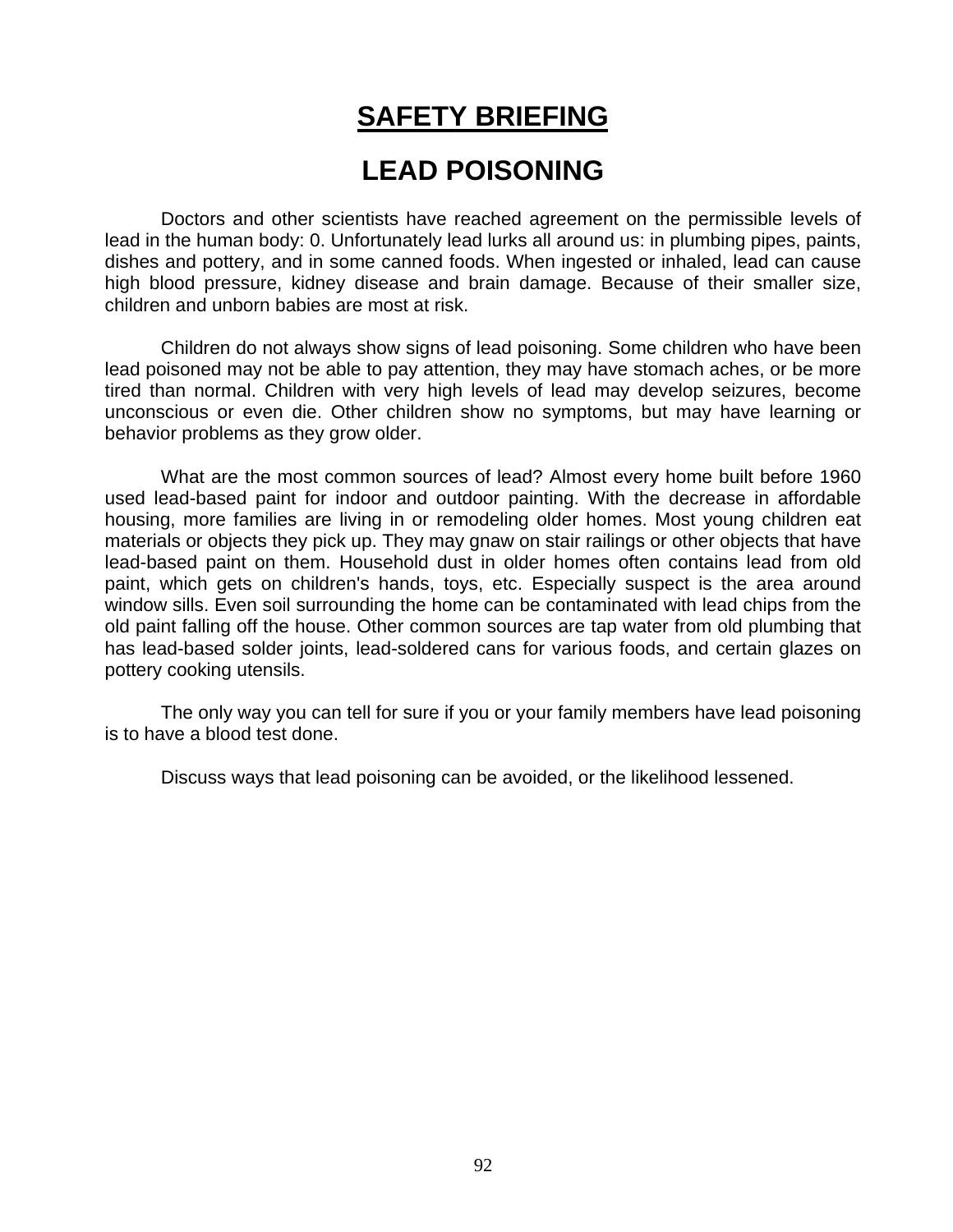### **RABIES**

Rabies is one of the most terrifying diseases in the world. It is transmitted by the bite of an animal driven to frenzy by the disease. The horror of the disease is intensified by the knowledge that it is virtually unknown for a victim to recover, if intensive treatment is not completed right away.

Rabies is caused by a virus. It is found almost everywhere in the world. Infection by other people is very rare. One documented case of human-human spread involved two people who received corneal grafts from an infected donor. All died of rabies.

Although rabies is carried by a variety of animals (skunks, foxes, raccoons, etc.) it is the DOG that is most likely to infect a person. This is because a dog is the creature most likely to come into contact with people. The animal that attacks and bites will always die from the disease.

Once the infecting virus has made its way through the skin, it may lie dormant for some time. After the skin stage the virus enters the nerves of it victim, and works its way up the nerves through the nerve cells themselves until it establishes itself in the brain. Once in the brain the symptoms of the disease break out. The fact that the virus has to make this journey through the nerves explains why the incubation periods seems to be longer in those people who are bitten on the foot compared with those who are bitten on the hand or the face. The further the virus has to go from its site of entry to reach the brain, the longer it is going to take for the victim to exhibit symptoms that are clearly those of rabies. The first symptoms are usually a few days of ill health, fever, sore throat, and muscular aches. There often is a period of restlessness and insomnia. Another clue in the early stages is that there has been pain and tingling at the site where the person has been bitten. Then there is general involvement of the nervous system, including spasms, episodes of wild, confused excitement alternating with lucid periods. Often there is an exaggeration of such automatic functions as salivation and sweating. In about 1 out of 5 people paralysis is a major feature. A very obvious symptom for many victims and infected animals is HYDROPHOBIA. This is extreme thirst for water accompanied by terror and spasms at the very sight of it. Eventually the victim lapses into a coma and dies.

PREVENTION is the only sensible solution. Avoid all strange animals, and especially stay away from strange dogs. However, if you are bitten (keeping in mind that the disease can be spread by an animal licking a scratch) you should:

· Scrub the wound under running tap water, with soap, for at least 5 minutes.

- · Remove any foreign substance in the wound.
- · Rinse the wound with iodine or strong alcohol.
- · Leave the wound open.
- · Seek medical help IMMEDIATELY.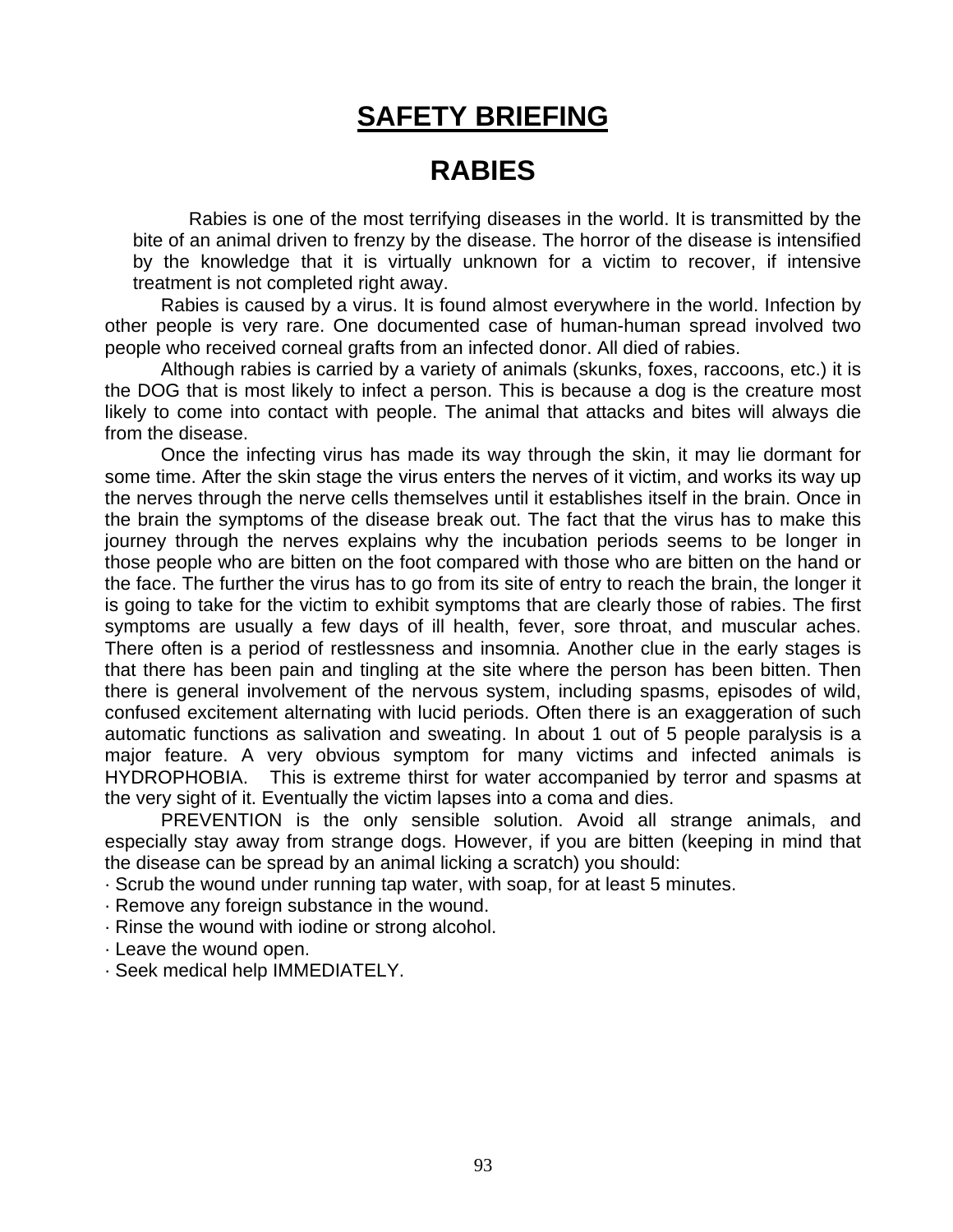## **AN ATTITUDE OF READINESS**

The keys to coping with an emergency are *awareness and planning.* Consider the following:

1. Do you know every possible evacuation route out of your home, from every room? If you had to break a window to get out, what would you use? Would you need to step on a chair to get out of a basement window, and where would you get it? If you had to flee through choking-thick smoke what would you use to cover your mouth?

2. What emergency phone numbers might you need, and where would you find them (Police, fire fighters, utilities, ambulance)? 911 telephone service is wonderful, but what if it were not available?

3. How do you shut off the electricity, gas, and water in your home? Do you know where the street water shut-off valve is to your home, and where you could find a long-handled wrench to reach and work the valve? If the gas shut-off at the meter is "frozen" where could you find a wrench to turn it off?.

4. Where are all the fire extinguishers in your home? Do you know how to tell if they are the appropriate kind for a given kind of fire? What about using water on some kinds of fire? What would you use to smother a fire? What, if anything would you use to treat a burn?

5. Where could you get emergency water to drink in your home (water softener, water heater, toilet tank, pre-filled bathtub)?

6. Where are the flashlights in your home?. How do you know they work?

7. If you had one-half hour to save the most valuable things in your home what would you grab (photos, records, seasonal clothes, money)?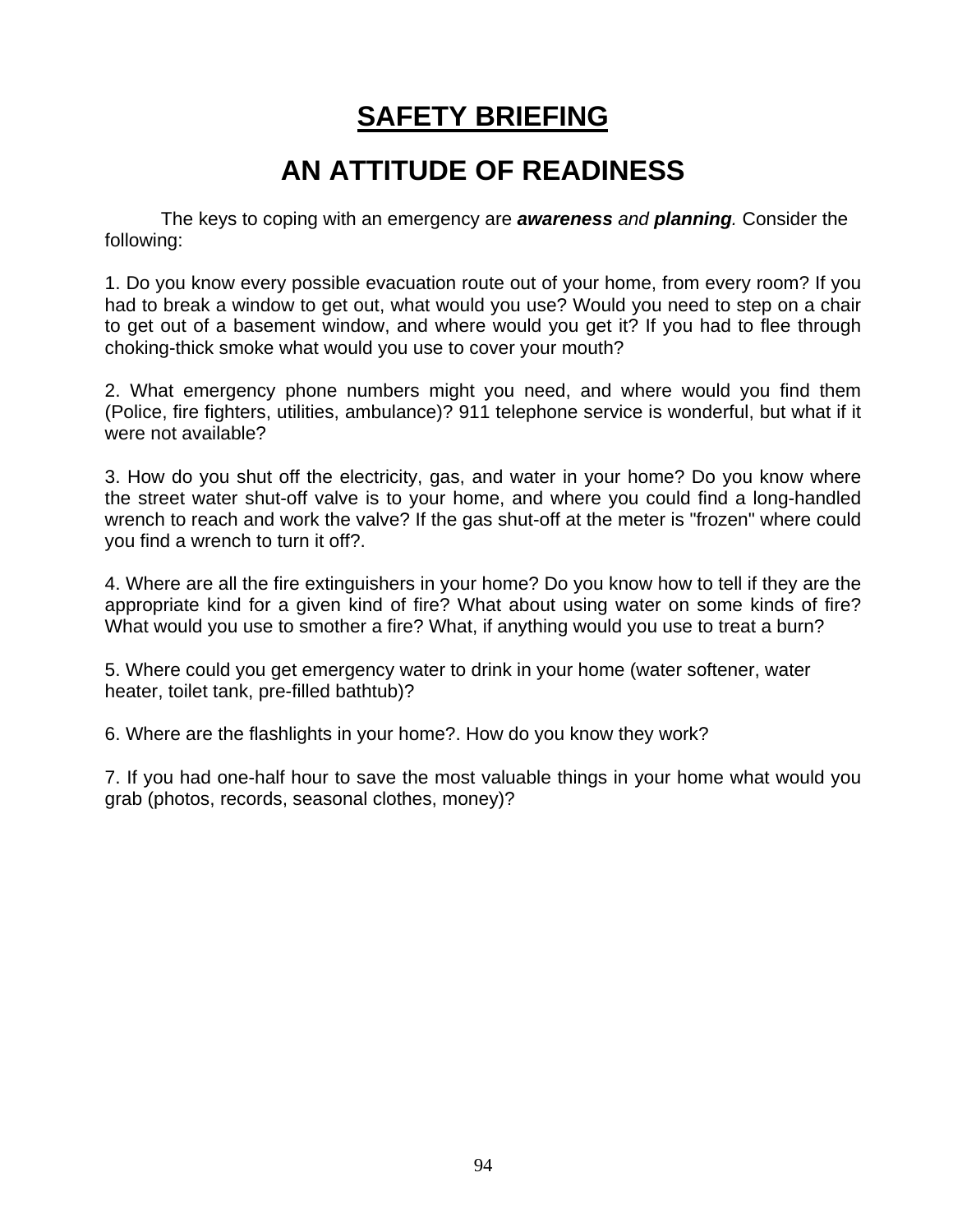## **SAFETY AWARENESS**

**Use the following outline to discuss the most important aspects of safetyawareness and attitude.**

- 1. What is Safety?
	- A. Attitude
		- 1. Be Positive
		- 2. Be a good example
		- 3. Communicate
	- B. Awareness
	- C. Preparedness
- 2. Why Safety?
	- A. Protect CAP assets
		- 1. Personnel
		- 2. Aircraft
		- 3. Ground Transportation
		- 4. Radios and other equipment
		- 5. Permit mission to proceed and terminate successfully
	- B. Promote safe practices in CAP and elsewhere
- 3. CAP Safety Program
	- A. Highest priority is safety
	- B. Everyone is responsible to observe and communicate problems
	- C. CAPR 62-1 sets out responsibilities and procedures
		- 1. Monthly safety briefings
		- 2. All members must sign roster to document they have had Briefing
		- 3. At SARs no one can participate unless they attend the safety briefing (to learn of weather, road hazards, emergency procedures, etc.)
- 4. CAP FORM 26 ............................ SAFETY IMPROVEMENT/HAZARD REPORT
- 5. CAP FORM 78 ............................................................ MISHAP REPORT FORM
- 4. Serious injury or death requires investigation as authorized by NATIONAL ONLY. WING Commander appoints BOARD of one or more (file CAPF 79)
- 5. Accidents HAPPEN, but safety does NOT...**YOU must make safety happen.**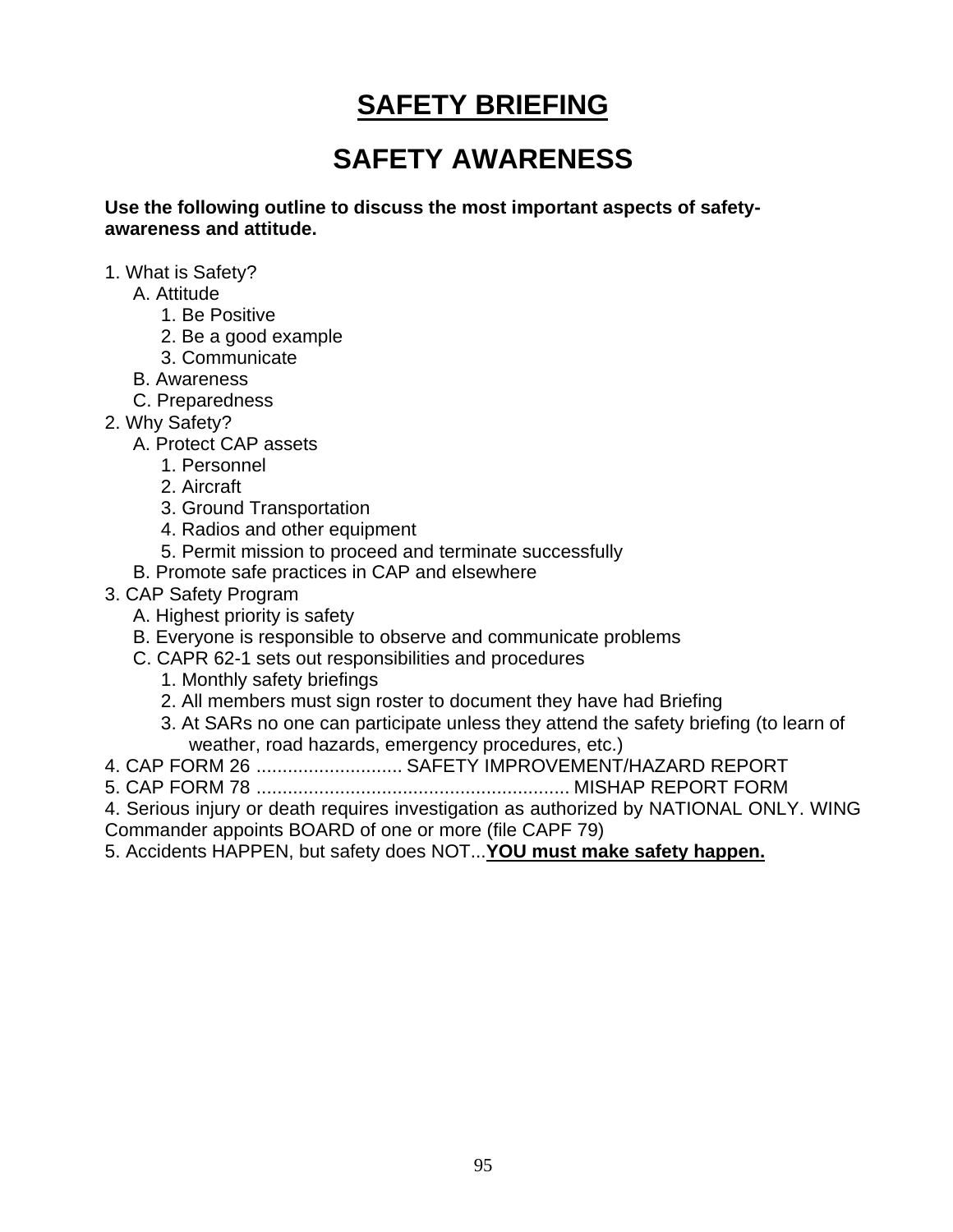# **CONSUMER SAFETY HAZARDS**

The Coalition for Consumer Health & Safety has published a guide listing the 10 most dangerous consumer safety hazards. In order from 1 to 10 they are:

- 1. Accidental drowning of small children in five-gallon buckets
- 2. Falls down stairs in baby walkers
- 3. Rollover crashes in sport and utility vehicles
- 4. Failure to use lap belts when riding in motor vehicles
- 5. Falls from playground equipment
- 6. Poisoning from improperly cooked foods
- 7. Effects of secondhand tobacco smoke
- 8. Risks of excessive drinking

9. Sexually transmitted diseases resulting from improper contraceptive use

10. Head injuries from not wearing bike helmets

For a free copy of the brochure, contact the Consumer Federation of America at (202) 387-6121.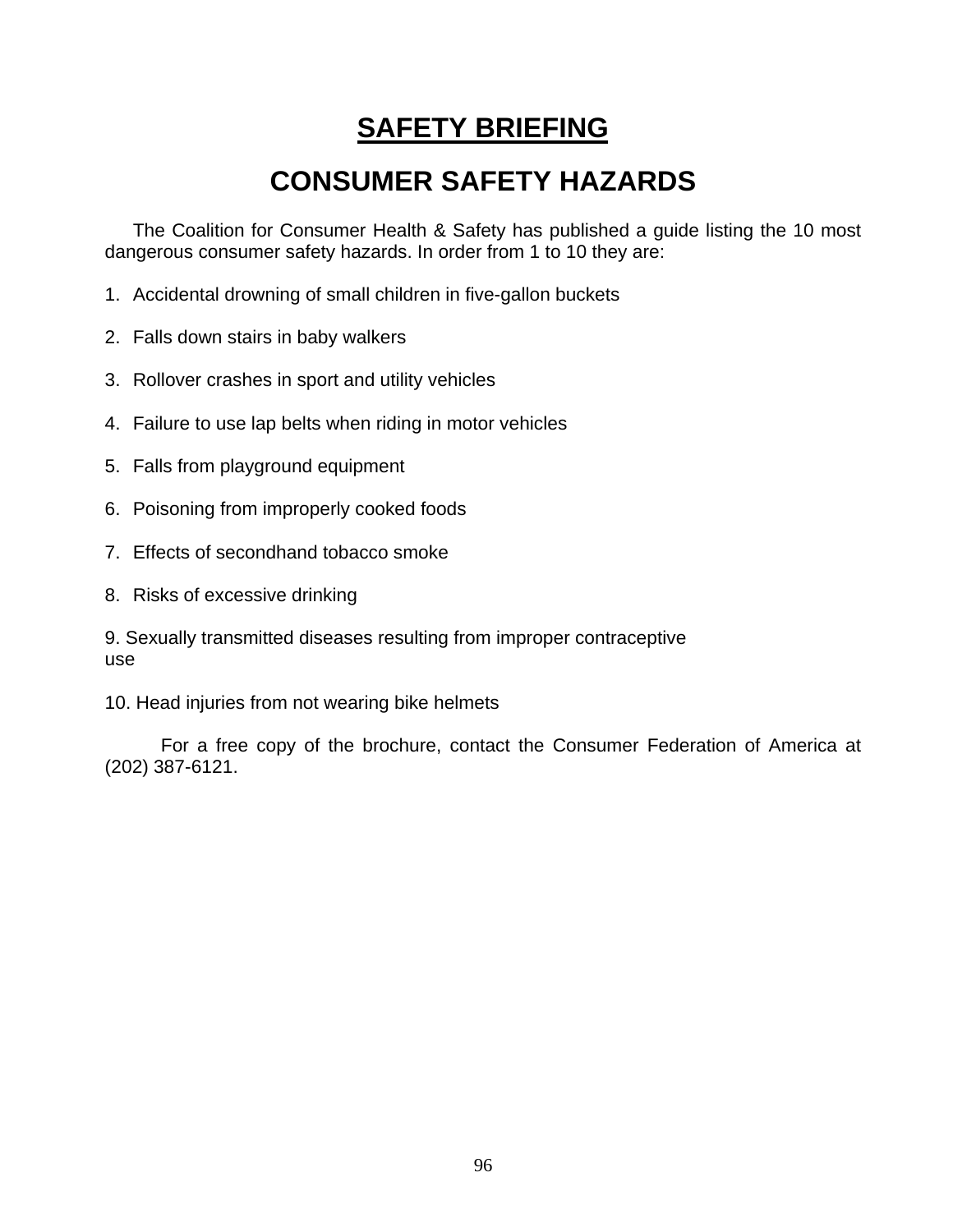## **OSHA Regulations: Blood Borne Pathogens**

The OSHA regulations regarding exposure to possible Blood borne Pathogens actually apply only to employees in jobs that involve "occupational exposure" to blood borne pathogens. They do not apply to volunteer situations like CAP. However NATIONAL, in the interest of promoting the safety of all CAP personnel has required that we observe appropriate precautions.

Keep the following considerations in mind in order to minimize your exposure to the several very serious health risks that are associated with CARELESS contact with others' body fluids.

1. As a precaution you should consider a Hepatitis B vaccination. Keep in mind that CAP does not underwrite the cost.

- 2. Treat all blood as if it were contaminated with blood borne viruses.
- 3. Do NOT use bare hands to stop bleeding.
- 4. Always use a protective barrier.
- 5. Always wash exposed skin with hot water and soap immediately after contact.
- 6. Keep the following equipment with your field pack:
	- a. latex or vinyl gloves
	- b. a mouth-barrier device, for rescue breathing/CPR
	- c. plastic goggles or other eye protection
	- d. antiseptic, for use in sterilizing or cleaning exposed skin.

7. Keep in mind that CAP has now required that we have NO CONTACT with a victim who has any exposed body fluids, even if we have protective gear on.

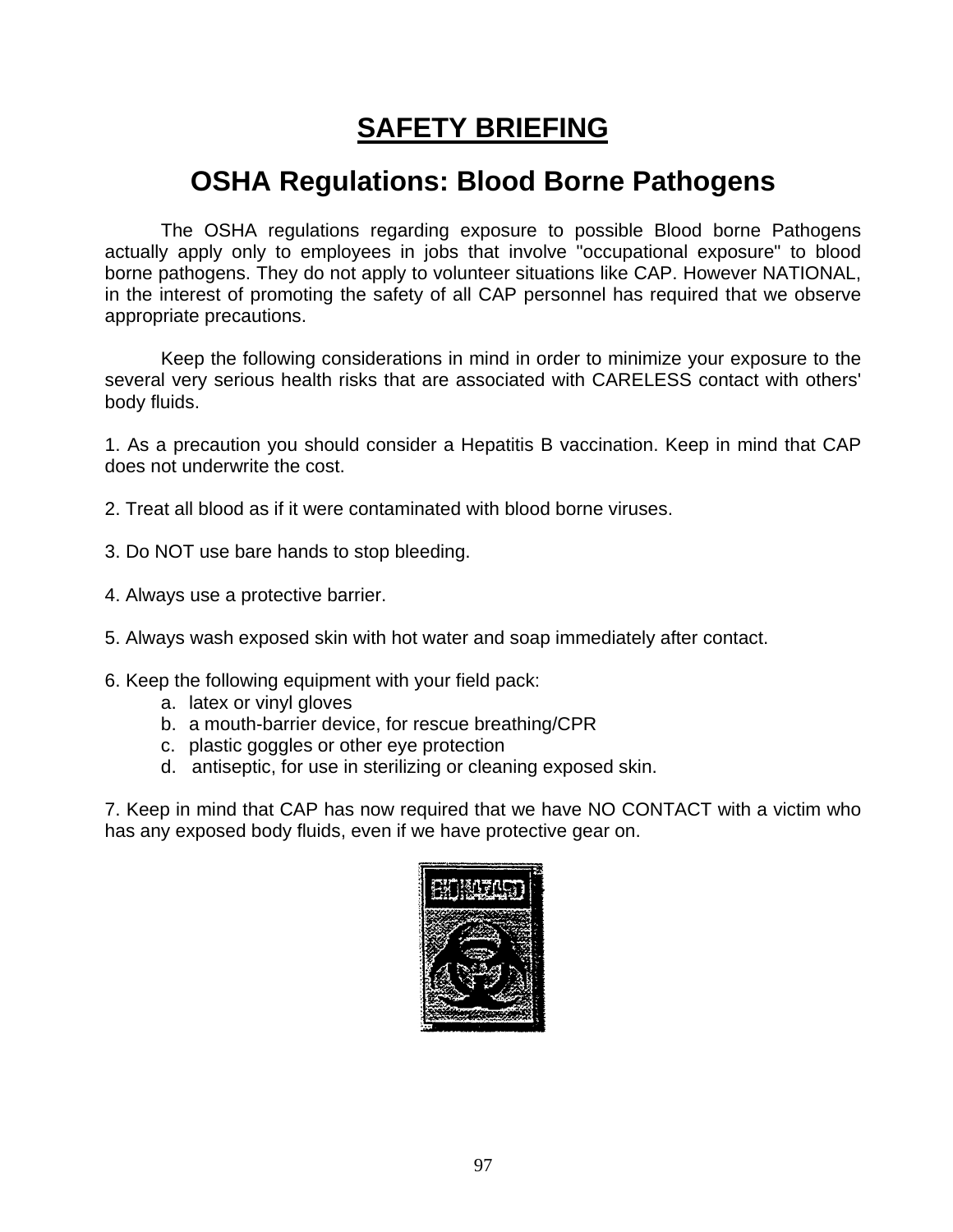# **HOLIDAY HAZARDS**

A number of items make their appearance during the winter holidays, that are subtle dangers. Discuss the following.

- Mistletoe berries are extremely poisonous. If anyone eats them, call the poison control center immediately. It is much safer to use fake ornaments.
- Although not highly poisonous, the poinsettia can cause mouth irritation or stomach distress if ingested.
- · Jerusalem cherries, which look like cherry tomatoes, are poisonous.
- · Needles from Christmas trees are sharp enough to cause irritation and bleeding.
- · Tree preservatives are dangerous if swallowed.
- · Pieces from artificial trees made of plastic or aluminum can obstruct air passages and interfere with breathing.
- · Beware of bubble Lights, glitter, and angel hair around small children.
- · Melted candle wax can cause serious burns.
- · Even small amounts of alcohol can cause severe brain damage in a child, so do not leave unfinished drinks out. Items that contain alcohol are similarly dangerous, such as perfumes, colognes, and after-shave products.

### **Put safety first on your holiday list.**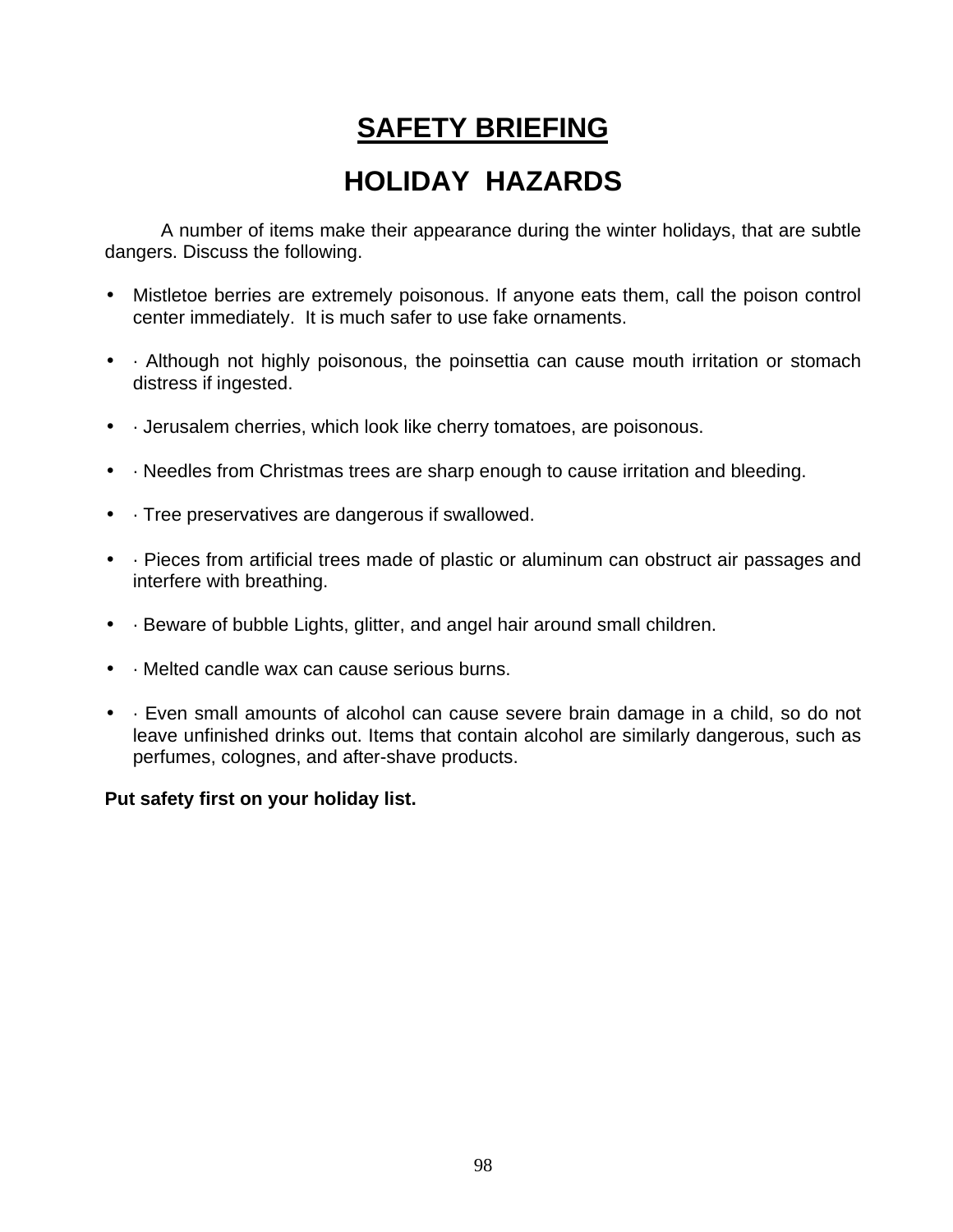### **EMERGENCY PREPAREDNESS**

The keys to effectively coping with an emergency are awareness and planning. At home you can be prepared to help your own family by the following.

1. Schedule a periodic family conference to discuss procedures to follow in different kinds of emergencies. Know where emergency equipment, water shutoffs, electrical shutoffs, and emergency phone numbers are located.

2. Hold regular practice drills. For example, can you find your way out of a bedroom or a finished basement with your eyes closed and while crawling on your knees, to the front door? This can be good practice for finding your way out when smoke totally obscures your vision, and you need to be near the floor to breath whatever air is in the room. Of course practice this carefully with a responsible person watching so you do not injure yourself during practice.

3. Assemble and store a survival kit containing:

flashlights and portable radio with batteries. first aid kit with manual wrenches and pliers for turning off utilities chlorine bleach for water purification fire extinguisher emergency food and beverage supply spare eyeglasses, prescription medicines, baby food manual can opener; eating utensils sanitation supplies, including large plastic trash bags soap, toothpaste & brushes, toilet paper, feminine supplies blankets and towels cooking equipment and some means of cooking (combustion outside) complete change of clothes for each family member

- 4. Learn first aid and C.P.R.
- 5. Establish a location where the family should reunite if members become separated.
- 6. Learn the emergency plans of your schools, power company, workplace.
- 7. Determine evacuation routes away from the community.

8. Know how to turn off utility service (water, gas, electricity) if trained personnel are unavailable.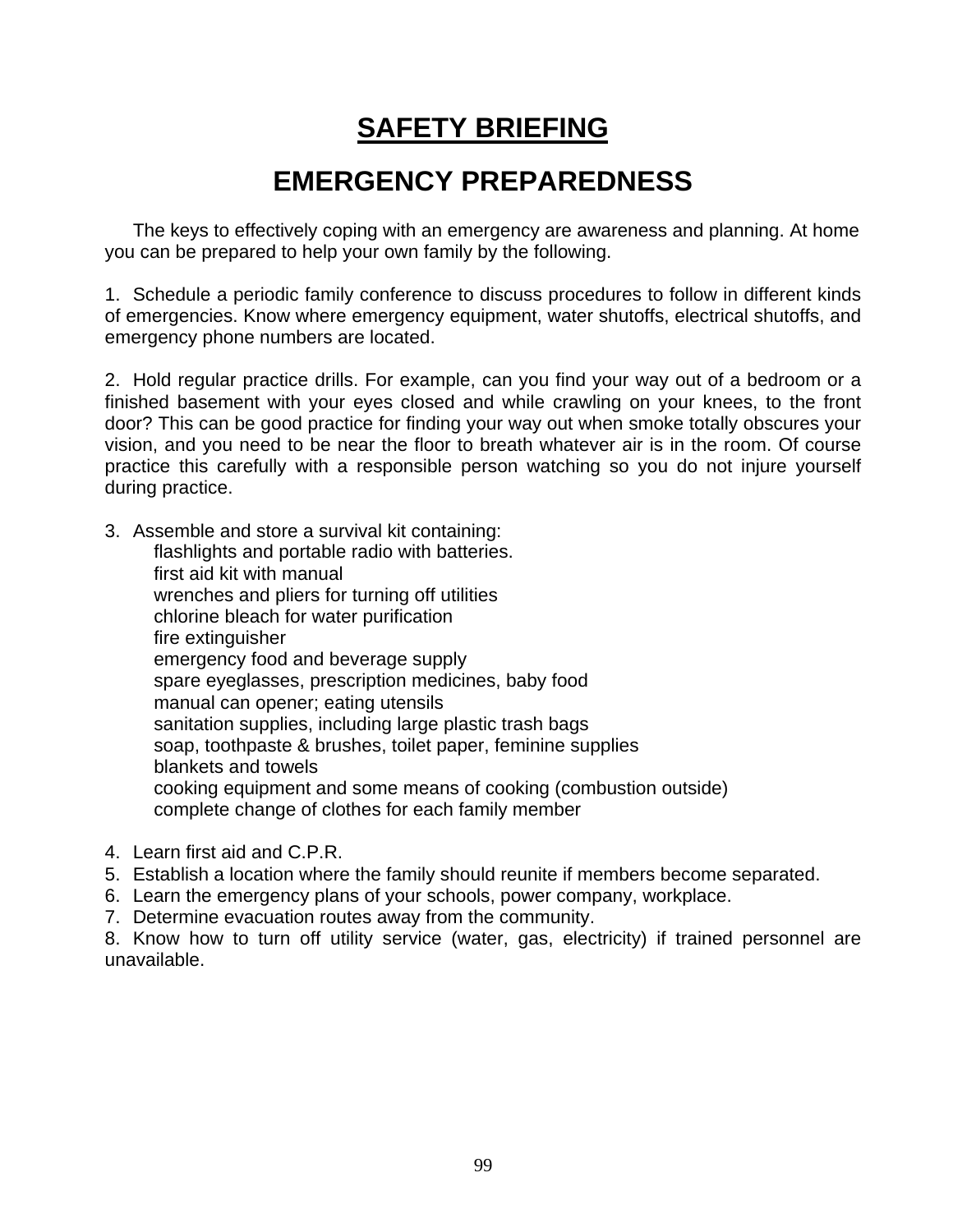## **EVERYDAY PRECAUTIONS**

In the United States we are abundantly blessed with many things that make our lives easier, more entertaining, and generally afford us more time than our ancestors to enjoy many of these blessings. We have become so used to products and gadgets that we often give them little thought, and certainly we don't view them as dangerous. Consider the following precautions around everyday objects, to increase safety.

- 1. Firearms kept unloaded and locked up.
- 2. Electric heating appliances disconnected when not in use.
- 3. Vehicles fully out of the garage if they are left running.
- 4. Prompt disposal of trash, rubbish, discards.
- 5. Safe lighting of gas appliances like barbecue grills.
- 6. Tied shoelaces and no dangling sleeves around open flame or moving machines.
- 7. Tools kept sharp (sharp tools cut material; dull tools cut people).
- 8. Keep floors clear of clutter.
- 9. Never use liquid fuels to start fires.
- 10. Never smoke in bed.
- 11. Never place electric appliances near wet areas, especially your bath.

12. Keep tiny objects, open containers of fluid, plastic bags, or sharp things away from small children.

- 13. Do not unjamb tools or machines while they are still activated. Turn them OFF.
- 14. Do not defeat safety features (like guards) on tools or machines.
- 15. Read and obey labels.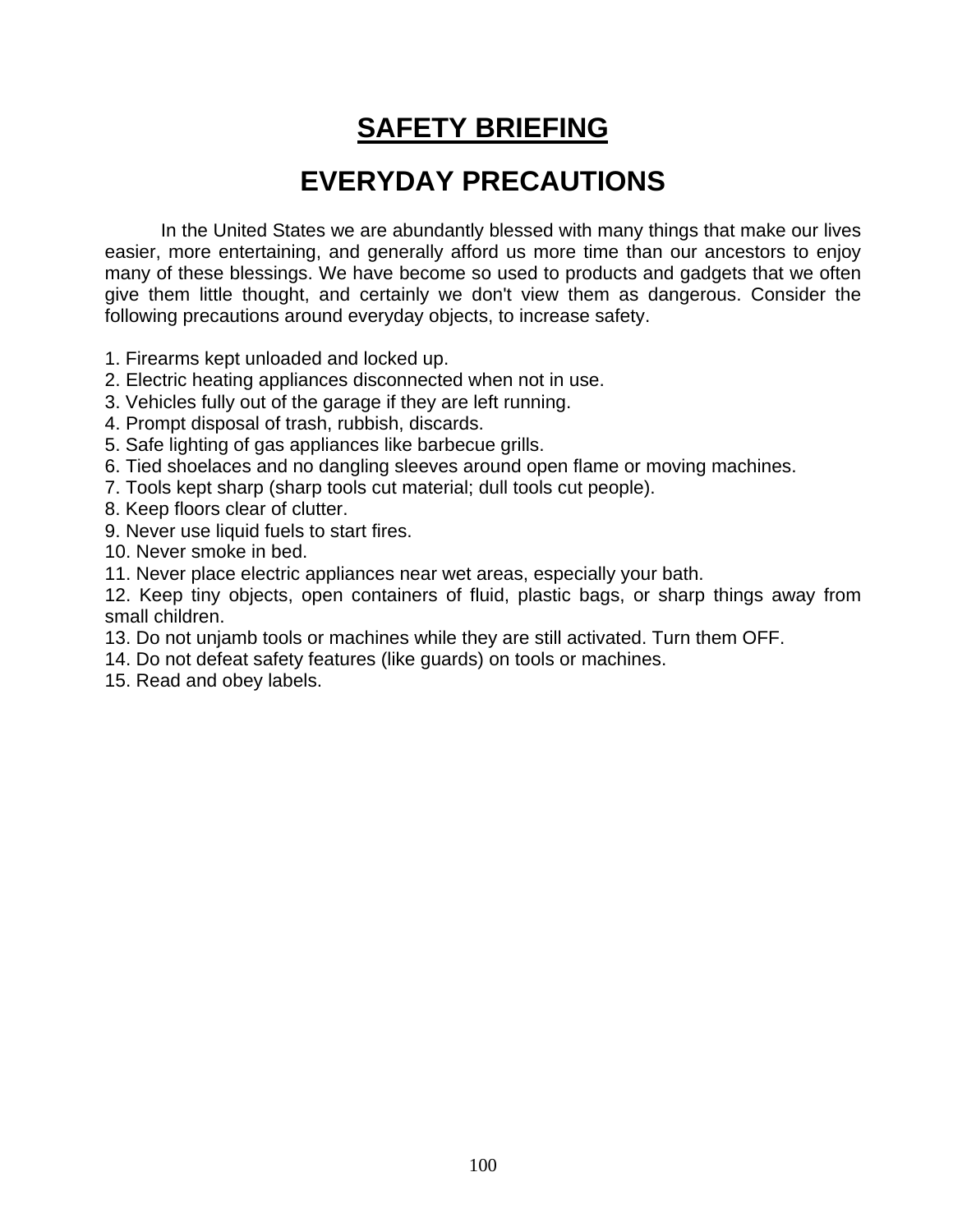## **SEXUAL HARASSMENT**

"It is easier to perceive error than to find truth, for the former lies on the surface and is easily seen, while the latter lies in the depth, where few are willing to search for it." Johann Wolfgang von Goethe

Like any other organization Civil Air Patrol can unfortunately expose some of its members to sexual harassment. And more tragically some of our members may be perpetrators, many without even realizing it. Sexually harassing another is illegal, and detracts from our goals in many ways. Perhaps just defining sexual harassment will assist many members in avoiding being a part of the problem.

#### **What constitutes sexual harassment?**

- 1. Demanding sexual favors in exchange for favorable treatment.
- 2. Engaging in continual unwanted sex jokes, language, epithets, propositions, advances.
- 3. Making graphic verbal comments about another's body, sexual prowess or deficiencies.
- 4. Using degrading sexual or vulgar words to describe another.
- 5. Leering, whistling, touching, pinching, coercive sexual contact.
- 6. Displaying sexually suggestive objects, pictures, graffiti in activities situations.
- 7. Asking questions about sexual orientation or preference or activities.

Treat others as you would want to be treated and you probably cannot go wrong.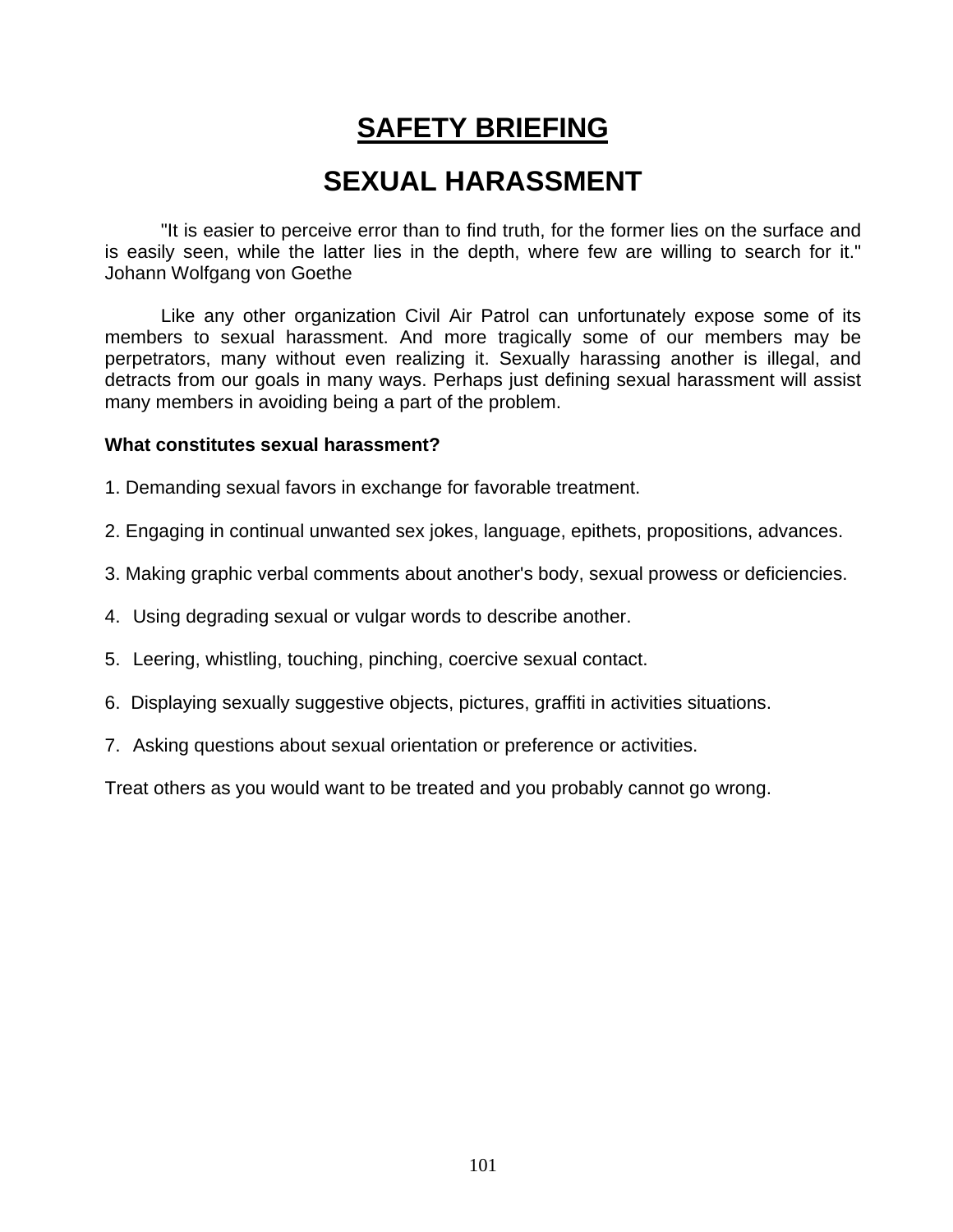### **SHOCK**

Shock is caused by a marked loss of body fluid. This may be in the form of external or internal bleeding. Or it may be caused by blood plasma loss as a result of serious burn damage.

Body fluid loss causes the heart to beat faster and weaker, and blood pressure then falls. The body receives inadequate supplies of oxygen as a result. A badly shocked victim will look pale, bluish, cold, sweaty, and be mentally slow. Breathing will be shallow, and the pulse will be fast and feeble.

First aid should be given to prevent shock even if the accident victim looks and feels fairly fit. But always treat for breathing, bleeding, burns and fractures first. The victim should be positioned with head low and legs raised about 18 inches. But be careful about vomit being aspirated (breathed in). Loosen tight clothing such as belts or collars. If the injuries allow you can put the victim in the recovery position. If the victim is thirsty, soak a piece of cloth, such as a clean handkerchief, in water and let him/her suck on it. Reduce movement to a minimum.

And of course you should already have called for an ambulance. Keep a careful watch on the patient to make sure he/she is breathing properly, and that bleeding does not resume. Ensure that the victim is positioned so that any vomit will not be breathed in. Cover the victim with blankets, but do not heat the victim with hot water bottles or electric blankets. These will draw blood away from vital organs where it is needed. Do not give the victim any food, drink, or tablets, or alcohol or cigarettes.

Even if the victim appears to be unconscious, do not talk or whisper to bystanders within earshot, because he/she may hear you. The victim needs reassurance, not more anxiety.

**· Remember CAP policy regarding open wounds and blood-borne pathogen avoidance.**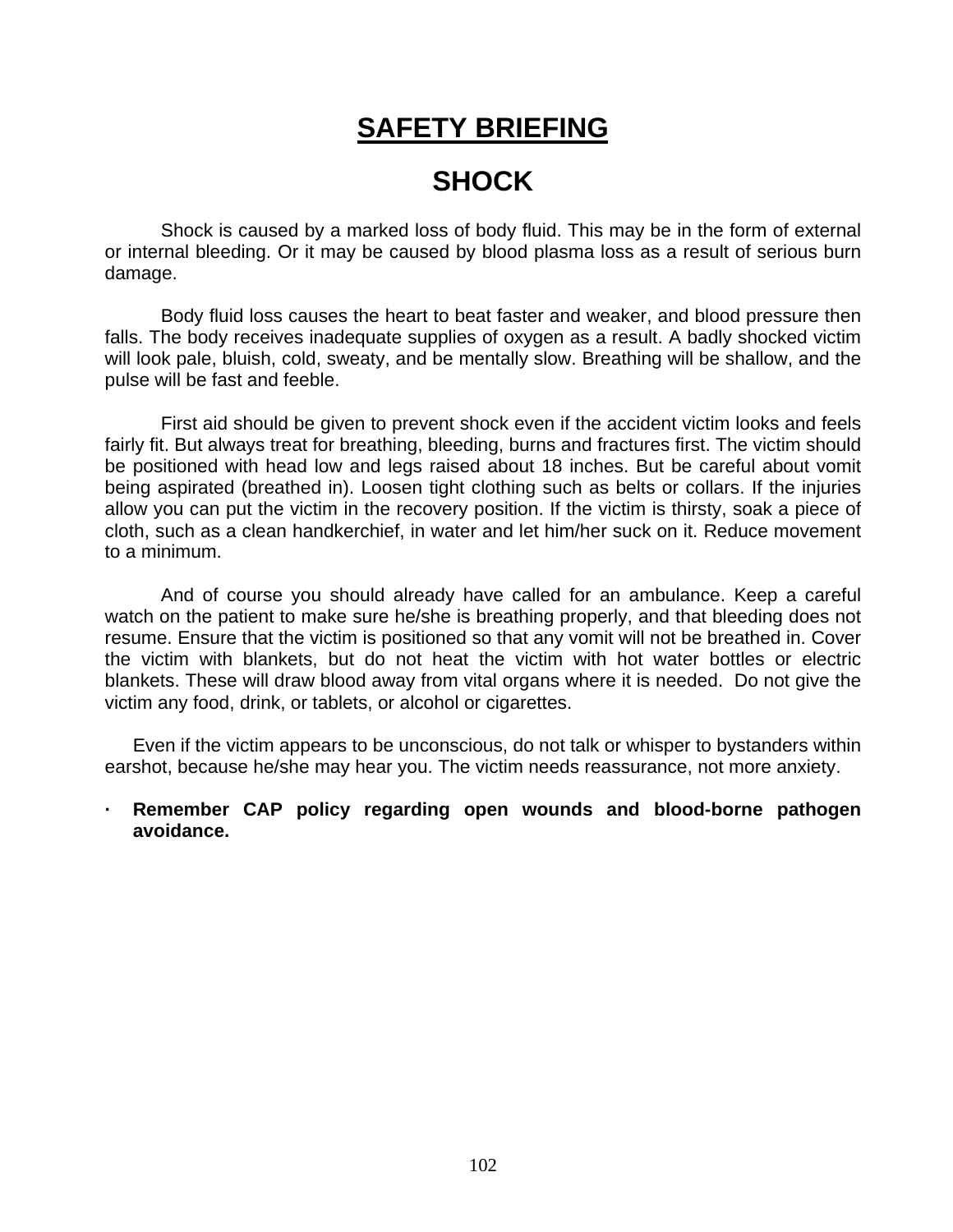## **SAVING YOUR SKlN**

It is reported by the *National Safety Council* that skin disorders cause more than a third of all reported work-related illnesses. And one of every four workers is exposed to something that will irritate their skin. Skin damage can range from minor irritation to major and life threatening. Skin damage can be prevented by taking certain precautions, which include:

1. Wear protective equipment, such as gloves, boots, and safety glasses that are suited to the activity.

2. Be especially careful when around hazardous chemicals.

- 3. Know how to limit damage when it happens.
- 4. Wash your hands regularly with soap and water.

5. Use hand cream to restore moisture to dry skin.

6. Be careful around cleaning solvents, cutting oils, re-used rags, glues, adhesives, epoxies, fiberglass, pesticides, and fertilizers.

7. Seek professional diagnosis and treatment for any skin problems that do not resolve themselves promptly.

8. Read and heed labels.

9. Change clothes that have come into contact with irritating chemicals.

10. Limit your exposure to the sun, and wear appropriate sunglasses and sun block.

#### **Categories of Skin Damage Causes are:**

| <b>CHEMICAL</b>  | <b>MECHANICAL</b>   | <b>PHYSICAL</b> | <b>BIOLOGICAL</b> |
|------------------|---------------------|-----------------|-------------------|
| solvents, acids, | vibration, friction | heat, cold      | bacteria, fungi,  |
| pesticides, etc. | crushing, cutting   | solar exposure  | viruses, mites    |

Discuss possible scenarios for each of the causes as C.A.P. members might encounter them in exercises.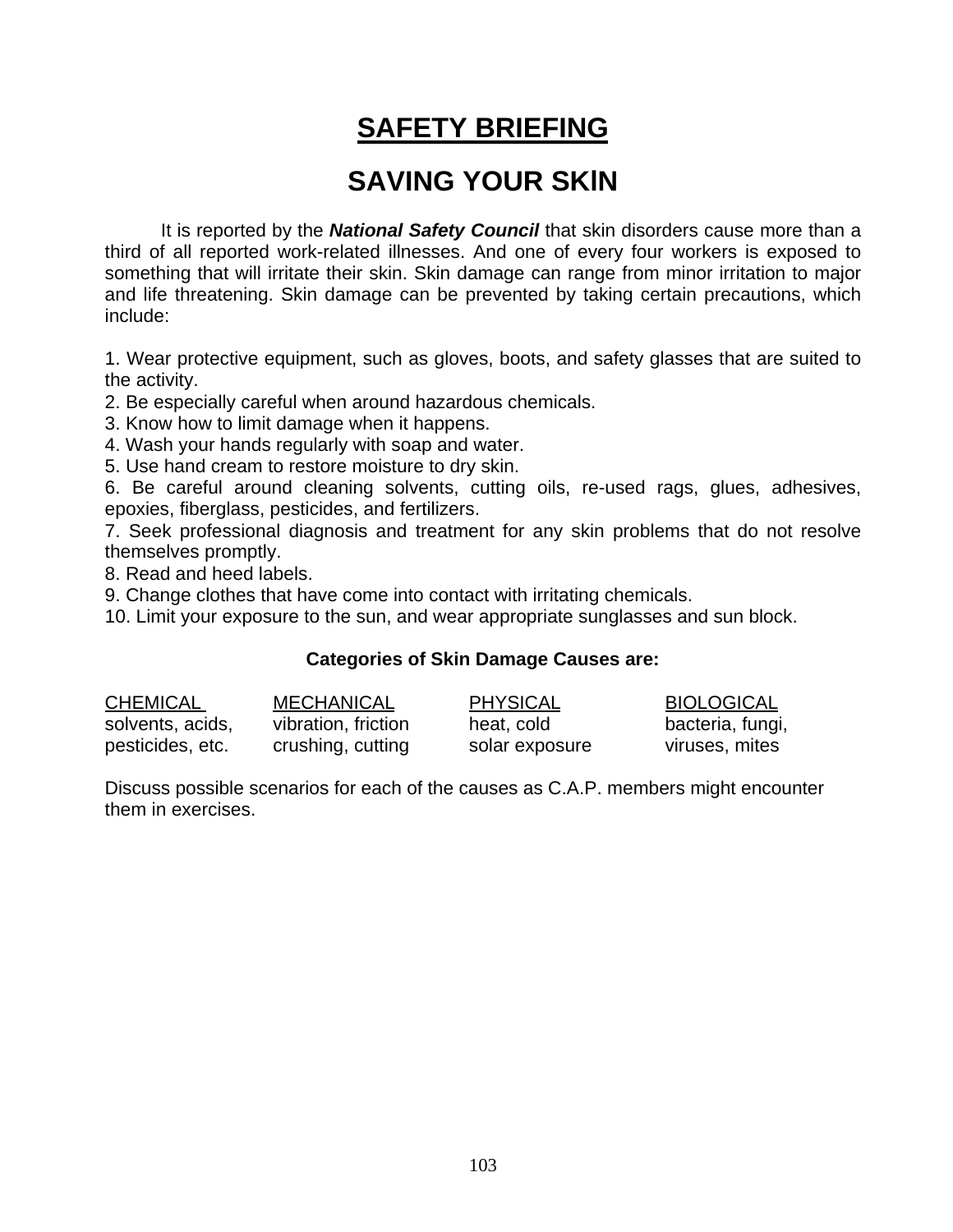#### **SNAKE BITE**

There are about 150 different species of snakes in the U.S., but only four are poisonous: rattlesnake, copperhead, cottonmouth (water) moccasin, and coral snake. Only Alaska, Hawaii, and Maine do not have at least one species of venomous reptile. Generally these useful creatures are timid and retiring. They rarely bite unless provoked, angered, or accidentally injured (as when stepped on). Moccasins may be an exception, in that they can be pretty aggressive.

Most snakebites occur between April and October when the creatures are active. Most bites involve young males, and most occur within a very few states--Texas, Louisiana, Georgia, Oklahoma, North Carolina, Arkansas, West Virginia, and Mississippi. In the U.S. snakebites are fairly common, with 40,000 to 50,000 being reported annually. About 7,000 of these are bites of poisonous snakes. Fatalities are rare, with about 15 per year for the entire country. About 1/3 of all snakebites result in severe local or systemic problems.

The coral snake is a small colorful reptile with a series of bright red, yellow, and black bands that completely encircle its body. To distinguish this species from the many similar, but harmless varieties there is a helpful rhyme, that goes, "Red on yellow will kill a fellow, but red on black, venom will lack..." The coral snake has tiny fangs and imparts its venom (which attacks the nervous system) by a chewing motion, not injection, as in the vipers. Except for the coral snake, all of the venomous snakes are vipers and have hollow fangs in the roof of the mouth, which literally inject the poison from two sacs at the back of the head. The typical poisonous snake bite (with the exception of the coral snake) then appears as two small puncture wounds, usually about 1/2 inch apart, with surrounding discoloration, swelling, and pain. These local signs appear in about 5 to 10 minutes after the bite. Systemic signs may also appear, including: weakness, sweating, fainting, and shock.

Emergency treatment is directed primarily at local containment of the venom, and then at the systemic effects. Professional help is necessary, but the following can be done as appropriate and as you are trained:

#### **Continued on Next Page**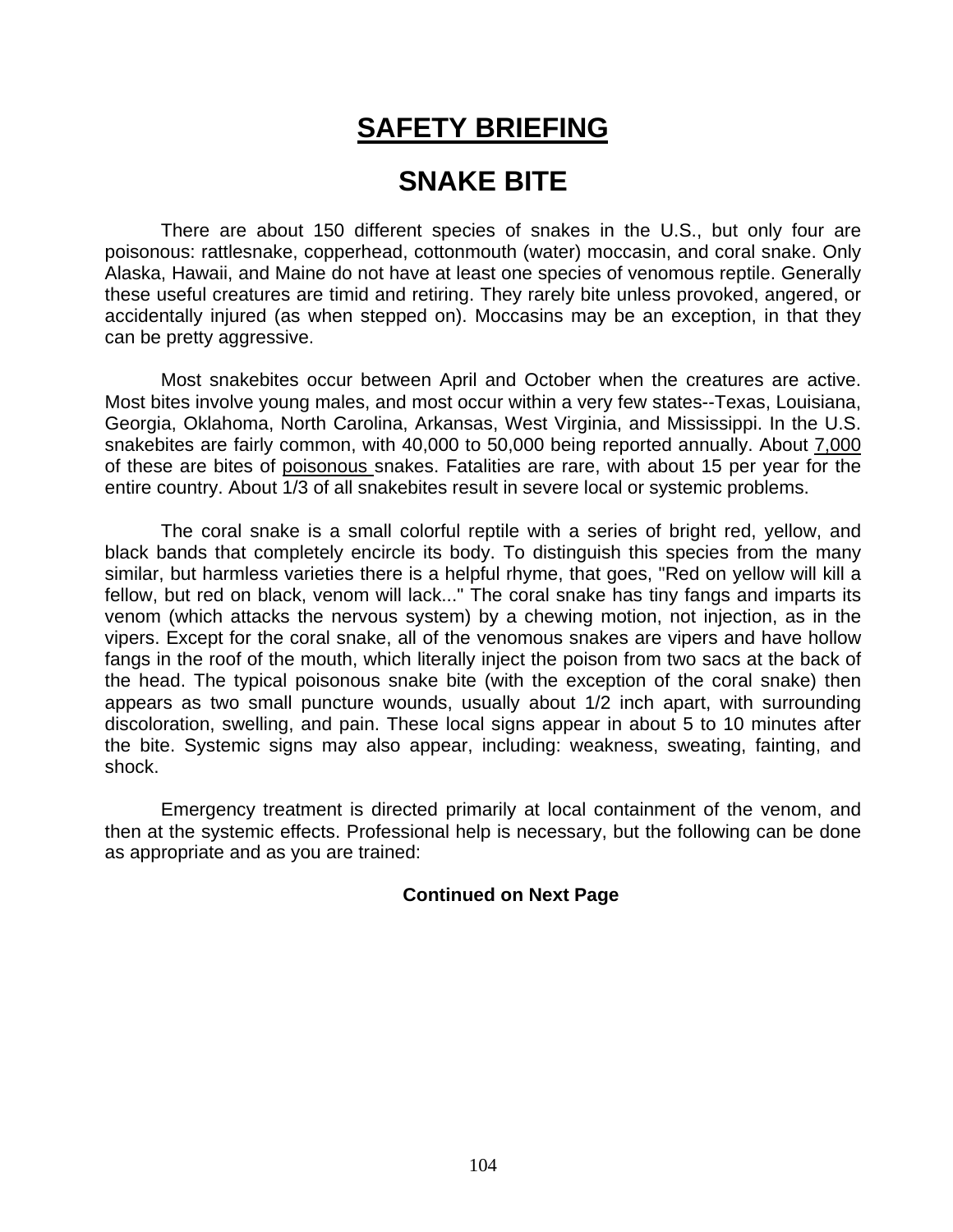# **SNAKE BITE (Continued)**

1. Calm and reassure the victim. The victim should be lying down and kept quiet, with the explanation that this will slow the spread of the poison.

- 1. Locate and clean the bite area, using soap and water, or a mild antiseptic.
- 2. Wrap soft rubber tubes about the extremity above and below the fang marks, and tighten them just enough to stop venous circulation. The distal pulse in the extremity should not disappear.
- 4. Immobilize the extremity with a splint.
- 5. Monitor the vital signs: blood pressure, pulse, and respiration.

6. If there are any signs of shock, place the victim in the shock position and treat accordingly.

7. If the snake has been killed make it available to the professional treatment workers. Correct identification can greatly assist in administration of the correct antivenin.

8. Transport the victim promptly to a hospital, and describe the snake to the professionals there.

9. Be alert for vomiting, which is usually caused by victim anxiety, rather than the effects of the toxin itself.

10. Do not give anything by mouth, especially alcohol.

11. If the victim shows no sign of envenomation (the toxin did not enter the body) basic life support should be provided as needed. A sterile dressing should be placed over the suspected area of the bite, and the victim should be immobilized.

12. Do not try sucking the venom out except on the specific instructions of a medical doctor. And then never attempt this with your mouth. You will probably just poison yourself through small cuts that most of us have in our mouths. And of course you must remember the C. A. P. prohibition against coming into contact with the body fluids of others.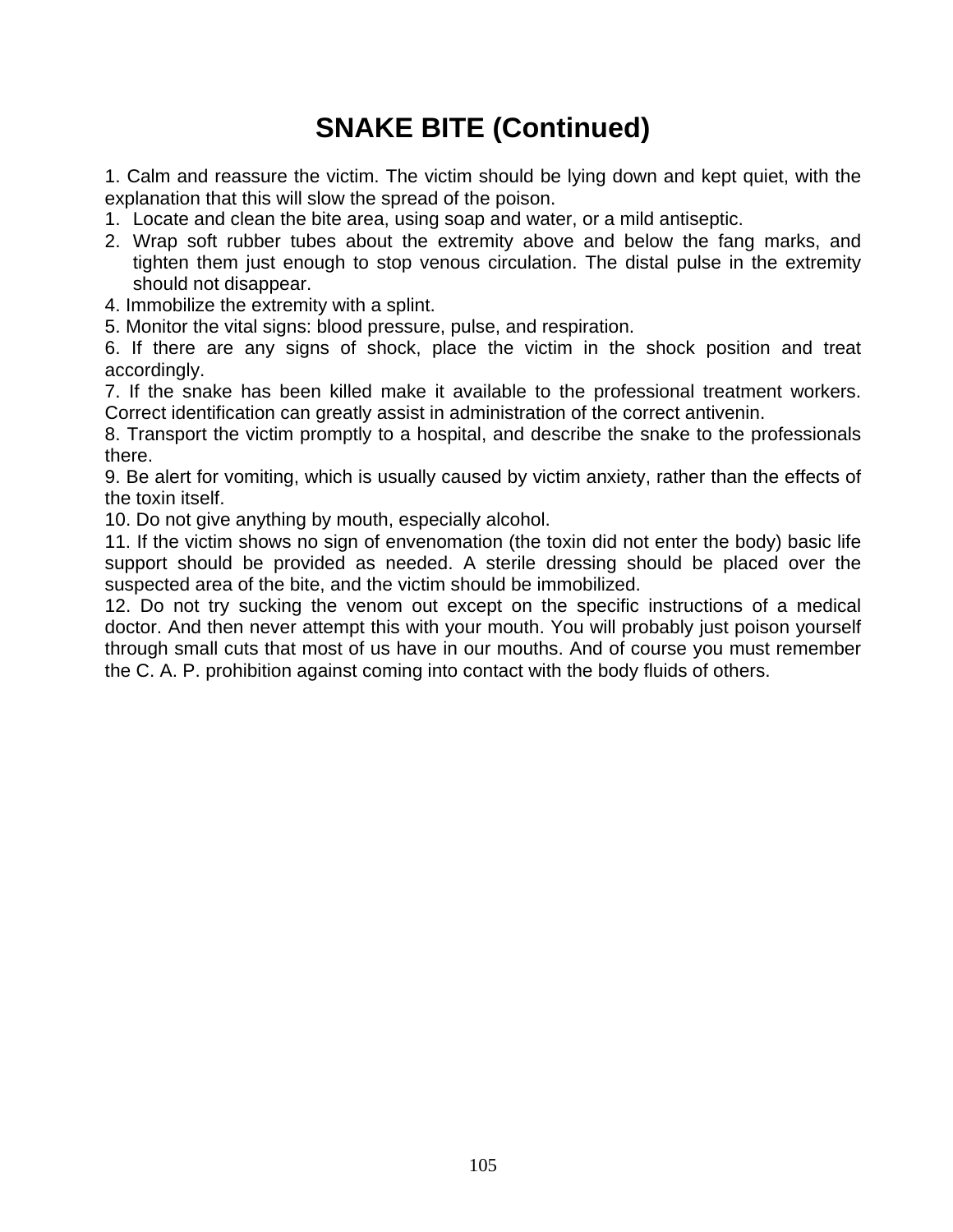### **SOUND DANGERS**

Your sense of hearing is precious. It (along with your other senses) permits you to enjoy the world around you, interact with your fellow humans, and learn almost without limit. Hearing loss can be caused by illness, aging, and environmental factors. Much of this loss can be prevented or reduced.

The quantity of noise is measured in decibels (dBA). Federal law protects workers against too much noise in the workplace. Workers exposed to an average of 85 dBA or more over an 8-hour period must be included in a hearing conservation program. In Civil Air Patrol we operate around airports and aircraft where noise is a fact of life. As an example of decibel levels consider the following examples of sounds around us in everyday life.

**0-20** dBA - about the weakest sounds that a person with good hearing can detect (gentle breeze or a buzzing bee) **30-40** dBA: bird chirping **50-60** dBA: normal conversation **70-90** dBA: vehicular traffic, machinery, or electric motors **100-120** dBA: jackhammer **140+** dBA: standing close to jet aircraft taking off

What hurts your hearing is extra loud noise that lasts for a long time. Hearing loss can happen either quickly or slowly over time. Only you can protect your hearing. It is very important that you select and use appropriate hearing protection. What are two good reasons to wear headsets while in an airplane cockpit? If protective devices are not available you must avoid the noisy environment. Avoid things that cause ear injuries (pins or chemicals to clean your ears) and infections (stay out of lakes or swimming areas that are not clean; don't share earplugs). And see your doctor if you detect a problem. Get periodic hearing tests.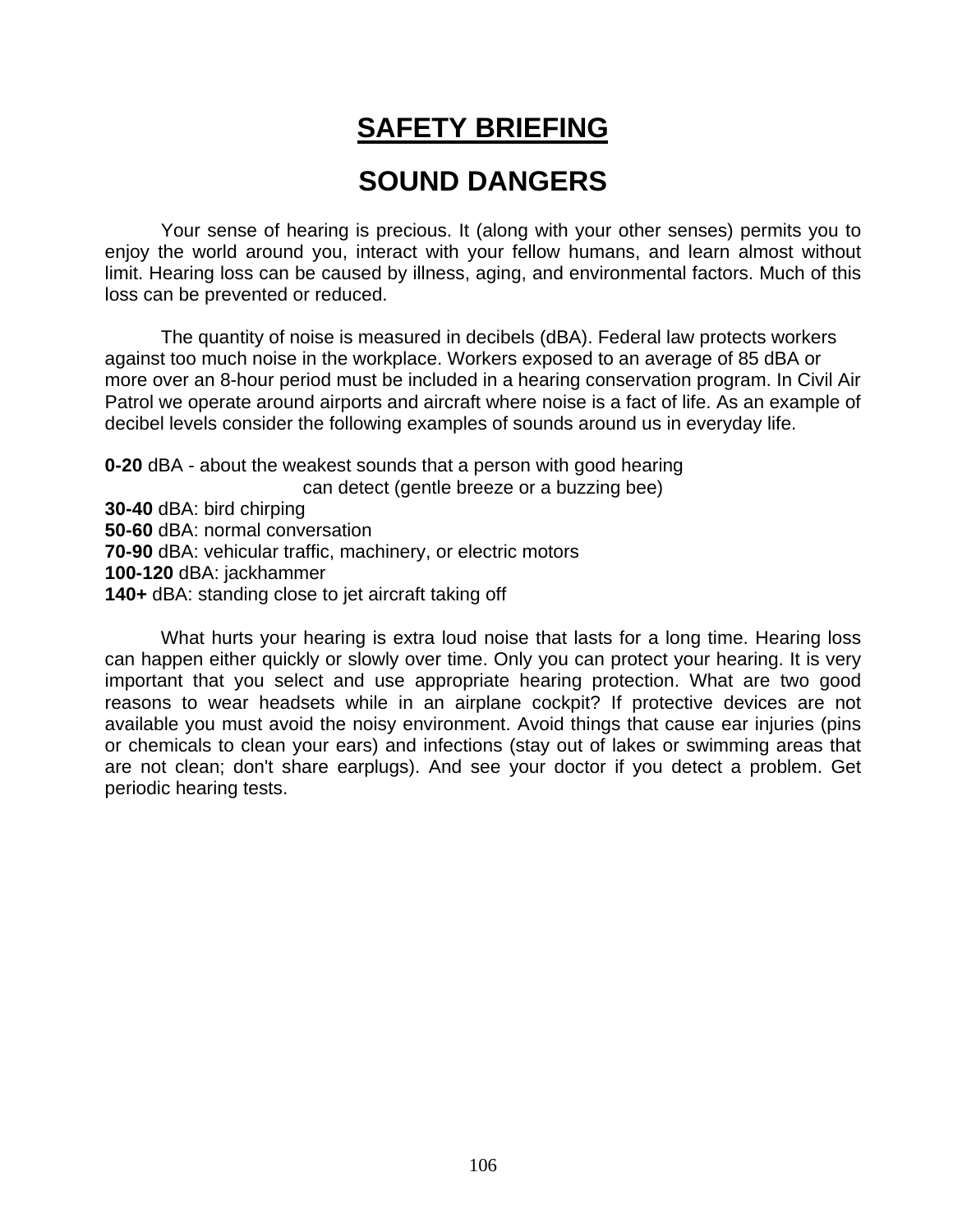#### **SPIDER BITES**

Spiders are very useful creatures because they help control insects. Of the few native American species of spiders that bite humans, only the black widow and the brown recluse spider have bites that can be fatal. Thirty-one percent of fatalities associated with insect stings and bites are related to spiders. Death from spider bites fortunately is not very common. From 1950 to 1960 there were 10 recorded deaths in the U.S. caused by spider bites. However serious reactions are fairly common, and education and caution is in order.

It is the female (not the male) **black widow** that is the dangerous one. She is about one-half to one inch long, and has the distinctive yellow or red hourglass design on the underside of its shiny black body. She often lives under furniture, in debris or in outbuildings. This spider is found in every state except Alaska. Frequently the victim of a **black widow** bite cannot recall the spider itself, which injects a neurotoxic venom, which directly attacks spinal nerve centers. Symptoms include severe cramps, with boardlike rigidity of the abdominal muscles. Tightness in the chest, and difficulty in breathing occur over 24 hours. Abdominal symptoms are more commonly seen with bites in the lower half of the body. Chest symptoms tend to accompany bites on the upper parts of the body. Other symptoms include dizziness, sweating, vomiting, nausea, and skin rashes. A specific antivenin can be administered by a physician for very severe cases. In general basic life support by a professional to relieve respiratory distress and paid is all that can be done.

The **brown recluse** spider, just as its name suggests, is dull brown in color. It is smaller than the black widow. It has a dark violin-shaped mark on its head, which can be easily seen from above. It is generally found in the southern and central U.S. It tends to live in dark areas, corners, old unused buildings, under rocks, and in woodpiles. It will move indoors in cooler areas and will inhabit closets, drawers, cellars, and old piles of clothing. The bite from the brown recluse, in contrast to the black widow, produces local rather than systemic problems. The venom of the brown recluse causes severe local tissue damage, which will result in local gangrene and a large, non-healing ulcer, if it is not treated promptly. Usually the bite is not painful initially, but becomes so within hours. There is no antivenin for this toxin, and the only effective treatment to avoid the long-term painful ulceration is prompt surgical excision of the area.

Because most spiders look similar to the untrained eye, it is best to treat the bite, and not be overly concerned about identifying the biter. While you are transporting the victim to professional medical care you should generally keep the bite site lower than the heart, and apply ice or a cold compress to it. A paste of baking soda and water will help soothe the pain.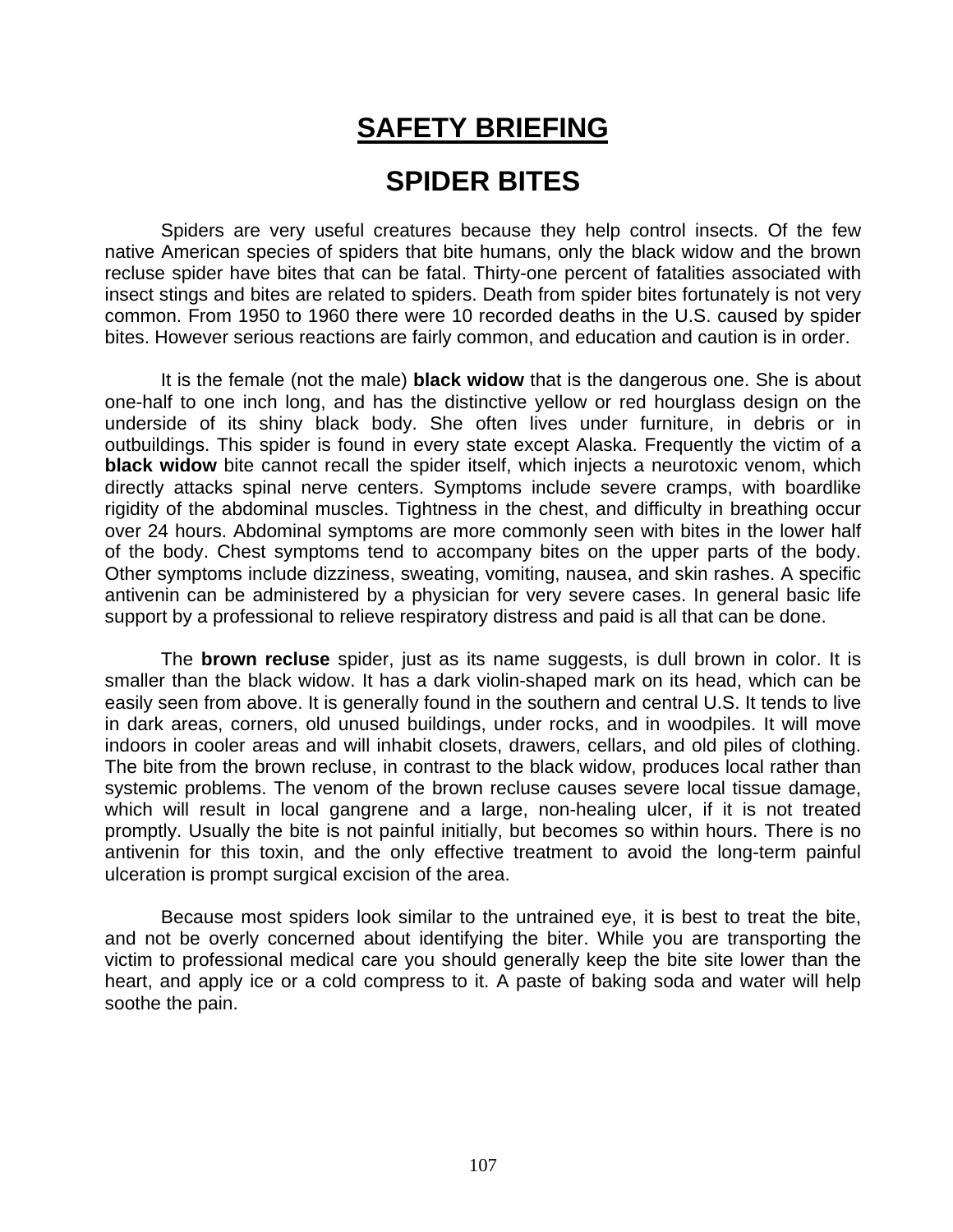### **PREVENTING SPORTS INJURIES**

From time to time in Civil Air Patrol we participate in sporting activities for relaxation, such as volleyball and softball. Some of us are getting a little on in years, and are not in the physical condition we used to be. Whether young or older we need to think about a few basics, in order to avoid or minimize injuries from these enjoyable activities.

1. A complete periodic physical is important for many reasons, but is extremely important before strenuous activities.

2. Proper conditioning before the activity is essential. Warm up, gently stretch, and when finished cool down slowly.

3. Do not ignore pain.

4. Watch the weather. Be especially alert if the temperature is higher than 85 degrees, and the humidity exceeds 70 percent. Water breaks must be frequent and mandatory.

5. Make sure the area in which the activity takes place is clear of hazards, and reasonably level.

6. Youngsters need proper supervision.

7. Youngsters must be matched as to size and weight, and protective equipment must be used.

8. Watch for proper biomechanics, such as throwing a ball properly.

9. A person who is already injured should not continue in the activity.

10. Avoid excesses. And know where to get medical help if needed.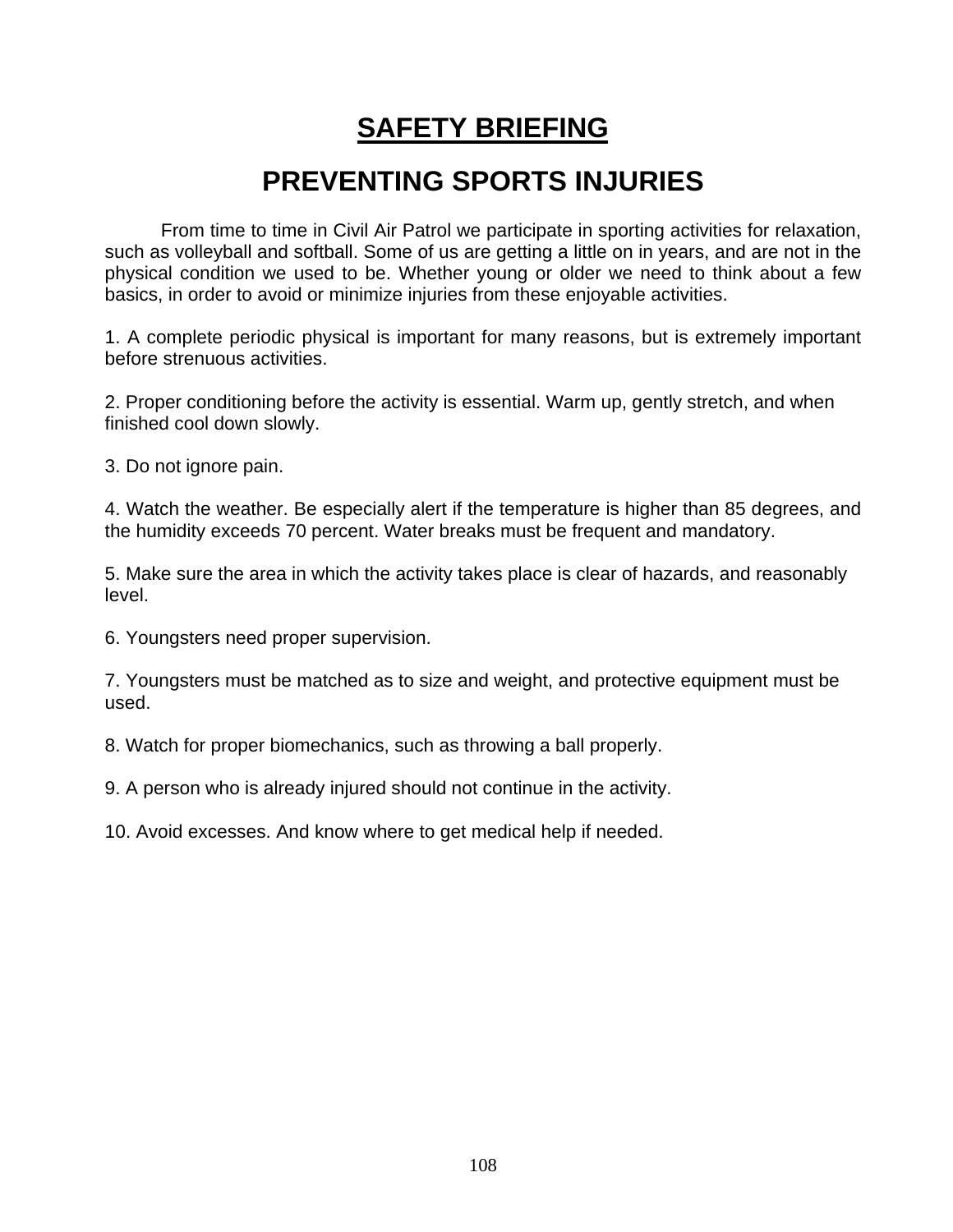## **STRESS**

"Everything should be made as simple as possible, but not simpler." Albert Einstein

We all are subject to stress. Besides making life for ourselves and our loved ones less rewarding, stress can contribute to our being vulnerable to disease, accident, and injury. In order to reduce stress, and keep it at a manageable level you can make some mental and behavioral changes. Developing more effective time-management skills is a good beginning. Try the following:

- 1. Determine your goals.
- 2. Prioritize your goals.
- 3. Accomplish your highest priority goals before they become urgent.

4. In summary: don't manage by crisis; don't procrastinate; delegate effectively; don't allow your day to be interrupted by unimportant activities that interfere with achieving your goals.

#### **Wisdom for Workaholics:**

1. Exercise may help. But don't substitute excess exercise for excessive work, as excess exercise may only alleviate some symptoms, without resolving the underlying causes of your stress.

- 2. Admit you have an unhealthy attachment to work.
- 3. Really determine why it is you work so hard.
- 4. Put strict limits on your workday.
- 5. Take the last half-hour of this day to think about the next day, and plan accordingly.
- 6. Spend time with family and friends.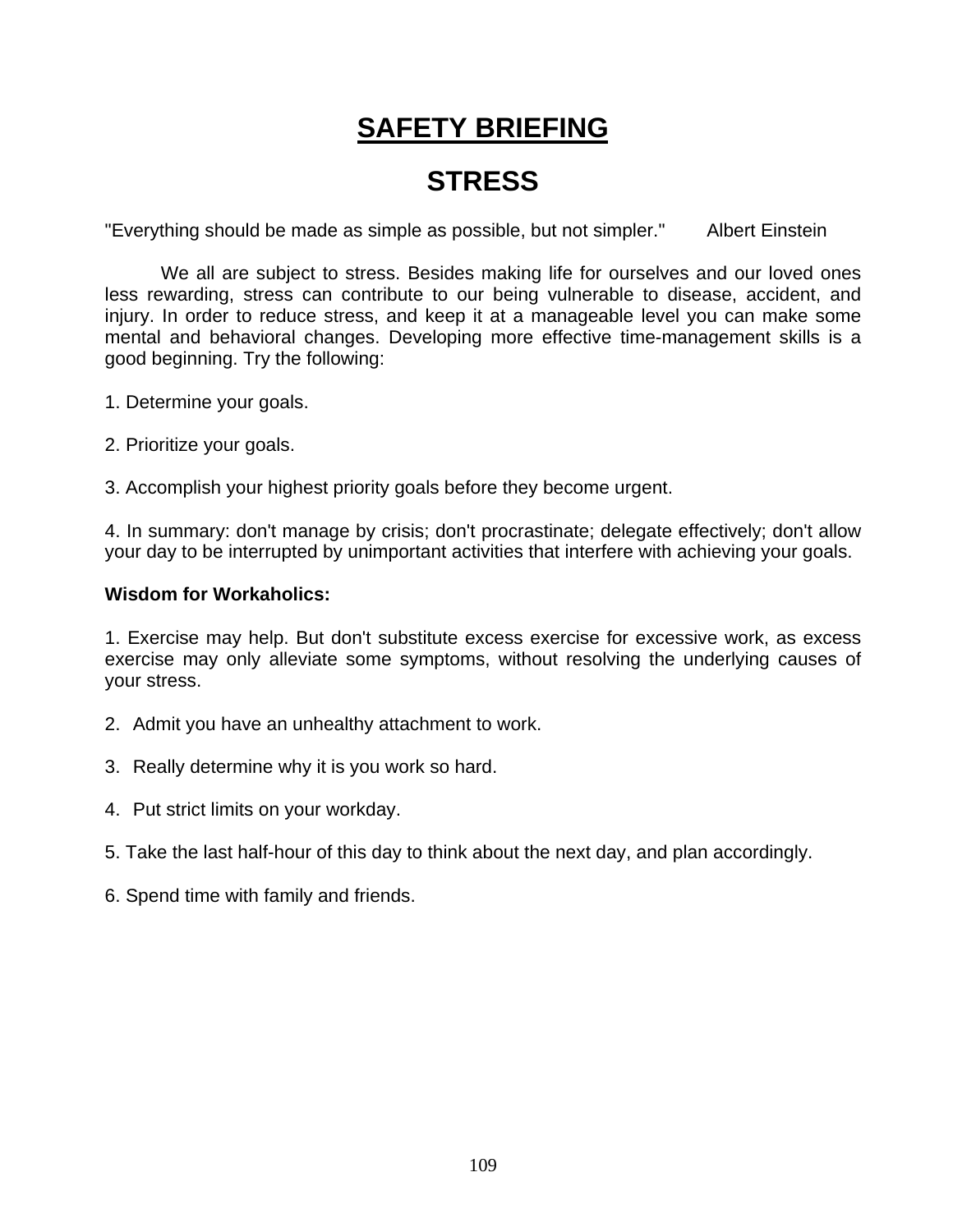## **STRESS MANAGEMENT**

Stress is a normal part of active human life. However, stress that goes unrecognized and unrelieved for too long a time can play havoc with the family, one's personal health, and contribute to mishaps and injuries. Commonly contributing to stress are things like long work hours, lack of control over important areas of one's life (like financial strains, family disagreements and unsought changes) and unexpected disruptions to one's life. Long-term stress can definitely destroy the quality of life and a person's health. The essential purpose of this discussion is to focus on identifying when the level of stress is becoming a serious concern, and to suggest a few things that can be done to alleviate it.

Try taking this quiz: **For each statement below, if you feel that way rarely, put 0 in the blank; if you feel this way sometimes, put 1 in the blank; if you feel this way often, put 2 in the blank.**

- \_\_\_\_\_ 1. I feel tense or anxious.
- **2. People or some given objects make me feel irritable.**
- **2008** 3. I drink, smoke, or take drugs to relax.
- 4. I have tension headaches or pain in the neck or shoulders.
- **\_\_\_\_\_\_ 5.** I have trouble going to sleep or staying asleep.
- \_\_\_\_\_ 6. I find it difficult to concentrate on what I'm doing.
- \_\_\_\_\_ 7. I have a difficult time finding time or being able to relax.
- **\_\_\_\_\_ 8.** I feel sad or depressed for no good reason.
- **\_\_\_\_\_\_** 9. I feet tired even after I rest or sleep.
- 10. I argue with family or co-workers.
- \_\_\_\_\_11. I give others the "silent treatment" when I'm upset.

SCORING: 0 - 5 points: You probably handle stress well.

6 - 11 points: Try some stress reduction techniques.

12-15oints or more: Stress is a problem; see a professional. **Following are a**

#### **few common stress reduction techniques:**

- <sup>q</sup> Recognize your own personal stress symptoms.
- □ Eat nutritious foods daily.
- <sup>q</sup> Have wholesome talks with family and friends.
- □ Take time to relax every day.
- □ Do aerobic exercise at least three times weekly.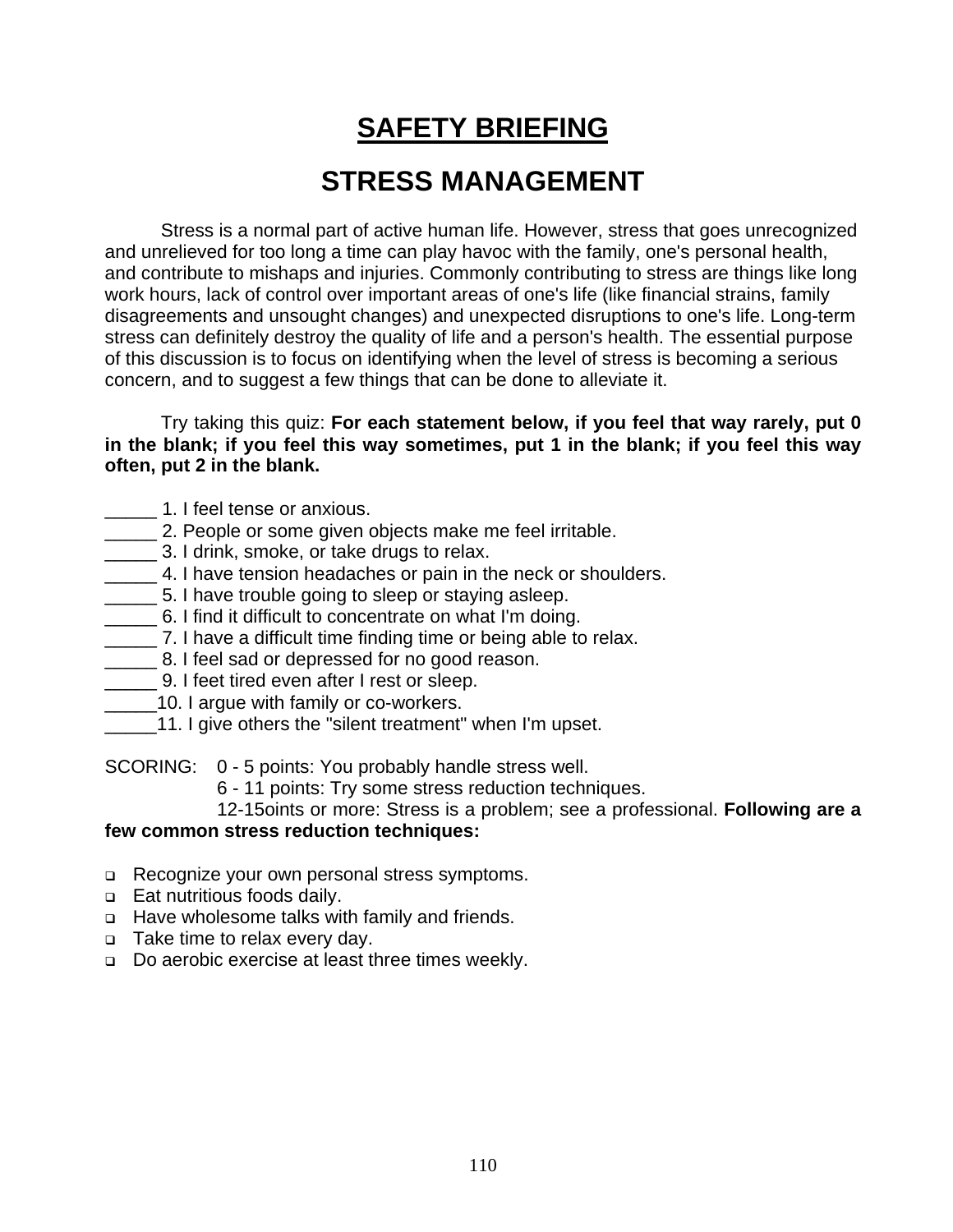## **SAFETY IN THE SUN**

It is 93 million miles away, and life would not exist without it. Its energy moves the winds, permits life-giving rains to develop and fall, and is the engine behind plant growth, which supports the food chain and oxygen cycle. In ways beyond measure we depend upon this nearby star. But foolish exposure to sunlight can be harmful to human health. Following are some of the things to think about when you spend significant time out of doors.

1. Ultraviolet rays can damage the eye's sensitive retina and cornea. Long-term exposure can cause cataracts, which can lead to permanent blindness or other vision problems.

2. Skin cancer is usually related to overexposure to the sun. It is one of the most common forms of cancer in the U.S., and becoming more common. About 600,000 cases are diagnosed annually, and about 6,700 people die every year from melanoma, the most serious skin cancer. Skin cancer is not associated with a single event, like a painful sunburn, but is the product of long-term (and therefore "hidden") exposure.

Protection from excessive exposure to the sun is simple, commonsense, and effective in avoiding later health problems. Do the following.

A. Wear protective clothing, including hats and proper sunglasses. Remember that poorgrade sunglasses are worse than none at all. Why?

B. Wear proper sunscreen (SPF rating of at least 15). But don't use these products as a crutch.

C. Limit your exposure to the sun, even if you have proper clothes and sunscreen.

D. See your doctor if you notice a new growth, mole, or discoloration, or a sudden change in an existing mole. Detection of skin cancer is the first step for successful treatment.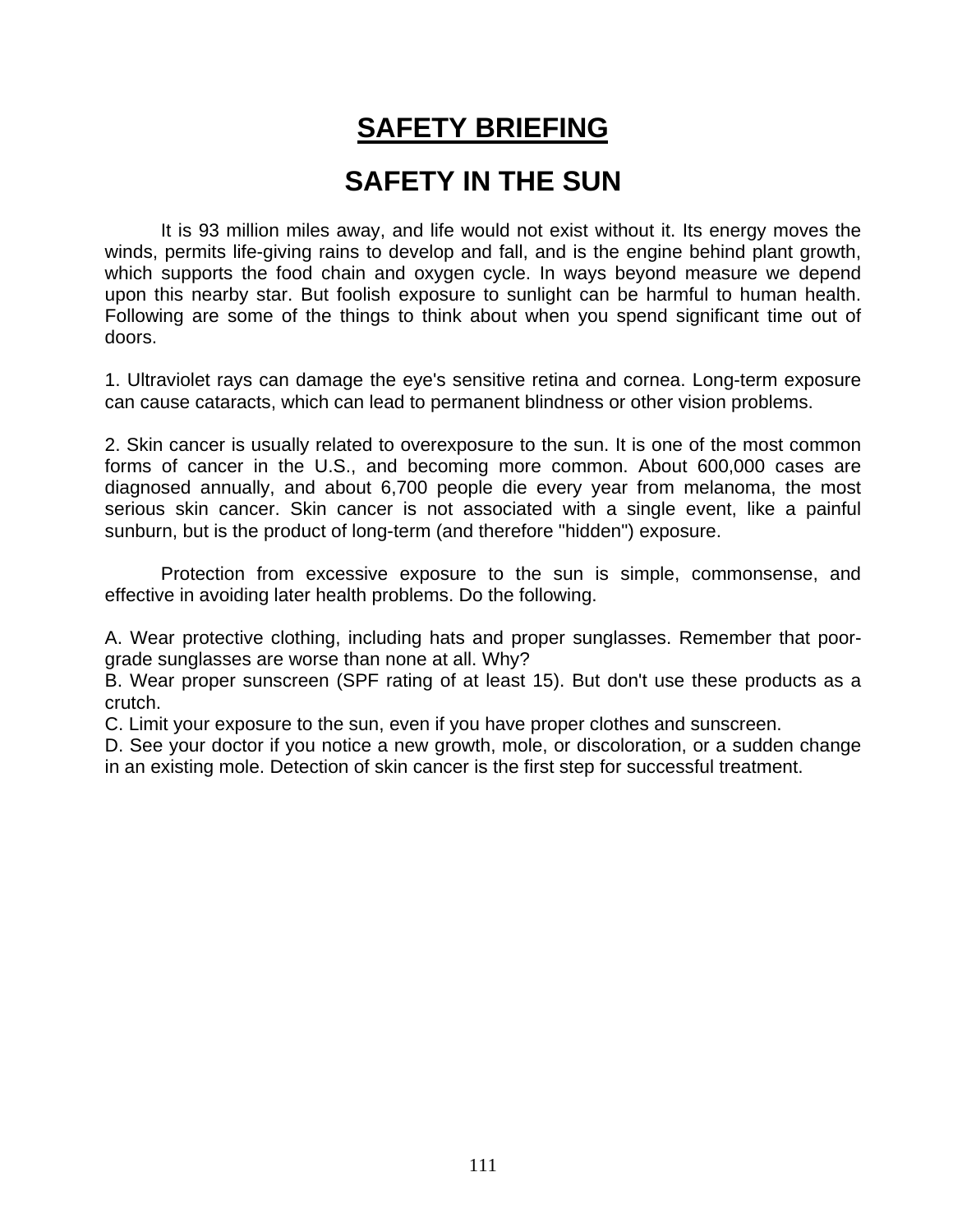#### **THUNDERSTORM**

The only sensible rule with thunderstorms is to avoid them. No aircraft has been built strong enough to survive the highest levels of thunderstorm activity. Following are a few rules to minimize your likelihood of encountering a thunderstorm during flight.

1. Maintain VFR conditions in order to observe and avoid towering cumulus buildups.

2. Do NOT attempt to out-fly or out-climb a thunderstorm, since its vertical development can exceed 3,000 feet per minute.

3. Do NOT attempt to fly beneath a thunderstorm, since wind shear turbulence can be deadly.

4. Monitor Flight Watch (122.0) to stay current on weather conditions. Also occasionally check VOR and NDB frequencies for transcribed weather broadcasts and SIGMETS.

6. Remember that the safe airspace around high-density airports will become very congested during IFR weather. This means that there will be much less space for controller-approved deviation around those airports.

**A Note About** LIGHTNING: At any given moment there are about 1800 thunderstorms in progress somewhere over the Earth's surface. And all of them, by definition, contain lightning. This fascinating form of energy comes in many variations, which include: flashes, bolts, sheets, ribbons, glow, and balls. Hazards to flight include: burn destruction to the aircraft (holes in radomes are common), broken cockpit windows, and activation of various electrical switches. Remember to protect your vision when in close proximity to lightning. Any suggestions as to how?

Why so few thunderstorms during cold winter weather? During thunderstorm buildups the cloud tops usually reach upward from 25,000 to 45,000 feet. Sometimes they can reach above 65,000 feet. In cold winter months the freezing level is much lower, and the cloud tops can not reach as high before they turn into ice crystals. In the hot summer months the freezing level is of course much higher, and there is much more heat available to ignite these explosive storms.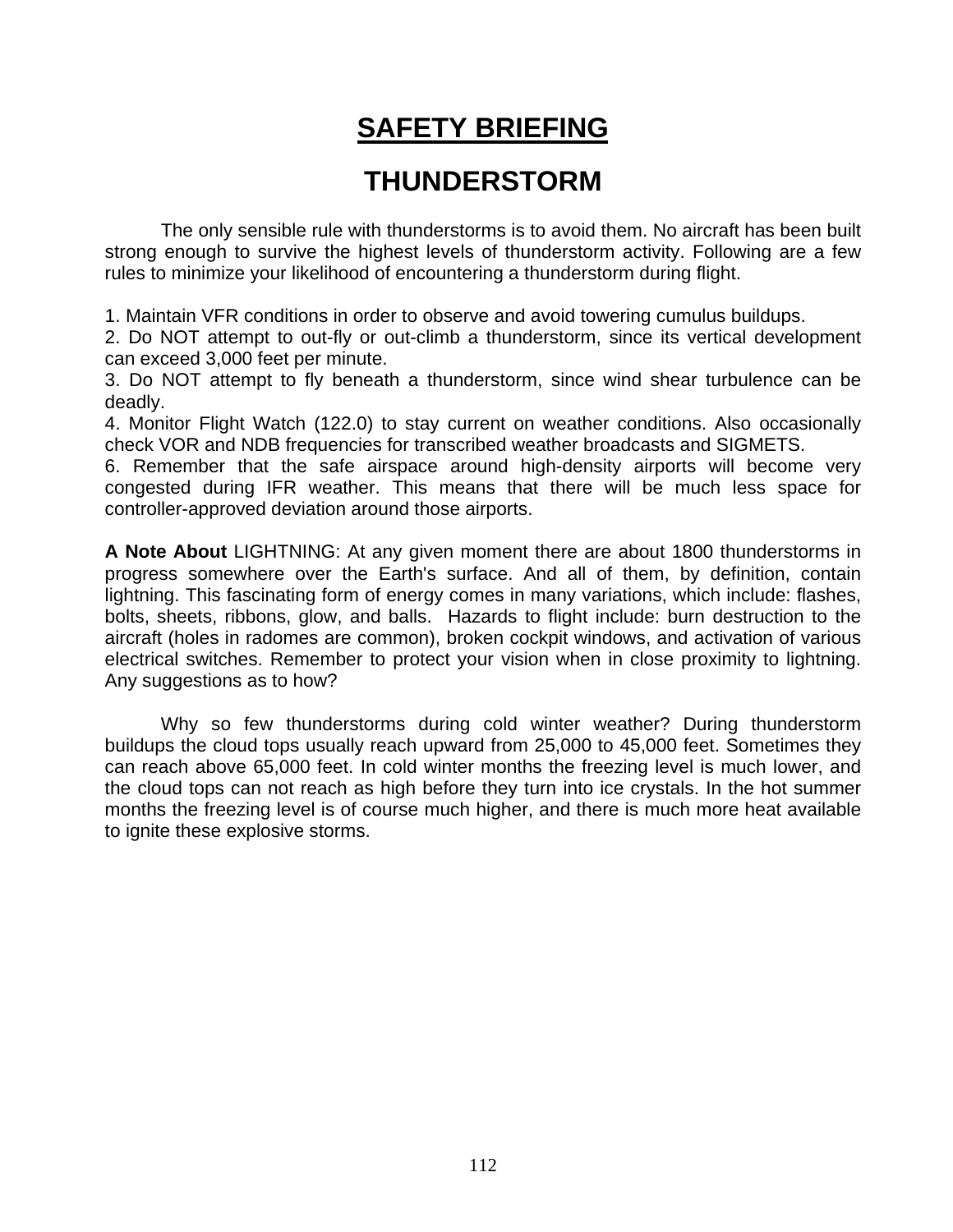## **THUNDERSTORMS~BLUNDERING THROUGH**

The only sensible rule with thunderstorms is to avoid them. But in case you should ever inadvertently find yourself in one of these monsters the following may help you to survive:

1. Slow the plane to recommended penetration speed. For most general aviation aircraft this is listed as the maneuvering speed (Va), which is the highest safe airspeed for abrupt control deflection, or for operation in rough air.

2. Prepare the aircraft and passengers. Secure all loose items, fasten seat belts snug, consolidate all necessary charts, and have your flashlight handy.

8. Keep wings level and use smooth, moderate elevator control to maintain pitch attitude. Do NOT chase altitude. Sacrifice altitude (as long as safely above obstructions) to maintain airspeed and attitude.

4. If using an autopilot conform with its operating instructions and limitations. To avoid abrupt control inputs and reduce airframe loads, many operators recommend not using the altitude-hold function in severe turbulence. Monitor attitude, airspeed, and altitude--in that order of importance.

5. Verify that pitot heat is on, and adjust carburetor heat as necessary.

6. Keep your eyes on the instruments, and turn the cockpit lights up to minimize blinding by lightning flashes.

7. Stay relaxed, maintain positive control and let the airplane "wallow" through.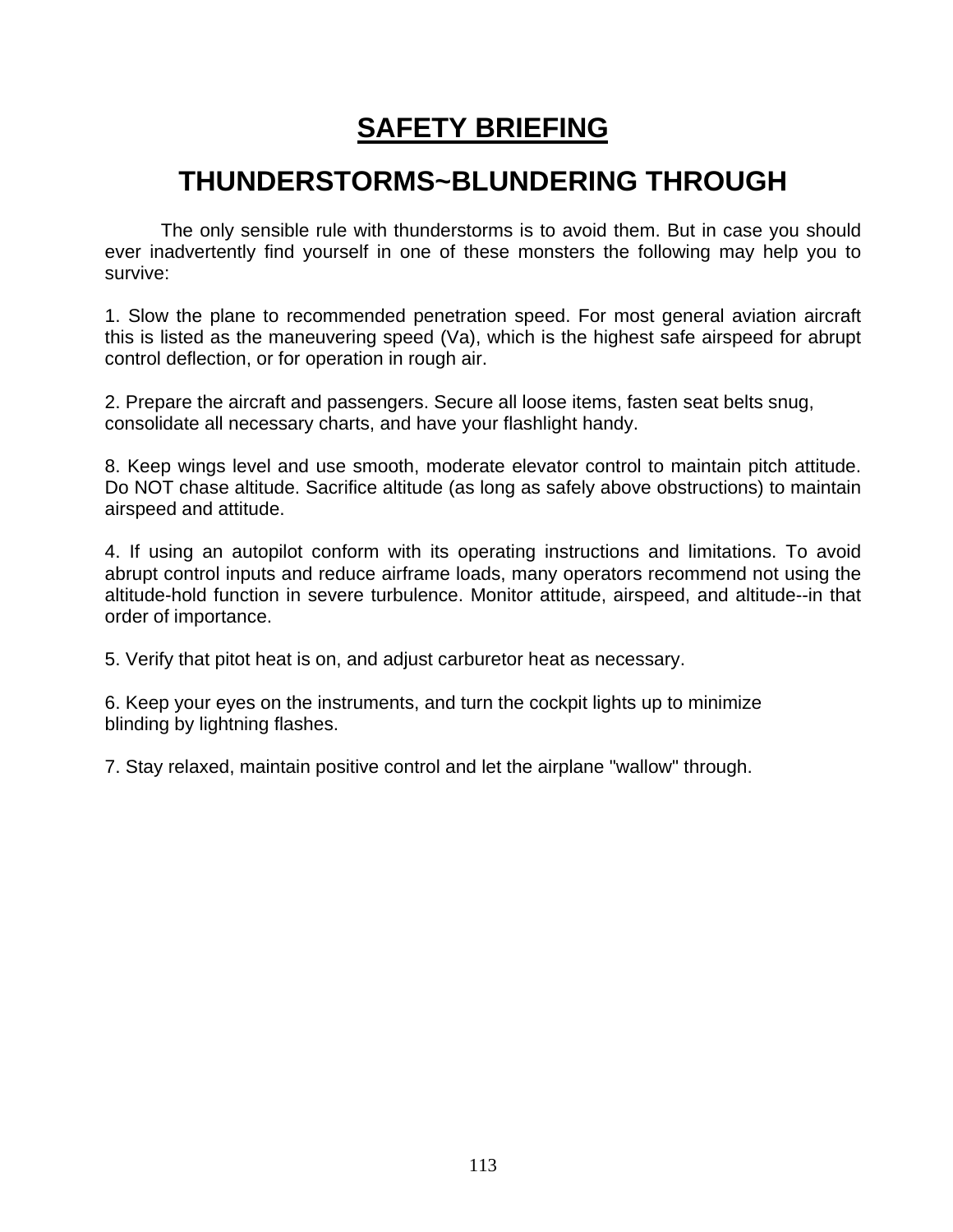## **SEVERE THUNDERSTORMS**

One of the most common natural hazards is the severe thunderstorm. Watch for the conditions that may accompany this disturbance, which may include:

**HAIL**--large hail can cause serious injury, so avoid the outdoors while a storm is in progress. Protect vulnerable property, such as vehicles, but do not risk personal injury to do that.

LIGHTNING-Lightning kills more people in the United States than any other natural hazard. It may strike some miles from the parent cloud.

1. avoid being the highest object in any area. Stay away from hilltops, lone trees, or telephone poles. In a forest, move under a thick growth of small trees.

2. Do not enter a small structure in an open area.

3. If suitable shelter is not available, seek a ravine or valley, and drop to the ground in a crouched position, hands on your knees. Do NOT lie flat.

4. Abandon metal equipment (tractors, golf carts, bicycles, aircraft). Drop golf clubs and remove golf shoes with metal cleats.

5. Keep several yards away from other people.

6. Get away from swimming pools and open water.

**FLASH FLOODS**--In many parts of the country flash floods occur without warning following upstream heavy rainfall. Drainage canals, streambeds, canyons, or areas downstream from a dam are potential flood areas. Monitor current weather conditions and make evacuation plans. Roads and trails that parallel existing drainage systems may be swept away by flood waters. When a flash flood warning is issued, or you realize a flash flood is coming, act quickly to save lives. Seconds count!!

1. Go to high ground immediately.

2. Do NOT drive through already flooded areas. Shallow, swiftly flowing water can sweep a car from the road, or disguise a washed out roadbed.

3. Do NOT attempt to cross a flowing stream on foot where the water is above your knees.

**TORNADOES**-See the Briefing on this subject.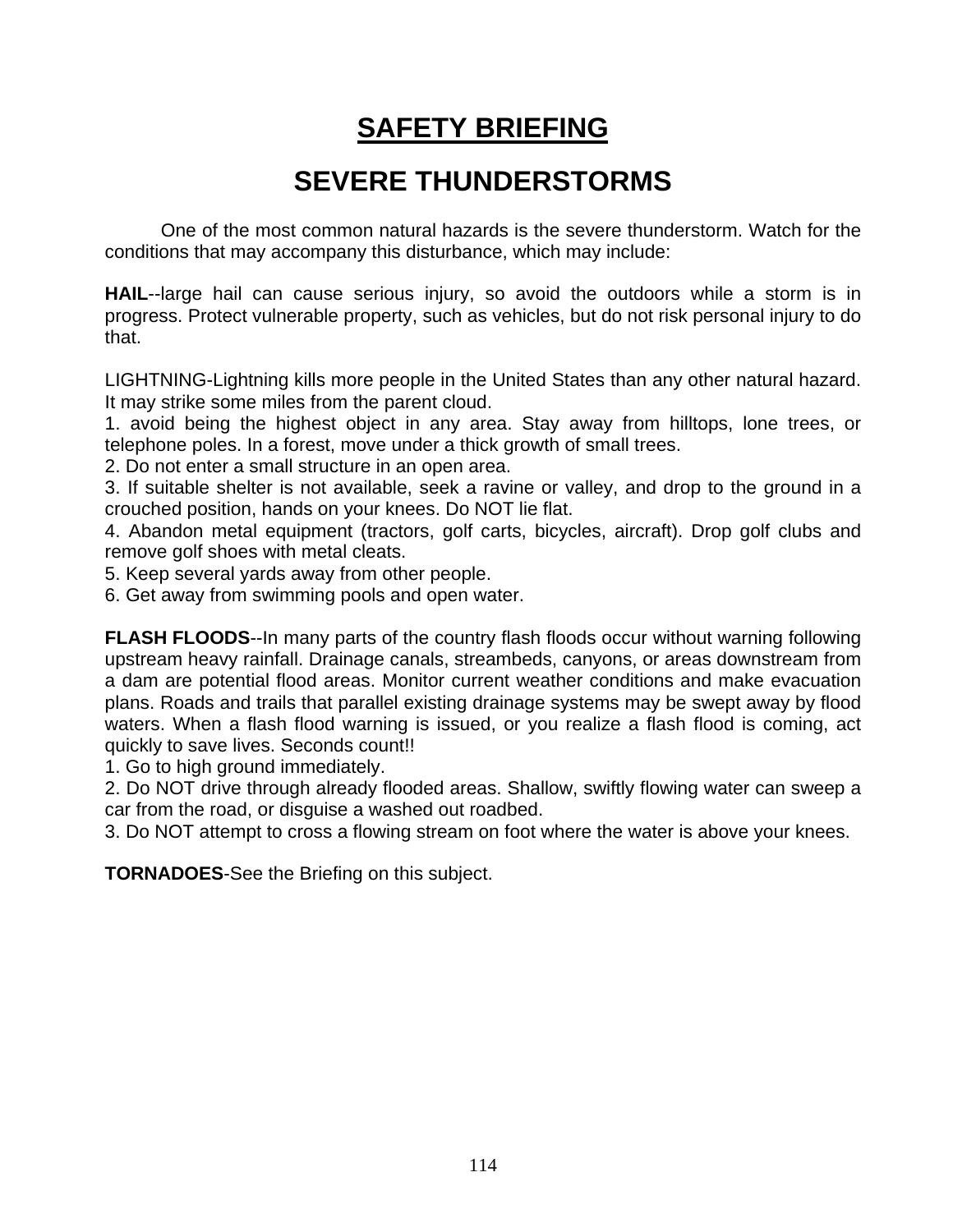# **LIGHTNING SAFETY**

Lightning kills more Americans each year than tornadoes and hurricanes. Remember these rules if lightning threatens:

- Get inside a home or large building.
- Avoid using the telephone.
- Stay away from open doors or windows.
- Avoid using water faucets or appliances that carry an electrical charge.
- Do not stand under tall objects that may act as lightning rods.
- Keep low to the ground.
- Get away from open water.
- Get off tractors and other metal farm, yard, or recreational equipment.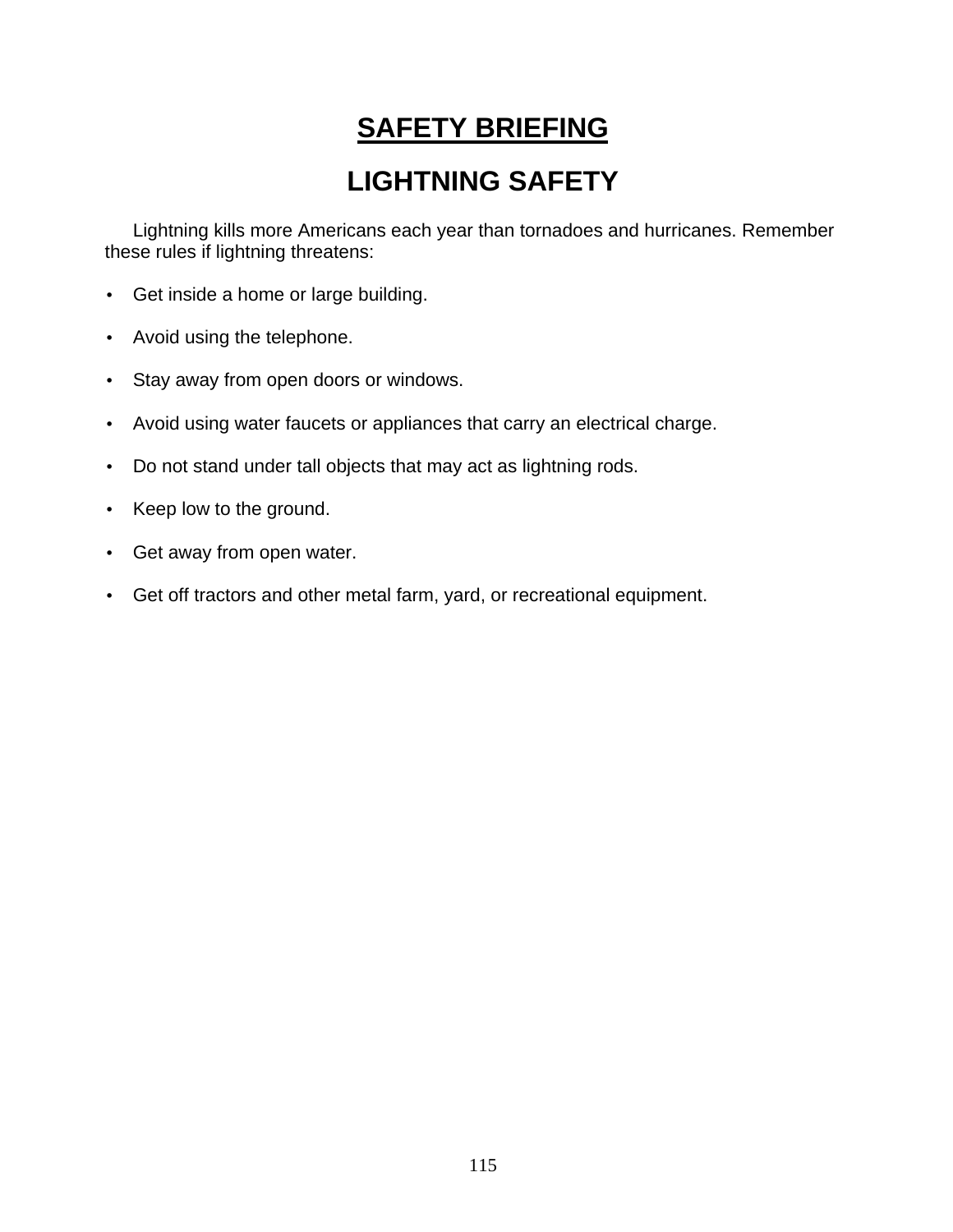## **HANDTOOLS**

1. Select handtools with care. Tools must be appropriate for the job, and in good condition. The points of screwdrivers must not be worn excessively, and they should be the proper size for the work. Pliers or cutters should never be used on nuts or pipe fittings. Screwdrivers should not be used as punches, pry-bars, or chisels.

2. Always hold pliers or cutters so that the fingers are not wrapped around the handle in such a way that they can be pinched or jammed if the tool slips.

3. When cutting short pieces, take care that parts of the work do not fly and cause injury.

4. Never put extensions on tool handles to increase leverage.

5. Be especially careful when using metal (conductive) tools around electrical power sources.

6. Portable power tools should be inspected before use to ensure they are clean, well lubricated, switches operate normally, and cords are free of defects. They should be double insulated, or properly grounded.

7. Never use too small an extension cord, or one on which the grounding plug has been defeated. Make sure that your activity does not damage the electrical cord. Replace damaged cords, rather than repair them with tape. Sparking electrical tools should never be used in places where flammable gases or liquids or exposed explosive substances are present.

8. Items being worked on need to be properly secured in such a way that they will not break loose and injure someone, or expose someone to harm.

9. Never remove a safety guard designed to be used with a tool or machine.

10. Never try to clear a jammed machine without first shutting it off.

11. Wear safety clothing, hearing protection, and glasses or goggles as appropriate.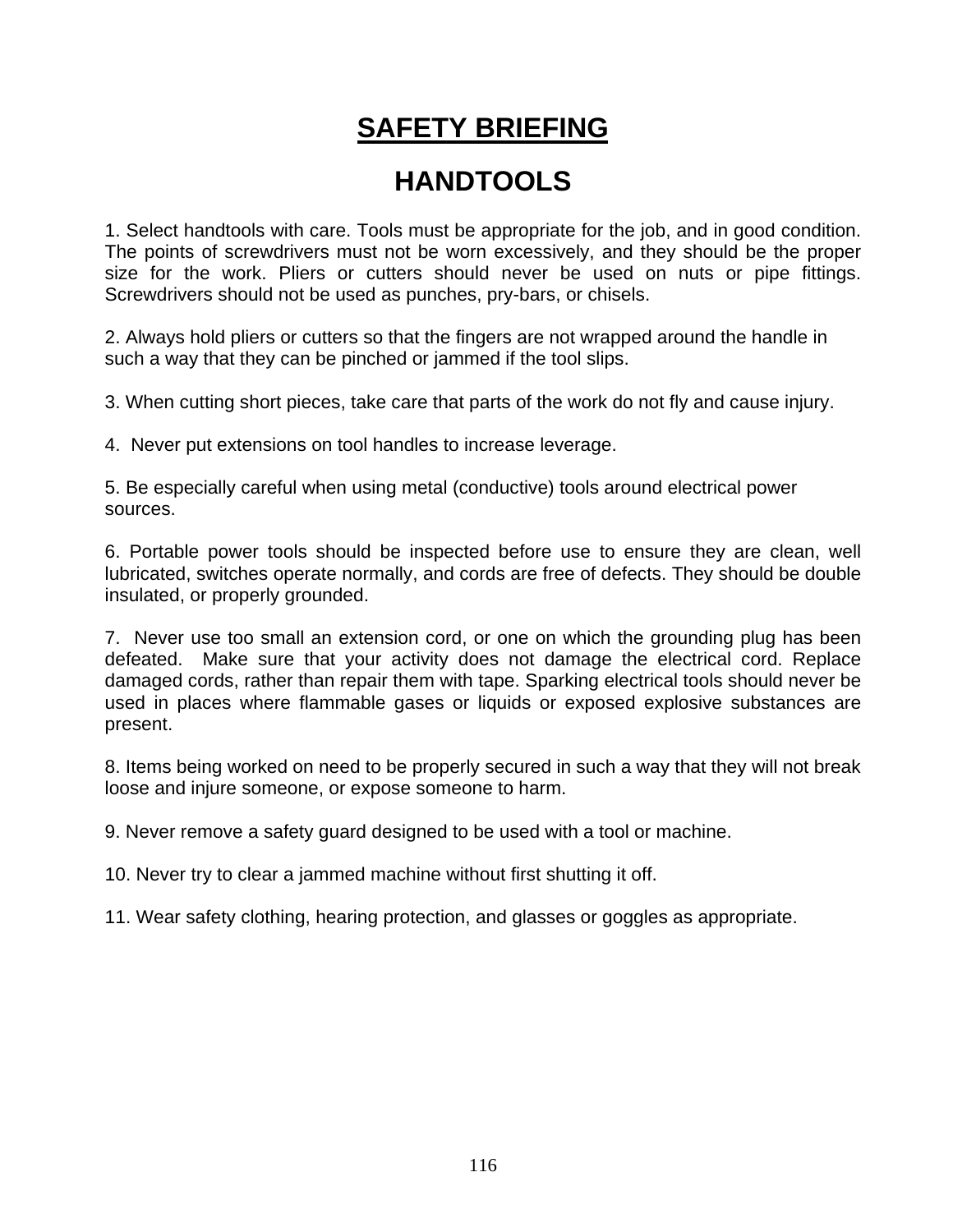## **PORTABLE POWER TOOLS**

When around power tools, such as saws, drills, trimmers, etc. be alert to the following:

1. If they are not double-insulated [what does this mean?] plug them into a Ground Fault Circuit Interrupter.

2. Do NOT operate any electrical device while standing in water, rain, or near explosives (such as gasoline).

3. Inspect the tool and its electrical cord, and any extension cord.

4. Never yank an electrical cord to unplug the tool. Also never raise, lower, or carry a tool by its power cord.

5. Always disconnect the tool from its power source before changing blades, bits, or servicing it.

6. Use a tool only when you are properly clothed and equipped with protective gear, such as safety glasses or goggles, and appropriate gloves.

7. Whenever possible review the manufacturer's operating manual.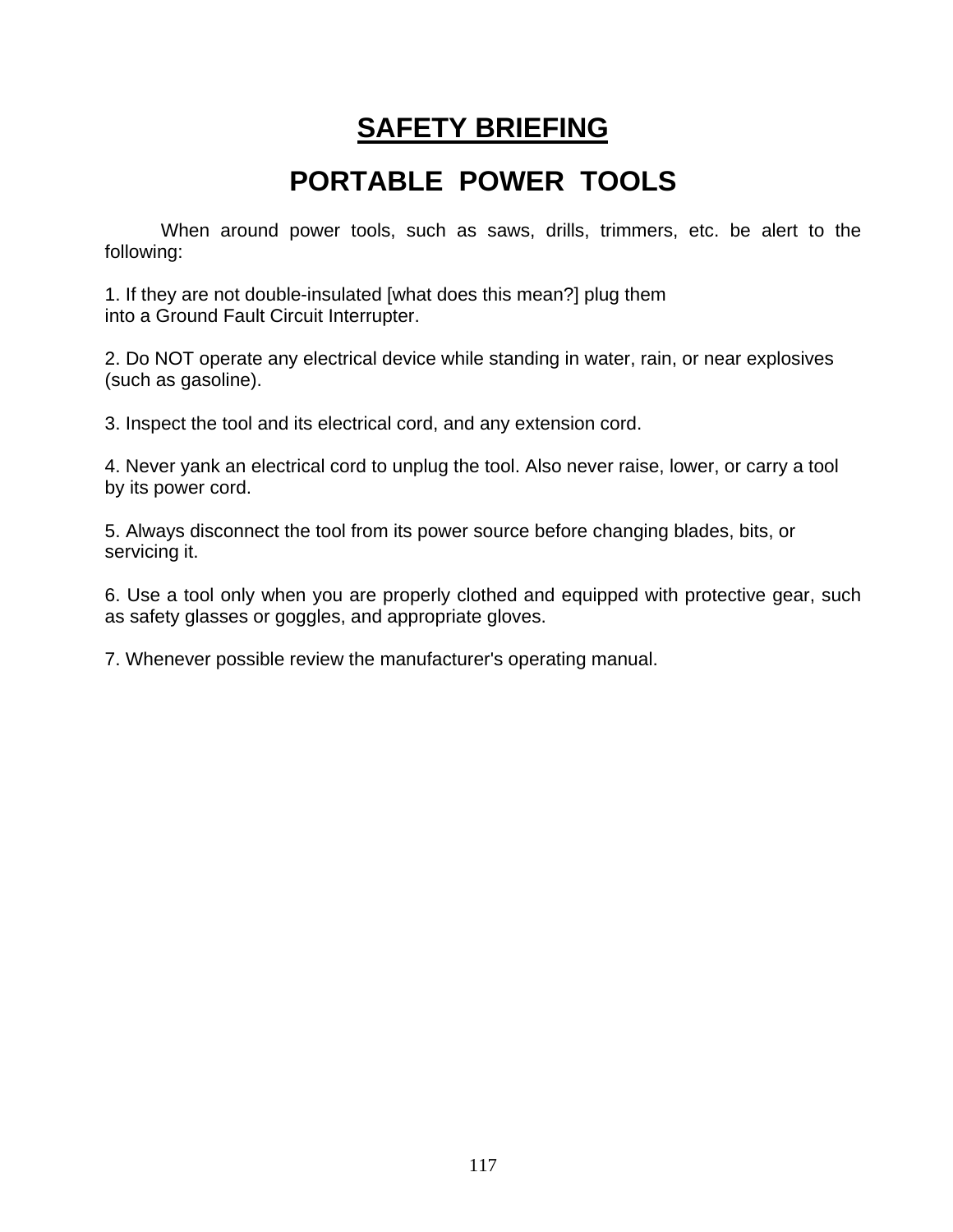## **CHAIN SAW**

In its environment there is nothing quite so impressive as a chain saw. There is also nothing quite so dangerous among common tools. If you must use a chain saw, think about the following:

1. Use adequate eye, ear, and face protection. When a wood chip strikes your eye you are going to be holding one very powerful cutting machine.

2. They won't stop a direct cut from the saw, but leather gloves will give you a better grip, absorb some of the vibration, and reduce the risk of cutting yourself on the saw or on your work.

3. Safety shoes with high leather tops and slip resistant soles might save your foot or toes.

4. Long pants and long-sleeved shirt will reduce the risk of serious burns from contact with a hot saw, and prevent cuts and scratches from tree limbs and brush.

5. Start the saw on a clear, level surface. Never rest the saw on your leg to start it, or do this when in a tree.

6. Do NOT carry the saw while it is running.

7. Do NOT defeat the safety features that are built into modern saws.

8. Do NOT refuel the saw when it is running. Be careful gas is not spilled on hot engine or exhaust.

9. Keep the chain blade sharp and well lubricated. A saw that is sharp won't bind and vibrate as much or be as tiring to operate.

10. Keep other people at a distance, but don't work alone. When chain saw injuries occur they are nearly always serious.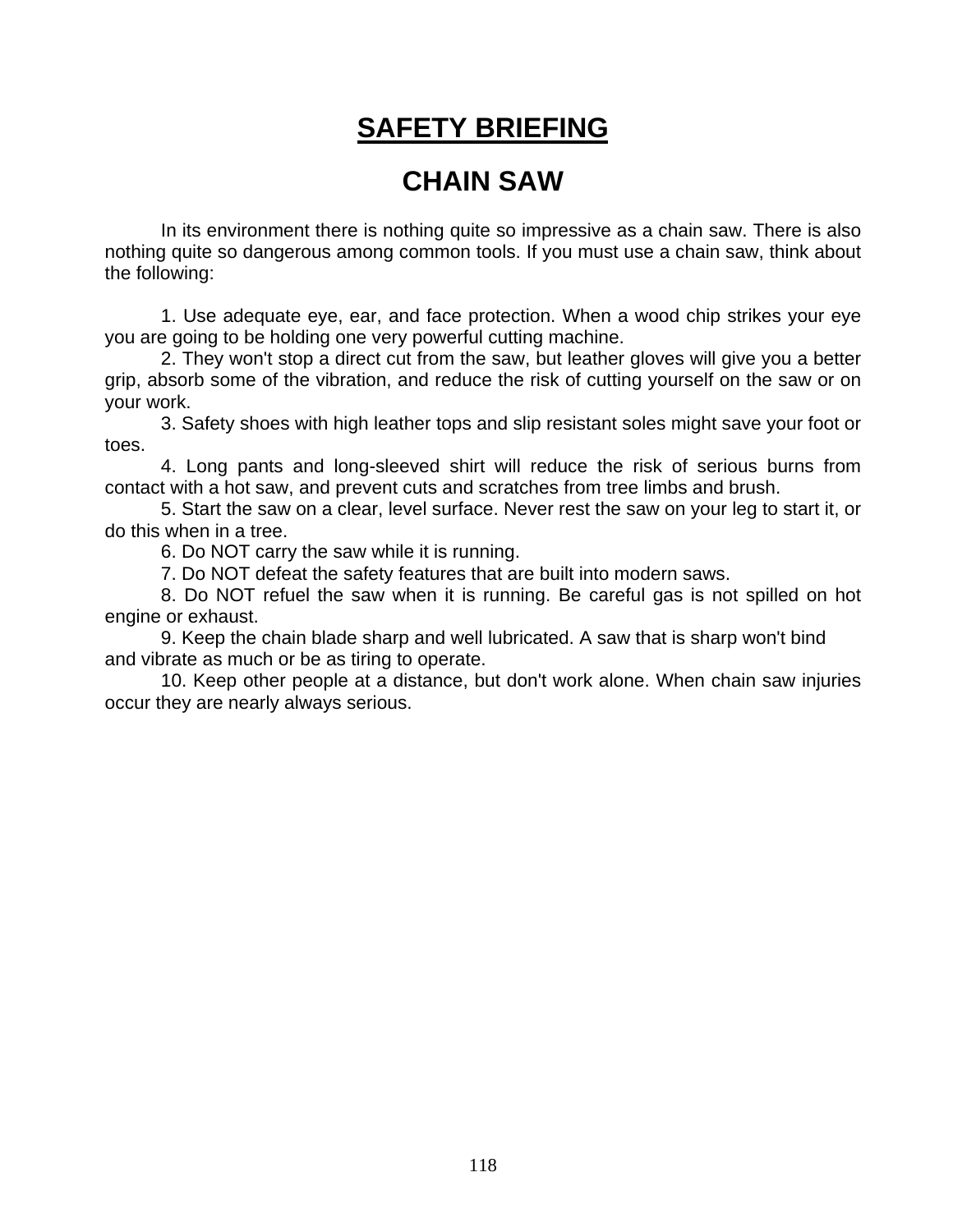#### **TORNADOES - Part 1**

Of all the forces of nature seen inland, none has the concentrated brutal violent power of tornadoes. They have more than enough power to throw railroad cars from their tracks, and convert shafts of straw into deadly missiles. The United States has the most severe and damaging tornadoes in the world. They occur most frequently in summer around the Great Plains, the Central States, and the Gulf States. But they can occur anywhere in any season. Across the nation about 700 of these storms are reported each year, killing more than 100 people.

It is commonly thought that most tornadoes approach from the southwest, which is true. But about 30% come from the west and northwest.

A tornado is a violent, rotating column of air twisting down from a thunderstorm cloud. Typically tornado winds rotate counter-clockwise at 100 to 300 miles per hour, within the column creating a funnel which sucks up debris along its path. These "twisters" come in many shapes and sizes, and their causes vary. They are destructive because of the combined effects of their strong rotary winds and the reduced pressure in the center of the vortex. A tornado also destroys by driving debris.

Among the most vulnerable structures to tornado winds are mobile homes. Evacuation of mobile homes is absolutely essential when a tornado approaches.

#### Consider the following tornado safety tips:

Keep a battery-powered radio nearby and listen for the latest weather. A tornado *WARNING* means seek inside shelter and stay away from windows. Protect your head and eyes. Away from home go to interior hallways on the lowest floor, or a designated shelter. At home go to the basement if you have one. Seek shelter under something sturdy, like a heavy workbench, pool table, or sturdy furniture. In open country, if there is no time to find proper shelter, lie flat in the nearest depression, such as a ditch or ravine. Get out of your car.

Remember, the best of tornado warning systems are only as good as the swift protective response of those in the path of the tornado.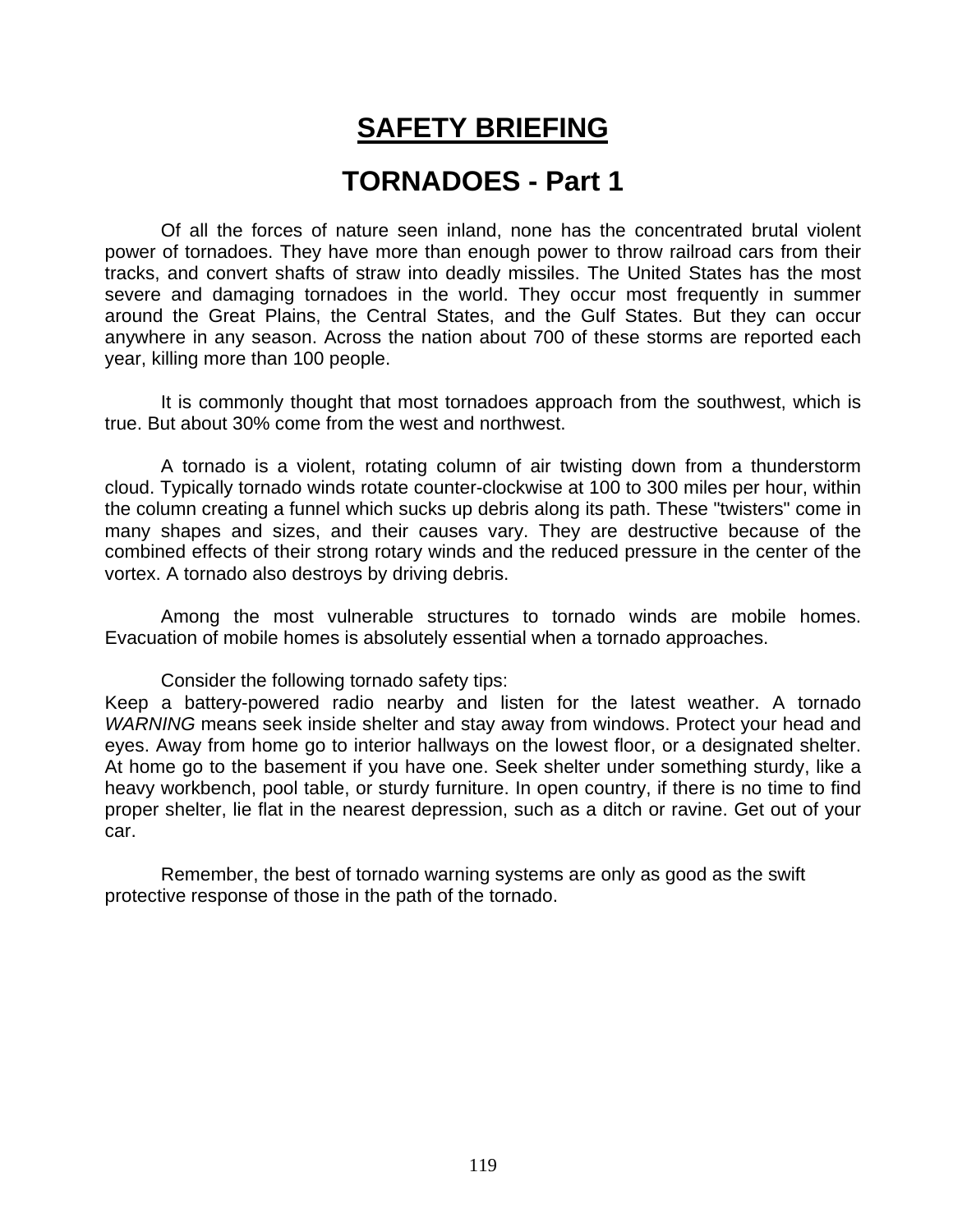## **TORNADOES - Part 2**

Tornadoes are very common in many parts of the country, and they can occur anywhere, and in any season of the year. They are most common in the Midwest in the summer. Following are some helpful tips about these potent storms.

#### **PREPARATION:**

I. Keep an emergency stock of tools in the safest place to wait out a tornado. These might include:

- (a) flashlights and fresh supply of batteries
- (b) crowbar, hammer, pick, shovel, pliers, screwdriver, small hydraulic jacks
- (c) can you think of other items?

2. Mobile home occupants should have their homes professionally tied down.

3. Bring portable furniture, equipment, and pets inside on a day when thunderstorms are expected.

#### **IF TORNADO WARNING IS ISSUED:**

#### **1. Stay inside your home.**

2. Immediately go to the lowest level in the building, preferably a basement. Seek out an interior hallway or small interior room away from windows.

3. Crouch under a heavy table, desk, bench, etc.

4. If there is no suitable heavy furniture, crouch and brace yourself against an interior doorway or corner, where the structure is stronger.

5. Leave a mobile home before the storm hits and go promptly to a community shelter.

6. In a store or office building, don't stampede toward the exits. Move away from windows, and generally stay on the same floor. Do NOT use the elevator. Crouch under the heaviest piece of furniture you can find.

7. On foot, go inside the nearest sturdy building. If there is no time to enter a building then crouch next to one.

#### **Continued on Next Page**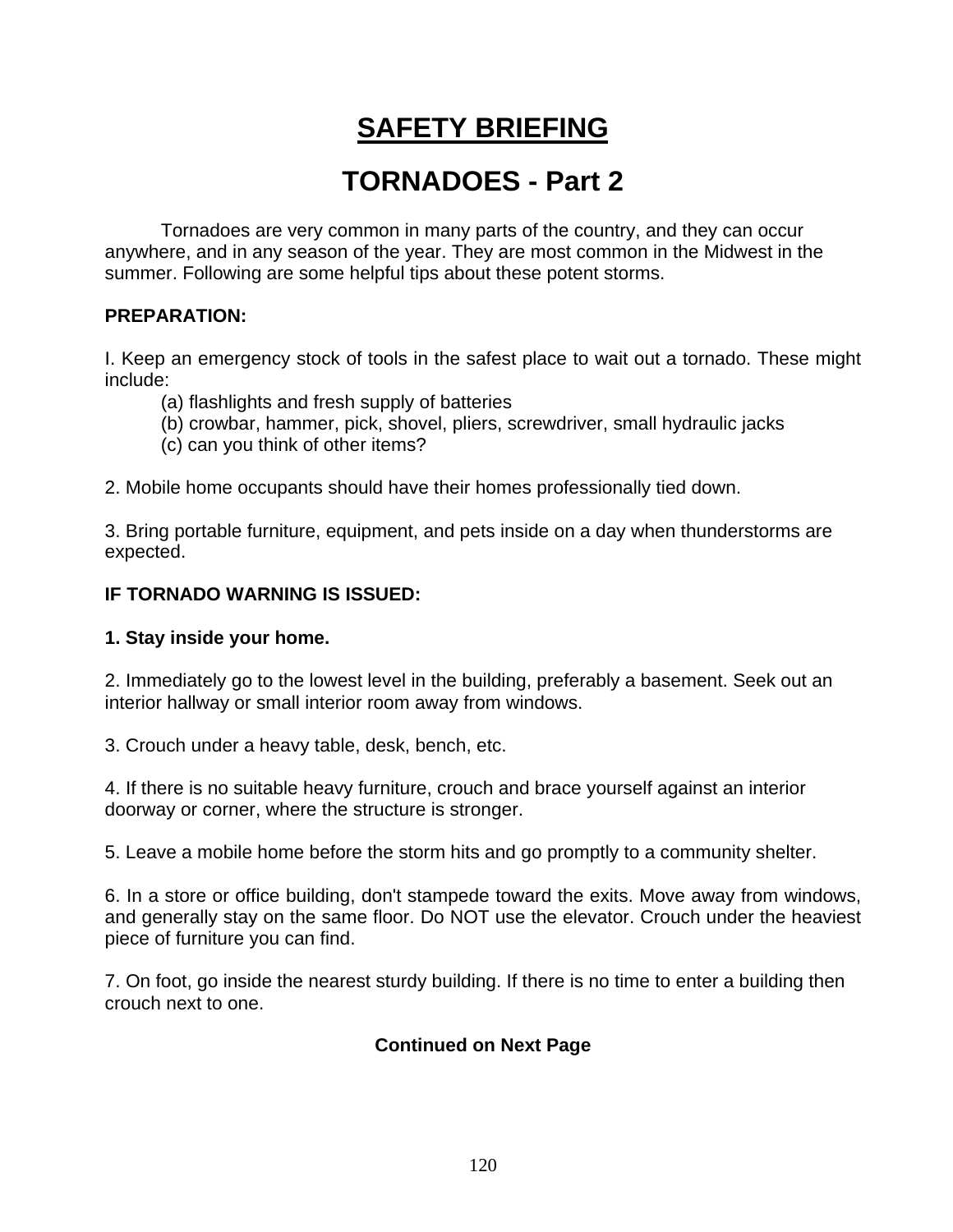## **TORNADOES - Part 2 (Continued)**

8. If there are no sturdy buildings nearby then lie flat in the nearest ditch, ravine, or culvert. Cover your head with your hands and arms. Protect yourself from flying debris.

9. In a vehicle, do NOT try to outrun the tornado. Leave the vehicle and follow the above directions.

#### **AFTER A TORNADO:**

1. Treat the injured to the extent you have been trained. Remember the Civil Air Patrol prohibition against coming into contact with the body fluids of others.

2. Call for professional medical assistance, as appropriate.

3. Do NOT attempt to move severely injured persons unless they are in immediate danger

of further injury, which can be alleviated by moving them

4. Use phones only to report true emergencies.

5. Do NOT use candles, matches, or fire in any form in case there is a gas leak.

6. Rely on flashlights.

7. Call trained technicians if utility lines are ruptured.

8. Use battery-powered radios for information and instructions.

9. Wear heavy shoes and gloves for walking over and removing glass and debris.

10. Do not exert yourself, and spare yourself needless injury, and work in the company of capable adults, in case you need help or assistance.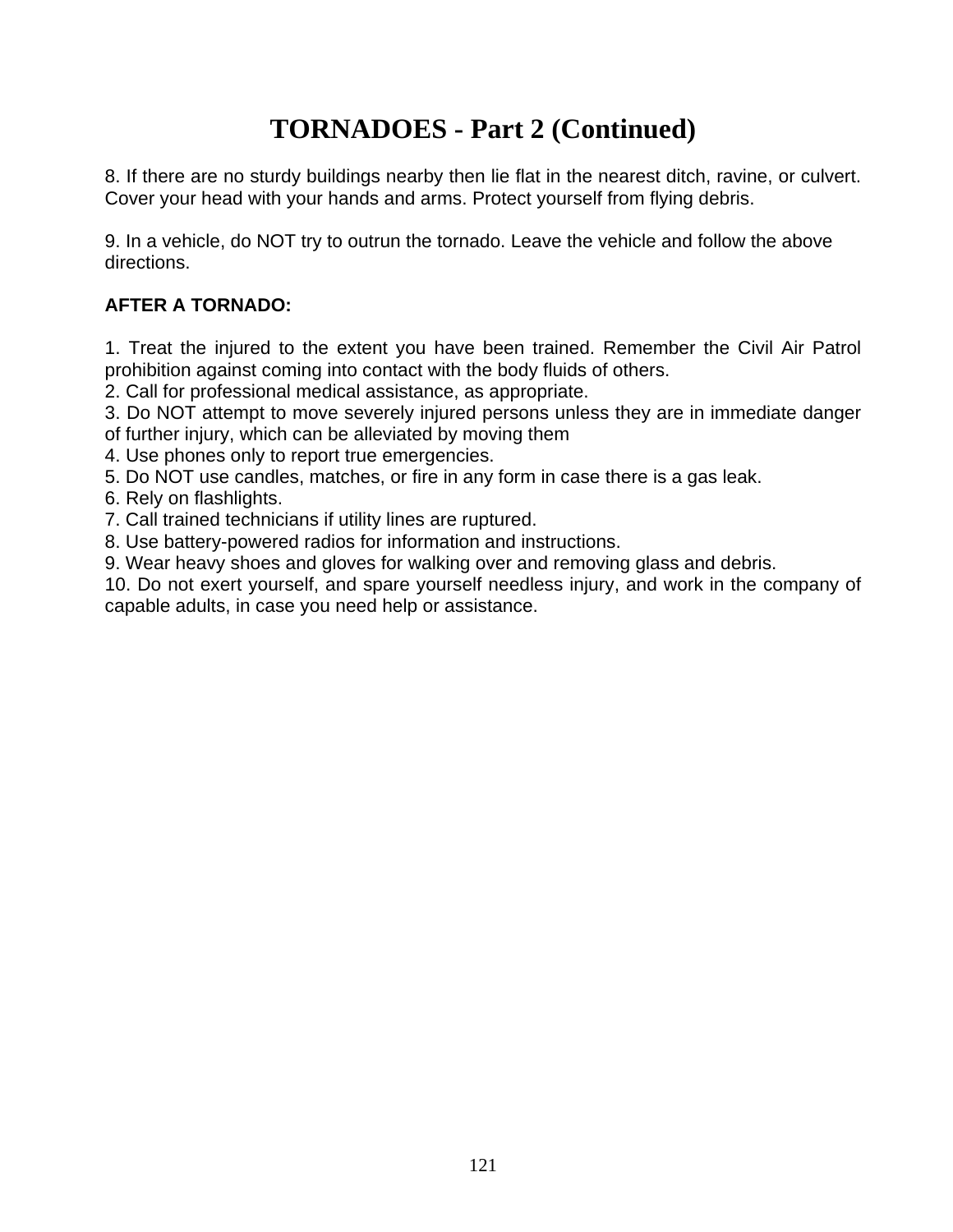## **TORNADOES - Part 3**

The word *"tornado"* comes from the Spanish language and means "a turning about". The tornado is an extremely violent wind that is capable of destroying virtually everything in its path. Following are a few simple rules to follow should you find yourself in the vicinity of one of these freakish storms.

#### **INDOORS:**

- 1. Stay away from windows, doors, and outside walls.
- 2. Go to a basement or an interior part on the lowest level. Closets, bathrooms, or interior halls can serve as protection. Get under something sturdy like a heavy desk, table, etc.
- 3. Protect your head.

#### **OUTDOORS**:

- 1. Get indoors if possible.
- 2. Lie flat in the nearest ditch, ravine, or culvert.
- 3. Protect your head.

#### **MOBILE HOMES OR VEHICLES:**

- 1. Leave them and go to the nearest substantial structure.
- 2. If there is no shelter nearby lie flat in the nearest ditch, ravine, or culvert.
- 3. Protect your head.

Know what severe weather terms mean. **SEVERE THUNDERSTORM WATCH** means that severe thunderstorms are possible.

**SEVERE THUNDERSTORM WARNING** means that you should take shelter. Severe thunderstorms produce damaging winds in excess of 60 mph and hail 3/4" in diameter or larger. Remember severe thunderstorms occasionally produce tornadoes with little advance warning.

**TORNADO WATCH** means tornadoes and severe thunderstorms are possible.

**TORNADO WARNING** means a tornado has been detected. Take shelter immediately.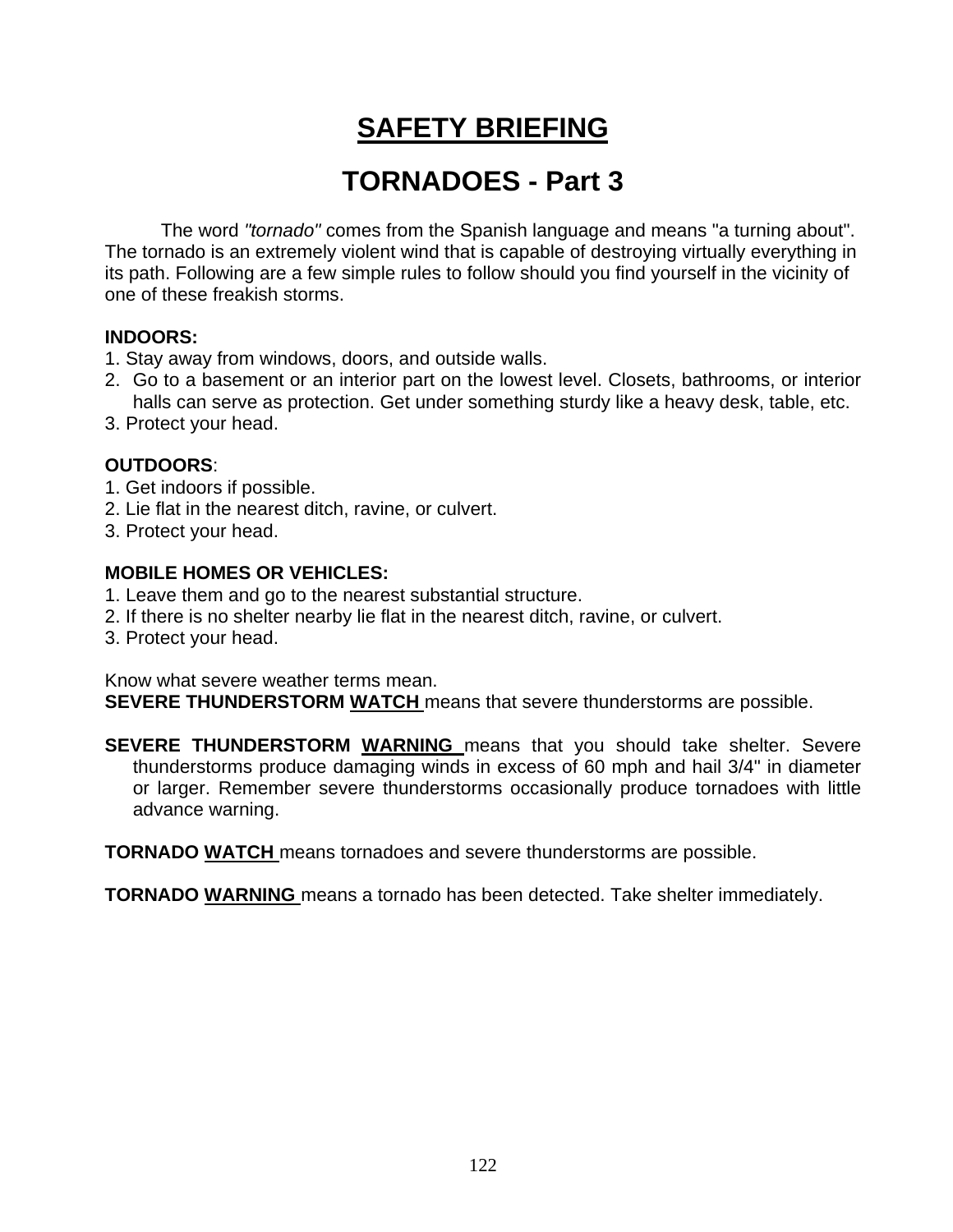## **TOY DANGERS**

Children face many risks around their homes, not the least of which can be caused by their toys. More than 100,000 children in this country are hurt every year by toys. These injuries do not have to occur, if a few suggestions are followed.

1. Age labeling is required by the federal government. But it does little good if we ignore the label. If the label says the toy is suitable for children over age 5, that does not mean that it is safe for your "advanced" 4-year old. The label means that the toy has small parts that can break off and endanger a younger child.

2. Check crib toys carefully. Any toys with strings or elastic can be especially hazardous.

3. Be tough on a toy before your child is. Children have surprising skill in taking things apart. Make sure nothing can be pulled off or broken off that will cause a safety problem.

4. Avoid toys with sharp edges or points, or that are easily broken.

5. Bike helmets. Bikes are a major source of childhood injuries. Never let your child ride without a proper helmet.

6. Certain products are inherently dangerous. Avoid things like lawn darts, air rifles, firearms, and firecrackers.

How about a discussion on how each person in the group has been injured while playing with a common type of toy? And what could have been done to avoid the problem?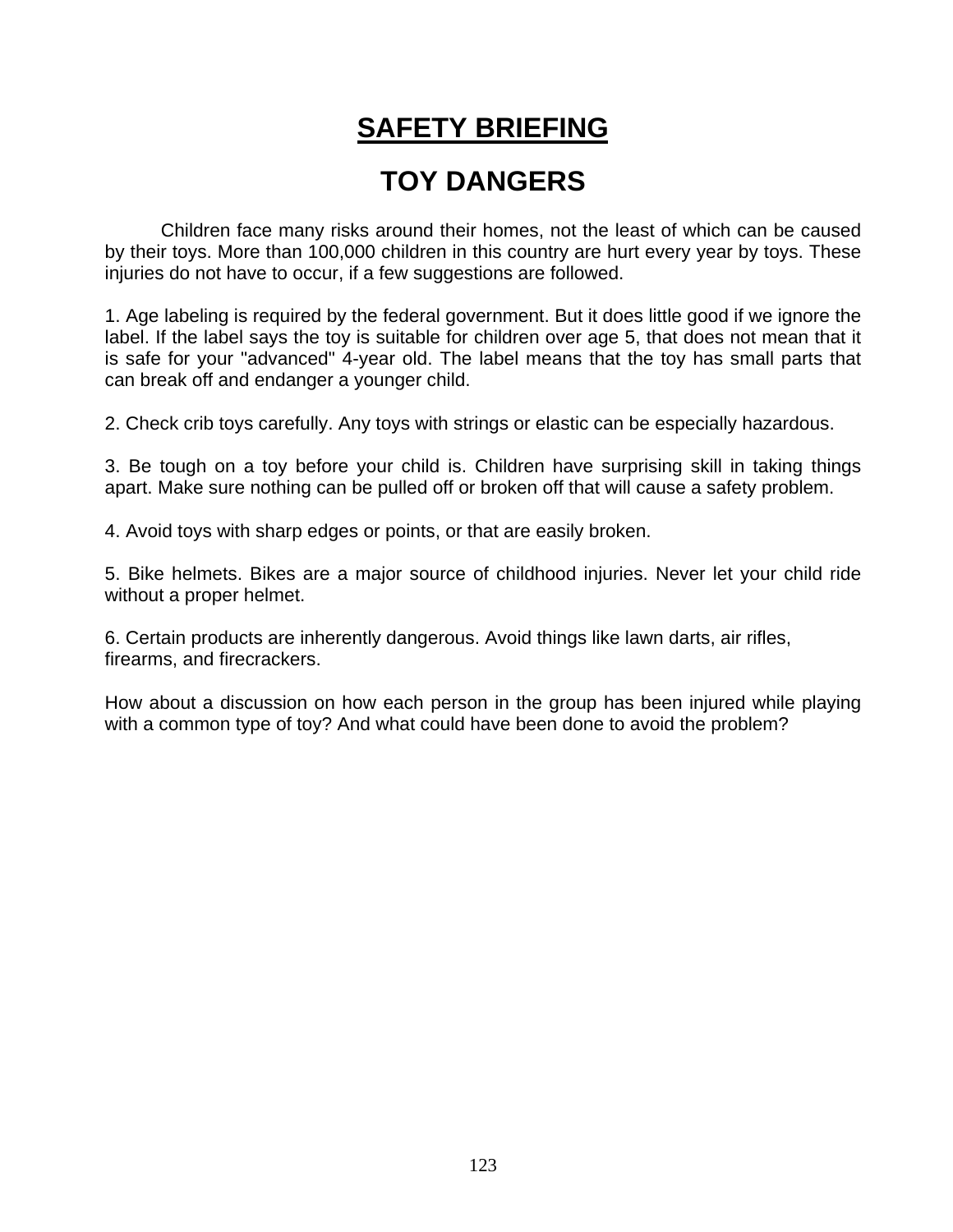#### **TOY HAZARDS**

Let's take a few minutes to talk about some of the common toys around us everywhere when we were young children, that we now recognize as dangerous. Much of the problem then, as now, was connected with the fact that many toys can be made available to small children when they are not age-appropriate. But some are inherently dangerous for a wide range of children. Do you remember Lawn darts, trampolines, BB guns, and dart guns? The National Safe Kids Campaign, a non-profit group in Washington working to reduce preventable injuries to children, reminds all of us to be more vigilant

The leading cause of toy-related deaths comes from riding toys, primarily tricycles and wagons. These cause many serious injuries. But deaths have typically come when the child rides into traffic, or into deep water, like a swimming pool. That means that we need to be vigilant about where a given toy is being used. Think "age appropriate" and "place appropriate".

The next leading cause of death is choking on latex balloons, followed by choking on small balls, including marbles. Children can choke on the latex shards created when a balloon bursts, or when the child accidentally sucks in a balloon being inflated.

Other causes of toy-related deaths with small children are choking on pieces that break off from toys, or small game pieces, which are put into the child's mouth. With some other toys, a pull-string or cord can result in the child being strangled.

How many toys can you think of now that would pose a risk for your young brothers, sisters, nieces, nephews, or grandchildren?

The *United States Consumer Product Safety Commission* can supply more information about these and other risky products. Their phone number to report problems with products, or to obtain information about recalls, is: **800-638-2772.**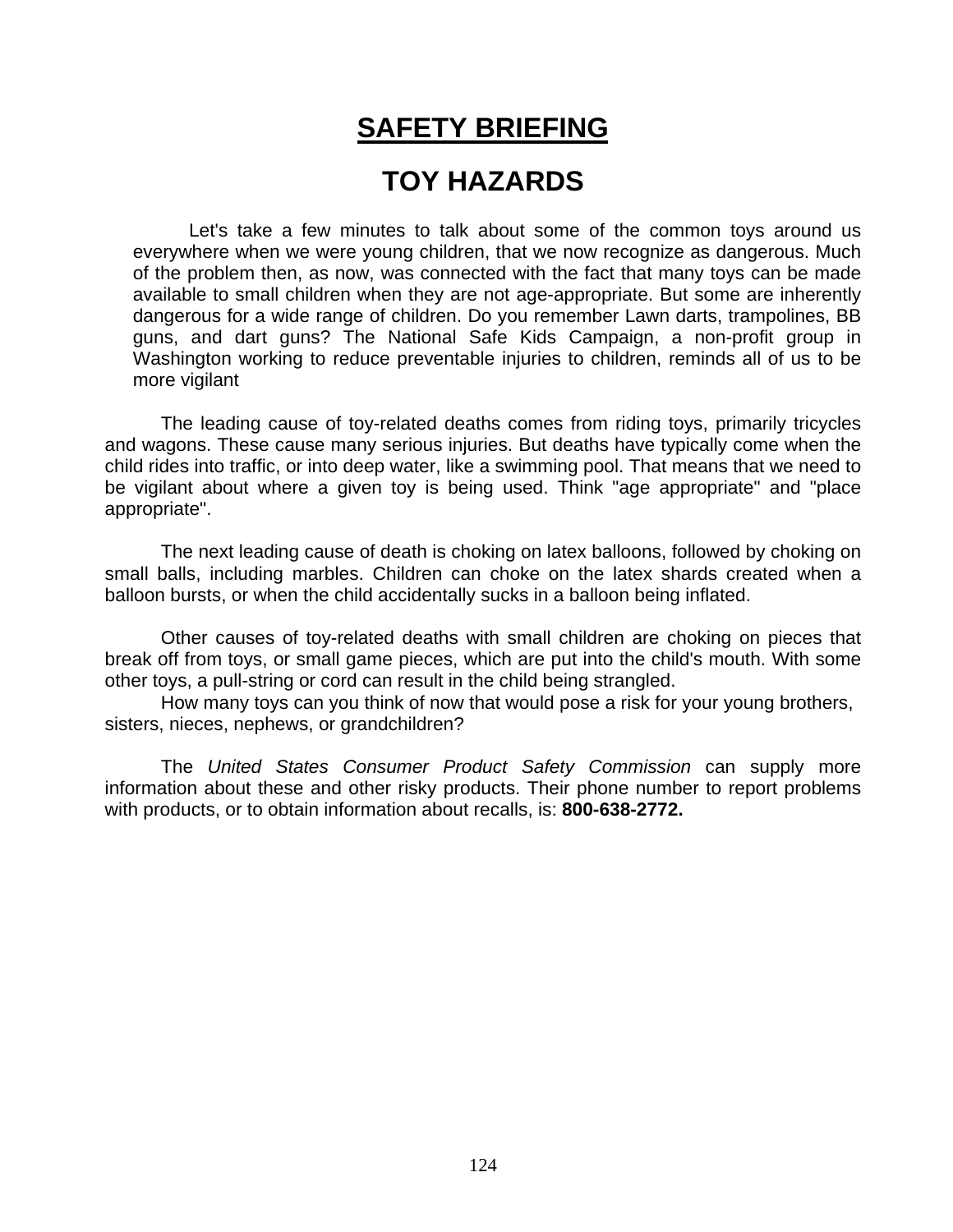## **HAZARDOUS TOYS**

The U.S. Consumer Product Safety Commission says that more than 130,000 children annually are admitted to hospital emergency rooms for treatment of toy-related injuries. Toy caused eye injuries accounted for 14,000 of these hospital trips. Consider the following precautions:

1. Avoid toys that shoot projectiles or include parts that fly off.

**2**. Inspect toys for sound construction. Items given to young children should be especially durable, with no sharp edges or points.

3. Toys with small parts should never be given to small children.

4. Look for the label showing "ASTM" which stands for the American Society for Testing and Materials. This means that the product has met national safety standards.

**5**. Toys that produce loud noises, such as caps and guns, may permanently harm hearing.

**6**. Children under 8 years old should never be given electric toys.

**7**. Keep un-inflated balloons out of the reach of young children. And discard pieces of broken balloon because of the serious choking risk.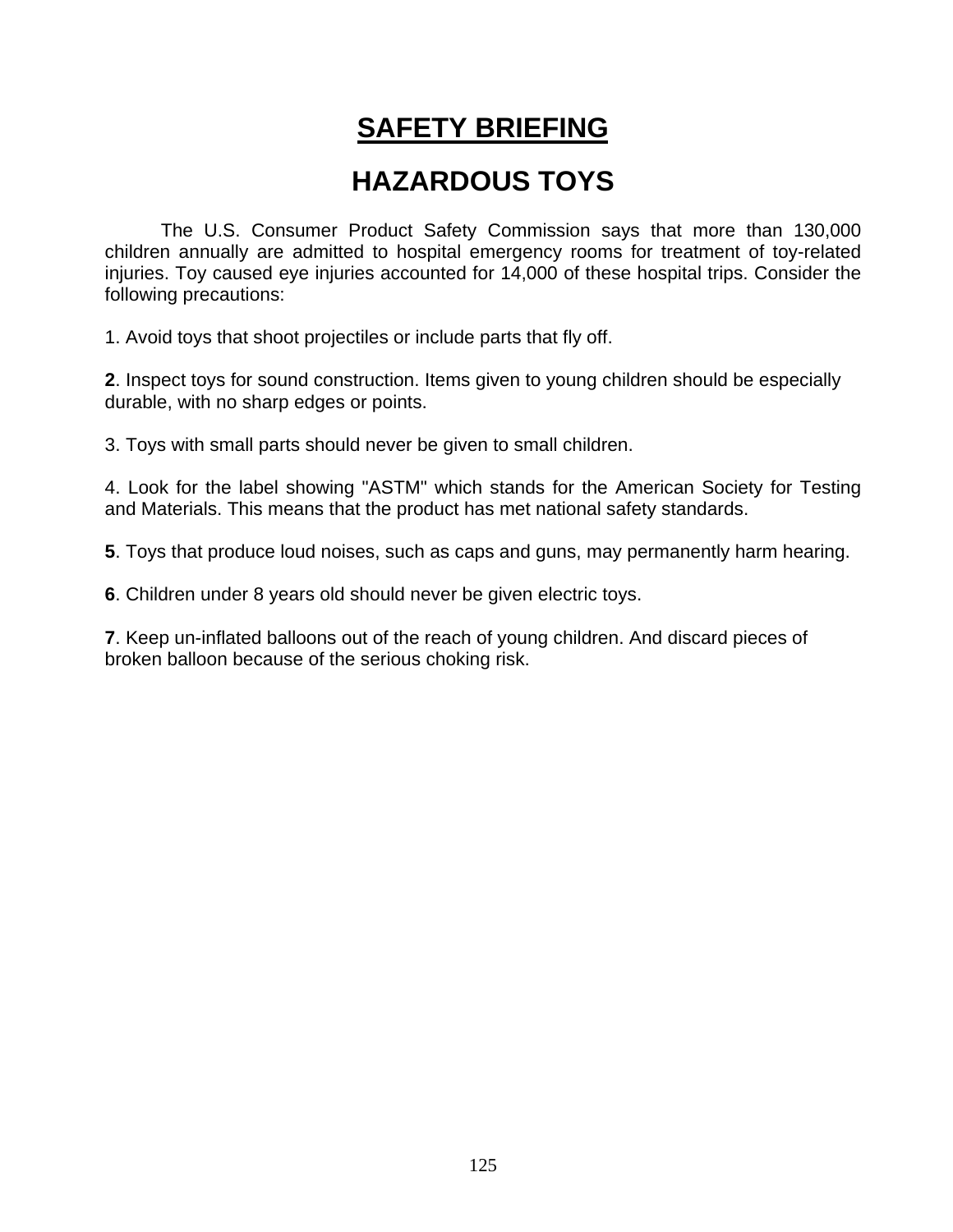## **WATER SAFETY**

Drowning ranks fourth among the causes of accidental death in this country. Most drowning victims could have saved themselves if they had known how to swim. If you are not a proficient swimmer, then make an effort to learn, because you will almost certainly find yourself around deep water many times in your life.

But even excellent swimmers need to be careful. Following are a few safety rules:

- 1. Always swim with a companion.
- 2. Stay out of the water at least an hour after eating.
- 3. Diving is dangerous. Do it only in known safe places, which are deep enough.

4. When swimming for distance, swim parallel to the shore or have someone accompany you in a boat.

- 5. Do not swim close to where others are diving
- 6. Never swim in bad weather.
- 7. Never engage in horseplay in the water.
- 8. Always wear a life jacket in a boat.
- 9. Never swim in rivers, as they have unseen, strong currents.
- 10. Never swim, boat, wade, or fish near dams.

11. Remember that cold water paralyzes and kills quickly. The human body cools 23 times faster in 50- degree water than in 50- degree air.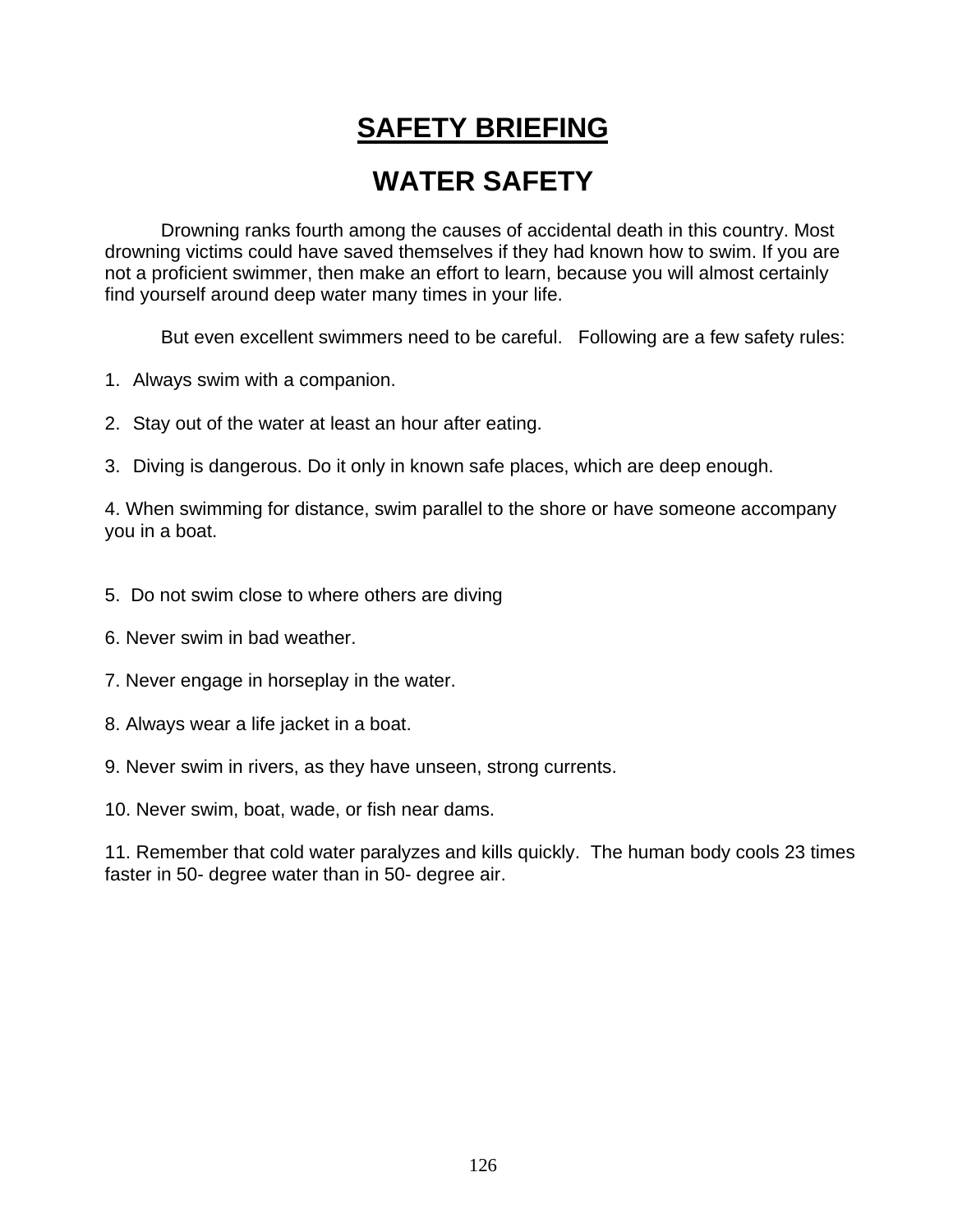#### **WATER-STATES OF MATTER**

As with any substance on Earth water can be found in any one of three states. But water is unique in appearing very commonly in all three of its states (**gas, liquid, solid**) at the normal range of temperatures in which we live. Since a major part of our weather is directly related to water, and its changing state, it is helpful to briefly review this phenomenon. Air always contains water in some form. Water vapor is an invisible gas, similar to nitrogen and oxygen, the two gases which make up 98% of our atmosphere.

We see clouds and fog when the gaseous water vapor is cooled sufficiently to allow a change of state from gas to liquid. We see snow, sleet, and hail when the liquid water is further cooled to a solid state. And when water changes directly from gas to solid it becomes frost, through a process called "sublimation".

In the process of changing state there is a large giving up or taking on of energy in the form of heat. The "heat of fusion" amounts to 144 BTU (British Thermal Units) per pound. It is the additional heat energy needed to transform one pound of ice at 32 $\degree$  F (0 $\degree$  C) to one pound of liquid water. Or it is the amount heat energy given off when one pound of liquid water is frozen. Related is the "heat of vaporization"--970 BTU per pound which is required to transform one pound of liquid water which has already been heated to 212° F (100° C) into invisible steam. And of course the same amount of heat energy is released when steam is condensed back into one pound of liquid water (in the form of cloud-like droplets we are used to calling "steam").

One example of a subtle but very dangerous change of state is **VIRGA**. This occurs when precipitation falls into clear air and "disappears", never hitting the ground. Instead it is evaporated back into the air below the cloud. As the liquid water evaporates it "sucks up" heat in the surrounding air at a tremendous rate, causing that air to cool rapidly. If you fly through this apparently clear air below the cloud layer you may find a tremendous downdraft as the heavier cool air falls. It could contain a "dry microburst". And there can be large shifts in wind speed and direction. So never fly below disappearing precipitation. Another more common example of the dangers of heat transfer when water changes state is the thunderstorm. Just imagine all of the heat given up when tons of water vapor changes suddenly into liquid form. It is that heat energy that is the engine behind the storm, as millions of gallons of water change state within seconds.

#### **Discuss the various states of water, and how each can be a hazard to flight.**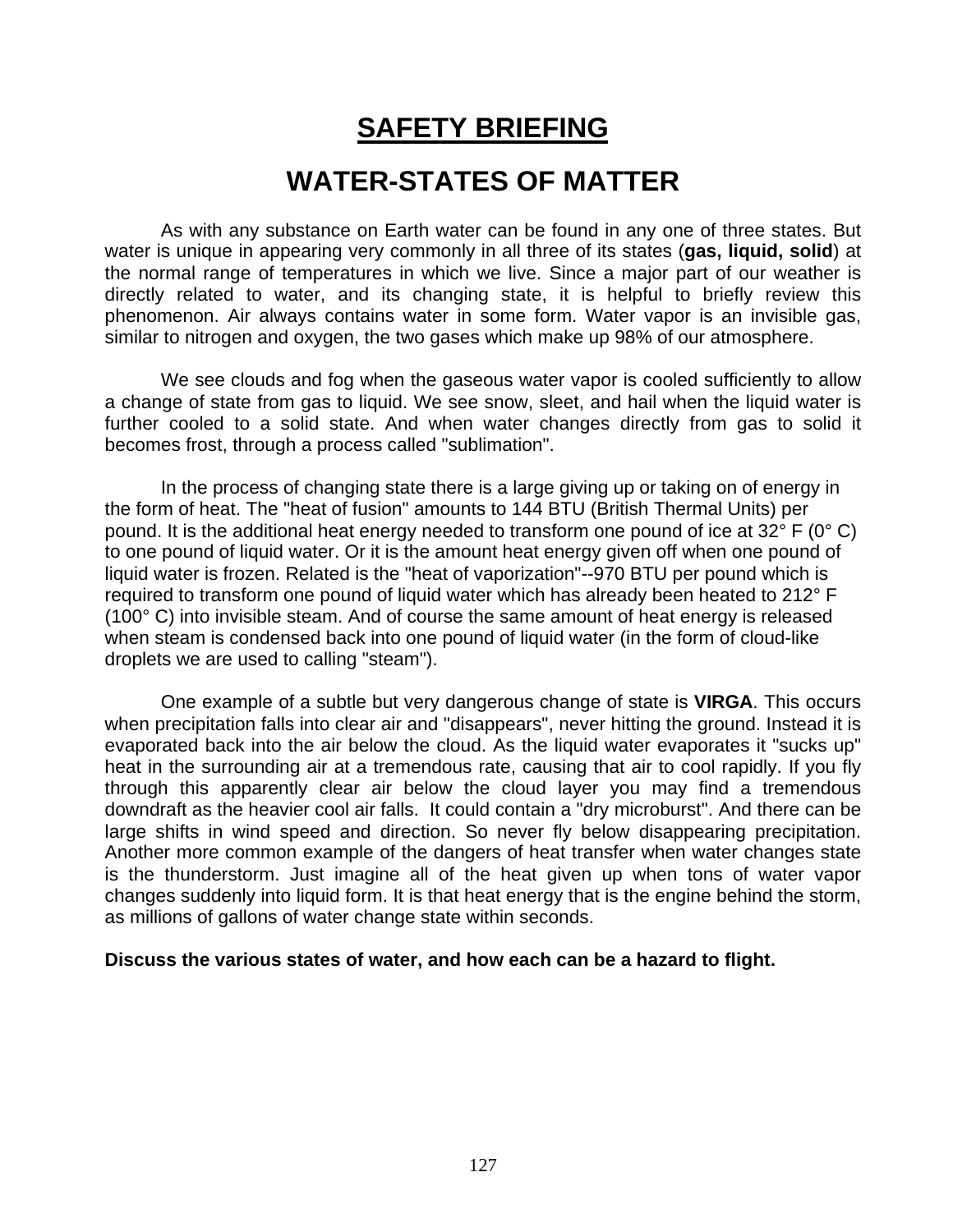### **ICE AND FROST**

Water affects our aircraft in many ways. Particularly dangerous is water in the form of ice or frost. With the coming of winter pilots need to be especially careful to clean wings and control surfaces of any accumulation of ice, snow, or frost, because these substances can dramatically alter the airfoils, and affect their ability to develop lift. Additional considerations follow.

- 1. Additional weight can unbalance control surfaces, and lead to "flutter", a dangerous aerodynamic condition.
- 2. Water and slush can freeze on brakes and landing gear, and ice crystals can form in the fuel.

3. Ice can form on the pitot tube and static vent, disabling the airspeed indicator, altimeter, and vertical speed indicator (VSI). It can also build up on antennas, distorting radio signals, and cause the loss of navigational and communication capabilities. It can also cause the breakage of antennas.

4. Ice accumulating on propellers greatly reduces their thrust potential, just when more thrust is required to overcome the loss of lift and extra weight caused by the ice on the airframe.

Although ice can occur in clear skies, icing is most prevalent in conditions of visible moisture, such as in clouds. All clouds at subfreezing temperatures have the potential for ice formation, but the type of ice formed depends on several factors, including water droplet size and distribution, and the aerodynamic effects of the aircraft.

Ice comes in three basic varieties: **rime** ice, **clear** ice, and a **mixture** of the two. **Rime ice** usually forms in conditions where the droplet sizes are small, and is brittle and frost-like. Air trapped within the ice as it forms gives it a white or milky appearance. It generally accumulates on leading edges and the front of anything projecting into the airstream, such as antennas. It is more easily removed than clear ice. **Clear ice** forms when water droplets spread out on the surface before freezing, and is clear and hard. It adheres to all exposed airframe areas, and is very difficult to remove. It generally forms in rain and cumliform clouds.

Clear all frost, ice, or snow off aircraft before take-off. Do not fly into areas forecast to have ice or freezing rain. If these occur in flight, turn, climb, or descend to dry air immediately. If necessary declare an emergency and do whatever is needed to fly out of danger.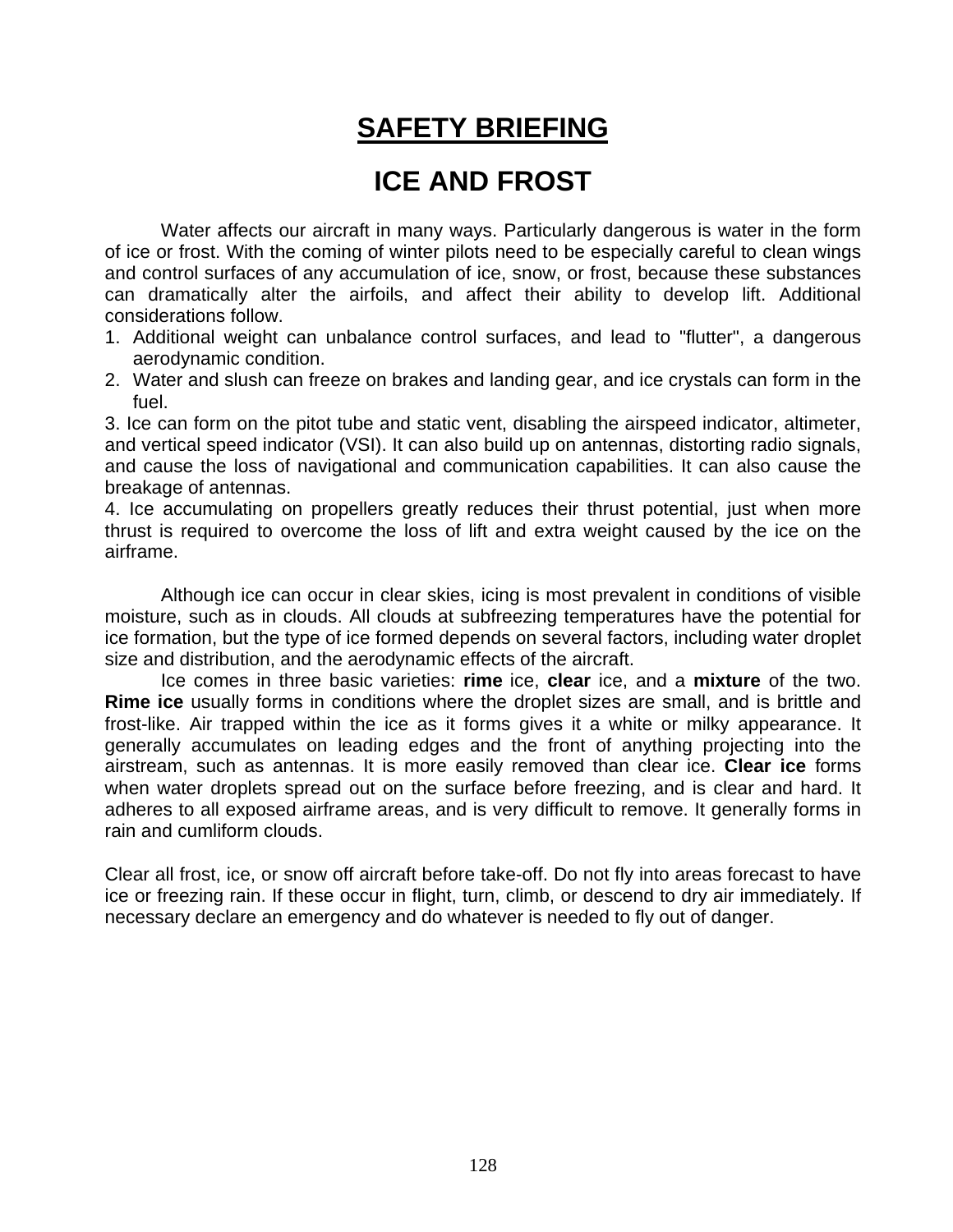## **WINTER STORMS**

Severe winter storms with high winds and drifting snow occur frequently in many parts of the country. Often these "pounce" with little warning. Think about these tips:

1. Keep posted on weather conditions.

2. Prepare for isolation at home (what would be good in a survival kit?).

3. Think about alternate heat if the electricity goes out for an extended time. Remember that your ordinary furnace will not work without electricity even if it burns natural gas, propane, or fuel oil, because it uses electricity to run its thermostat, pumps, blowers, and fans. But you may use a wood stove, small kerosene heater, or other alternate heaters which are designed for the purpose. Do NOT use grills or other heating devices which are designed for outdoor use only (they produce deadly carbon monoxide gas).

4. Prevent fire hazards due to overheated wood stoves, fireplaces, or electric heaters.

5. Fill all liquid fuel heating devices outside buildings.

6. Stay indoors unless dressed properly. Overexertion such as snow shoveling is a major cause of winter storm deaths.

7. Dress in warm layers.

8. Travel only if absolutely necessary, and then only in daylight on major roads.

9. Do not travel alone. Let someone know your schedule and destination.

10. Carry an emergency kit in the trunk of your car (what should this contain?).